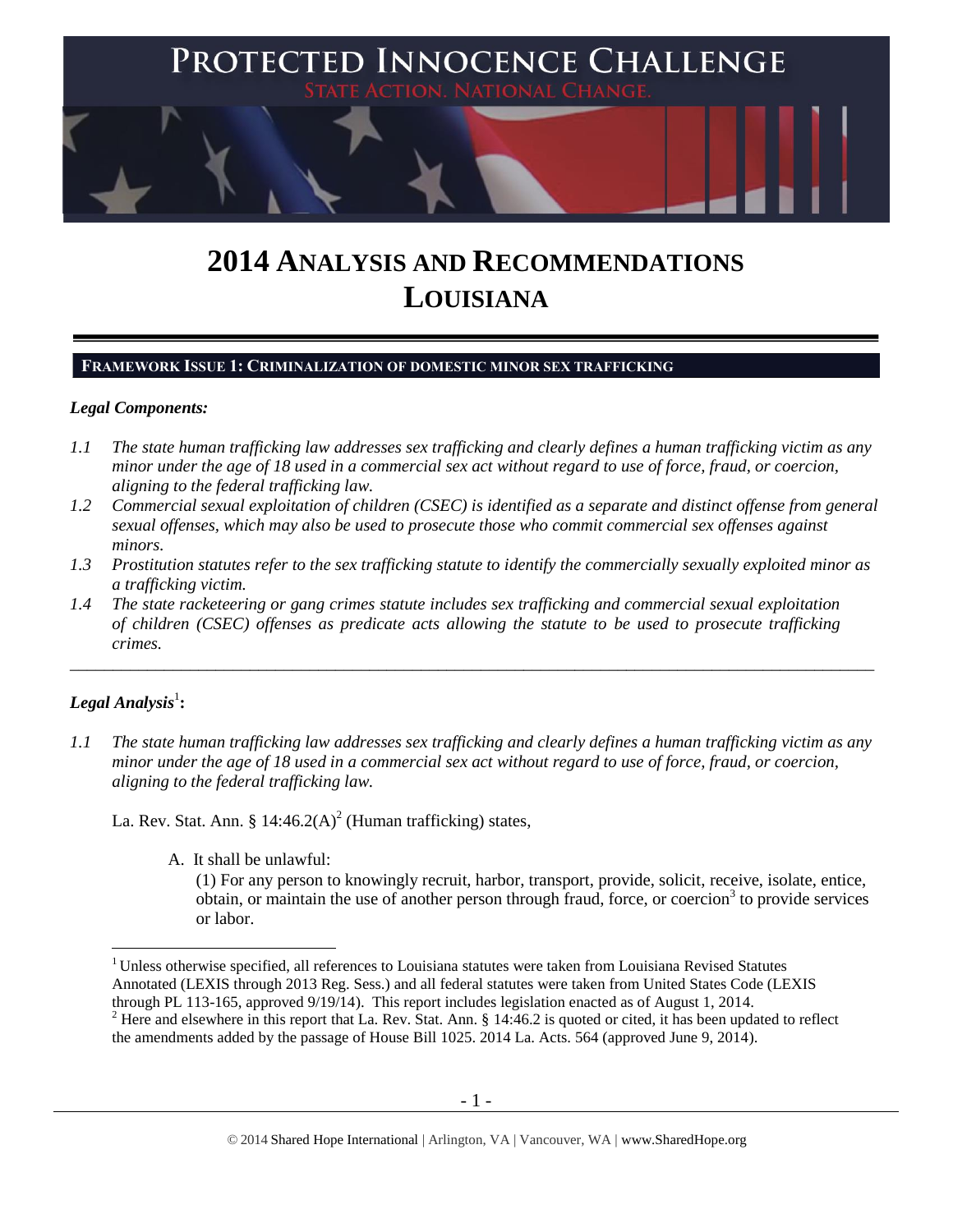(2) For any person to knowingly benefit from activity prohibited by the provisions of this Section. (3) For any person to knowingly facilitate any of the activities prohibited by the provisions of this Section by any means, including but not limited to helping, aiding, abetting, or conspiring, regardless of whether a thing of value has been promised to or received by the person.

. . . .

 $\overline{a}$ 

<span id="page-1-0"></span>D. It shall not be a defense to prosecution for a violation of this Section that the person being recruited, harbored, transported, provided, solicited, received, isolated, enticed, obtained, or maintained is actually a law enforcement officer or peace officer acting within the official scope of his duties.

A conviction under this statute is ordinarily punishable by imprisonment up to 10 years at hard labor and a possible fine of \$10,000. La. Rev. Stat. Ann.  $\S 14:46.2(B)(1)$ <sup>4</sup> A conviction "when the services include commercial sexual activity<sup>5</sup> or any sexual conduct constituting a crime under the laws of this state" is punishable by imprisonment up to 20 years at hard labor and a possible fine of \$15,000. La. Rev. Stat. Ann. § 14:46.2(B)(2). Also, trafficking involving a person under 18 is punishable by imprisonment for 5–25 years at

 $3$  La. Rev. Stat. Ann. § 14:46.2(C)(2) defines "fraud, force, or coercion" to include but not be limited to

(a) Causing or threatening to cause serious bodily injury.

- (b) Physically restraining or threatening to physically restrain another person.
- (c) Abduction or threatened abduction of an individual.
- (d) The use of a plan, pattern, or statement with intent to cause an individual to believe that failure to perform an act will result in the use of force against, abduction of, serious harm to, or physical restraint of an individual.

(e) The abuse or threatened abuse of law or legal process.

(f) The actual or threatened destruction, concealment, removal, confiscation, or possession of any actual or purported passport or other immigration document, or any other actual or purported government identification document, of another person.

(g) Controlling or threatening to control an individual's access to a controlled dangerous substance as set forth in R.S. 40:961 et seq.

(h) The use of an individual's physical or mental impairment, where such impairment has substantial adverse effects on the individual's cognitive or volitional functions.

(i) The use of debt bondage or civil or criminal fraud.

*See supra* note [2.](#page-0-0)

<sup>4</sup> Offenders prosecuted under human trafficking, some sexual offenses, or some CSEC statutes are not eligible for waiver of minimum mandatory sentences. La. Rev. Stat. Ann. § 890.1 establishes that waiver of minimum mandatory sentences shall not apply to

. . . . (9) R.S. 14:42 (Aggravated rape), (10) R.S. 14:42.1 (Forcible rape), (11) R.S. 14:43 (Simple rape), (12) R.S. 14:43.1 (Sexual battery), (13) R.S. 14:43.2 (Second degree sexual battery), . . . (17) R.S. 14.46.2 (Human trafficking),

(18) R.S. 14:46.3 (Trafficking of children for sexual purposes)

. . . .

Here and elsewhere in this report that La. Rev. Stat. Ann. § 890.1 is quoted or cited, it has been updated to reflect the amendments added by the passage of House Bill 732. 2014 La. Acts. 364 (effective August 1, 2014).  $<sup>5</sup>$  La. Rev. Stat. Ann. § 14:46.2(C)(1) defines "commercial sexual activity" as "any sexual act performed or</sup> conducted when anything of value has been given, promised, or received by any person."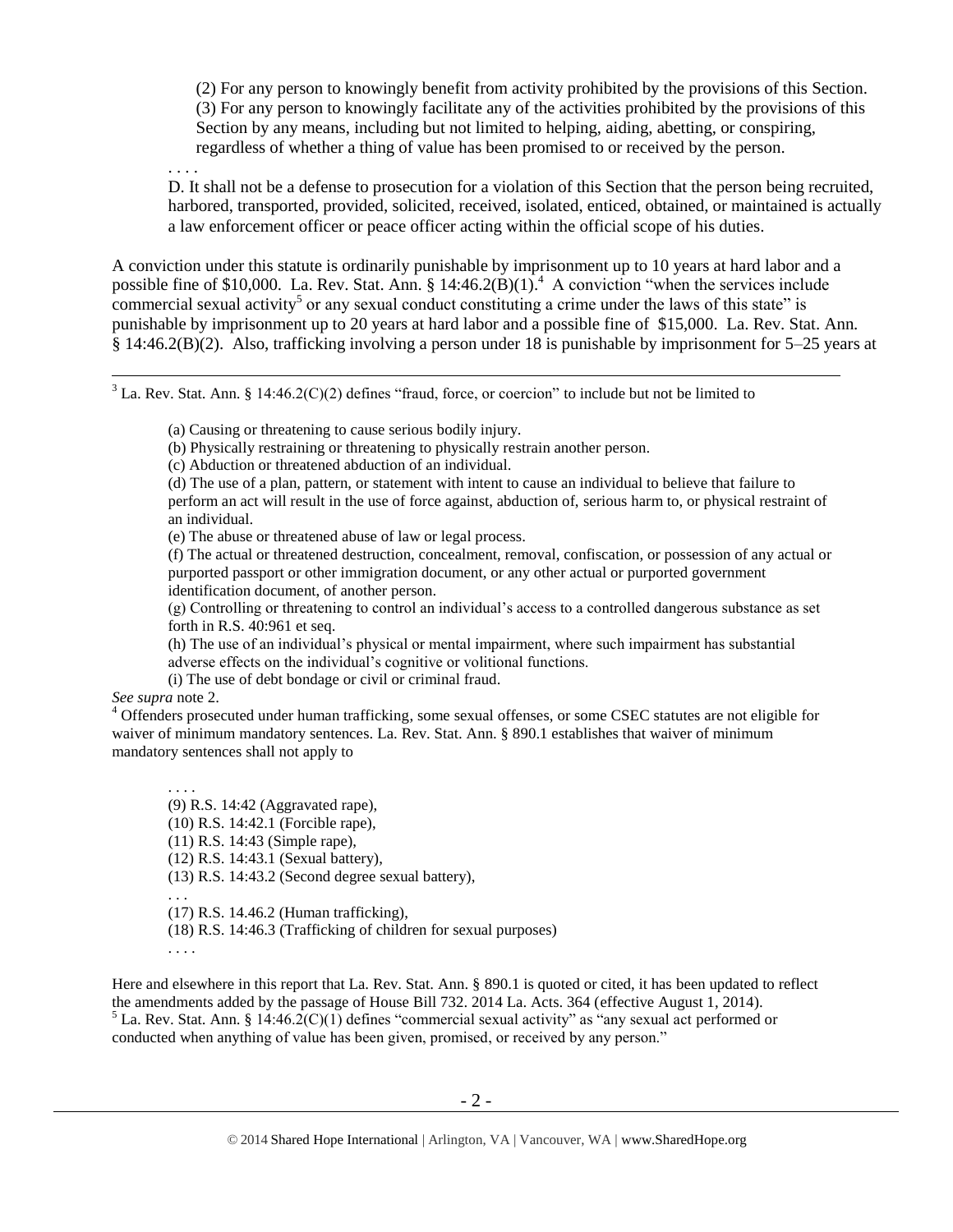hard labor, 5 years of which "shall be without the benefit of parole, probation, or suspension of sentence," and a possible fine of \$25,000. La. Rev. Stat. Ann. § 14:46.2(B)(3).

Louisiana has enacted a separate statute making the sex trafficking of children a crime that does not require a showing of force, fraud, or coercion. La. Rev. Stat. Ann. § 14:46.3<sup>6</sup> (A), (B) (Trafficking of children for sexual purposes) states,

A. It shall be unlawful:

 $\overline{a}$ 

<span id="page-2-0"></span>(1) For any person to knowingly recruit, harbor, transport, provide, sell, purchase, receive, isolate, entice, obtain, or maintain the use of a person under the age of eighteen years for the purpose of engaging in commercial sexual activity.

(2) For any person to knowingly benefit from activity prohibited by the provisions of this Section. (3) For any parent, legal guardian, or person having custody of a person under the age of eighteen years to knowingly permit or consent to such minor entering into any activity prohibited by the provisions of this Section.

(4) For any person to knowingly facilitate any of the activities prohibited by the provisions of this Section by any means, including but not limited to helping, aiding, abetting, or conspiring, regardless of whether a thing of value has been promised to or received by the person.

- (5) For any person to knowingly advertise any of the activities prohibited by this Section.
- (6) For any person to knowingly sell or offer to sell travel services that include or facilitate any of the activities prohibited by this Section.
- B. For purposes of this Section, "commercial sexual activity" means any sexual act performed or conducted when anything of value has been given, promised, or received by any person.

Pursuant to La. Rev. Stat. § 14:46.3(C)(3), "It shall not be a defense to prosecution for a violation of this Section that the person being recruited, harbored, transported, provided, sold, purchased, received, isolated, enticed, obtained, or maintained is actually a law enforcement officer or peace officer acting within the official scope of his duties." A conviction under this statute is ordinarily<sup>7</sup> punishable by imprisonment for 15–50 years at hard labor, a possible fine of \$50,000, or both. La. Rev. Stat. Ann. §  $14:46.3(D)(1)(a)$ . However, if the victim is under 14, a conviction is punishable by a possible fine of \$75,000 and imprisonment for 25–50 years at hard labor with no possibility of "probation, parole, or suspension of sentence" for at least 25 years. La. Rev. Stat. Ann. § 14:46.3(D)(1)(b). Furthermore, any person who violates any of La. Rev. Stat. Ann.  $§$  14:46.3(A)(1), (2), (4), (5) or (6) who was previously convicted of a sex offense when the victim of the sex offense was under 18, shall be fined up to \$100,000 and shall be imprisoned at hard labor for not less than 50 years or life with no possibility of "probation, parole, or suspension of sentence" for at least 50 years. La. Rev. Stat. Ann. § 14:46.3(D)(1)(c).

In addition, a convicted violator of La. Rev. Stat. Ann. § 14:46.3(A)(3) must "serve at least five years of the sentence provided for in subparagraph (D)(1)(A) of this Section without the benefit of probation, parole, or suspension of sentence," and if the victim is under 14, at least 10 years. La. Rev. Stat. Ann. § 14:46.3(D)(2).

 $6$  Here and elsewhere in this report that La. Rev. Stat. Ann.  $\S$  14:46.3 is quoted or cited, it has been updated to reflect the amendments added by the passage of House Bill 1025. 2014 La. Acts. 564 (approved June 9, 2014).

<sup>&</sup>lt;sup>7</sup> Pursuant to La. Rev. Stat. Ann. § 14.46.3(D)(2) (Trafficking of children for sexual purposes), "Whoever violates the provisions of Paragraph (A)(3) of this Section shall be required to serve at least five years of the sentence imposed provided for in Subparagraph (D)(1)(a) of this Section without benefit of probation, parole, or suspension of sentence. Whoever violates the provisions of Paragraph  $(A)(3)$  when the victim is under the age of fourteen years shall be required to serve at least ten years of the sentence imposed provided for in Subparagraph  $(D)(1)(b)$  of this Section without benefit of probation, parole, or suspension of sentence."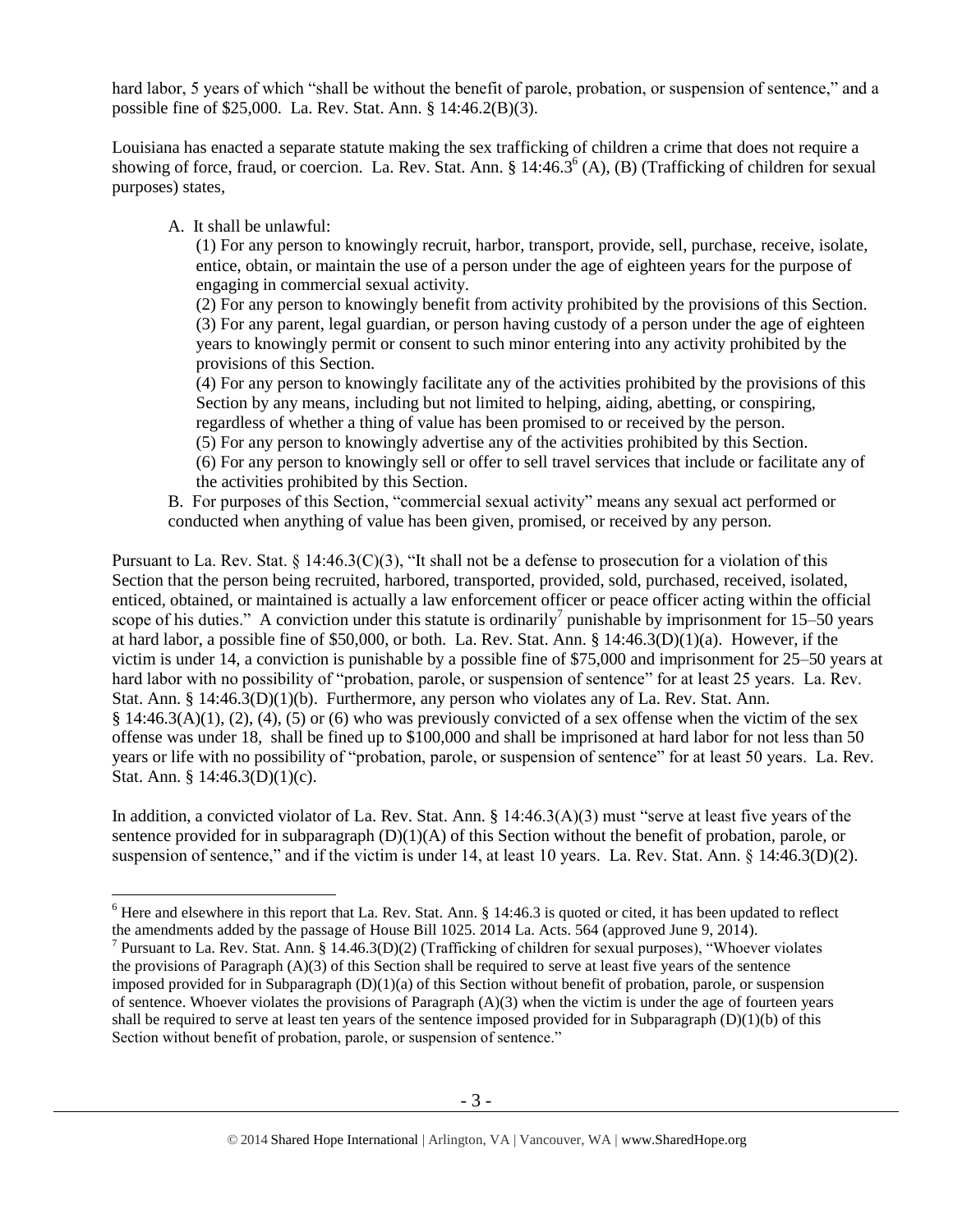*1.2 Commercial sexual exploitation of children (CSEC) is identified as a separate and distinct offense from general sexual offenses, which may also be used to prosecute those who commit commercial sex offenses against minors.*

The following state laws create separate and specific crimes of commercial sexual exploitation of children:

1. La. Rev. Stat. Ann. §  $14:82.1(C)^8$  (Prostitution; definition; penalties; enhancement) states in part,

<span id="page-3-0"></span>(4) Whoever commits the crime of prostitution with a person under the age of eighteen years shall be fined not more than fifty thousand dollars, imprisoned at hard labor for not less than fifteen years nor more than fifty years, or both.

(5) Whoever commits the crime of prostitution with a person under the age of fourteen years shall be fined not more than seventy-five thousand dollars, imprisoned at hard labor for not less than twenty-five years nor more than fifty years, or both.

<span id="page-3-1"></span>. . . .

 $\overline{a}$ 

2. La. Rev. Stat. Ann. §  $14:82.2^9$  (Purchase of commercial sexual activity; penalties) states,

It shall be unlawful for any person to knowingly give, agree to give, or offer to give anything of value to another in order to engage in sexual intercourse<sup>10</sup> with a person who receives or agrees to receive anything of value as compensation for such activity.

A person convicted under La. Rev. Stat. Ann. § 14:82.2 is subject to a fine of \$500, imprisonment up to six months, or both. However, a person who violates La. Rev. Stat. Ann. § 14:82.2 and knows the person "to be under eighteen years, or with a person the offender knows to be a victim of human trafficking as defined by R.S. 14:46.2 or trafficking of children for sexual purposes as defined by R.S. 14:46.3" is subject to imprisonment at hard labor for 15–50 years, a fine up to \$50,000, or both. If the offender knows the person is under the age of fourteen years, he is subject to a fine up to \$75,000, imprisonment at hard labor 25–50 years, or both. La. Rev. Stat. Ann. § 14:82.2(C)(1), (4), (5).

- 3. La. Rev. Stat. Ann. § 14:82.1(A)(1) (Prostitution; persons under eighteen; additional offenses) makes it unlawful " $[f]$ or any person over the age of seventeen to engage in sexual intercourse<sup>11</sup> with any person under the age of eighteen who is practicing prostitution, and there is an age difference of greater than two years between the two persons." A conviction under this statute is punishable by imprisonment for 15–50 years of hard labor, a possible fine of \$50,000, or both. La. Rev. Stat. Ann. § 14:82.1(D)(1).
- 4. La. Rev. Stat. Ann. §  $14:86(A)^{12}$  (Enticing persons into prostitution) states,

<sup>&</sup>lt;sup>8</sup> Here and elsewhere in this report that La. Rev. Stat. Ann. § 14:82.1 is quoted or cited, it has been updated to reflect the amendments added by the passage of House Bill 1025. 2014 La. Acts. 564 (approved June 9, 2014).

 $9$  Here and elsewhere in this report that La. Rev. Stat. Ann.  $\S$  14:82.2 is quoted or cited, it has been updated to reflect the amendments added by the passage of House Bill 1025. 2014 La. Acts. 564 (approved June 9, 2014).

<sup>&</sup>lt;sup>10</sup> "For purposes of this Section, 'sexual intercourse' means anal, oral, or vaginal intercourse or any other sexual activity constituting a crime pursuant to the laws of this state." La. Rev. Stat. Ann. § 14:82.2(B).

<sup>&</sup>lt;sup>11</sup> "Sexual intercourse" is defined in La. Rev. Stat. Ann. § 14:82.1(C) as "anal, oral, or vaginal sexual intercourse."  $12$  Here and elsewhere in this report that La. Rev. Stat. Ann. § 14:86 is quoted or cited, it has been updated to reflect

the amendments added by the passage of House Bill 1025. 2014 La. Acts. 564 (approved June 9, 2014).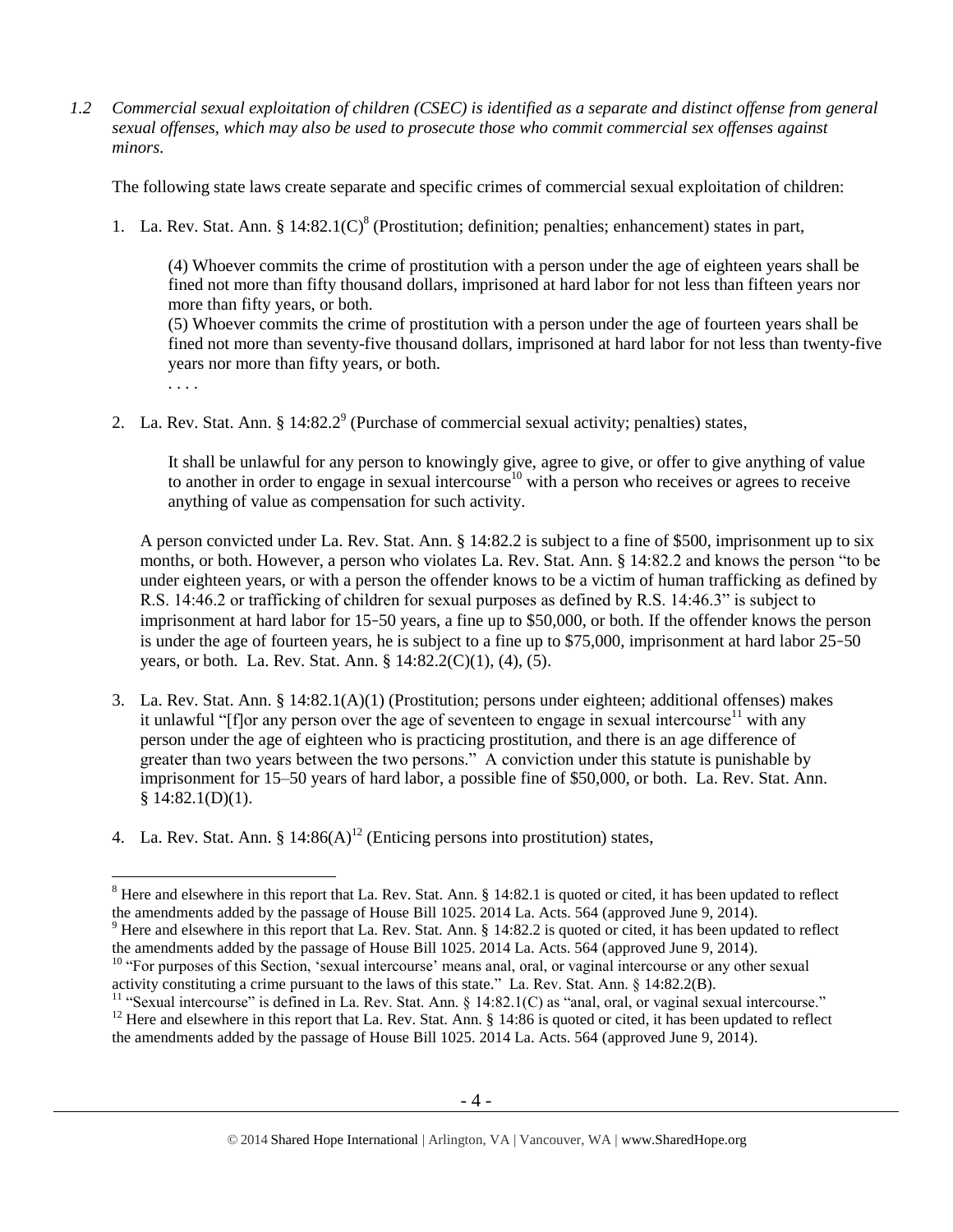Enticing persons into prostitution is committed when any person over the age of seventeen entices, places, persuades, encourages, or causes the entrance of any other person under the age of twenty-one into the practice of prostitution, either by force, threats, promises, or by any other device or scheme. . . .

A conviction under this statute when the person being enticed is under 18 years is punishable by imprisonment at hard labor for 15–50 years, a possible fine of \$50,000, or both, and if the person being enticed into prostitution is under 14 years, a conviction is punishable by 25–50 years at hard labor, a possible fine of \$75,000, or both. La. Rev. Stat. Ann. § 14:86(B)(1)(b), (c).

5. La. Rev. Stat. Ann. § 14:81.3(A)(1)<sup>13</sup> (Computer-aided solicitation of a minor) states,

<span id="page-4-3"></span><span id="page-4-2"></span><span id="page-4-1"></span><span id="page-4-0"></span>Computer-aided solicitation of a minor is committed when a person seventeen years of age or older knowingly contacts or communicates, through the use of electronic textual communication,  $14$  with a person who has not yet attained the age of seventeen where there is an age difference of greater than two years, or a person reasonably believed to have not yet attained the age of seventeen and reasonably believed to be at least two years younger, for the purpose of or with the intent to persuade, induce, entice, or coerce the person to engage or participate in sexual conduct<sup>15</sup> or a crime of violence as defined in R.S. [14:2\(B\)](https://www.lexis.com/research/buttonTFLink?_m=cab6dd21dd29306a3d10703ad9288f43&_xfercite=%3ccite%20cc%3d%22USA%22%3e%3c%21%5bCDATA%5bLa.%20R.S.%2014%3a81.3%5d%5d%3e%3c%2fcite%3e&_butType=4&_butStat=0&_butNum=2&_butInline=1&_butinfo=LACODE%2014%3a2&_fmtstr=FULL&docnum=1&_startdoc=1&wchp=dGLbVzV-zSkAA&_md5=d31e1e2fad189a60cd471ae8696c87cd) [Definitions], <sup>16</sup> or with the intent to engage or participate in sexual conduct in the presence of the person who has not yet attained the age of seventeen, or person reasonably believed to have not yet attained the age of seventeen.

Subsection (2) states in part that it is a crime for a person as described above to communicate "for the purpose of or with the intent to arrange for any third party to engage in any of the conduct proscribed by the provisions of Paragraph (1) of this Subsection," and subsection (3) criminalizes the use of electronic textual communication "for the purpose of recruiting, enticing, or coercing" a minor for commercial sexual activity. Subsection (4) ensures that the criminal liability attaches in cases where

. . .

 $13$  Here and elsewhere in this report that La. Rev. Stat. Ann. § 14:81.3 is quoted or cited, it has been updated to reflect the amendments added by the passage of House Bill 1025. 2014 La. Acts. 564 (approved June 9, 2014).

<sup>&</sup>lt;sup>14</sup> "Electronic textual communication" is defined in La. Rev. Stat. Ann. § 14:81.3(D)(1) as "a textual communication made through the use of a computer on-line service, Internet service, or any other means of electronic communication, including but not limited to a local bulletin board service, Internet chat room, electronic mail, or online messaging service."

<sup>&</sup>lt;sup>15</sup> "Sexual conduct" is defined in La. Rev. Stat. Ann. § 14:81.3(D)(2) as "actual or simulated sexual intercourse, deviant sexual intercourse, sexual bestiality, masturbation, sadomasochistic abuse, lewd exhibition of the genitals, or any lewd or lascivious act."

 $^{16}$  La. Rev. Stat. Ann. § 14:2(B) defines a "crime of violence" as

an offense that has, as an element, the use, attempted use, or threatened use of physical force against the person or property of another, and that, by its very nature, involves a substantial risk that physical force against the person or property of another may be used in the course of committing the offense or an offense that involves the possession or use of a dangerous weapon. The following enumerated offenses and attempts to commit any of them are included as "crimes of violence":

<sup>(42)</sup> Trafficking of children for sexual purposes

<sup>(43)</sup> Human trafficking

<sup>. . . .</sup>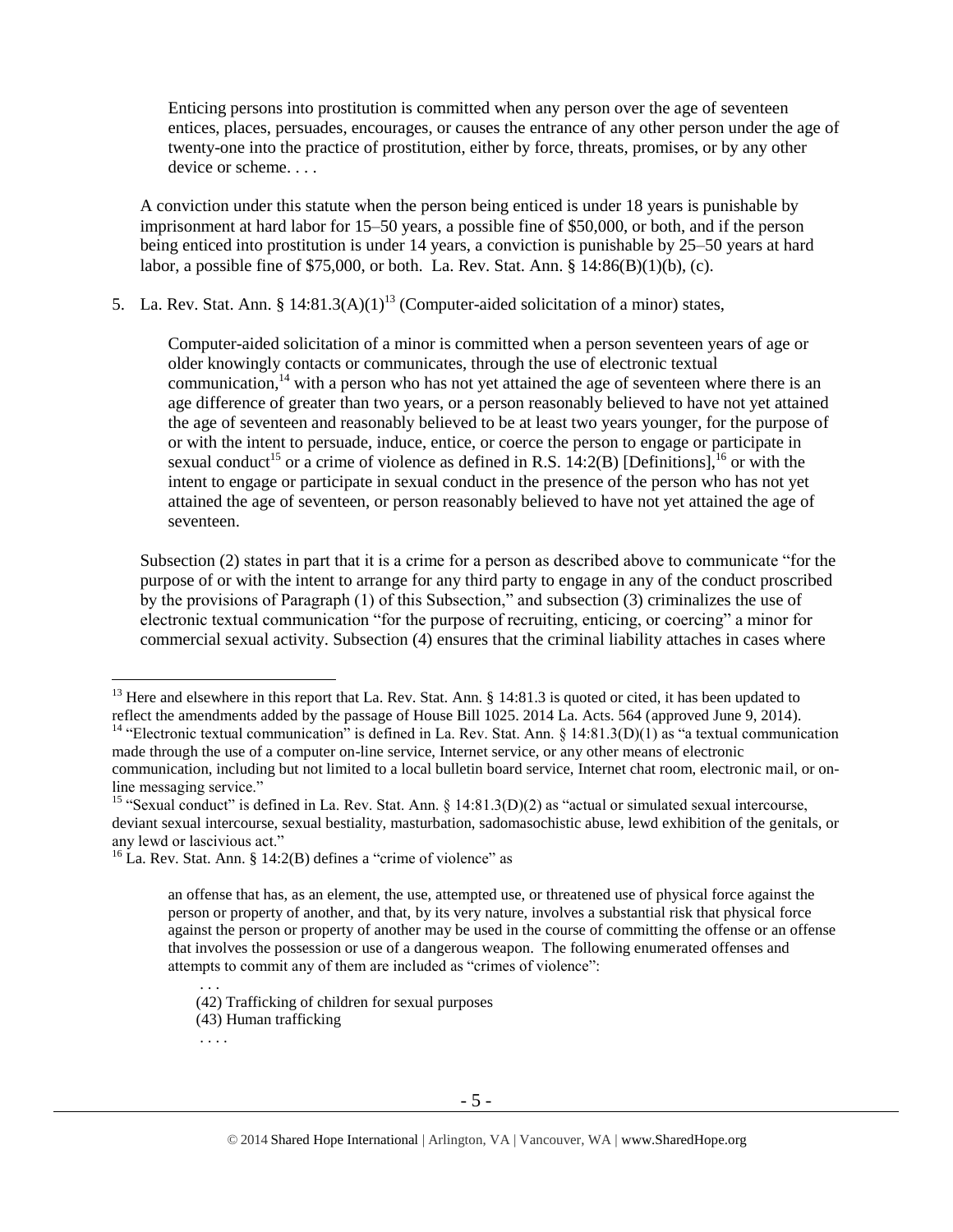"the contact or communication is initially made through the use of electronic textual communication and subsequent communication is made through the use of any other form of communication." La. Rev. Stat. Ann. § 14:81.3(A)(2), (3), (4).

All convictions under La. Rev. Stat. Ann. § 14:81.3(A), unless specifically mentioned below, are punishable by imprisonment at hard labor "without benefit of parole, probation, or suspension of sentence" and a possible fine of \$10,000. La. Rev. Stat. Ann. § 14:81.3(B). If the victim is 13–16, a conviction is punishable by imprisonment for 5–10 years, and, if the victim is under 13, a conviction is punishable by imprisonment for  $10-20$  years. La. Rev. Stat. Ann. §  $14:81.3(B)(1)(a)$ , (b). If the victim is "reasonably believed to have not yet attained the age of seventeen," a conviction is punishable by imprisonment for 2–10 years. La. Rev. Stat. Ann.  $\S 14:81.3(B)(1)(c)$ . If "the computer-aided solicitation results in actual sexual conduct between the offender and victim and the difference between the age of the victim and the age of the offender is five years or greater," a conviction is punishable by imprisonment for 7–10 years, "with or without hard labor." La. Rev. Stat. Ann. § 14:81.3(B)(1)(d). Subsequent convictions are punishable by imprisonment for 10–20 years. La. Rev. Stat. Ann. § 14:81.3(B)(2). Finally, for any conviction under La. Rev. Stat. Ann. § 14:81.3(A), the court also may limit or restrict the offender's "access to the Internet when the Internet was used in the commission of the crime." La. Rev. Stat. Ann. § 14:81.3(B)(3).

- <span id="page-5-1"></span>6. La. Rev. Stat. Ann. § 14:81.1(A)(2)<sup>17</sup> (Pornography involving juveniles) makes it a crime "for a parent, legal guardian, or custodian of a child to consent to the participation of the child in pornography involving juveniles." A conviction under La. Rev. Stat. Ann. § 14:81.1(A)(2) is punishable by imprisonment for 5–20 years at hard labor, "without benefit of probation, parole, or suspension of sentence," and a possible fine of  $10,000$ . La. Rev. Stat. Ann.  $\S$  14:81.1(E)(3). Additionally, it is unlawful "for a person to produce, promote, advertise, distribute, or possess with the intent to distribute pornography involving juveniles" and a conviction is punishable by a possible fine of \$50,000 and 5–20 years' imprisonment at hard labor "without the benefit of parole, probation, or suspension of sentence." La. Rev. Stat. Ann. § 14:81.1 (A)(1), (E)(1)(a), (2)(a), (4). A subsequent conviction for the intentional possession of, distribution of, or intent to distribute pornography involving juveniles shall result in a possible fine of \$75,000 and 40 years' imprisonment at hard labor "without benefit of parole, probation, or suspension of sentence." La. Rev. Stat. Ann. § 14:81.1  $(E)(1)(b)$ ,  $(2)(b)$ .
- <span id="page-5-0"></span>7. La. Rev. Stat. Ann. §  $14:89.2(A)^{18}$  (Crime against nature by solicitation) provides, "Crime against nature by solicitation is the solicitation by a human being of another with the intent to engage in any unnatural carnal copulation for compensation." Pursuant to La. Rev. Stat. Ann.  $\S 14.89.2(B)(3)(a)$ , "Whoever violates the provisions of this Section, when the person being solicited is under the age of eighteen years," shall be fined not more than \$50,000, imprisoned at hard labor for 15–50 years, or both, and when the person being solicited is under the age of 14 years a conviction is subject to a possible fine of \$75,000, 25–50 years' imprisonment at hard labor, or both and "[t]wenty-five years of the sentence imposed shall be without benefit of parole, probation, or suspension of sentence." La. Rev. Stat. Ann. § 14:89.2(B)(2), (3).

<sup>&</sup>lt;sup>17</sup> Here and elsewhere in this report that La. Rev. Stat. Ann. § 14:81.1 is quoted or cited, it has been updated to reflect the amendments added by the passage of House Bill 1025. 2014 La. Acts. 564 (approved June 9, 2014).

<sup>&</sup>lt;sup>18</sup> Here and elsewhere in this report that La. Rev. Stat. Ann. § 14:89.2 is quoted or cited, it has been updated to reflect the amendments added by the passage of House Bill 1025. 2014 La. Acts. 564 (approved June 9, 2014).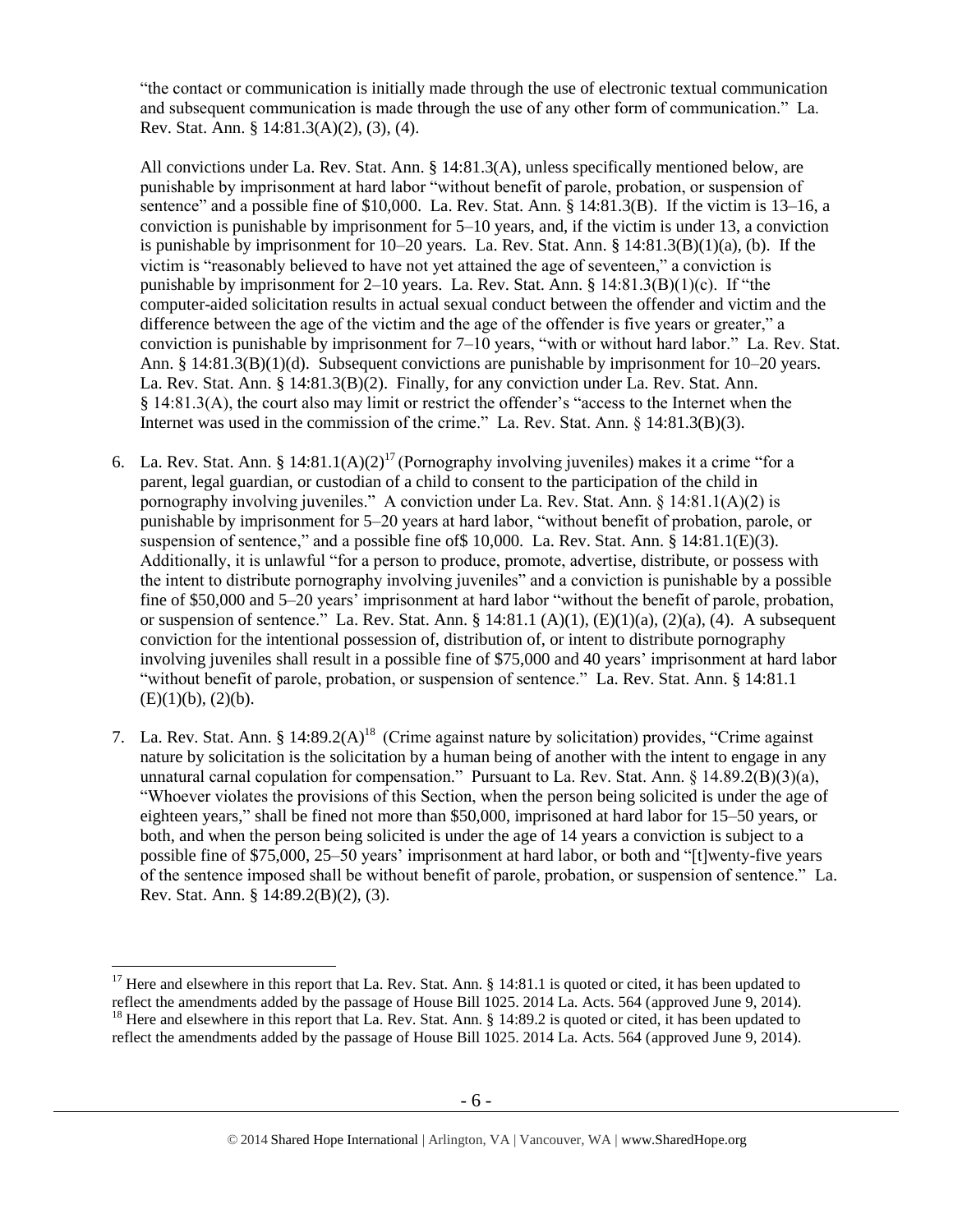- <span id="page-6-1"></span>8. La. Rev. Stat. Ann. § 14:83.2<sup>19</sup> (Promoting prostitution) is "the knowing and willful control of, supervision of, or management of an enterprise for profit in which customers are charged a fee for services which include prostitution, regardless of what portion of the fee is actually for the prostitution services." A conviction under La. Rev. Stat. Ann. § 14:83.2 is punishable by a fine not to exceed \$50,000, 15–50 years' imprisonment at hard labor, or both when prostitution of a person under 18 is involved, and an offender faces a fine not to exceed \$75,000, 25–50 years' imprisonment at hard labor, or both if the person engaged in prostitution is under 14. La. Rev. Stat. Ann. §  $14:83.2(B)(2)$ , (3).
- 9. La. Rev. Stat. Ann. § 14:84(A)<sup>20</sup> (Pandering) makes any of the following intentional acts a crime:

<span id="page-6-0"></span>(1) Enticing, placing, persuading, encouraging, or causing the entrance of any person into the practice of prostitution, either by force, threats, promises, or by any other device or scheme. (2) Maintaining a place where prostitution is habitually practiced,

(3) Detaining any person in any place of prostitution by force, threats,

promises, or by any other device or scheme,

 (4) Receiving or accepting by a person as a substantial part of support or maintenance anything of value which is known to be from the earnings of any person engaged in prostitution,

(5) Consenting, on the part of any parent or tutor of any person, to the person's entrance or detention in the practice of prostitution,

<span id="page-6-2"></span> (6) Transporting any person from one place to another for the purpose of promoting the practice of prostitution.

Whoever commits the crime of pandering involving the prostitution of persons under the age of 18 shall be fined up to \$50,000, imprisoned at hard labor for 15–50 years, or both. Additionally, whoever commits the crime of pandering involving a person under the age of 14 shall be subject to a possible fine of \$75,000 and 25–50 years' imprisonment with hard labor, or both. La. Rev. Stat. Ann. § 14:84(B)(2), (3).

- 10. La. Rev. Stat. Ann.  $\delta$  14:104(A)<sup>21</sup> (Keeping a disorderly place) is "the intentional maintaining of a place to be habitually used for any illegal purpose." A person who "commits the crime of keeping a disorderly place for the purpose of prostitution of persons under the age of 18 shall be fined not more than \$50,000, imprisoned at hard labor 15–50 years, or both, and if the purpose of the offender is prostitution of persons under 14, the penalty shall be a fine not more than \$75,000, 25–50 years' imprisoned at hard labor, or both. La. Rev. Stat. Ann.  $\S$  14:104 $(B)(2)$ , (3).
- <span id="page-6-3"></span>11. La. Rev. Stat. Ann. § 14:105(A)<sup>22</sup> (Letting a disorderly place) is the "granting of the right to use any premises knowing that they are to be used as a disorderly place, or allowing the continued use of the premises with such knowledge. A person who "commits the crime of letting a disorderly place for

 $\overline{a}$ <sup>19</sup> Here and elsewhere in this report that La. Rev. Stat. Ann.  $\S$  14:83.2 is quoted or cited, it has been updated to reflect the amendments added by the passage of House Bill 1025. 2014 La. Acts. 564 (approved June 9, 2014).  $20$  Here and elsewhere in this report that La. Rev. Stat. Ann. § 14:84 is quoted or cited, it has been updated to reflect

the amendments added by the passage of House Bill 1025. 2014 La. Acts. 564 (approved June 9, 2014).

<sup>&</sup>lt;sup>21</sup> Here and elsewhere in this report that La. Rev. Stat. Ann.  $\S$  14:104 is quoted or cited, it has been updated to reflect the amendments added by the passage of House Bill 1025. 2014 La. Acts. 564 (approved June 9, 2014). <sup>22</sup> Here and elsewhere in this report that La. Rev. Stat. Ann. § 14:105 is quoted or cited, it has been updated to

reflect the amendments added by the passage of House Bill 1025. 2014 La. Acts. 564 (approved June 9, 2014).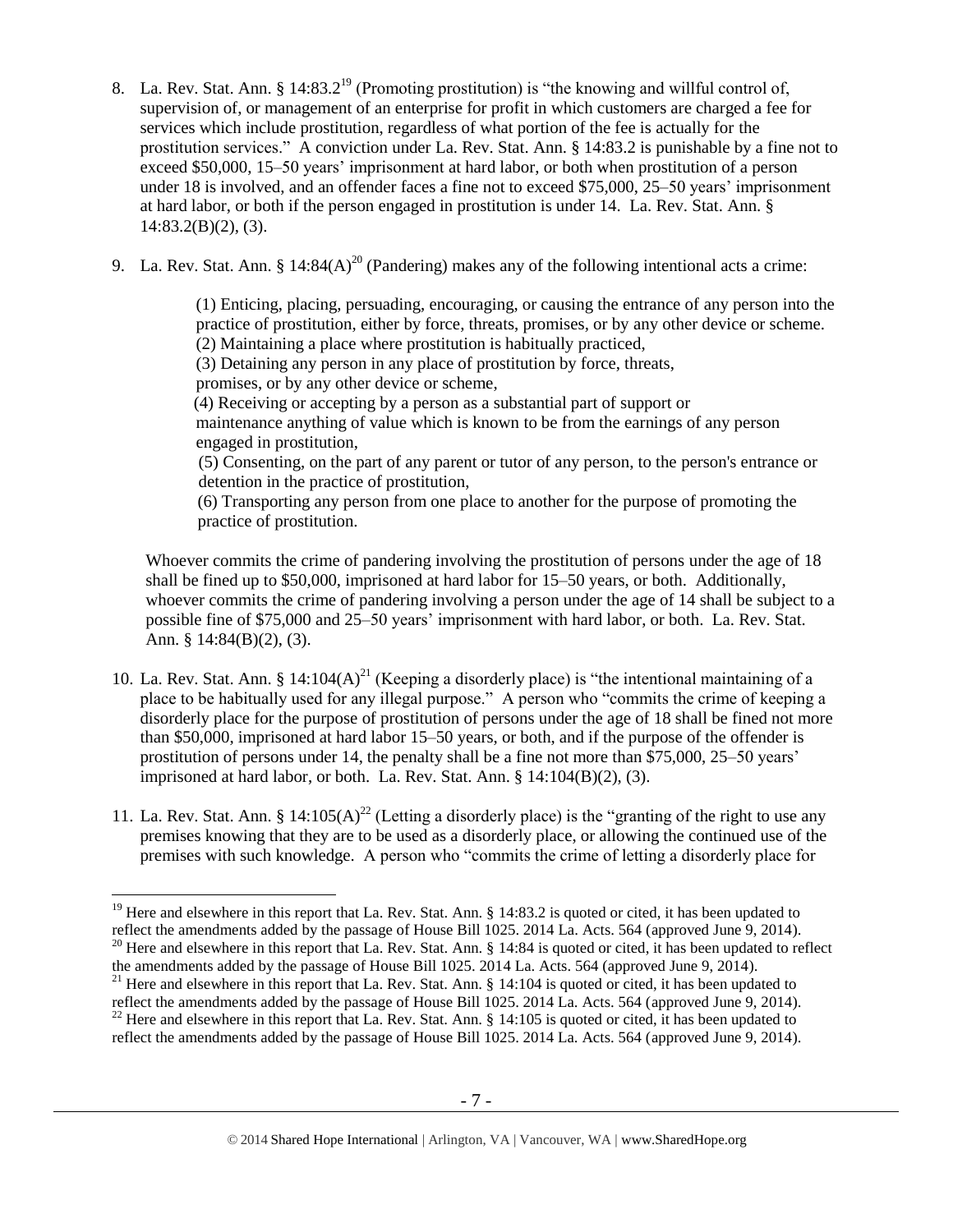the purpose of prostitution of persons under the age of 18" shall be fined not more than \$50,000, imprisoned at hard labor 15–50 years, or both, and if the purpose of the offender is prostitution of persons under 14, the penalty shall be a fine not more than \$75,000, 25–50 years' imprisoned at hard labor, or both. La. Rev. Stat. Ann. § 14:105(B)(2), (3).

- 12. La. Rev. Stat. Ann. § 14:83 (Soliciting for prostitutes) is "the soliciting, inviting, inducing, directing, or transporting a person to any place with the intention of promoting prostitution." A conviction pursuant to La. Rev. Stat. Ann. § 14:82 when the person being solicited is under 18 years is punishable by a possible fine of \$50,000, 15–50 years' imprisoned at hard labor, or both, and when the person being solicited is under 14 years is punishable by a possible fine of \$75,000, 25–50 years' imprisoned at hard labor, or both. La. Rev. Stat. Ann.  $\S$  14:82(B)(2), (3).
- <span id="page-7-1"></span>13. La. Rev. Stat. Ann. §  $14:83.1^{23}$  (Inciting Prostitution) is the unlawful aiding, abetting, or assisting in an enterprise for profit which:
	- (1) Customers are charged a fee for services which include prostitution . . . .,
	- (2) When the person knows or when a reasonable person in such a position would know that such aiding, abetting, or assisting is for prostitution, and
	- (3) When the proceeds or profits are to be in any way divided by the prostitute and the person aiding, abetting, or assisting the prostitute.

Whoever commits the crime of inciting prostitution involving the prostitution of persons under the age of 18 years shall be fined not more than \$50,000, imprisoned at hard labor for 15–50 years, or both. Additionally, whoever commits the crime of inciting prostitution involving a person under the age of 14 years shall be subject to a possible fine of \$75,000 and 25–50 years' imprisoned at hard labor, or both. La. Rev. Stat. Ann. § 14:83:1(B)(2), (3).

- <span id="page-7-2"></span>14. La. Rev. Stat. Ann. § 14:85<sup>24</sup> (Letting premises for prostitution) makes unlawful "the granting of the right of use or the leasing of any premises, knowing that they are to be used for the practice of prostitution, or allowing the continued use of the premises with such knowledge." When La. Rev. Stat. Ann. § 14:85 is committed for prostitution of persons under 18, the crime is punishable by a possible fine of \$50,000, 15–50 years' imprisoned at hard labor, or both, and when the purpose of the offense is prostitution of a person under 14 years it is punishable by a possible fine of \$75,000, 25–50 years' imprisoned at hard labor, or both. La. Rev. Stat. Ann. § 14:85(B)(2), (3).
- 15. La. Rev. Stat. Ann. §  $14:282(A)^{25}$  (Operation of places of prostitution; prohibited; penalty) states,

<span id="page-7-0"></span>No person shall maintain, operate, or knowingly own any place or any conveyance used for the purpose of . . . prostitution, or shall rent or let any place or conveyance to any person with knowledge of or good reason to believe that the lessee intends to use the place or conveyance for the purpose of  $\dots$  prostitution or reside in, enter, or remain in any place for the purpose of  $\dots$ prostitution.

 $^{23}$  Here and elsewhere in this report that La. Rev. Stat. Ann. § 14:83.1 is quoted or cited, it has been updated to reflect the amendments added by the passage of House Bill 1025. 2014 La. Acts. 564 (approved June 9, 2014).  $^{24}$  Here and elsewhere in this report that La. Rev. Stat. Ann. § 14:85 is quoted or cited, it has been updated to reflect the amendments added by the passage of House Bill 1025. 2014 La. Acts. 564 (approved June 9, 2014).

<sup>&</sup>lt;sup>25</sup> Here and elsewhere in this report that La. Rev. Stat. Ann. § 14:282 is quoted or cited, it has been updated to reflect the amendments added by the passage of House Bill 1025. 2014 La. Acts. 564 (approved June 9, 2014).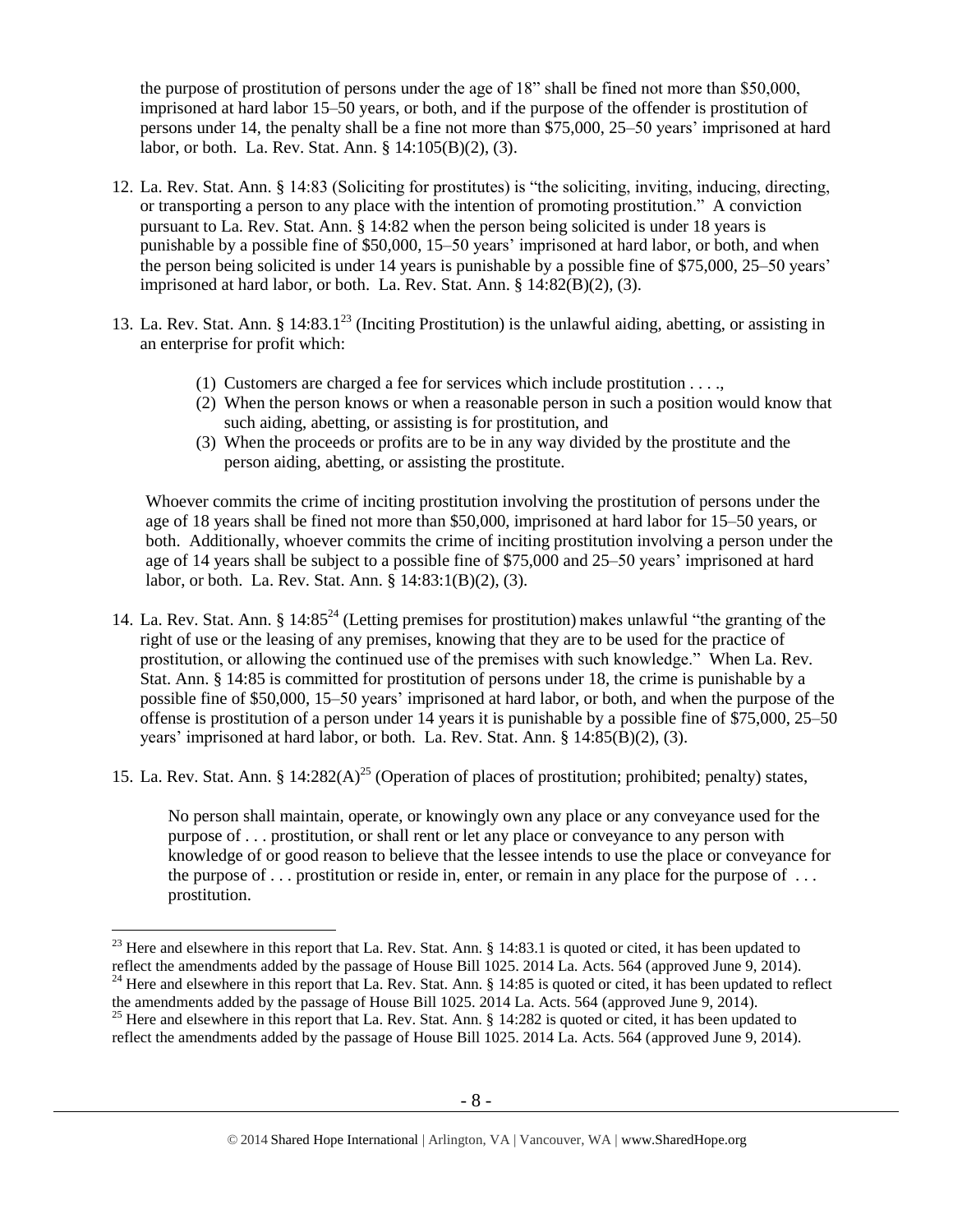For a conviction pursuant to La. Rev. Stat. Ann. § 14:282 where the purpose is the prostitution of persons under 18 years of age the penalty is a possible fine of \$50,000, 15–50 years' imprisoned at hard labor, or both, and if the person is under 14 years the penalty is a possible fine of \$75,000, 25– 50 years' imprisoned at hard labor, or both. La. Rev. Stat. Ann. § 14:282(B)(2), (3).

Other laws that may apply in cases of commercial sexual exploitation of a child despite not specifically referring to commercial exchanges include,

- 1. La. Rev. Stat. Ann. § 14:42(A)(4) (Aggravated rape) states that aggravated rape occurs "where the anal, oral, or vaginal sexual intercourse is deemed to be without lawful consent of the victim because it is committed . . . [w]hen the victim is under the age of thirteen years." If a capital verdict is sought by the district attorney, a conviction is punishable by "death<sup>26</sup> or life imprisonment at hard labor without benefit of parole, probation, or suspension of sentence, in accordance with the determination of the jury." La. Rev. Stat. Ann. § 14:42(D)(2)(a). If a capital verdict is not sought, a conviction is punishable "by life imprisonment at hard labor without benefit of parole, probation, or suspension of sentence." La. Rev. Stat. Ann. § 14:42(D)(2)(b).
- 2. Pursuant to La. Rev. Stat. Ann. § 14:43.1(A) (Sexual battery),

Sexual battery is the intentional touching of the anus or genitals of the victim by the offender using any instrumentality or any part of the body of the offender, or the touching of the anus or genitals of the offender by the victim using any instrumentality or any part of the body of the victim, when any of the following occur:

(1) The offender acts without the consent of the victim.

(2) The act is consensual but the other person, who is not the spouse of the offender, has not yet attained fifteen years of age and is at least three years younger than the offender. . . . .

If the victim is 13–14 years old, a conviction under this statute is punishable by imprisonment up to 10 years, "with or without hard labor, without benefit of parole, probation, or suspension of sentence;" however, where the victim is under 13 and the offender is 17 or older, a conviction is punishable by imprisonment for 25–99 years at hard labor, and "[a]t least twenty-five years of the sentence imposed shall be served without benefit of parole, probation, or suspension of sentence." La. Rev. Stat. Ann. § 14:43.1(C)(1), (2).

3. La. Rev. Stat. Ann. § 14:43.3(A) (Oral sexual battery) states,

Oral sexual battery is the intentional touching of the anus or genitals of the victim by the offender using the mouth or tongue of the offender, or the touching of the anus or genitals of the offender by the victim using the mouth or tongue of the victim, when any of the following occur:

(1) The victim, who is not the spouse of the offender, is under the age of fifteen years and is at least three years younger than the offender.

. . . .

<sup>26</sup> In *Kennedy v. Louisiana*, 554 U.S. 407, 412 (2008), the Supreme Court held that imposing the death sentence for child rape when the rape does not cause, or is not intended to cause, the child's death violates the Eighth Amendment's prohibition on cruel or unusual punishments.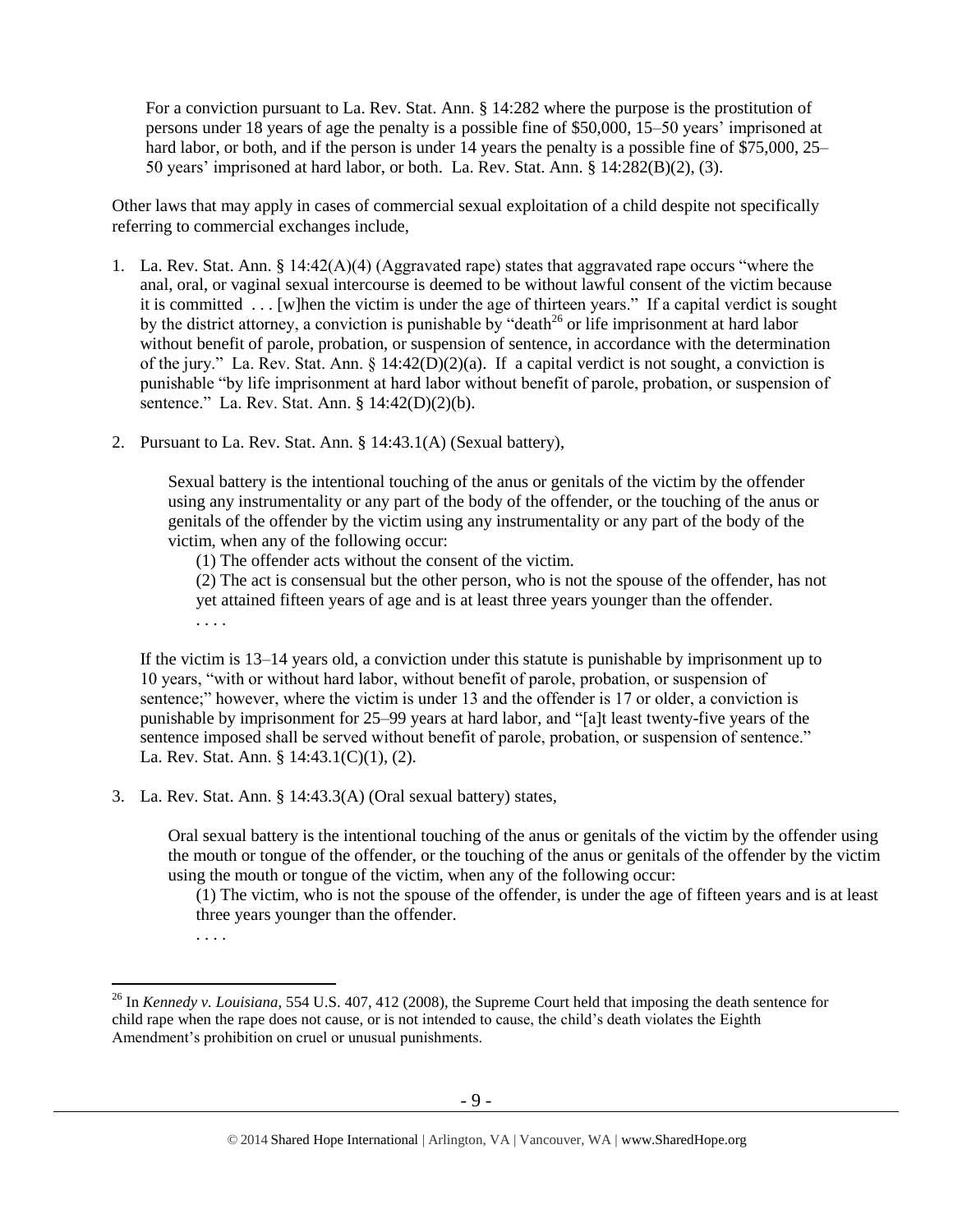If the victim is 13–14 years old, a conviction under this statute is punishable by imprisonment up to 10 years, "with or without hard labor, without benefit of parole, probation, or suspension of sentence;" however, if the victim is under 13 and the offender is at least 17, a conviction is punishable by imprisonment for 25–99 years "at hard labor," and "[a]t least twenty-five years of the sentence imposed shall be served without benefit of parole, probation, or suspension of sentence." La. Rev. Stat. Ann. § 14:43.3(C)(1), (2).

- 4. La. Rev. Stat. Ann.  $\S 14:89^{27}$  (Crime against nature) makes unlawful "the unnatural carnal copulation by a human being with another of the same sex or opposite sex or with an animal . . ." and when the person solicited is under 18 years is punishable by a possible fine of \$50,000, 15–50 years' imprisonment at hard labor, or both, and when the person solicited is under 14 years is punishable by a possible fine of \$75,000, 25–50 years' imprisonment at hard labor, or both. La. Rev. Stat. Ann.  $§$  14:89(B)(2), (3).
- 5. La. Rev. Stat. Ann. § 14:92(A)(7) (Contributing to the delinquency of juveniles) prohibits "the intentional enticing, aiding, soliciting, or permitting, by anyone over the age of seventeen, of any child under the age of seventeen . . . to: . . . (7) [p]erform any sexually immoral act." A conviction under this statute is punishable by imprisonment up to 2 years, "with or without hard labor," a possible fine of \$1,000, or both. La. Rev. Stat. Ann. § 14:92(D).
- 6. La. Rev. Stat. Ann. § 14:80(A) (Felony carnal knowledge of a juvenile) states,

Felony carnal knowledge of a juvenile is committed when:

(1) A person who is seventeen years of age or older has sexual intercourse,  $^{28}$  with consent. with a person who is thirteen years of age or older but less than seventeen years of age, when the victim is not the spouse of the offender and when the difference between the age of the victim and the age of the offender is four years or greater; or (2) A person commits a second or subsequent offense of misdemeanor carnal knowledge of a

juvenile, or a person who has been convicted one or more times of violating one or more crimes for which the offender is required to register as a sex offender under R.S. 15:542 [Registration of sex offenders and child predators] commits a first offense of misdemeanor carnal knowledge of a juvenile.

A conviction under this statute is punishable by imprisonment up to 10 years, "with or without hard labor," a possible fine of \$5,000, or both, and "the defendant shall not be eligible to have his conviction set aside or his prosecution dismissed in accordance with the provisions of Code of Criminal Procedure Article 893." La. Rev. Stat. Ann. § 14:80(D)(1).

7. La. Rev. Stat. Ann. § 14:80.1(A) (Misdemeanor carnal knowledge of a juvenile) states,

Misdemeanor carnal knowledge of a juvenile is committed when a person who is seventeen years of age or older has sexual intercourse, with consent, with a person who is thirteen years of age or older but less than seventeen years of age, when the victim is not the spouse of the offender, and when the difference between the age of the victim and age of the offender is greater than two years, but less than four years.

<sup>27</sup> *See supra* note [18.](#page-5-0)

<sup>&</sup>lt;sup>28</sup> "Sexual intercourse" is defined in La. Rev. Stat. Ann. § 14:80(B) as "anal, oral, or vaginal sexual intercourse."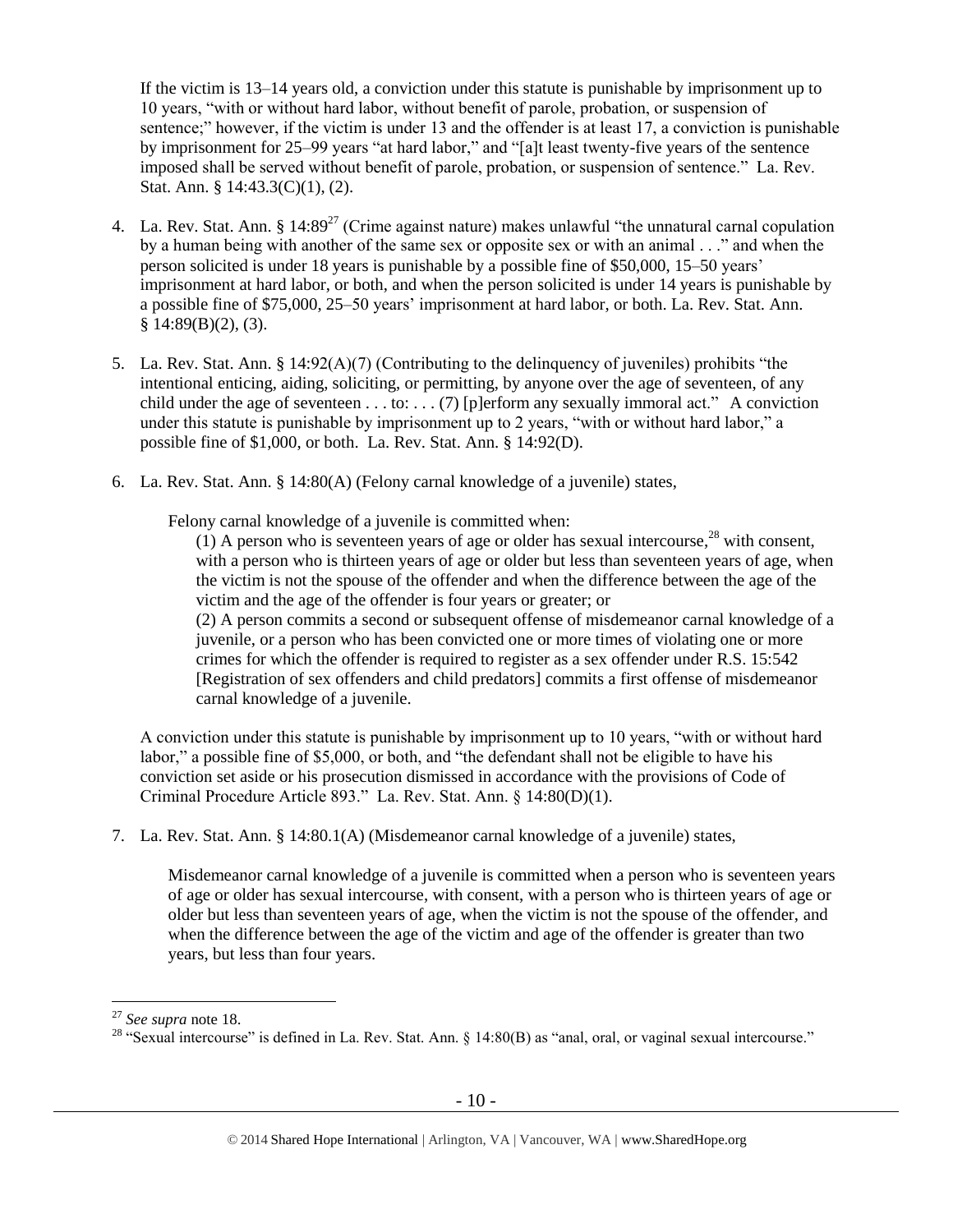A conviction under this statute is punishable by imprisonment up to 6 months, a possible fine of \$1,000, or both. La. Rev. Stat. Ann. § 14:80(D).

#### 8. La. Rev. Stat. Ann. § 14:81(A) (Indecent behavior with juveniles) states,

Indecent behavior with juveniles is the commission of any of the following acts with the intention of arousing or gratifying the sexual desires of either person:

(1) Any lewd or lascivious act upon the person or in the presence of any child under the age of seventeen, where there is an age difference of greater than two years between the two persons. . . ; or

(2) The transmission, delivery or utterance of any textual, visual, written, or oral communication depicting lewd or lascivious conduct, text, words, or images to any person reasonably believed to be under the age of seventeen and reasonably believed to be at least two years younger than the offender. . . .

If the victim is 13–17, a conviction under this statute is punishable by imprisonment up to 7 years, "with or without hard labor," a possible fine of \$5,000, or both, and "the defendant shall not be eligible to have his conviction set aside or his prosecution dismissed in accordance with the provisions of Code of Criminal Procedure Article 893." La. Rev. Stat. Ann. § 14:81(H)(1). If the victim is under 13 and the offender is at least 17, a conviction is punishable by imprisonment for 2–25 years at hard labor, at least 2 years of which must "be served without benefit of parole, probation, or suspension of sentence." La. Rev. Stat. Ann. § 14:81(H)(2).

9. La. Rev. Stat. Ann. § 14:106(A) (Obscenity) states, in part,

The crime of obscenity is the intentional:

 $\overline{a}$ 

(1) Exposure of the genitals, pubic hair, anus, vulva, or female breast nipples in any public place open to public view . . . with the intent of arousing sexual desire or which appeals to the prurient interest or is patently offensive.

(2)(a) Participation or engagement in, or management, operation, production, presentation, performance, promotion, exhibition, advertisement, sponsorship, electronic communication, or display of, hard core sexual conduct<sup>29</sup> when the trier of fact determines that the average

the public portrayal, for its own sake, and for ensuing commercial gain of:

(i) Ultimate sexual acts, normal or perverted, actual, simulated, or animated, whether between human beings, animals, or an animal and a human being; or

(ii) Masturbation, excretory functions or lewd exhibition, actual, simulated, or animated, of the genitals, pubic hair, anus, vulva, or female breast nipples; or

<sup>&</sup>lt;sup>29</sup> Pursuant to La. Rev. Stat. Ann. § 14:106(A)(2)(b), "hard core sexual conduct" is defined as

<sup>(</sup>iii) Sadomasochistic abuse, meaning actual, simulated or animated, flagellation, or torture by or upon a person who is nude or clad in undergarments or in a costume that reveals the pubic hair, anus, vulva, genitals, or female breast nipples, or in the condition of being fettered, bound, or otherwise physically restrained, on the part of one so clothed; or

<sup>(</sup>iv) Actual, simulated, or animated touching, caressing, or fondling of, or other similar physical contact with a pubic area, anus, female breast nipple, covered or exposed, whether alone or between humans, animals, or a human and an animal, of the same or opposite sex, in an act of apparent sexual stimulation or gratification; or

<sup>(</sup>v) Actual, simulated, or animated stimulation of a human genital organ by any device whether or not the device is designed, manufactured, or marketed for such purpose.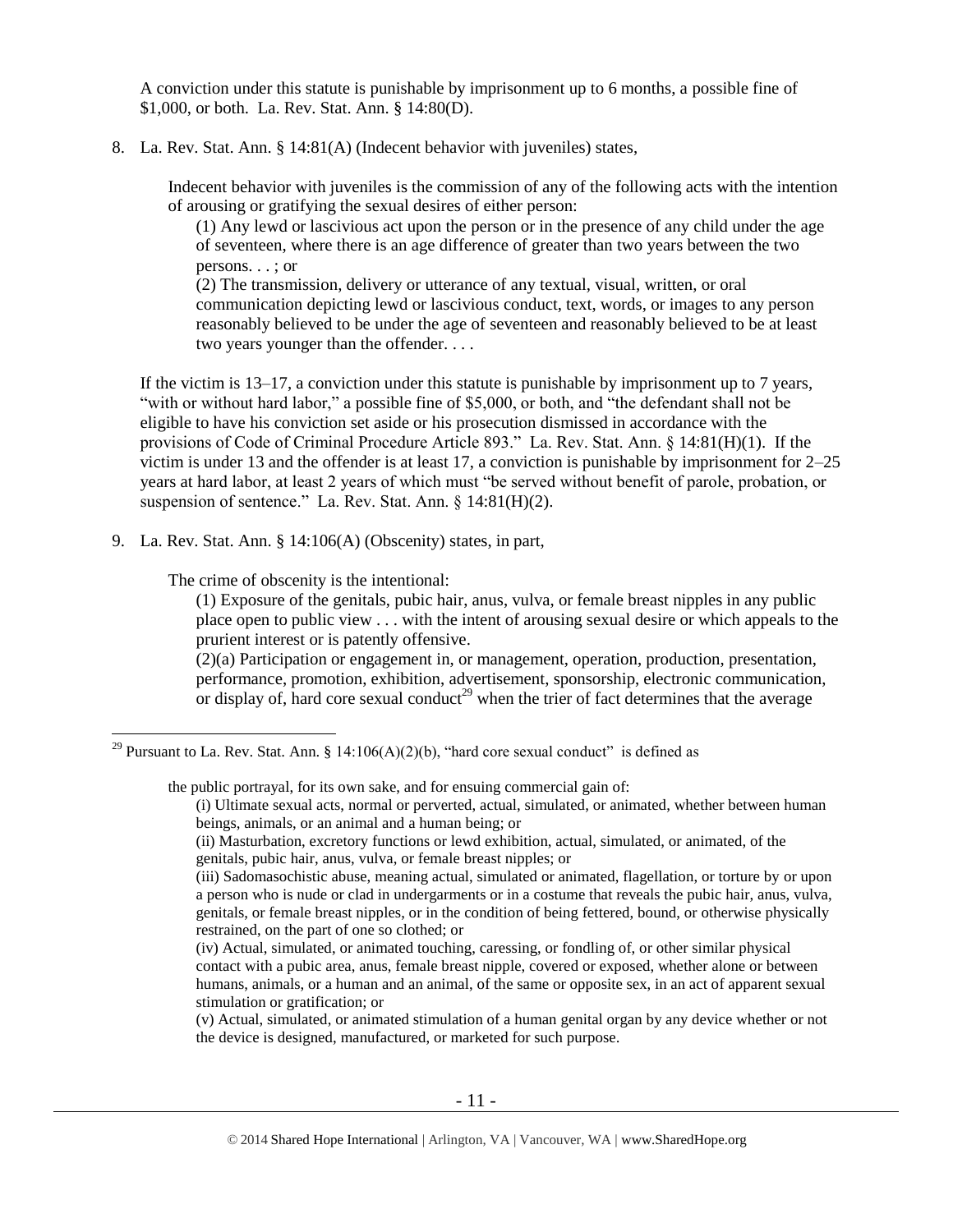person applying contemporary community standards would find that the conduct, taken as a whole, appeals to the prurient interest; and the hard core sexual conduct, as specifically defined herein, is presented in a patently offensive way; and the conduct taken as a whole lacks serious literary, artistic, political, or scientific value.

(5) Solicitation or enticement of an unmarried person under the age of seventeen years to commit any act prohibited by Paragraphs (1), (2), or (3) above.

. . . .

. . . .

A first conviction is punishable by imprisonment for 6 months–3 years, "with or without hard labor," a fine of  $$1,000–$2,500$ , or both. La. Rev. Stat. Ann.  $14:106(G)(1)$ . A second conviction is punishable by imprisonment for 6 months–3 years, "with or without hard labor," a fine of \$2,500– \$5,000, or both. La. Rev. Stat. Ann. 14:106(G)(2). Third and subsequent convictions are punishable by imprisonment for 2–5 years, "with or without hard labor," a fine of \$5,000–\$10,000, or both. La. Rev. Stat. Ann.  $14:106(G)(3)$ . A conviction under subsection 1 or 2 of this statute is punishable by imprisonment for 2–5 years, "with or without hard labor," but "without benefit of parole, probation, or suspension of sentence," and a possible fine of \$10,000 if committed "with or in the presence of an unmarried person under the age of seventeen years." La. Rev. Stat. Ann.  $\S$  14:106(G)(4).

*1.3 Prostitution statutes refer to the sex trafficking statute to identify the commercially sexually exploited minor as a trafficking victim.* 

<span id="page-11-2"></span>Louisiana's age-neutral prostitution statutes, La. Rev. Stat. Ann. § 14:83.3(D)<sup>30</sup> (Prostitution by massage) and § 14:83.4(C)<sup>31</sup> (Massage; sexual conduct prohibited), and its prostitution statute containing minor-specific provisions,  $\S 14:82(G)^{32}$  (Prostitution; definition; penalties; enhancement) refer to La. Rev. Stat. Ann. § 14:46.3 (Trafficking of children for sexual purposes) by providing an affirmative defense for minor trafficking victims. Each of these provisions state,

<span id="page-11-1"></span><span id="page-11-0"></span>(1) It shall be an affirmative defense to prosecution for a violation of this Section that, during the time of the alleged commission of the offense, the defendant was a victim of trafficking of children for sexual purposes as provided in R.S. 14:46.3(E). Any child determined to be a victim pursuant to the provisions of this Paragraph shall be eligible for specialized serviced for sexually exploited children. (2) It shall be an affirmative defense to prosecution for a violation of this Section that, during the time of the alleged commission of the offense, the defendant is determined to be a victim of human trafficking pursuant to the provisions of R.S. 14:46.2(F). Any person determined to be a victim pursuant to the provisions of this Paragraph shall be notified of any treatment or specialized services for sexually exploited persons to the extent that such services are available.

Further, La. Rev. Stat. Ann. § 14:46.2 $(F)^{33}$  (Human trafficking) establishes an affirmative defense for victims of human trafficking, stating,

 $30$  Here and elsewhere in this report that La. Rev. Stat. Ann. § 14:83.3 is quoted or cited, it has been updated to reflect the amendments added by the passage of House Bill 1025. 2014 La. Acts. 564 (approved June 9, 2014).

 $31$  Here and elsewhere in this report that La. Rev. Stat. Ann. § 14:83.4 is quoted or cited, it has been updated to reflect the amendments added by the passage of House Bill 1025. 2014 La. Acts. 564 (approved June 9, 2014).

<sup>&</sup>lt;sup>32</sup> Here and elsewhere in this report that La. Rev. Stat. Ann. § 14:82 is quoted or cited, it has been updated to reflect the amendments added by the passage of House Bill 1025. 2014 La. Acts. 564 (approved June 9, 2014).

<sup>33</sup> *See supra* note [2.](#page-0-0)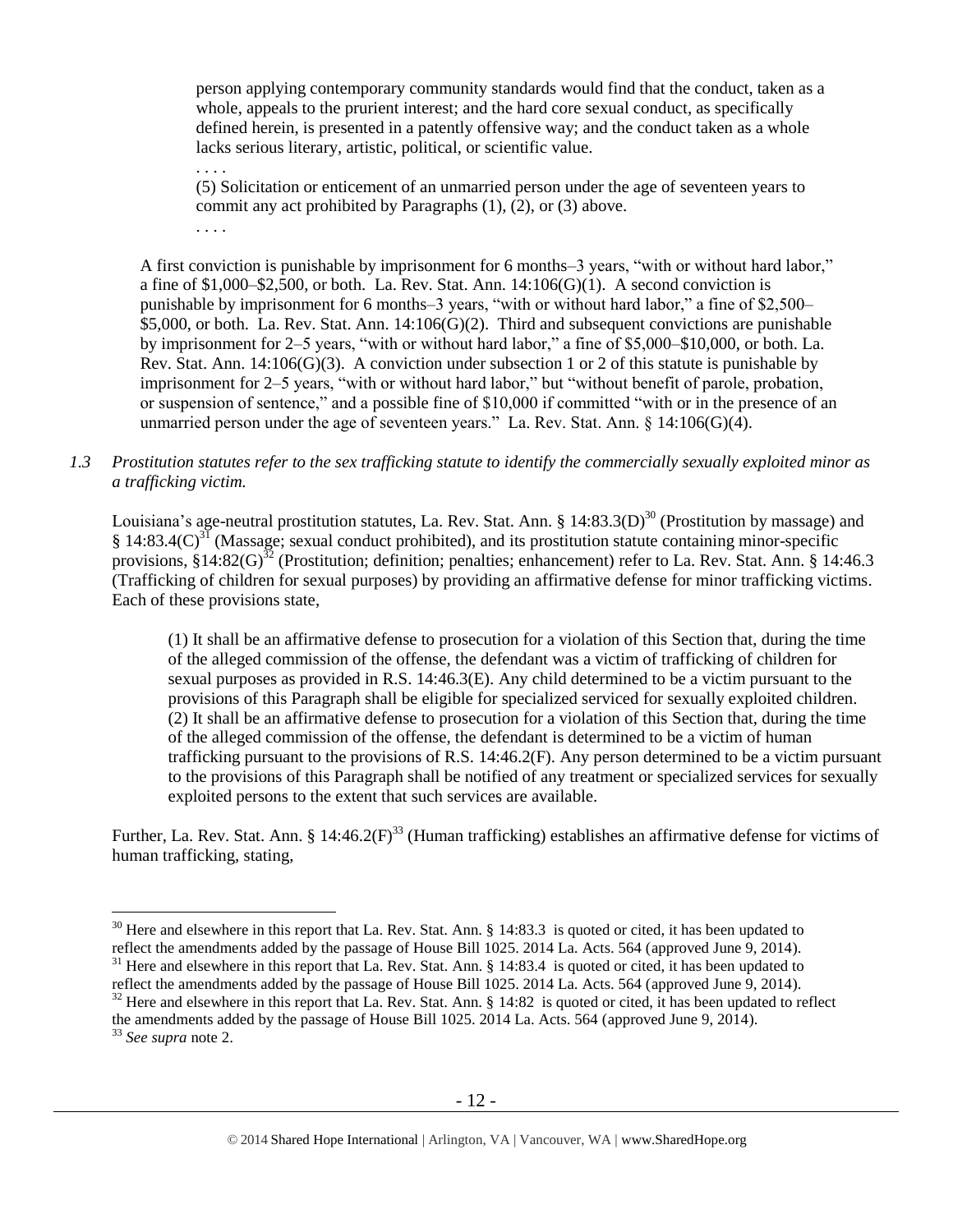(1) A victim of trafficking involving services that include commercial sexual activity or any sexual contact which constitutes a crime pursuant to the laws of this state shall have an affirmative defense to prosecution for any of the following offenses which were committed as a direct result of being trafficked:

(a) R.S. 14:82 (Prostitution)

(b) R.S. 14:83.3 (Prostitution by massage)

(c) R.S. 14:83.4 (Massage; sexual conduct prohibited)

(d) R.S. 14:89 (Crime against nature)

(e) R.S. 14:89.2 (Crime against nature by solicitation)

. . .

(3) Any person determined to be a victim pursuant to the provisions of this Subsection shall be notified of any treatment or specialized services for sexually exploited persons to the extent that such services are available.

## *1.4 The state racketeering or gang crimes statute includes sex trafficking and commercial sexual exploitation of children (CSEC) offenses as predicate acts allowing the statute to be used to prosecute trafficking crimes.*

The Louisiana Racketeering Act is codified under Title 15, Chapter 11 of La. Rev. Stat. Ann. Under the act, La. Rev. Stat. Ann. § 15:1353 prohibits the following activities:

A. It is unlawful for any person who has knowingly received any proceeds derived, directly or indirectly, from a pattern of racketeering activity to use or invest, whether directly or indirectly, any part of such proceeds, or the proceeds derived from the investment or use thereof, in the acquisition of any title to, or any right, interest, or equity in immovable property or in the establishment or operation of any enterprise.

B. It is unlawful for any person, through a pattern of racketeering activity, knowingly to acquire or maintain, directly or indirectly, any interest in or control of any enterprise or immovable property.

C. It is unlawful for any person employed by, or associated with, any enterprise knowingly to conduct or participate in, directly or indirectly, such enterprise through a pattern of racketeering activity.

<span id="page-12-0"></span>D. It is unlawful for any person to conspire or attempt to violate any of the provisions of Subsections A, B, or C of this Section.

Racketeering Activity is defined under La. Rev. Stat. Ann. §  $15:1352(a)^{34}$  as "committing, attempting to commit, conspiring to commit, or soliciting, coercing, or intimidating another person to commit any crime that is punishable under the [select listed] provisions of Title 14 of the Louisiana Revised Statutes of 1950, the Uniform Controlled Dangerous Substances Law, or the Louisiana Securities Law . . . ." Notably, the CSEC offenses listed as racketeering activity under this definition are La. Rev. Stat. Ann. § 14:84<sup>35</sup> (Pandering), § 14:46.2 (Human trafficking), § 14:46.3 (Trafficking of children for sexual purposes), § 14:286 (Sale of minor children), § 14:81.1 (Pornography involving juveniles), § 14:81.3 (Computer-aided solicitation of a minor), § 14:82.1 (Prostitution; persons under eighteen; additional offenses), § 14:83 (Soliciting for prostitutes), § 14:83.1 (Inciting prostitution), § 14:83.2 (Promoting prostitution), § 14:85 (Letting premises for prostitution), § 14:86 (Enticing persons into prostitution), §

 $34$  Here and elsewhere in this report that La. Rev. Stat. Ann. § 15:1352 is quoted or cited, it has been updated to reflect the amendments added by the passage of House Bill 1025. 2014 La. Acts. 564 (approved June 9, 2014).

<sup>35</sup> *See supra* note **Error! Bookmark not defined.**.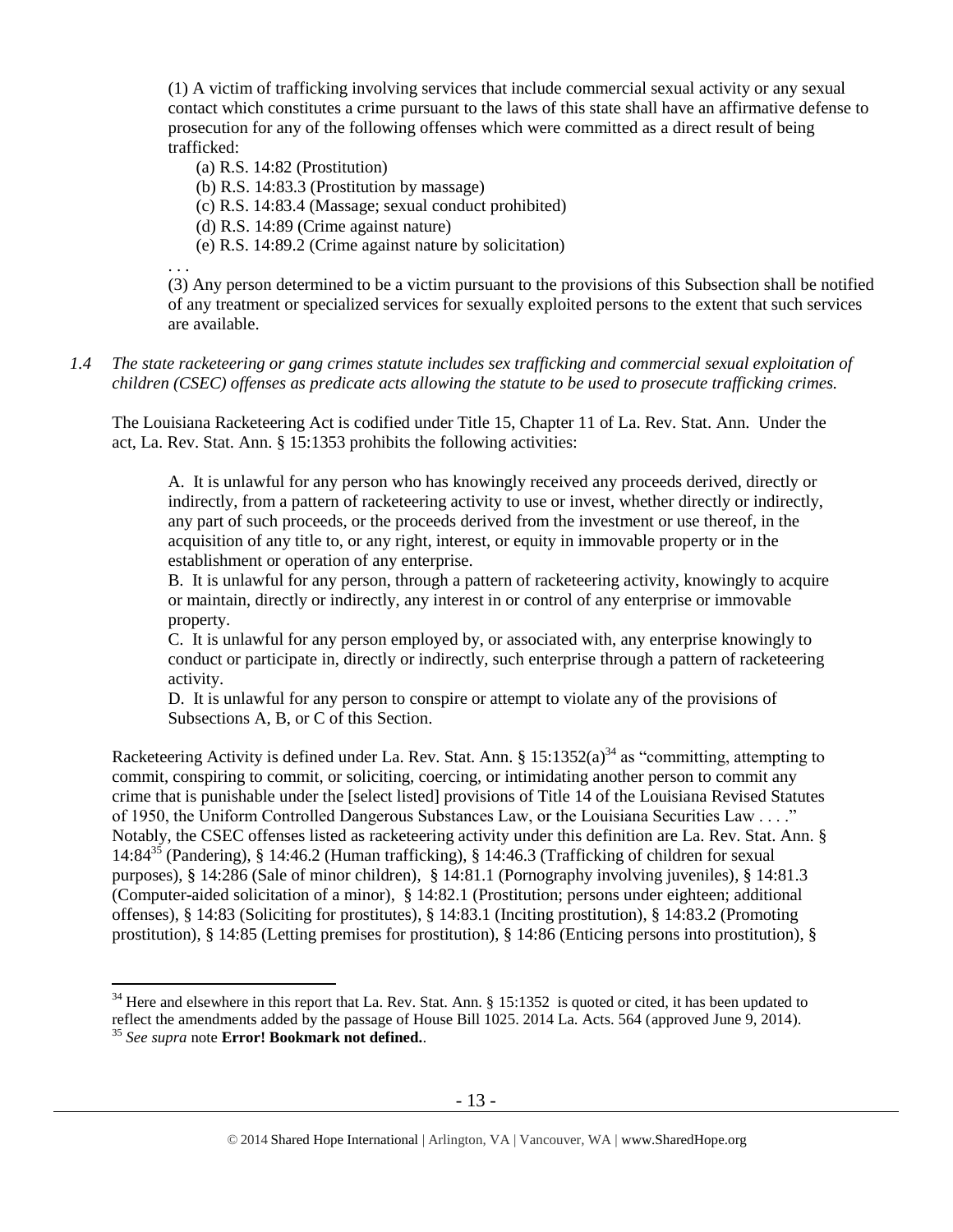14:104 (Keeping a disorderly place), § 14:105 (Letting a disorderly place), and § 14:282 (Operation of places of prostitution; prohibited; penalty).

Racketeering is punishable under the act by imprisonment up to 50 years at hard labor, a possible fine of\$1,000,000 or "three times the gross value gained or three times the gross loss caused, whichever is greater, plus court costs and the costs of investigation and prosecution reasonably incurred," or both. La. Rev. Stat. Ann. § 15:1354(a).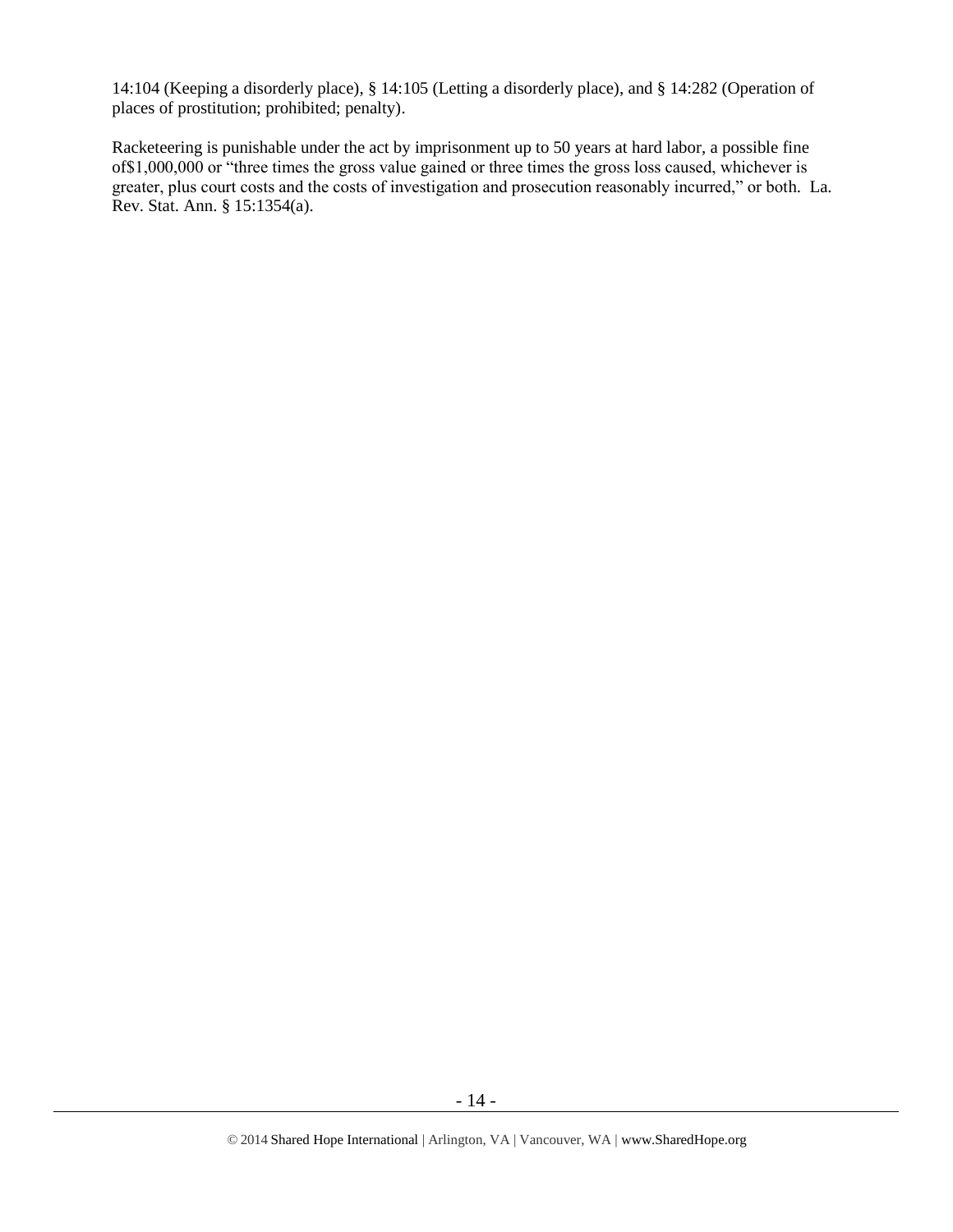## FRAMEWORK ISSUE 2: CRIMINAL PROVISIONS FOR DEMAND

#### *Legal Components:*

- *2.1 The state human trafficking law can be applied to buyers of commercial sex acts with a victim of domestic minor sex trafficking.*
- *2.2 Buyers of commercial sex acts with a minor can be prosecuted under commercial sexual exploitation of children (CSEC) laws.*
- *2.3 Solicitation of prostitution laws differentiate between buying sex acts with an adult and buying sex acts with a minor under 18.*
- *2.4 Penalties for buyers of commercial sex acts with minors are as high as federal penalties.*
- *2.5 Using the Internet to lure, entice, or purchase, or attempt to lure, entice, or purchase commercial sex acts with a minor is a separate crime or results in an enhanced penalty for buyers.*
- *2.6 No age mistake defense is permitted for a buyer of commercial sex acts with any minor under 18.*
- *2.7 Base penalties for buying sex acts with a minor under 18 are sufficiently high and not reduced for older minors.*
- *2.8 Financial penalties for buyers of commercial sex acts with minors are sufficiently high to make it difficult for buyers to hide the crime.*
- *2.9 Buying and possessing child pornography carries penalties as high as similar federal offenses.*
- *2.10 Convicted buyers of commercial sex acts with minors and child pornography are required to register as sex offenders.*

\_\_\_\_\_\_\_\_\_\_\_\_\_\_\_\_\_\_\_\_\_\_\_\_\_\_\_\_\_\_\_\_\_\_\_\_\_\_\_\_\_\_\_\_\_\_\_\_\_\_\_\_\_\_\_\_\_\_\_\_\_\_\_\_\_\_\_\_\_\_\_\_\_\_\_\_\_\_\_\_\_\_\_\_\_\_\_\_\_\_\_\_\_\_

## *Legal Analysis:*

 $\overline{a}$ 

*2.1 The state human trafficking law can be applied to buyers of commercial sex acts with a victim of domestic minor sex trafficking.*

La. Rev. Stat. Ann. § 14:46.3(A)(1)<sup>36</sup> (Trafficking of children for sexual purposes) applies to buyers by making it illegal for a person to "knowingly . . . purchase, obtain, or maintain the use of a person under the age of eighteen years for the purpose of engaging in commercial sexual activity."<sup>37</sup>

In addition, La. Rev. Stat. Ann. § 14:46.2(A)<sup>38</sup> (Human trafficking) can apply to buyers of sex with minors following federal precedent through the term "obtain."<sup>39</sup> La. Rev. Stat. Ann. § 14:46.2(A) states in part, "It

<sup>36</sup> *See supra* note [6.](#page-2-0)

<sup>&</sup>lt;sup>37</sup> See supra section 1.1 for a full description of the relevant provisions of La. Rev. Stat. Ann. § 14:46.3.

<sup>38</sup> *See supra* note [2.](#page-0-0)

 $39$  *See* United States v. Jungers, 702 F.3d 1066 ( $8<sup>th</sup>$  Cir. 2013). In this case, the Eighth Circuit specifically addressed whether the federal sex trafficking law, 18 U.S.C. § 1591 (Sex trafficking of children or by force, fraud, or coercion) applies to buyers when it reversed a District of South Dakota ruling that Congress did not intend the string of verbs constituting criminal conduct under 18 U.S.C. § 1591(a)(1) ("recruits, entices, harbors, transports, provides, obtains, or maintains") to reach the conduct of buyers. United States v. Jungers, 834 F. Supp. 2d 930, 931 (D.S.D. 2011). Holding that the conduct of buyers who obtain a child for commercial sex can violate 18 U.S.C. § 1591(a)(1), the Eighth Circuit illustrated through hypothetical buyer scenarios that, under certain circumstances, most of the terms in the string of verbs constituting criminal conduct under 18 U.S.C. § 1591(a)(1) could apply to buyers. While other terms may apply to buyers' conduct under state law as well, the analysis here focuses on the term "obtains" which is most likely to apply in the majority of buyer cases. United States v. Jungers establishes persuasive authority for state courts interpreting the same language used under state law to the extent such interpretation does not conflict with the state constitution.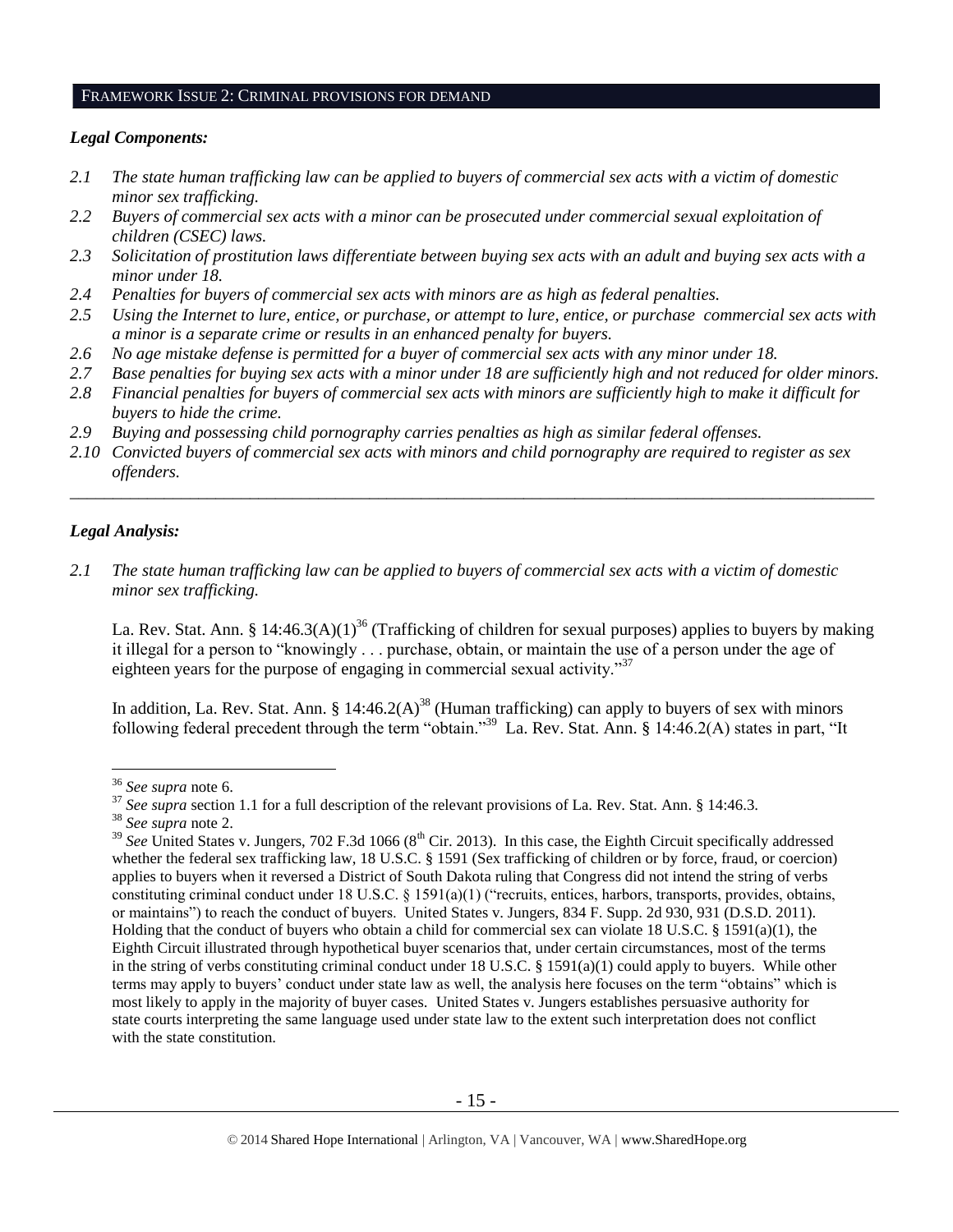shall be unlawful: (1) For any person to knowingly recruit, harbor, transport, provide, solicit, receive, isolate, entice, obtain, or maintain the use of another person through fraud, force, or coercion<sup>40</sup> to provide services or labor. (2) For any person to knowingly benefit from activity prohibited by the provisions of this Section.  $\ldots$ <sup>41</sup> Enhanced penalties for commercial sexual activity<sup>42</sup> and for trafficking involving minors under 18 suggests that this law applies to domestic minor sex trafficking. La. Rev. Stat. Ann. § 14:46.2(B)(2), (3). Even if applied, however, the placement of the word "obtain" in La. Rev. Stat. Ann. § 14:46.2(A) requires the buyer to use force, fraud, or coercion in committing the crime. This requirement, however, makes it less likely that La. Rev. Stat. Ann. § 14:46.2(A) would be applicable against buyers.

## *2.2 Buyers of commercial sex acts with a minor can be prosecuted under commercial sexual exploitation of children (CSEC) laws.*

Louisiana CSEC laws clearly identify the crime of buying sex acts with a minor under 18. La. Rev. Stat. Ann.  $§$  14:82.1(A)(1)<sup>43</sup> (Prostitution; persons under eighteen; additional offenses) makes it a crime "[f]or any person over the age of seventeen to engage in sexual intercourse with any person under the age of eighteen who is practicing prostitution, and there is an age difference of greater than two years between the two persons." A conviction under this statute is punishable by imprisonment at hard labor for 15–50 years, a possible fine of\$50,000, or both. La. Rev. Stat. Ann. § 14:82.1(A)(1), (D)(1). Furthermore, a person who violates La. Rev. Stat. Ann. § 14:82.1(A)(1) (Prostitution; persons under eighteen; additional offenses) when the person practicing prostitution is under 14 shall be fined up to \$75,000, imprisoned at hard labor 25–50 years, or both. Twenty-five years of the sentence imposed shall be without benefit of parole, probation, or suspension of sentence." La. Rev. Stat. Ann. § 14:82.1(D)(2).

La. Rev. Stat. Ann. § 14:82(C)(4),  $(5)^{44}$  (Prostitution; definition; penalties; enhancement) makes it a crime for a person to commit "the crime of prostitution with a person under the age of eighteen [or fourteen] years." When this offense is committed with a person under 18, the buyer "shall be fined not more than fifty thousand dollars, imprisoned at hard labor for not less than fifteen years nor more than fifty years, or both," and when the offense is committed with a person under 14, a buyer "shall be fined not more than seventy-five thousand dollars, imprisoned at hard labor for not less than twenty-five years nor more than fifty years, or both."

Additionally, La. Rev. Stat. Ann. § 14:89.2(A)<sup>45</sup> (Crime against nature by solicitation) includes the crime of buying oral or anal sex with a minor, making "the solicitation by a human being of another with the intent to engage in any unnatural carnal copulation for compensation" a crime. When the individual solicited is under 18, the crime is punishable by a fine not to exceed \$50,000, 15–50 years' imprisonment at hard labor, or both, and if these offenses are committed with an individual under 14, the crime is punishable by a fine not to exceed \$75,000, 25–50 years' imprisonment at hard labor, or both, and "[t]wenty-five years of the sentence imposed shall be without benefit of parole, probation, or suspension of sentence." La. Rev. Stat. Ann.  $§ 14:89.2(B)(3)(a)$ , (b).

<sup>40</sup> *See supra* note [3.](#page-0-1)

<sup>&</sup>lt;sup>41</sup> *See supra* section 1.1 for a full description of the relevant provisions of La. Rev. Stat. Ann. § 14:46.2.

<sup>42</sup> *See supra* note [5.](#page-1-0)

<sup>43</sup> *See supra* note [8.](#page-3-0)

<sup>44</sup> *See supra* note [32.](#page-11-0)

<sup>45</sup> *See supra* note [18.](#page-5-0)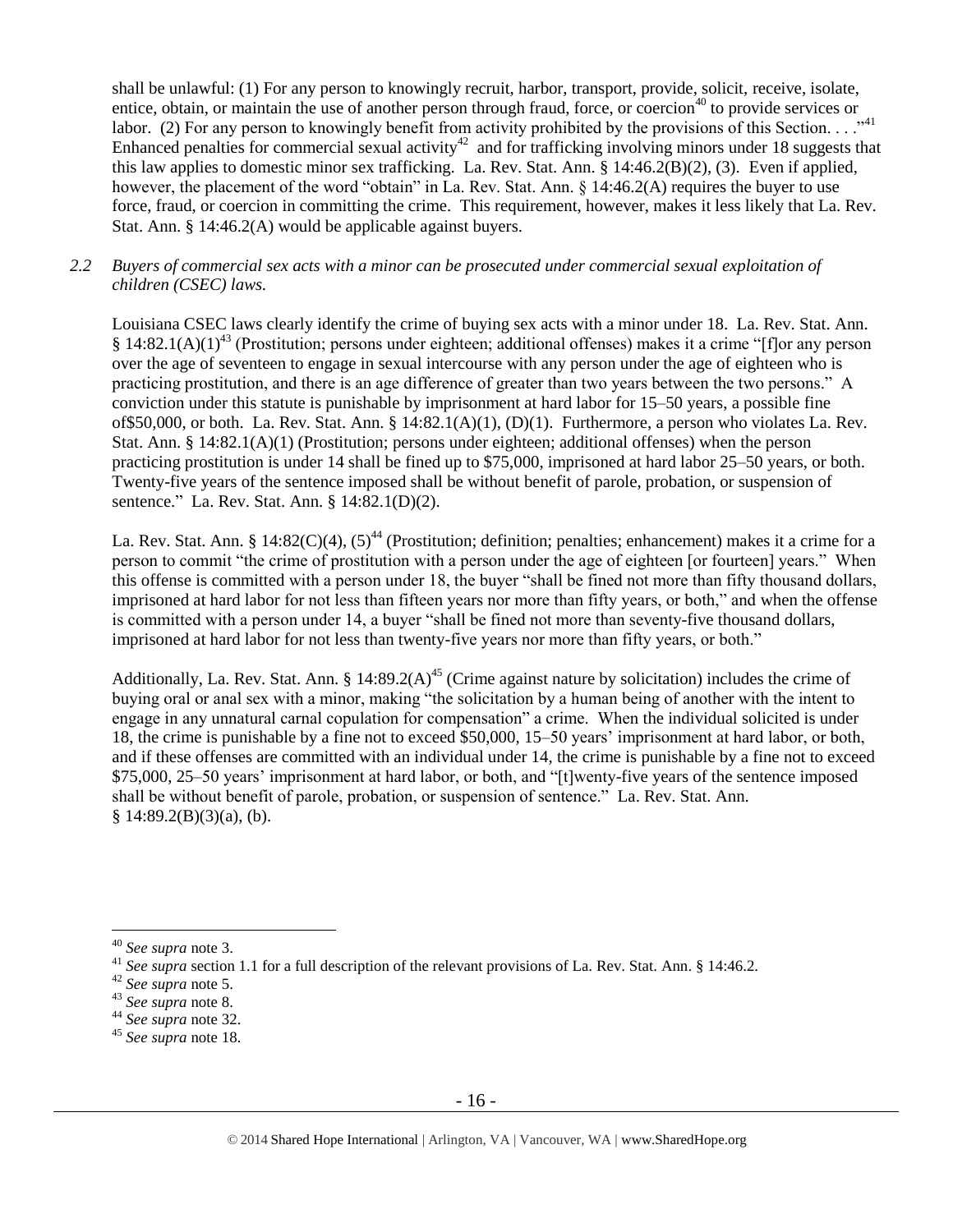La. Rev. Stat. Ann. § 14:82.2<sup>46</sup> (Purchase of commercial sexual activity; penalties) makes it unlawful to give anything of value in exchange for sexual intercourse with a person who receives compensation for sexual intercourse. A person convicted under La. Rev. Stat. Ann. § 14:82.2 is subject to a fine of \$500, imprisonment up to six months, or both. However, a person who violates La. Rev. Stat. Ann. § 14:82.2 and knows the person "to be under eighteen years, or with a person the offender knows to be a victim of human trafficking as defined by R.S. 14:46.2 or trafficking of children for sexual purposes as defined by R.S. 14:46.3" is subject to imprisonment at hard labor for 15–50 years, a fine up to \$50,000, or both. If the offender knows the person is under the age of fourteen years, he is subject to a fine up to \$75,000, imprisonment at hard labor 25–50 years, or both. La. Rev. Stat. Ann. § 14:82.2(C)(1), (4), (5).

Where a computer is used, buyers may also be convicted under La. Rev. Stat. Ann. §  $14:81.3(A)^{47}$  (Computeraided solicitation of a minor) which criminalizes using a computer to solicit a minor to engage in sexual acts. Pursuant to La. Rev. Stat. Ann. § 14:81.3(B),

(1) (a) Whoever violates the provisions of this Section when the victim is thirteen years of age or more but has not attained the age of seventeen shall be fined not more than ten thousand dollars and shall be imprisoned at hard labor for not less than five years nor more than ten years, without benefit of parole, probation, or suspension of sentence.

(b) Whoever violates the provisions of this Section when the victim is under thirteen years of age shall be fined not more than ten thousand dollars and shall be imprisoned at hard labor for not less than ten years nor more than twenty years, without benefit of parole, probation, or suspension of sentence.

(c) Whoever violates the provisions of this Section, when the victim is a person reasonably believed to have not yet attained the age of seventeen, shall be fined not more than ten thousand dollars and shall be imprisoned at hard labor for not less than two years nor more than ten years, without benefit of parole, probation, or suspension of sentence.

(d) If the computer-aided solicitation results in actual sexual conduct between the offender and victim and the difference between the age of the victim and the age of the offender is five years or greater, the offender shall be fined not more than ten thousand dollars and shall be imprisoned, with or without hard labor, for not less than seven years nor more than ten years.

(2) On a subsequent conviction, the offender shall be imprisoned for not less than ten years nor more than twenty years at hard labor without benefit of parole, probation, or suspension of sentence.

*2.3 Solicitation of prostitution laws differentiate between buying sex acts with an adult and buying sex acts with a minor under 18.*

Louisiana's solicitation laws distinguish between the crime of buying sex with an adult and buying sex with a minor under 18. La. Rev. Stat. Ann. §  $14:82(C)(4)$ ,  $(5)^{48}$  (Prostitution; definition; penalties; enhancement) makes it a crime for a person to commit "the crime of prostitution with a person under the age of eighteen [or fourteen] years." A buyer who purchases sex with a minor under 18 will also be guilty of La. Rev. Stat. Ann. § 14:82.1 (Prostitution; persons under eighteen; additional offenses), which is punishable by imprisonment at hard labor for 15–50 years, a possible fine of \$50,000, or both, and when the person practicing prostitution is

<sup>&</sup>lt;sup>46</sup> Here and elsewhere in this report that La. Rev. Stat. Ann. § 14:82.2 is quoted or cited, it has been updated to reflect the amendments added by the passage of House Bill 1025. 2014 La. Acts. 564 (approved June 9, 2014).

<sup>47</sup> *See supra* note [13.](#page-4-0)

<sup>48</sup> *See supra* note [32.](#page-11-0)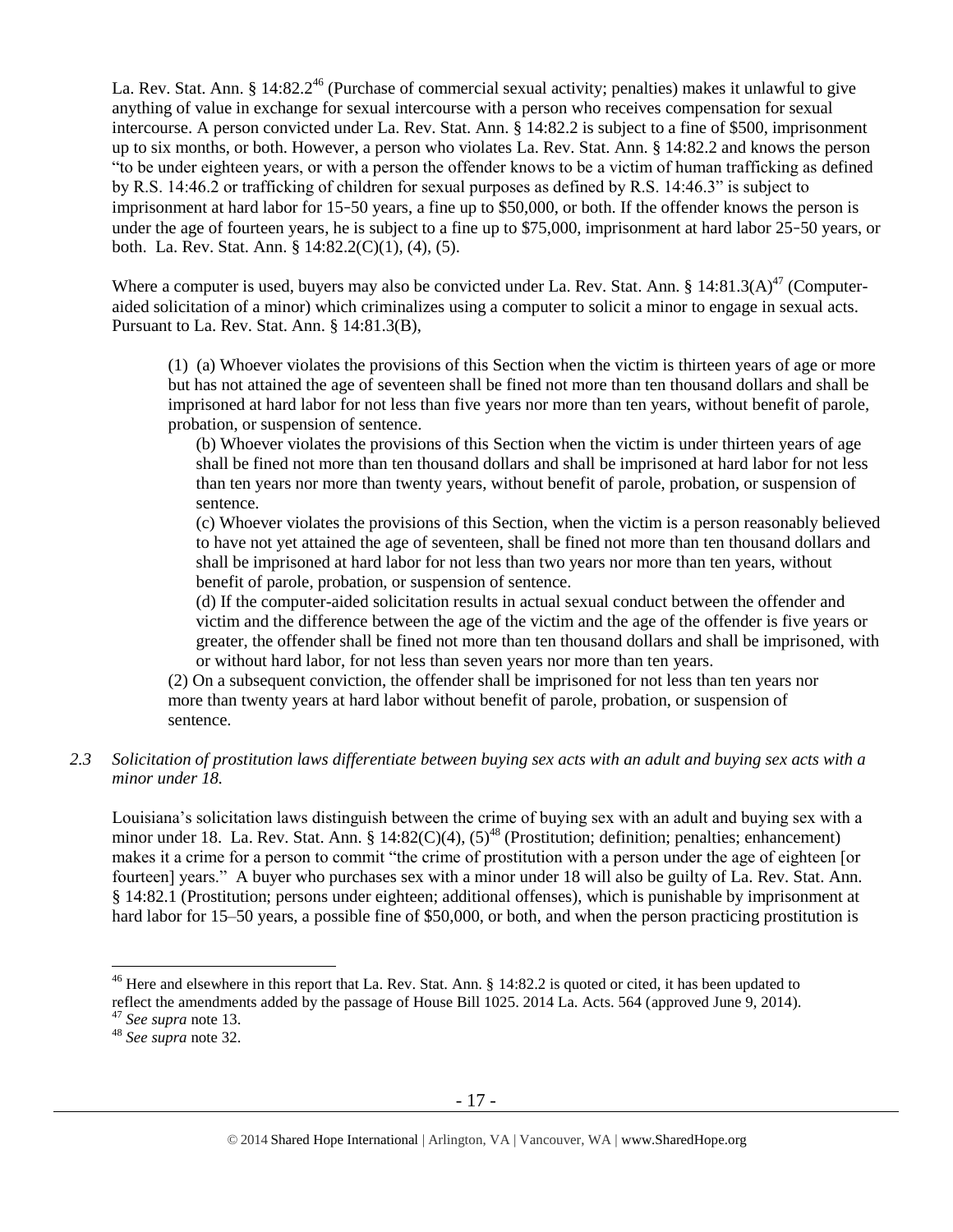under 14, a buyer "shall be fined up to \$75,000, imprisoned at hard labor 25–50 years, or both." La. Rev. Stat. Ann. § 14:82.1(D)(1), (2).

Similarly, La. Rev. Stat. Ann. § 14:89.2(B)(3)<sup>49</sup> (Crime against nature by solicitation) provides a penalty of 15– 50 years' imprisonment at hard labor," a possible fine of \$50,000, or both when these offenses are committed with a minor under 18, and a penalty of imprisonment of 25–50 years of hard labor, a possible fine of \$75,000, or both when the offenses involve a minor under 14. When the minor is under 14, "[t]wenty-five years of the sentence imposed shall be without benefit of parole, probation, or suspension of sentence." La. Rev. Stat. Ann. § 14:89.2(B)(3)(a), (b).

Additionally, La. Rev. Stat. Ann. § 14:82.2<sup>50</sup> (Purchase of commercial sexual activity; penalties) establishes that a person convicted for purchasing commercial sexual activity is subject to a fine of \$500, imprisonment up to six months, or both. However, a person who violates La. Rev. Stat. Ann. § 14:82.2 and knows the person "to be under eighteen years, or with a person the offender knows to be a victim of human trafficking as defined by R.S. 14:46.2 or trafficking of children for sexual purposes as defined by R.S. 14:46.3" is subject to imprisonment at hard labor for 15–50 years, a fine up to \$50,000, or both. If the offender knows the person is under the age of fourteen years, he is subject to a fine up to \$75,000, imprisonment at hard labor 25–50 years, or both. La. Rev. Stat. Ann. § 14:82.2(C)(1), (4), (5).

## *2.4 Penalties for buyers of commercial sex acts with minors are as high as federal penalties.*

A conviction under La. Rev. Stat. Ann. § 14:46.3(A)(1) (Trafficking of children for sexual purposes) generally is punishable by imprisonment for 15–50 years at hard labor, a possible fine of \$50,000, or both. La. Rev. Stat. Ann. § 14:46.3(D)(1)(a). However, if the victim is under 14, a conviction is punishable by imprisonment for 25–50 years at hard labor and a possible fine of \$75,000, with no eligibility for parole, probation, or suspension of sentence for the first 25 years. La. Rev. Stat. Ann. § 14:46.3(D)(1)(b). A conviction under La. Rev. Stat. Ann. § 14:46.2<sup>51</sup> (Human trafficking) "when the services include commercial sexual activity<sup>52</sup> or any sexual conduct constituting a crime under the laws of this state" is punishable by imprisonment up to 20 years at hard labor and a possible fine of \$15,000. La. Rev. Stat. Ann. § 14:46.2(B)(2). Also, a conviction involving a person under 18 is punishable by imprisonment up to 5–25 years at hard labor, "without the benefit of parole, probation, or suspension of sentence" for at least five years, and a possible fine of \$25,000. La. Rev. Stat. Ann.  $§$  14:46.2(B)(3).

Similarly, if prosecuted under the CSEC laws, a conviction under La. Rev. Stat. Ann. § 14:82(C)(4),  $(5)^{53}$ (Prostitution; definition; penalties; enhancement),  $\S 14:82.1(A)(1)^{54}$  (Prostitution; persons under eighteen; additional offenses), § 14:89(A)<sup>55</sup> (Crime against nature), § 14:82.2<sup>56</sup> (Purchase of commercial sexual activity; penalties) or § 14:89.2(A)<sup>57</sup> (Crime against nature by solicitation) is punishable by imprisonment at hard labor for 15–50 years, a possible fine of \$50,000, or both when the minor victim is under 18, and when the minor victim is under 14, a buyer faces 25–50 years imprisonment at hard labor, a fine not to exceed \$75,000, or both.

<sup>49</sup> *See supra* note [18.](#page-5-0)

<sup>50</sup> *See supra* note [9.](#page-3-1)

<sup>51</sup> *See supra* note [2.](#page-0-0)

<sup>52</sup> *See supra* note [5.](#page-1-0)

<sup>53</sup> *See supra* note [32.](#page-11-0)

<sup>54</sup> *See supra* note [8.](#page-3-0)

<sup>55</sup> *See supra* note [18.](#page-5-0) 

<sup>56</sup> *See supra* note [9.](#page-3-1)

<sup>57</sup> *See supra* note [18.](#page-5-0)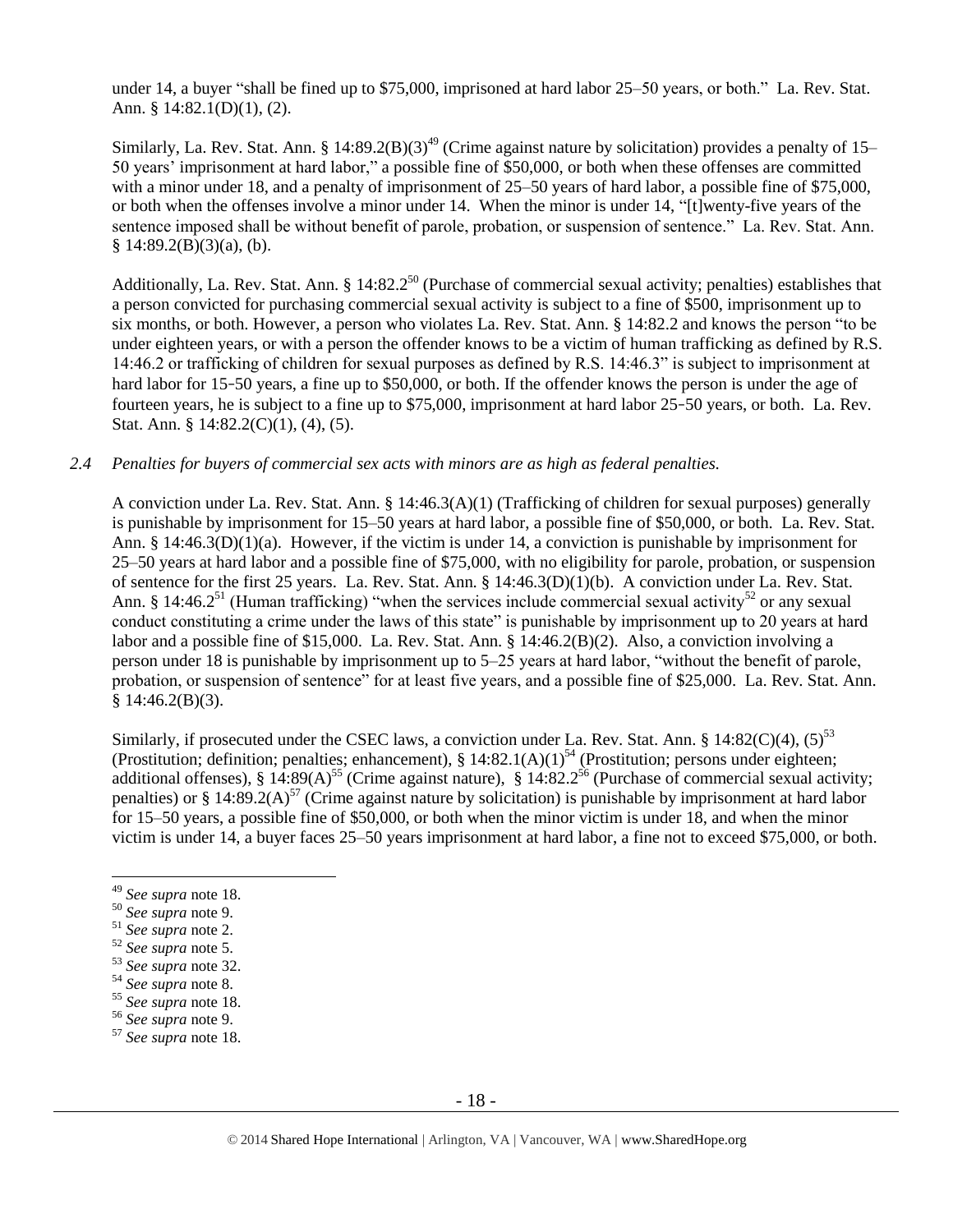La. Rev. Stat. Ann. §§ 14.82(C)(4), (5), 14:82.1(D)(1), (2), 14:89(B)(2), (3), 14:89.2(B)(3)(a), (b). For offenses under La. Rev. Stat. Ann. §§ 14:89.2 and 14:82.1 that involve a minor victim under 14, "[t]wenty-five years of the sentence imposed shall be without benefit of parole, probation, or suspension of sentence." La. Rev. Stat. Ann. §§ 14:82.1(D)(2), 14:89.2(B)(3)(b).

In comparison, if the victim is under the age of 14, a conviction under the TVPA for child sex trafficking is punishable by 15 years to life imprisonment and a fine not to exceed \$250,000. 18 U.S.C. §§ 1591(b)(1),  $3559(a)(1)$ ,  $3571(b)(3)$ . If the victim is between the ages of  $14-17$ , a conviction is punishable by 10 years to life imprisonment and a fine not to exceed \$250,000. 18 U.S.C. §§ 1591(b)(2), 3559(a)(1), 3571(b)(3). A conviction is punishable by mandatory life imprisonment, however, if the buyer has a prior conviction for a federal sex offense<sup>58</sup> against a minor. 18 U.S.C. § 3559(e)(1). To the extent buyers can be prosecuted under other federal CSEC laws,<sup>59</sup> a conviction is punishable by penalties ranging from a fine not to exceed \$250,000 to life imprisonment and a fine not to exceed  $$250,000$ .<sup>6</sup>

<span id="page-18-1"></span>Finally a buyer of commercial sex acts with a minor under La. Rev. Stat. Ann. §15:539.3<sup>61</sup> will be mandated to pay restitution to the victim. La. Rev. Stat. Ann. § 15:539.3 states,

<span id="page-18-0"></span>A. A person convicted of violation of R.S. 14:46.2 (human trafficking), R.S. 14:46.3 (trafficking of children for sexual purposes), R.S. 14:81.1 (pornography involving juveniles), . . . R.S. 14:83 (soliciting for prostitutes), R.S. 14:83.1 (inciting prostitution), R.S. 14:83.2 (promoting prostitution), R.S. 14:84 (pandering), R.S. 14:86 (enticing persons into prostitution), R.S. 14:104 (keeping a disorderly place), R.S. 14:105 (letting a disorderly place), and R.S. 14:282 (operation of places of prostitution) shall be ordered to pay mandatory restitution to the victim.

. . . .

 $\overline{a}$ 

Restitution under this Section shall include any of the following;

- (1) Costs of medical and psychological treatment.
- (2) Costs of necessary transportation and temporary housing.

<sup>59</sup> 18 U.S.C. §§ 2251A(b) (Selling or buying of children), 2251(a) (Sexual exploitation of children), 2423(a) (Transportation of a minor with intent for minor to engage in criminal sexual activity), 2422(a) (Coercion and enticement), 2252(a)(2), (a)(4) (Certain activities relating to material involving the sexual exploitation of minors).  $60$  18 U.S.C. §§ 2251A(b) (conviction punishable by imprisonment for 30 years to life and a fine), 2251(e) (conviction punishable by imprisonment for 15–30 years and a fine), 2423(a) (conviction punishable by imprisonment for 10 years to life and a fine), 2422(a) (conviction punishable by a fine, imprisonment up to 20 years, or both.)  $2252(a)(2)$ , (4) (stating that a conviction under subsection (a)(2) is punishable by imprisonment for  $5-20$ years and a fine, while a conviction under subsection (a)(4) is punishable by imprisonment up to 10 years, a fine, or both); *see also* 18 U.S.C. §§ 3559(a)(1) (classifying all of the above listed offenses as felonies), 3571(b)(3) (providing a possible fine of \$250,000 for any felony conviction).

Here and elsewhere in this report that La. Rev. Stat. Ann. § 539.3 is quoted or cited, it has been updated to reflect the amendments added by the passage of House Bill 1025. 2014 La. Acts. 564 (approved June 9, 2014).

<sup>&</sup>lt;sup>58</sup> Pursuant to 18 U.S.C. § 3559(e)(2), "federal sex offense" is defined as

an offense under section 1591 [18 USCS § 1591] (relating to sex trafficking of children), 2241 [18 USCS § 2241] (relating to aggravated sexual abuse), 2242 [18 USCS  $\S$  2242] (relating to sexual abuse), 2244(a)(1) [18 USCS  $\S 2244(a)(1)$ ] (relating to abusive sexual contact), 2245 [18 USCS  $\S 2245$ ] (relating to sexual abuse resulting in death), 2251 [18 USCS § 2251] (relating to sexual exploitation of children), 2251A [18 USCS § 2251A] (relating to selling or buying of children), 2422(b) [18 USCS § 2422(b)] (relating to coercion and enticement of a minor into prostitution), or  $2423(a)$  [18 USCS §  $2423(a)$ ] (relating to transportation of minors).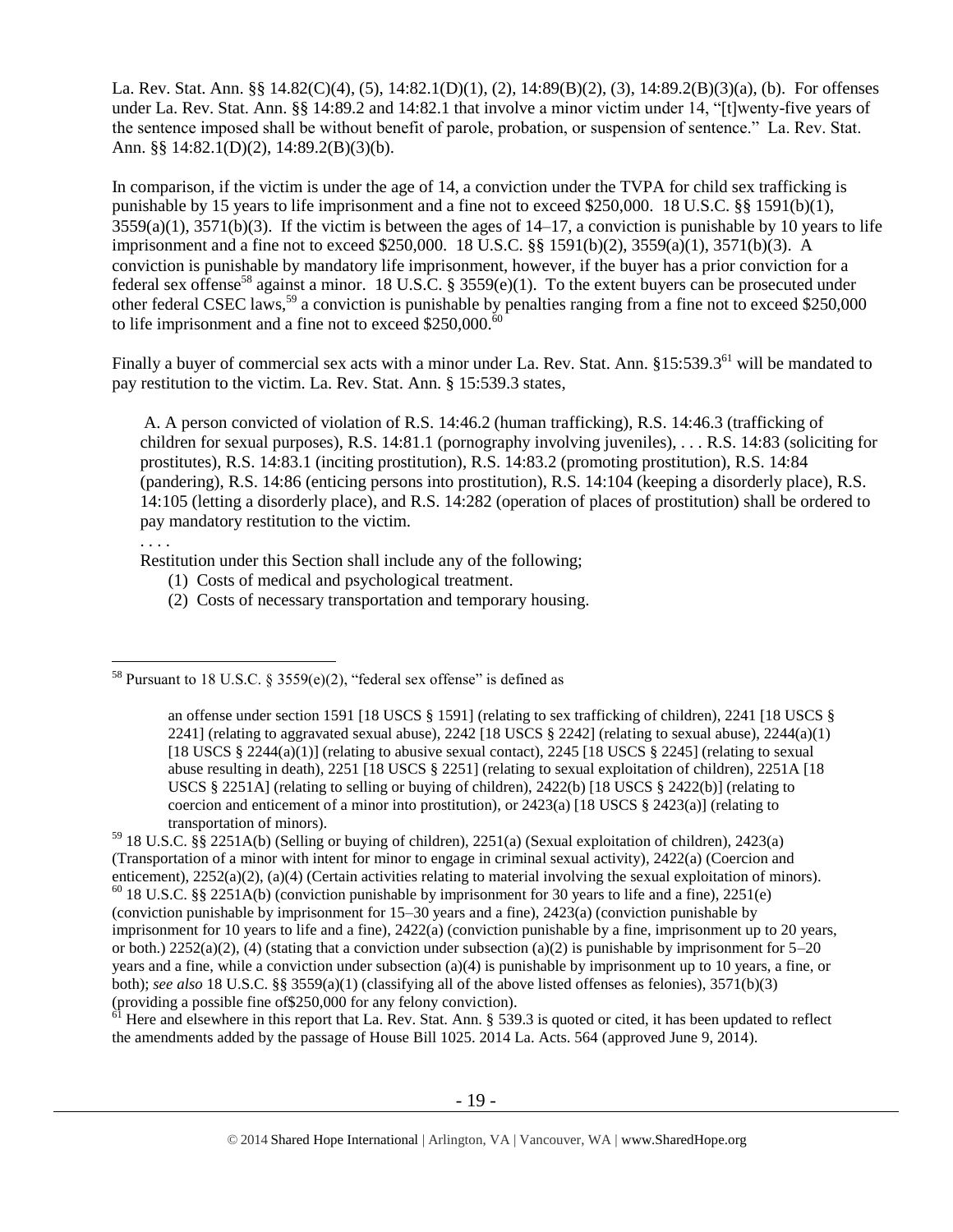(3) . . . In the case of sex trafficking, the victim shall be entitled to restitution for the income he would have earned, had he not been victimized, as guaranteed under the minimum wage and overtime provisions of the federal Fair Labor Standards Act.

(4) Return of property, cost of damage to property, or full value of property if destroyed or damaged beyond repair.

(5) Expenses incurred by the victim and any household members or other family members in relocating away from the defendant or the defendant's associates, including but not limited to deposits for utilities and telephone service, deposits for rental housing, temporary lodging and food expenses, clothing, and personal items. . . .

. . . .

*2.5 Using the Internet to lure, entice, or purchase, or attempt to lure, entice, or purchase commercial sex acts with a minor is a separate crime or results in an enhanced penalty for buyers.*

It is a crime in Louisiana to use the Internet to solicit a minor to engage in sex acts. Pursuant to La. Rev. Stat. Ann. § 14:81.3(A) $^{62}$  (Computer-aided solicitation of a minor),

(1) Computer-aided solicitation of a minor is committed when a person seventeen years of age or older knowingly contacts or communicates, through the use of electronic textual communication, $63$  with a person who has not yet attained the age of seventeen where there is an age difference of greater than two years, or a person reasonably believed to have not yet attained the age of seventeen and reasonably believed to be at least two years younger, for the purpose of or with the intent to persuade, induce, entice, or coerce the person to engage or participate in sexual conduct<sup>64</sup> or a crime of violence as defined in R.S.  $14:2(B)$ ,<sup>65</sup> or with the intent to engage or participate in sexual conduct in the presence of the person who has not yet attained the age of seventeen, or person reasonably believed to have not yet attained the age of seventeen.

(2) It shall also be a violation of the provisions of this Section when a person seventeen years of age or older knowingly contacts or communicates, through the use of electronic textual communication, with a person who has not yet attained the age of seventeen where there is an age difference of greater than two years, or a person reasonably believed to have not yet attained the age of seventeen and reasonably believed to be at least two years younger, for the purpose of or with the intent to arrange for any third party to engage in any of the conduct proscribed by the provisions of Paragraph (1) of this Subsection. (3) It shall also be a violation of the provisions of this Section when a person seventeen years of age or older knowingly contacts or communicates, through the use of electronic textual communication, with a person who has not yet attained the age of seventeen, or a person reasonably believed to have not yet attained the age of seventeen, for the purpose of recruiting, enticing, or coercing the person to engage 16 in commercial sexual activity.

All convictions under La. Rev. Stat. Ann. § 14:81.3(A), unless specifically mentioned below, are punishable by imprisonment at hard labor that is "without benefits of parole, probation, or suspension of sentence" and are subject to a possible fine of \$10,000. La. Rev. Stat. Ann. § 14:81.3(B). Where the victim is 13–16, a conviction is punishable by imprisonment for 5–10 years, and where the victim is under 13, a conviction is punishable by imprisonment for 10–20 years. La. Rev. Stat. Ann. § 14:81.3(B)(1)(a), (b). Where the victim is "reasonably believed to have not yet attained the age of seventeen," a conviction is punishable by imprisonment

<sup>62</sup> *See supra* note [13.](#page-4-0)

<sup>63</sup> *See supra* note [14.](#page-4-1)

<sup>64</sup> *See supra* note [15.](#page-4-2) 

<sup>65</sup> *See supra* note [16.](#page-4-3)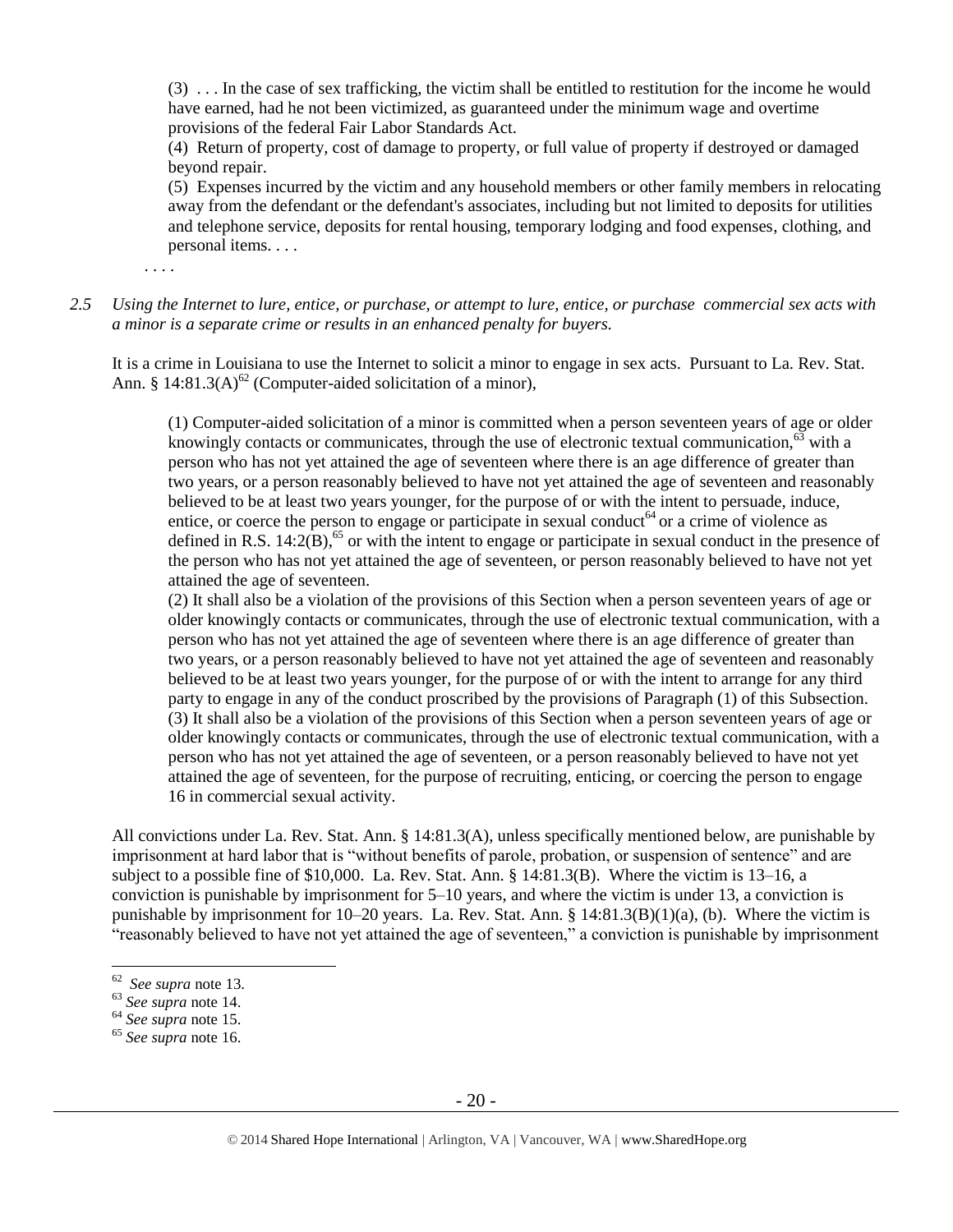for 2–10 years. La. Rev. Stat. Ann. § 14:81.3(B)(1)(c). If "the computer-aided solicitation results in actual sexual conduct between the offender and victim and the difference between the age of the victim and the age of the offender is five years or greater," a conviction is punishable by imprisonment for 7–10 years, "with or without hard labor." La. Rev. Stat. Ann. § 14:81.3(B)(1)(d). Subsequent convictions are punishable by imprisonment for 10–20 years. La. Rev. Stat. Ann. § 14:81.3(B)(2). Finally, for any conviction under La. Rev. Stat. Ann. § 14:81.3(A), the court also may limit or restrict the offender's "access to the Internet when the Internet was used in the commission of the crime." La. Rev. Stat. Ann. § 14:81.3(B)(3).

## *2.6 No age mistake defense is permitted for a buyer of commercial sex acts with any minor under 18.*

Several of Louisiana's CSEC statutes and the trafficking of children for sexual purposes statute specifically state that no age mistake defense is permitted for a buyer of commercial sex acts with a minor. La. Rev. Stat. Ann. § 14:46.3(C)(2) (Trafficking of children for sexual purposes) and § 14.81.1(D)(1)<sup>66</sup> (Pornography involving juveniles) state, "Lack of knowledge of the victim's [juvenile's] age shall not be a defense." La. Rev. Stat. Ann. §  $14:82.1(B)(1)^{67}$  (Prostitution; persons under eighteen; additional offenses) states, "Lack of knowledge of the age of the person practicing prostitution shall not be a defense." Finally, La. Rev. Stat. Ann. § 14:89.2(D)(2)<sup>68</sup> (Crime against nature by solicitation) provides, "Lack of knowledge of the age of the person being solicited shall not be a defense."

## *2.7 Base penalties for buying sex acts with a minor under 18 are sufficiently high and not reduced for older minors.*

La. Rev. Stat. Ann. § 14.46.3(A)(1) (Trafficking of children for sexual purposes) provides a substantial base penalty for sex trafficking of minors under 18 and provides an enhanced penalty for buyers of sex acts with minors under 14, paralleling the federal Trafficking Victims Protection Act. A conviction under La. Rev. Stat. Ann. § 14:46.3(A)(1) (Trafficking of children for sexual purposes) is generally punishable by imprisonment for 15–50 years at hard labor, a possible fine of \$50,000, or both. La. Rev. Stat. Ann. § 14:46.3(D)(1)(a). However, if the victim is under 14, a conviction is punishable by imprisonment for 25–50 years at hard labor and a possible fine of\$75,000, with no parole eligibility for the first 25 years. La. Rev. Stat. Ann. § 14:46.3(D)(1)(b).

La. Rev. Stat. Ann. § 14:82<sup>69</sup> (Prostitution; definition; penalties; enhancement) and § 14:82.1<sup>70</sup> (Prostitution; persons under eighteen; additional offenses) make offenses involving any minor under 18 punishable by imprisonment for 15–50 years at hard labor, a possible fine of \$50,000, or both. La. Rev. Stat. Ann. § 14:82.1(D)(1). Similarly, the operable statute regarding purchasing oral or anal sex acts with a minor, La. Rev. Stat. Ann. §  $14:89.2(A)^{71}$  (Crime against nature by solicitation), punishes convictions by 15–50 years imprisonment at hard labor, a fine not to exceed \$50,000, or both. If the minor is under 14 years of age, the offense is punishable by 25–50 years imprisonment at hard labor, a fine not to exceed \$75,000, or both and "[t]wenty-five years of the sentence imposed shall be without benefit of parole, probation, or suspension of sentence." La. Rev. Stat. Ann.  $§ 14:89.2(B)(3)(a)$ , (b).

Additionally, La. Rev. Stat. Ann. §  $14:82.2^{72}$  (Purchase of commercial sexual activity; penalties) establishes that a person who knows the person "to be under eighteen years, or with a person the offender knows to be a victim of

<sup>66</sup> *See supra* note [17.](#page-5-1)

<sup>67</sup> *See supra* note [8.](#page-3-0)

<sup>68</sup> *See supra* note [18.](#page-5-0)

<sup>69</sup> *See supra* note [32.](#page-11-0)

<sup>70</sup> *See supra* note [8.](#page-3-0)

<sup>71</sup> *See supra* note [18.](#page-5-0)

<sup>72</sup> *See supra* note [9.](#page-3-1)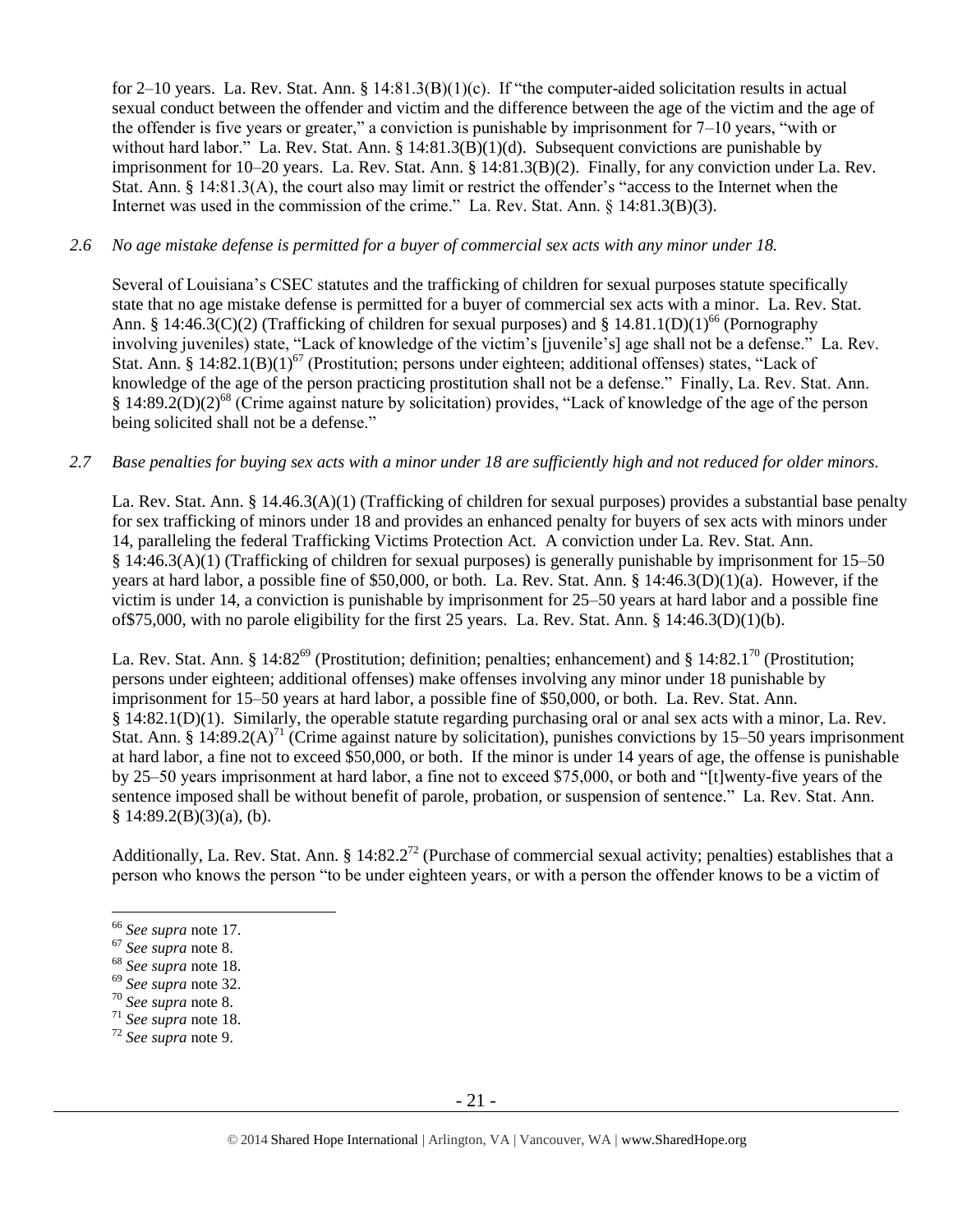human trafficking as defined by R.S. 14:46.2 or trafficking of children for sexual purposes as defined by R.S. 14:46.3" is subject to imprisonment at hard labor for 15–50 years, a fine up to \$50,000, or both. However, if the offender knows the person is under the age of fourteen years, he is subject to a fine up to \$75,000, imprisonment at hard labor 25–50 years, or both. Rev. Stat. Ann. § 14:82.2(C)(1), (4), (5).

Buyers may also be convicted under La. Rev. Stat. Ann. §  $14:81.3(A)^{73}$  (Computer-aided solicitation of a minor) which criminalizes using a computer to solicit a minor to engage in sexual acts. However, La. Rev. Stat. Ann. § 14:81.3(A) only protects minors who are less than 17 years of age.

# *2.8 Financial penalties for buyers of commercial sex acts with minors are sufficiently high to make it difficult for buyers to hide the crime.*

Various fines ranging from \$500 to \$75,000 are in place for buyers of commercial sex with minors. A conviction under La. Rev. Stat. Ann. § 14:46.3(A)(1) (Trafficking of children for sexual purposes) is punishable by a possible fine of \$50,000, or a possible fine of \$75,000 if the victim was under 14. La. Rev. Stat. Ann.  $\S 14:46.3(D)(1)(a)$ , (b). A conviction under La. Rev. Stat. Ann.  $\S 14:82.1^{74}$  (Prostitution; persons under eighteen; additional offenses) and  $\S$  14:82.2<sup>75</sup> (Purchase of commercial sexual activity; penalties) also carry a possible fine of \$50,000 for minors under 18 and \$75,000 if the minor is under 14 years of age. La. Rev. Stat. Ann. §§ 14:82.1(D)(1), (2), 14:83(B)(2). Additionally, a person convicted under La. Rev. Stat. Ann. § 14:89.2<sup>76</sup> (Crime against nature by solicitation), when the victim is under 18, may face a possible fine of \$50,000, whereas if the victim is younger than 14, a first offense is punishable by a possible fine of \$75,000. La. Rev. Stat. Ann. §§ 14:89.2(B)(1), (2), (3). Lastly, a conviction under La. Rev. Stat. Ann. § 14:81.3<sup>77</sup> (Computeraided solicitation of a minor) is punishable by a possible fine of \$10,000. La. Rev. Stat. Ann. § 14:81.3(B)(1).

<span id="page-21-0"></span>La. Rev. Stat. Ann. § 15:539.2<sup>78</sup> (Exploited children's fund) states "Any person who is convicted or pleads guilty or nolo contendere to an offense involving trafficking of children for sexual purposes…" is required to pay a fine of \$2,000 in addition to other mandatory restitution. La. Rev. Stat. Ann. § 15:539.2.

Asset forfeiture provisions may also apply to buyers. Convictions under La. Rev. Stat. Ann. § 14:46.3 (Trafficking of children for sexual purposes) are punishable by asset forfeiture under La. Rev. Stat. Ann. § 14:46.3(D)(3). La. Rev. Stat. Ann. § 14:46.3(D)(3)(a) provides for criminal, mandatory asset forfeiture and states,

(a) In addition, the court shall order that the personal property used in the commission of the offense shall be seized and impounded, and after conviction, sold at public sale or public auction by the district attorney in accordance with R.S. 15:539.1 [Forfeited property related to certain sex crimes; exempt property; allocation of forfeited property].

(b) The personal property made subject to seizure and sale pursuant to Subparagraph (a) of this Paragraph may include, but shall not be limited to, electronic communication devices, computers, computer related equipment, motor vehicles, photographic equipment used to record or create still or

<sup>73</sup> *See supra* note [13.](#page-4-0)

<sup>74</sup> *See supra* note [8.](#page-3-0)

<sup>75</sup> *See supra* note [9.](#page-3-1)

<sup>76</sup> *See supra* note [18.](#page-5-0)

<sup>77</sup> *See supra* note [13.](#page-4-0)

<sup>&</sup>lt;sup>78</sup> Here and elsewhere in this report that La. Rev. Stat. Ann. § 15:539.2 is quoted or cited, it has been updated to reflect the amendments added by the passage of House Bill 1025. 2014 La. Acts. 564 (approved June 9, 2014).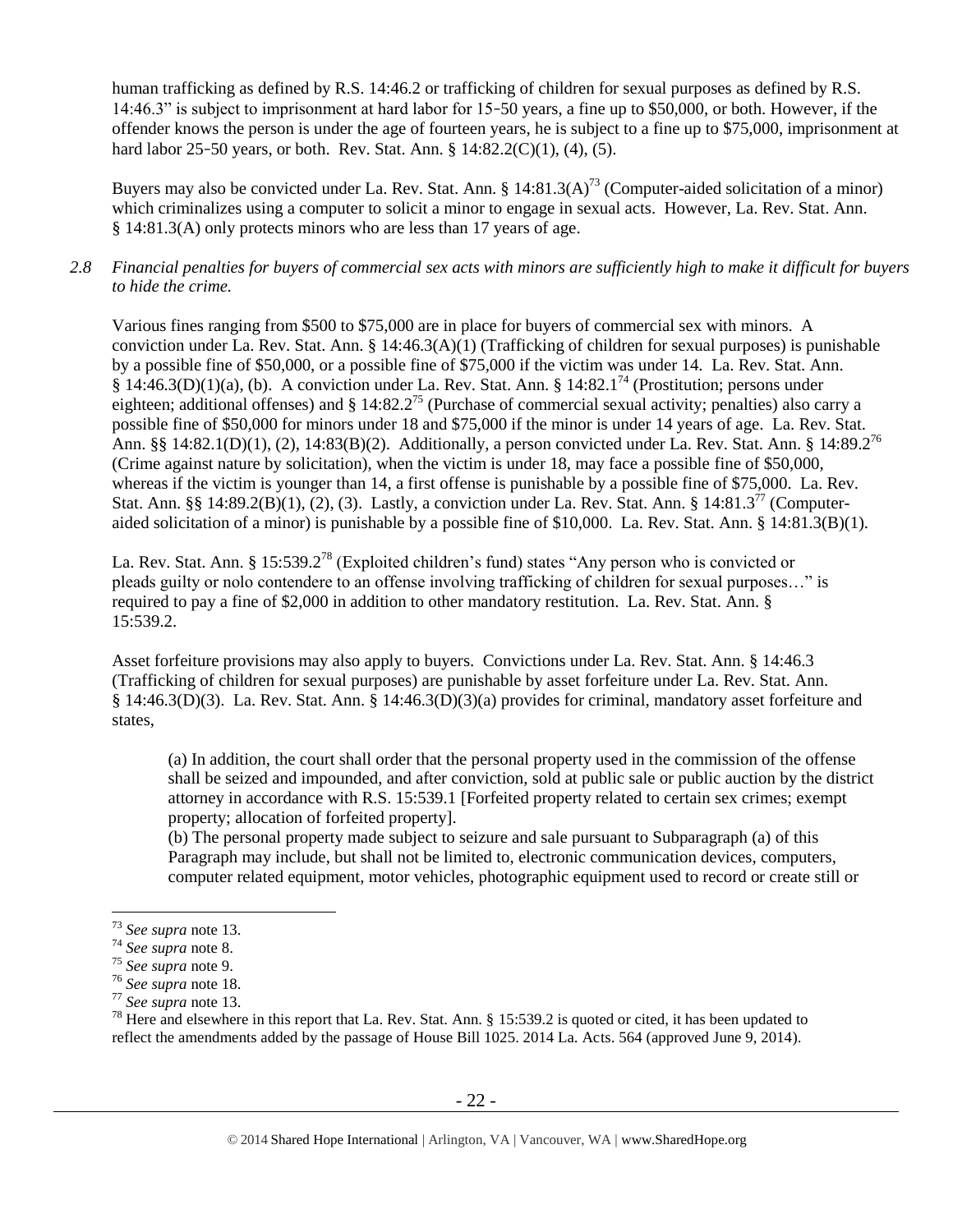moving visual images of the victim that are recorded on paper, film, video tape, disc, or any other type of digital recording media.

Likewise, La. Rev. Stat. Ann. § 14:81.3(B)(4)(b)<sup>79</sup> (Computer-aided solicitation of a minor), § 14:84(4)(a)<sup>80</sup> (Pandering), and § 14:82.1(4)(a) (Prostitution; persons under eighteen; additional offenses), provide for mandatory criminal asset forfeiture, also governed by La. Rev. Stat. Ann. §15:539.1<sup>81</sup>, stating in part,

<span id="page-22-0"></span>(a) In addition, the court shall order that the personal property used in the commission of the offense shall be seized and impounded, and after conviction, sold at public sale or public auction by the district attorney in accordance with R.S. 15:539.1.

(b) The personal property made subject to seizure and sale pursuant to Subparagraph (a) of this Paragraph may include, but shall not be limited to, electronic communication devices, computers, computer related equipment, motor vehicles, photographic equipment used to record or create still or moving visual images of the victim that are recorded on paper, film, video tape, disc, or any other type of digital recording media.

Buyers convicted under La. Rev. Stat. Ann. §  $14:81.1<sup>82</sup>$  (Pornography involving juveniles) also shall have "personal property used in the commission of the offense . . . seized and impounded, and after conviction, sold at public sale." La. Rev. Stat. Ann. § 14:81.1. Property subject to forfeiture pursuant to La. Rev. Stat. Ann. § 14:46.3(C)(3)(a) (Trafficking of children for sexual purposes), § 14.81.3(B)(4)(a) (Computer aided solicitation of a minor) and § 14:81.1(E)(5)(c) (Pornography involving juveniles), may be seized, impounded and sold following a court order and distribution of the forfeited property is governed by La. Rev. Stat. Ann. § 15:539.1. La. Rev. Stat. Ann. § 15:539.1 (Forfeited property related to certain sex crimes; exempt property; allocation of forfeited property) which states,

(A) When personal property is forfeited under the provisions of . . . R.S. 14:46.3 (trafficking of children for sexual purposes) . . . R.S. 14:81.1 (pornography involving juveniles) . . . R.S. 14:81.3 (computer-aided solicitation of a minor), R.S.14:82.1 (prostitution; persons under eighteen; additional offenses), R.S.  $14:83$  (soliciting for prostitutes) . . . R.S.  $14:84$  (pandering) . . . the district attorney shall authorize a public sale or a public auction conducted by a licensed auctioneer, without appraisal, of that which is not required by law to be destroyed and which is not harmful to the public.

(E) Notwithstanding Subsection D of this Section, when the property is forfeited pursuant to the provisions of R.S. 14:46.2 (human trafficking), R.S. 14:46.3 (trafficking of children for sexual purposes), R.S. 14:81.1 (pornography involving juveniles), R.S. 14:81.3 (computer-aided solicitation of a minor), R.S. 14:82.1 (prostitution; persons under eighteen; additional offenses), R.S. 14:83 (soliciting for prostitutes), R.S. 14:83.1 (inciting prostitution), R.S. 14:83.2 (promoting prostitution), R.S. 14:84 (pandering), R.S. 14:85 (letting premises for prostitution), R.S. 14:86 (enticing persons into prostitution), R.S. 14:104 (keeping a disorderly place), R.S. 14:105 (letting a disorderly place), and R.S. 14:282 (operation of places of prostitution), the proceeds of the public sale or public auction shall be applied first to any restitution granted to the victim, after the costs of the public sale or auction, court costs, and fees related to seizure and

<sup>. . . .</sup> 

<sup>79</sup> *See supra* note [13.](#page-4-0)

<sup>80</sup> *See supra* note [20.](#page-6-0)

 $81$  Here and elsewhere in this report that La. Rev. Stat. Ann. § 15:539.1 is quoted or cited, it has been updated to reflect the amendments added by the passage of House Bill 1025. 2014 La. Acts. 564 (approved June 9, 2014). <sup>82</sup> *See supra* note [17.](#page-5-1)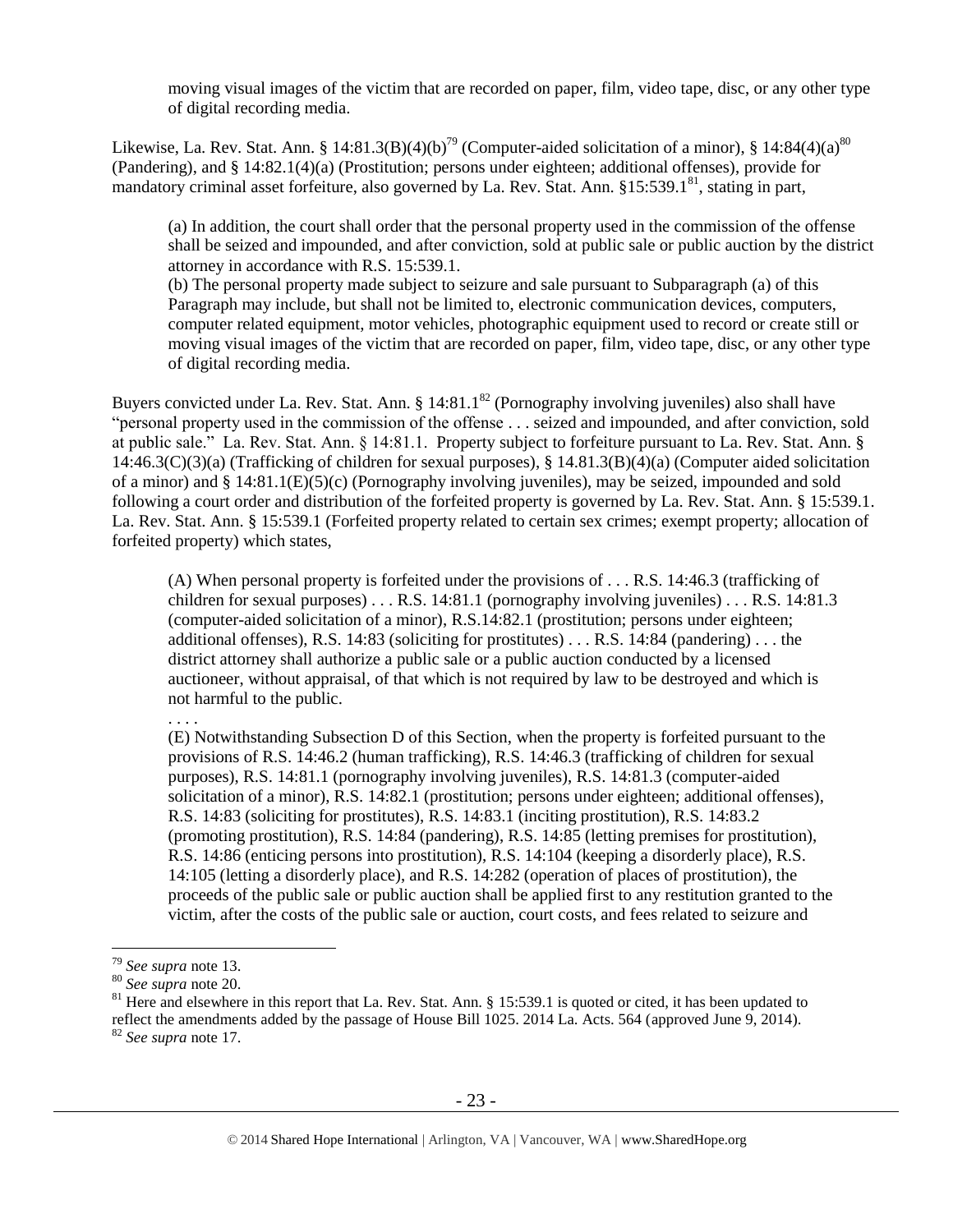storage have been satisfied. Any remaining proceeds shall be distributed in the following manner:

(1) Twenty-five percent to the seizing agency or agencies allocated among the seizing agencies in proportion to their participation in the management of the investigation, seizure, and forfeiture.

(2) Twenty-five percent to the prosecution agency.

(3) Fifty percent to the Exploited Children's Special Fund pursuant to R.S. 15:538.2.

Additionally, pursuant to La. Rev. Stat. Ann. § 15:539.2, "Any person who is convicted or pleads guilty or nolo contendere to an offense involving trafficking of children for sexual purposes under R.S. 14:46.3, prostitution with persons under seventeen under R.S. 14:82.1, or enticing persons into prostitution under R.S. 14:86 shall be ordered to pay a mandatory monetary assessment of two thousand dollars."

A buyer of commercial sex acts with a minor under La. Rev. Stat. Ann. §15:539.3<sup>83</sup> will be mandated to pay restitution to the victim. La. Rev. Stat. Ann. § 15:539.3 states;

A. A person convicted of a violation of R.S. 14:46.2 (human trafficking), R.S. 14:46.3 (trafficking of children for sexual purposes), R.S. 14:81.1 (pornography involving juveniles), R.S. 14:81.3 (computeraided solicitation of a minor), R.S. 14:82.1 (prostitution; persons under eighteen; additional offenses), R.S. 14:83 (soliciting for prostitutes), . . . R.S. 14:84 (pandering) . . . shall be ordered to pay mandatory restitution to the victim, with the proceeds from property forfeited under R.S. 15:539.1 applied first to payment of restitution, after the costs of the public sale or auction, court costs, and fees related to seizure and storage have been satisfied . . . . Restitution under this Section shall include any of the following:

(1) Costs of medical and psychological treatment.

(2) Costs of necessary transportation and temporary housing.

(3) . . . In the case of sex trafficking, the victim shall be entitled to restitution for the income he would have earned, had he not been victimized, as guaranteed under the minimum wage and overtime provisions of the federal Fair Labor Standards Act.

(4) Return of property, cost of damage to property, or full value of property if destroyed or damaged beyond repair.

(5) Expenses incurred by the victim and any household members or other family members in relocating away from the defendant or the defendant's associates, including but not limited to deposits for utilities and telephone service, deposits for rental housing, temporary lodging and food expenses, clothing, and personal items. . . .

. . . .

Buyers are also subject to mandatory restitution orders where pecuniary damages can be shown. La. Code Crim. Proc. Art. 883.2(A) (Restitution to victim) provides, "In all cases in which the court finds an actual pecuniary loss to a victim, or in any case where the court finds that costs have been incurred by the victim in connection with a criminal prosecution, the trial court shall order the defendant to provide restitution to the victim as a part of any sentence that the court shall impose."<sup>84</sup>

<sup>83</sup> *See supra* note [61.](#page-18-0)

<sup>84</sup> La. Rev. Stat. Ann. § 46:1844(M) (Basic rights for victim and witness) states,

<span id="page-23-0"></span><sup>(1)</sup> If the defendant is found guilty, the court or parole board shall require the defendant to pay restitution to the appropriate party in an amount and manner determined by the court. In addition, the court or parole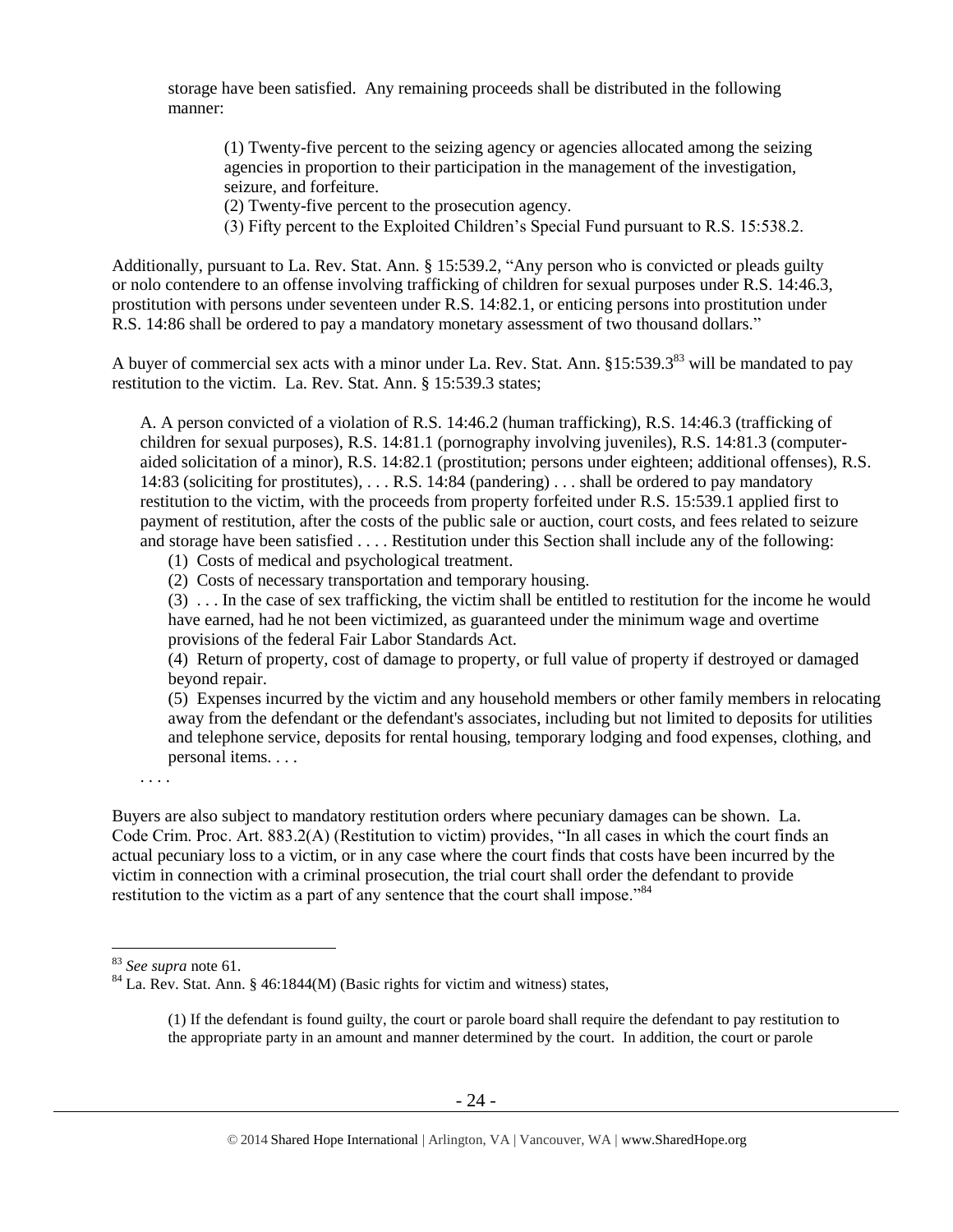## *2.9 Buying and possessing child pornography carries penalties as high as similar federal offenses.*

<span id="page-24-0"></span>Possession of child pornography is illegal under La. Rev. Stat. Ann. § 14:81.1(A)(1)<sup>85</sup> (Pornography involving juveniles), which states that "[i]t shall be unlawful for a person to . . . possess . . . pornography involving juveniles."<sup>86</sup> A conviction under this statute generally is punishable by imprisonment for 5–20 years at hard labor, "without benefit of parole, probation, or suspension of sentence," and a possible fine of \$50,000; however, if the victim is under 13 and the offender is at least 17, a conviction is punishable by "imprisonment at hard labor for not less than one-half the longest term nor more than twice the longest term of imprisonment provided" (thus, 10–40 years), which also will "be served without benefit of parole, probation, or suspension of sentence," and under a second conviction for the intentional possession of pornography involving juveniles the offender shall be fined up to \$75,000 and imprisoned at hard labor for up to 40 years "without benefit of parole, probation, or suspension of sentence." La. Rev. Stat. Ann. § 14:81.1(E)(1)(a), (b), (E)(5)(a). Convicted violators also will have any "personal property used in the commission of the offense . . . seized and impounded, and after conviction, sold at public sale or public auction by the district attorney."<sup>87</sup> La. Rev. Stat. Ann. § 14:81.1(E)(5)(c).

Additionally, La. Rev. Stat. Ann. § 14:73.8(A) (Unauthorized use of a wireless router system; pornography involving juveniles; penalty) states that "[u]nauthorized use of a wireless router system is the accessing or causing to be accessed of any computer, computer system, computer network, or any part thereof via any wireless router system for the purposes of uploading, downloading, or selling of pornography involving juveniles as defined in R.S. 14:81.1[Pornography involving juveniles]."<sup>88</sup> If the victim is 13–17 years old, a violation is punishable by imprisonment for 2–10 years at hard labor, "without benefit of parole, probation, or suspension of sentence," and a possible fine of\$10,000. La. Rev. Stat. Ann. § 14:73.8(C). However, if the victim is under 13, a violation is punishable by imprisonment for 25–99 years at hard labor, to "be served without benefit of parole, probation, or suspension of sentence." La. Rev. Stat. Ann. § 14:73.8(D).

board may require the defendant to perform community service work in an amount and according to a schedule determined by the court.

(2) One of the conditions of work release shall be a requirement that an inmate pay from his earnings all restitution ordered by the court or the parole board. Even if no restitution has been ordered, the sheriff or director of the program shall have the right to require payment of restitution as a condition of work release. (3) A victim shall not be required to pay recording fees for the filing of a restitution order with the clerk of court. The defendant shall be responsible for all costs associated with this action.

Here and elsewhere in this report that La. Rev. Stat. Ann. § 46:1844 is quoted or cited, it has been updated to reflect the amendments added by the passage of House Bill 1025. 2014 La. Acts. 564 (approved June 9, 2014). <sup>85</sup> *See supra* note [17.](#page-5-1)

<sup>86</sup> "Pornography involving juveniles" is defined in La. Rev. Stat. Ann. § 14:81.1(B)(5) as "any photograph, videotape, film, or other reproduction, whether electronic or otherwise, of any sexual performance involving a child under the age of seventeen."

 $87$  La. Rev. Stat. Ann. § 14:81.1(E)(5)(d) states,

 $\overline{a}$ 

The personal property made subject to seizure and sale pursuant to Subparagraph (c) of this Paragraph may include, but shall not be limited to, electronic communication devices, computers, computer related equipment, motor vehicles, photographic equipment used to record or create still or moving visual images of the victim that are recorded on paper, film, video tape, disc, or any other type of digital recording media.

<sup>88</sup> La. Rev. Stat. Ann. § 14:73.8(B) defines "wireless router system" as "a device in a wireless local area network that determines the next network point to which a unit of data is routed between an origin and a destination on the Internet."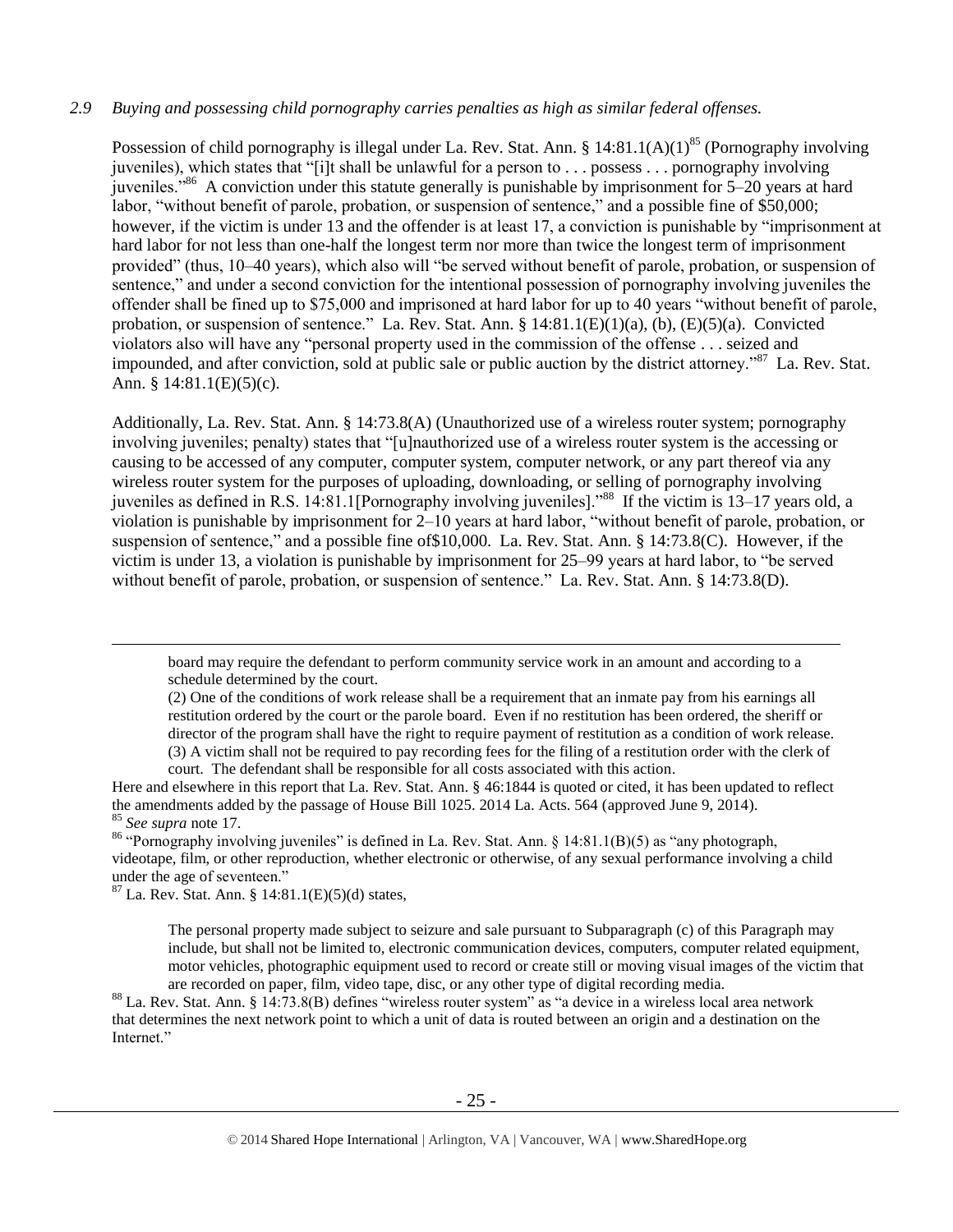In comparison, a federal conviction for possession of child pornography<sup>89</sup> is generally punishable by imprisonment for 5–20 years and a fine not to exceed \$250,000.<sup>90</sup> Subsequent convictions, however, are punishable by imprisonment up to 40 years and a fine not to exceed  $$250,000.<sup>91</sup>$ 

*2.10 Convicted buyers of commercial sex acts with minors and child pornography are required to register as sex offenders.*

Some buyers of sex with minors convicted under Louisiana's human trafficking and CSEC laws are required to register as sex offenders under La. Rev. Stat. Ann. § 15:542 (Registration of sex offenders and child predators). La. Rev. Stat. Ann. § 15:542(A)(1) states,

A. The following persons shall be required to register and provide notification as a sex offender or child predator in accordance with the provisions of this Chapter:

(1) Any adult residing in this state who has pled guilty to, has been convicted of, or where adjudication has been deferred or withheld for the perpetration or attempted perpetration of, or any conspiracy to commit either of the following:

<span id="page-25-0"></span>(a) A sex offense as defined in R.S. 15:541 [Definitions],  $^{92}$  with the exception of those convicted of felony carnal knowledge of a juvenile as provided in Subsection F of this Section;

 $\overline{a}$ 

<sup>90</sup> 18 U.S.C. §§ 2252(b) (stating that a conviction under subsection (a)(2) is punishable by imprisonment for 5–20 years and a fine, while a conviction under subsection (a)(4) is punishable by imprisonment up to 10 years, a fine, or both), 2252A(b)(1) (a conviction is punishable by imprisonment for 5–20 years and a fine), 1466A(a), (b) (stating that a conviction under subsection (a) is "subject to the penalties provided in section  $2252A(b)(1)$ ," imprisonment for 5–20 years and a fine, while a conviction under subsection (b) is "subject to the penalties provided in section 2252A(b)(2)," imprisonment up to 10 years, a fine, or both); *see also* 18 U.S.C. §§ 3559(a)(1) (classifying all of the above listed offenses as felonies), 3571(b)(3) (providing a possible fine of \$250,000 for any felony conviction). 91 18 U.S.C. §§ 2252(b) (stating if a person has a prior conviction under subsection (a)(2), or a list of other statutes, a conviction is punishable by a fine and imprisonment for 15–40 years, but if a person has a prior conviction under subsection (a)(4) or a list of other statutes, a conviction is punishable by a fine and imprisonment for  $10-20$  years),  $2252A(b)(1)$  (stating if a person has a prior conviction under subsection (a)(2), (a)(3), or a list of other statutes, a conviction is punishable by a fine and imprisonment for  $15-40$  years),  $1466A(a)$ , (b) (stating that the penalty scheme for section 2252A(b) applies); *see also* 18 U.S.C. §§ 3559(a)(1) (classifying all of the above listed offenses as felonies), 3571(b)(3) (providing a possible fine of \$250,000 for any felony conviction).  $92$  La. Rev. Stat. Ann. § 15:541(24)(a) (Definitions) defines "sex offense" as

deferred adjudication, adjudication withheld, or conviction for the perpetration or attempted perpetration of or conspiracy to commit human trafficking when prosecuted under the provisions of R.S.  $14:46.2(B)(2)$ , R.S. 14:46.3 (trafficking of children for sexual purposes), . . . R.S. 14:89.2(B)(3) (crime against nature by solicitation), R.S. 14:80 (felony carnal knowledge of a juvenile), R.S. 14:81 (indecent behavior with juveniles), R.S.14:81.1 (pornography involving juveniles), R.S. 14:81.2 (molestation of a juvenile), R.S. 14:81.3 (computer-aided solicitation of a minor), R.S. 14:81.4 (prohibited sexual conduct between an educator and student), R.S. 14:82.1 (Prostitution; persons under eighteen), R.S. 14:82.2(C)(4) and (5) (Purchase of commercial sexual activity), R.S.  $14:92(A)(7)$  (contributing to the delinquency of juveniles), ... R.S. 14:106(A)(5) (obscenity by solicitation of a person under the age of seventeen), ... R.S. 14:42 (aggravated rape) . . . committed on or after June 18, 1992 . . . .

Here and elsewhere in this report that La. Rev. Stat. Ann. § 15:541 is quoted or cited, it has been updated to reflect the amendments added by the passage of House Bill 1025. 2014 La. Acts. 564 (approved June 9, 2014).

 $89$  18 U.S.C. §§ 2252(a)(2), (a)(4) (Certain activities relating to material involving the sexual exploitation of minors),  $2252A(a)(2)$ –(3) (Certain activities relating to material constituting or containing child pornography), 1466A(a), (b) (Obscene visual representations of the sexual abuse of children).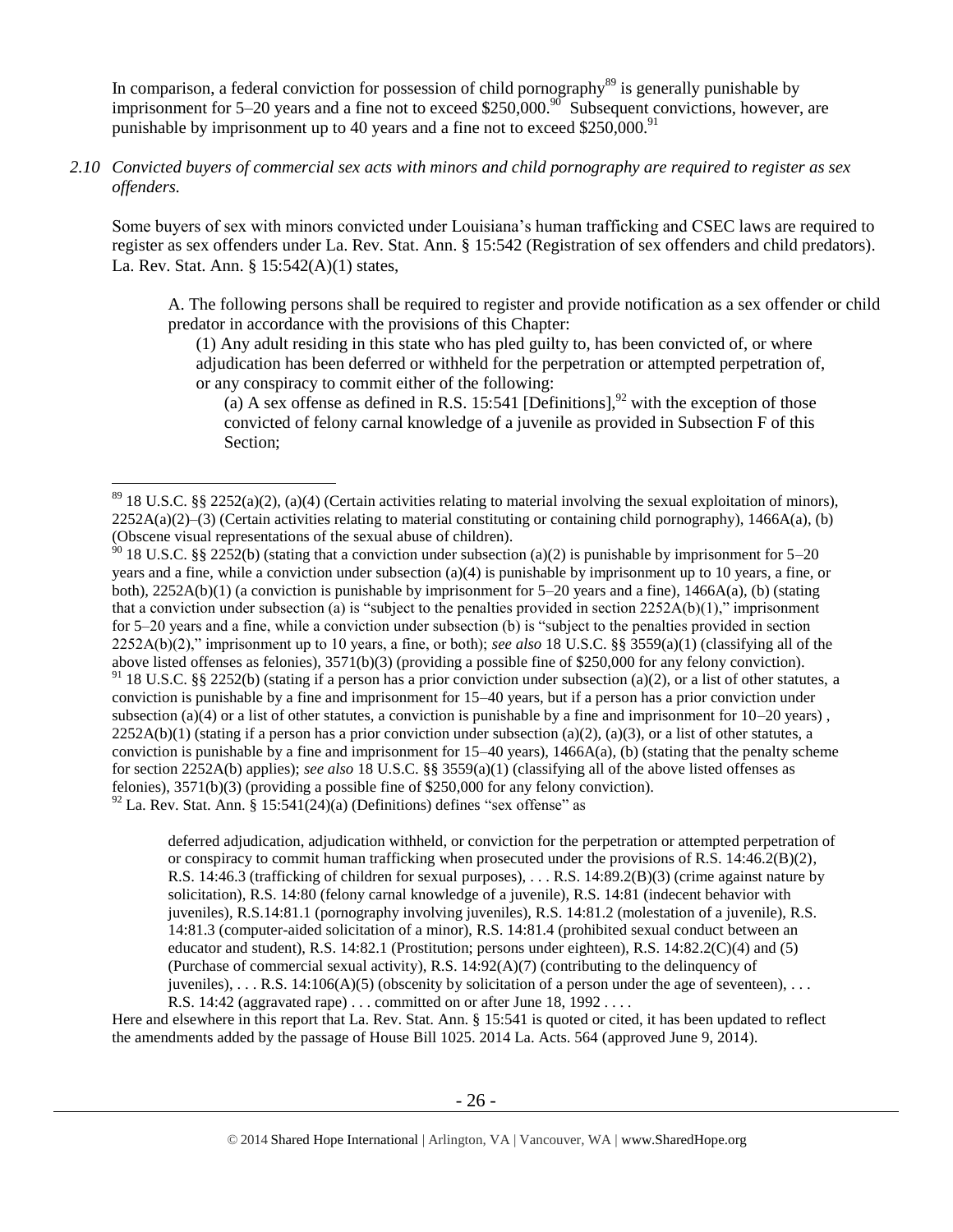<span id="page-26-0"></span>Therefore, buyers convicted under La. Rev. Stat. Ann. § 14:46.3(A)(1) (Trafficking of children for sexual purposes), § 14:82.1(A)(1)<sup>94</sup> (Prostitution; persons under eighteen; additional offenses), § 14:82.2(C)(4), (5) (Purchase of commercial sexual activity), and,  $\S$  14:89.2(A)<sup>95</sup> (Crime against nature by solicitation) will be required to register as sex offenders.

<span id="page-26-1"></span>Finally, buyers required to register as sex offenders are prohibited from the unlawful use of a social networking websites. La. Rev. Stat. Ann. § 14:91.5(A)(1) (Unlawful use of a social networking website), makes unlawful "the intentional use of a social networking website<sup>96</sup> by a person who is required to register as a sex offender and who was convicted of R.S. 14:81 (Indecent behavior with juveniles), R.S. 14:81.1<sup>97</sup> (Pornography involving juveniles), R.S. 14:81.3<sup>98</sup> (Computer-aided solicitation of a minor), or R.S. 14:283 (Video voyeurism) or was previously convicted of a sex offense as defined in R.S. 15:541 in which the victim of the sex offense was a minor.<sup>599</sup> Buyers that "commit the crime of unlawful use of a social networking website" are subject to a possible fine of \$10,000 and imprisonment at hard labor for up to 10 years "without benefit of parole, probation, or suspension of sentence." La. Rev. Stat. Ann.  $$14:91.5(C)(1).$ 

 $93$  La. Rev. Stat. Ann. § 15:541(12)(b), (c) (Definitions) defines "criminal offense against a victim who is a minor" in part as a "conviction for the perpetration or attempted perpetration of or conspiracy to commit . . . (b) A violation of any of the following provisions when the victim is under eighteen years of age: R.S. 14:46.2 (Trafficking of children for sexual purposes), 84(1), (3), (5), or (6) [Pandering], or 86 [Enticing persons into prostitution], or R.S.  $23:251(A)(4)$  [Minors under sixteen; prohibited employments or occupations; penalty—In any illegal, indecent, or immoral exhibition or practice] and (c) a violation of R.S. 14:83 (Soliciting for prostitutes), 83.1 (Inciting prostitution), 83.2 (Promoting prostitution), and 14:282 (Operation of places of prostitution prohibited; penalty) when the prostitution involves persons under the age of 18 years.

*See supra* note [92.](#page-25-0)

<sup>94</sup> *See supra* note [8.](#page-3-0)

<sup>95</sup> *See supra* note [18.](#page-5-0)

 $96$  La. Rev. Stat. Ann. § 14:91.5 (2)(a) defines "social networking website" in part as "an Internet website, the primary purpose of which is facilitating social interaction with other users of the website . . . ."

See supra note [17.](#page-5-1)

<sup>98</sup> *See supra* note [13.](#page-4-0)

 $99$  La. Rev. Stat. Ann. § 15:541(25) (Definitions) defines "sexual offense against a victim who is a minor" in part as a "conviction for the perpetration or attempted perpetration of or conspiracy to commit . . . . . . . . . (d) R.S. 14:81.1 (Pornography involving juveniles, . . . (f) R.S. 14:81.3 (Computer-aided solicitation of a minor), (g) R.S. 14:82.1 (Prostitution; persons under eighteen), (hg) R.S. 14:86 (Enticing minors into prostitution), (i) R.S. 14:84(1), (3), (5), (6) (Pandering), and (j) R.S. 14:83 (Soliciting for prostitutes when the person being solicited for prostitution is under the age of eighteen years), (k) R.S. 14:83.1 (Inciting prostitution when the prostitution involves persons under the age of eighteen years), (l) R.S. 14:83.2 (Promoting prostitution when the prostitution being promoted involves persons under the age of eighteen years), (m) 14:282 (Operation of places of prostitution when the prostitution involves persons under the age of eighteen years)." *See supra* note [92.](#page-25-0)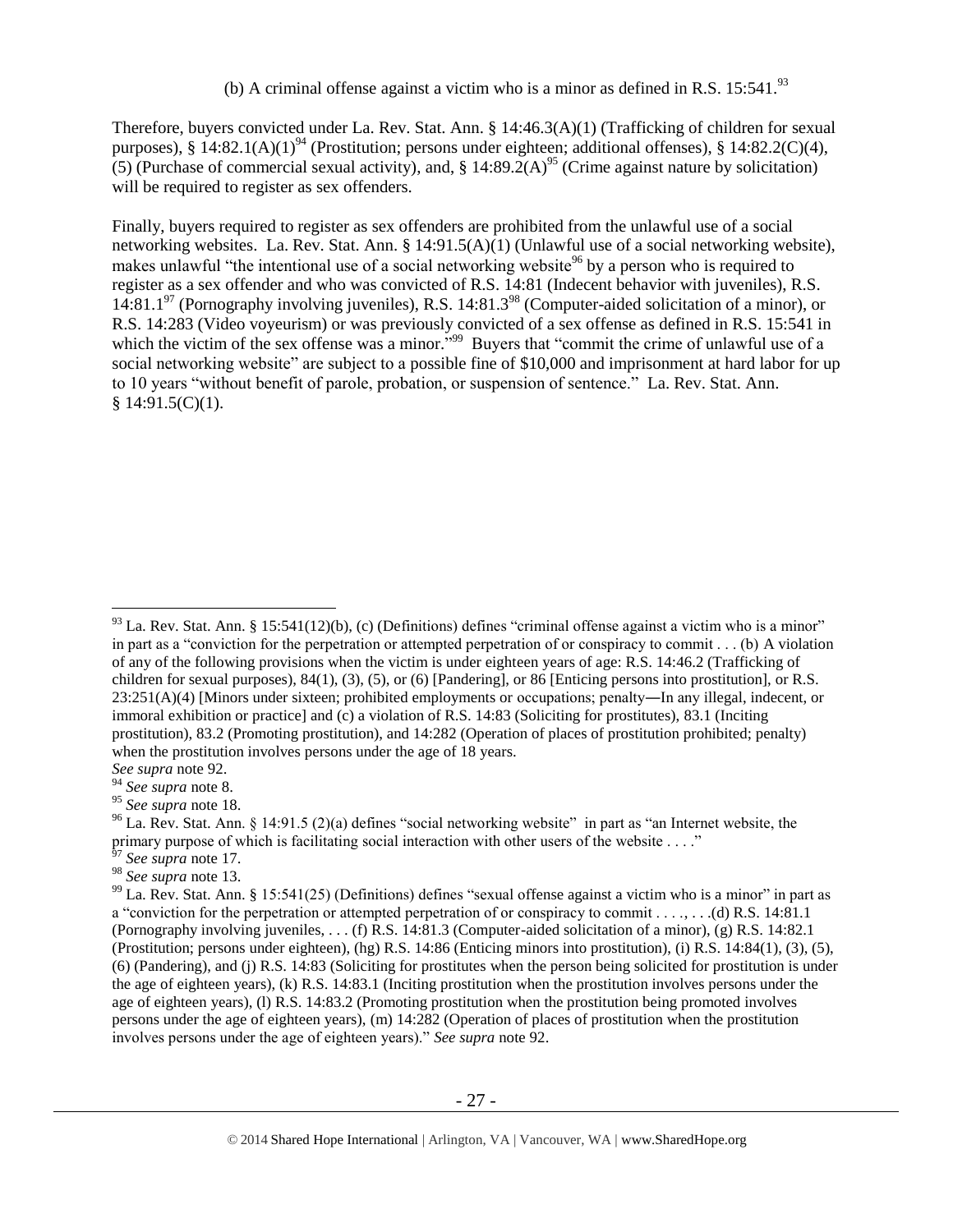## FRAMEWORK ISSUE 3: CRIMINAL PROVISIONS FOR TRAFFICKERS

## *Legal Components:*

- *3.1 Penalties for trafficking a child for sexual exploitation are as high as federal penalties.*
- *3.2 Creating and distributing child pornography carries penalties as high as similar federal offenses.*
- *3.3 Using the Internet to lure, entice, recruit, or sell commercial sex acts with a minor is a separate crime or results in an enhanced penalty for traffickers.*
- *3.4 Financial penalties for traffickers, including asset forfeiture, are sufficiently high.*
- *3.5 Convicted traffickers are required to register as sex offenders.*
- *3.6 Laws relating to termination of parental rights for certain offenses include sex trafficking or commercial sexual exploitation of children (CSEC) offenses in order to remove the children of traffickers from their control and potential exploitation.*

*\_\_\_\_\_\_\_\_\_\_\_\_\_\_\_\_\_\_\_\_\_\_\_\_\_\_\_\_\_\_\_\_\_\_\_\_\_\_\_\_\_\_\_\_\_\_\_\_\_\_\_\_\_\_\_\_\_\_\_\_\_\_\_\_\_\_\_\_\_\_\_\_\_\_\_\_\_\_\_\_\_\_\_\_\_\_\_\_\_\_\_\_\_\_*

# *Legal Analysis:*

*3.1 Penalties for trafficking a child for sexual exploitation are as high as federal penalties.*

La. Rev. Stat. Ann. § 14:46.3(A)<sup>100</sup> (Trafficking of children for sexual purposes) makes it a crime for a person to "knowingly recruit, harbor, transport, provide, sell, purchase, receive, isolate, entice, obtain, or maintain the use of a person under the age of eighteen years for the purpose of engaging in commercial sexual activity."<sup>101</sup> A conviction under this statute is punishable by imprisonment for 15–50 years at hard labor, a possible fine of \$50,000, or both; however, if the victim is under 14, a conviction is punishable by imprisonment for 25–50 years at hard labor and a possible fine of \$75,000, with no eligibility for "probation, parole, or suspension of sentence" for the first 25 years. La. Rev. Stat. Ann. § 14:46.3(D)(1)(a), (b). Pursuant to La. Rev. Stat. Ann. § 14:46.3(D)(1)(c), "Any person who violates the provisions of Paragraph  $(A)(1)$ ,  $(2)$ ,  $(4)$ ,  $(5)$ , or  $(6)$  of this Section, who was previously convicted of a sex offense as defined in R.S. 15:541 when the victim of the sex offense was under the age of eighteen years, shall be fined not more than one hundred thousand dollars and shall be imprisoned at hard labor for not less than fifty years or for life. At least fifty years of the sentence imposed shall be served without benefit of parole, probation, or suspension of sentence."

In addition, a trafficker could be convicted under La. Rev. Stat. Ann. § 14:46.2(A)<sup>102</sup> (Human trafficking).<sup>103</sup> A conviction "when the services include commercial sexual activity<sup>104</sup> or any sexual conduct constituting a crime under the laws of this state" is punishable by imprisonment up to 20 years at hard labor and a possible fine of \$15,000. La. Rev. Stat. Ann. § 14:46.2(B)(2). Also, a conviction when the victim is under 18 is punishable by imprisonment for 5–25 years at hard labor, "which shall be without the benefit of parole, probation, or suspension of sentence" for 5 years, and a possible fine of \$25,000. La. Rev. Stat. Ann. § 14:46.2(B)(3).

Traffickers may also be convicted under Louisiana's CSEC offenses, including La. Rev. Stat. Ann.  $\S 14:86(A)^{105}$  (Enticing persons into prostitution),  $\S 14:282^{106}$  (Operation of places of prostitution

<sup>100</sup> *See supra* not[e 6.](#page-2-0)

<sup>&</sup>lt;sup>101</sup> See supra Section 1.1 for a full description of the applicable provisions of La. Rev. Stat. Ann. § 14:46.3.

<sup>102</sup> *See supra* not[e 2](#page-0-0)

<sup>&</sup>lt;sup>103</sup> See supra Section 1.1 for a full description of the applicable provisions of La. Rev. Stat. Ann. § 14:46.2.

<sup>104</sup> *See supra* not[e 5.](#page-1-0)

<sup>105</sup> *See supra* note **Error! Bookmark not defined.**.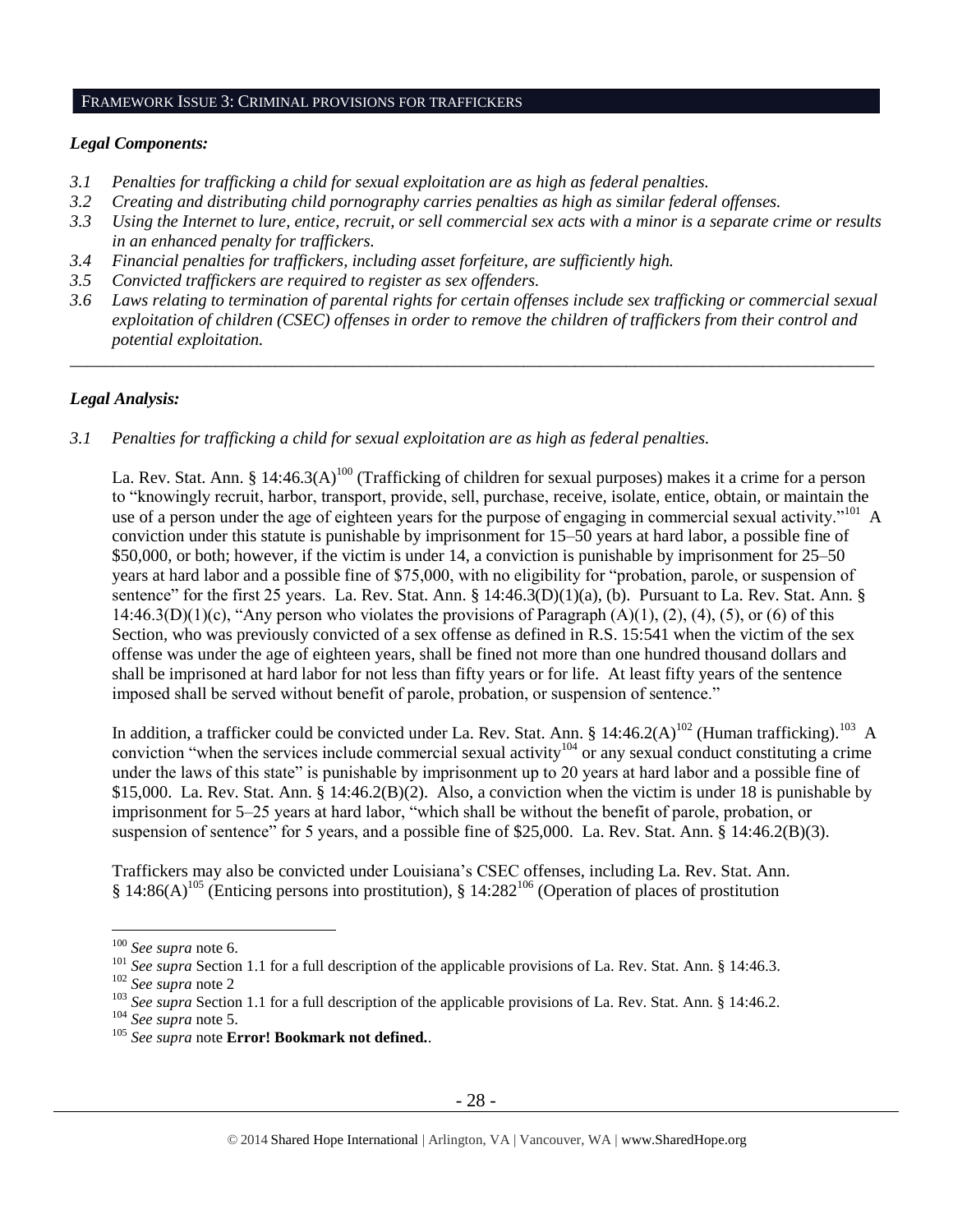prohibited; penalty), § 14:83.2<sup>107</sup> (Promoting prostitution), § 14:84<sup>108</sup> (Pandering), § 14:104<sup>109</sup> (Keeping a disorderly place), § 14:105<sup>110</sup> (Letting a disorderly place), § 14:83<sup>111</sup> (Soliciting for prostitutes), § 14:83.1 $^{112}$  (Inciting Prostitution) and § 14:85<sup>113</sup> (Letting premises for prostitution). These crimes are punishable by imprisonment at hard labor for 15–50 years if the minor victim is under 18, and 25–50 years' imprisonment at hard labor if the minor victim is under 14. La. Rev. Stat. Ann. §§ 14:86 (B)(1)(b),  $(c)$ ,  $14:282(B)(2)$ ,  $(3)$ ,  $14:83.2(B)(2)$ ,  $(3)$ ,  $14:84(B)(2)$ ,  $(3)$ ,  $14:104(B)(2)$ ,  $(3)$ ,  $14:105(B)(2)$ ,  $(3)$ , 14:83.1(B)(2), (3), 14:85(B)(2), (3), 14.83(B)(2),(3).

A parent-trafficker may be convicted under La. Rev. Stat. Ann. § 14:81.1(A)(2)<sup>114</sup> (Pornography involving juveniles), which makes it unlawful "for a parent, legal guardian, or custodian of a child to consent to the participation of the child in pornography involving juveniles." A conviction for violating La. Rev. Stat. Ann. § 14:81.1(A)(2) is punishable by imprisonment for 5–20 years at hard labor, "without benefit of probation, parole, or suspension of sentence," and a possible fine of \$10,000; however, if the victim is under 13, the parent-trafficker will be punished by "imprisonment at hard labor for not less than one-half the longest term nor more than twice the longest term of imprisonment [otherwise] provided," here, 10–40 years, "without benefit of probation, parole, or suspension of sentence." La. Rev. Stat. Ann. § 14:81.1(E)(3), (E)(5)(a).

Traffickers may also be prosecuted under La. Rev. Stat. Ann. § 14:230(B) (Money laundering; transactions involving proceeds of criminal activity) if they

(1) Conduct, supervise, or facilitate a financial transaction involving proceeds known to be derived from criminal activity,  $^{115}$  when the transaction is designed in whole or in part to conceal or disguise the nature, location, source, ownership, or the control of proceeds known to be derived from such violation or to avoid a transaction reporting requirement under state or federal law.

(2) Give, sell, transfer, trade, invest, conceal, transport, maintain an interest in, or otherwise make available anything of value known to be for the purpose of committing or furthering the commission of any criminal activity.

(3) Direct, plan, organize, initiate, finance, manage, supervise, or facilitate the transportation or transfer of proceeds known to be derived from any violation of criminal activity.

(4) Receive or acquire proceeds derived from any violation of criminal activity, or knowingly or intentionally engage in any transaction that the person knows involves proceeds from any such violations.

(5) Acquire or maintain an interest in, receive, conceal, possess, transfer, or transport the proceeds of criminal activity.

(6) Invest, expend, or receive, or offer to invest, expend, or receive, the proceeds of criminal activity.

 $\overline{a}$ 

- <sup>108</sup> *See supra* not[e 20.](#page-6-0)
- <sup>109</sup> *See supra* not[e 21.](#page-6-2)
- <sup>110</sup> *See supra* not[e 22.](#page-6-3)
- <sup>111</sup> *See supra* note 20.
- <sup>112</sup> *See supra* not[e 23.](#page-7-1)

<sup>114</sup> *See supra* not[e 17.](#page-5-1)

<sup>115</sup> "Criminal activity" is defined in La. Rev. Stat. Ann. §  $14:230(A)(1)$  as "any offense, including conspiracy and attempt to commit the offense, that is classified as a felony under the laws of this state or the United States or that is punishable by confinement for more than one year under the laws of another state." Further, a "felony" is defined in La. Rev. Stat. Ann. § 14:2(4) (Definitions) as "any crime for which an offender may be sentenced to death or imprisonment at hard labor."

- 29 -

<sup>106</sup> *See supra* not[e 25.](#page-7-0)

<sup>107</sup> *See supra* not[e 19.](#page-6-1)

<sup>113</sup> *See supra* not[e 24.](#page-7-2)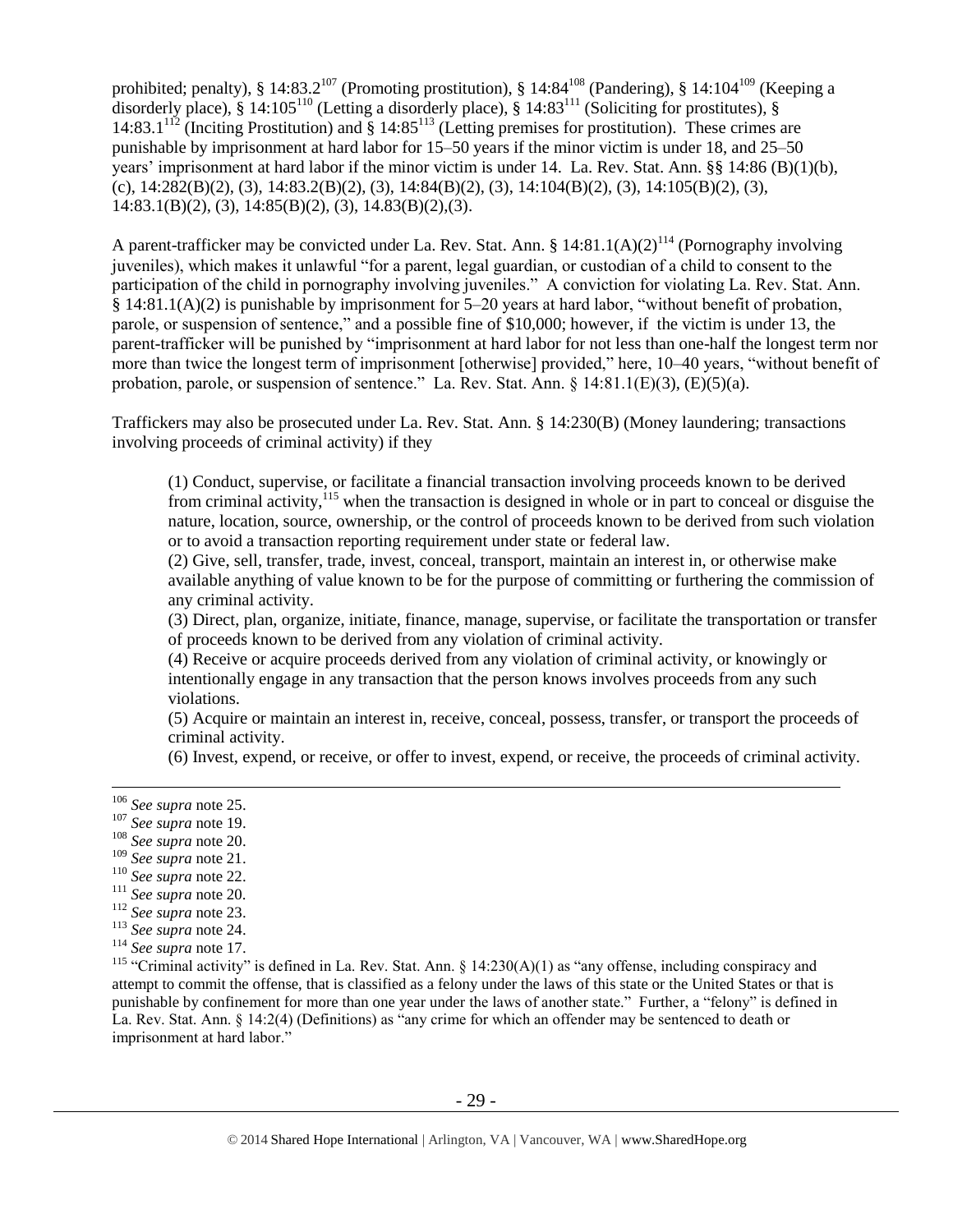Because criminal activities include convictions under La. Rev. Stat. Ann. § 14:46.3(A)(1), (2), (4), or (5) (Trafficking of children for sexual purposes), § 14:83.2(A) (Promoting prostitution), and § 14:86(A) (Enticing persons into prostitution), persons convicted would be subject to the provisions of La. Rev. Stat. Ann. § 14:230. Punishments for convictions under La. Rev. Stat. Ann. § 14:230 vary based on the value of the funds derived, invested, spent, or received in the violation. If the value is less than \$3,000, a conviction is punishable by imprisonment up to 6 months, a possible fine of \$1,000, or both; if the value is \$3,000–\$19,999.99, a conviction is punishable by imprisonment for 2–10 years and a possible fine of \$10,000; if the value is \$20,000– \$99,999.99, a conviction is punishable by imprisonment for 2–20 years at hard labor and a possible fine of \$20,000; if the value is \$100,000 or more, a conviction is punishable by imprisonment for 5–99 years and a possible fine of \$50,000. La. Rev. Stat. Ann. § 14:230(E).

The Louisiana Racketeering Act, codified at La. Rev. Stat. Ann. Title 15 (Criminal procedure), Chapter 11 (Drug racketeering and related organizations) provides greater financial penalties through criminal fines and civil remedies. La. Rev. Stat. Ann. §  $15:1352(A)^{116}$  (Definitions) defines "racketeering activity" as "committing, attempting to commit, conspiring to commit, or soliciting, coercing, or intimidating another person to commit any crime that is punishable under the following provisions of Title 14 of the Louisiana Revised Statutes of 1950: . . . (17) [R.S. 14:230](https://owa.regent.edu/owa/redir.aspx?C=0e2d79adea07471dbdda445e0bdec5a1&URL=https%3a%2f%2fwww.lexis.com%2fresearch%2fbuttonTFLink%3f_m%3d77bedd41a1d353e2f7fb983c7e7d9776%26_xfercite%3d%253ccite%2520cc%253d%2522USA%2522%253e%253c%2521%255bCDATA%255bLa.%2520R.S.%252015%253a1352%255d%255d%253e%253c%252fcite%253e%26_butType%3d4%26_butStat%3d0%26_butNum%3d17%26_butInline%3d1%26_butinfo%3dLACODE%252014%253a230%26_fmtstr%3dFULL%26docnum%3d1%26_startdoc%3d1%26wchp%3ddGLbVzS-zSkAA%26_md5%3d250b0b7bf18842c9490cfcc3fc704d6e) (Money laundering) . . . . (47) R.S. 14:46.2 (Human trafficking), (48) R.S. 14:46.3 (Trafficking of children for sexual purposes) . . . . (51) R.S. 14:286 (Sale of minor children), (52) R.S. 14:81.1 (Pornography involving juveniles), (53) R.S. 14:81.3 (Computer-aided solicitation of a minor), (54) R.S. 14:82.1 (Prostitution; persons under eighteen; additional offenses), (55) R.S. 14:83 (Soliciting for prostitutes), (56) R.S. 14:83.1 (Inciting prostitution), (57) R.S. 14:83.2 (Promoting prostitution), (58) R.S. 14:85 (Letting premises for prostitution), (59) R.S. 14:86 (Enticing persons into prostitution), (60) R.S. 14:104 (Keeping a disorderly place), (61) R.S. 14:105 (Letting a disorderly place), and (62) R.S. 14:282 (Operation of places of prostitution; prohibited;  $penalty$ ).  $\ldots$  ."

La. Rev. Stat. Ann. § 15:1353 (Prohibited activities) states,

A. It is unlawful for any person who has knowingly received any proceeds derived, directly or indirectly, from a pattern of racketeering activity to use or invest, whether directly or indirectly, any part of such proceeds, or the proceeds derived from the investment or use thereof, in the acquisition of any title to, or any right, interest, or equity in immovable property or in the establishment or operation of any enterprise.

B. It is unlawful for any person, through a pattern of racketeering activity, knowingly to acquire or maintain, directly or indirectly, any interest in or control of any enterprise or immovable property. C. It is unlawful for any person employed by, or associated with, any enterprise knowingly to conduct or participate in, directly or indirectly, such enterprise through a pattern of racketeering activity. D. It is unlawful for any person to conspire or attempt to violate any of the provisions of Subsections A, B, or C of this Section.

A conviction under La. Rev. Stat. Ann. § 15:1353 is punishable by imprisonment up to 50 years at hard labor, a possible fine of \$1,000,000 or "three times the gross value gained or three times the gross loss caused, whichever is greater, plus court costs and the costs of investigation and prosecution reasonably incurred," or both. La. Rev. Stat. Ann. § 15:1354(A), (B).

<sup>116</sup> *See supra* not[e 34.](#page-12-0)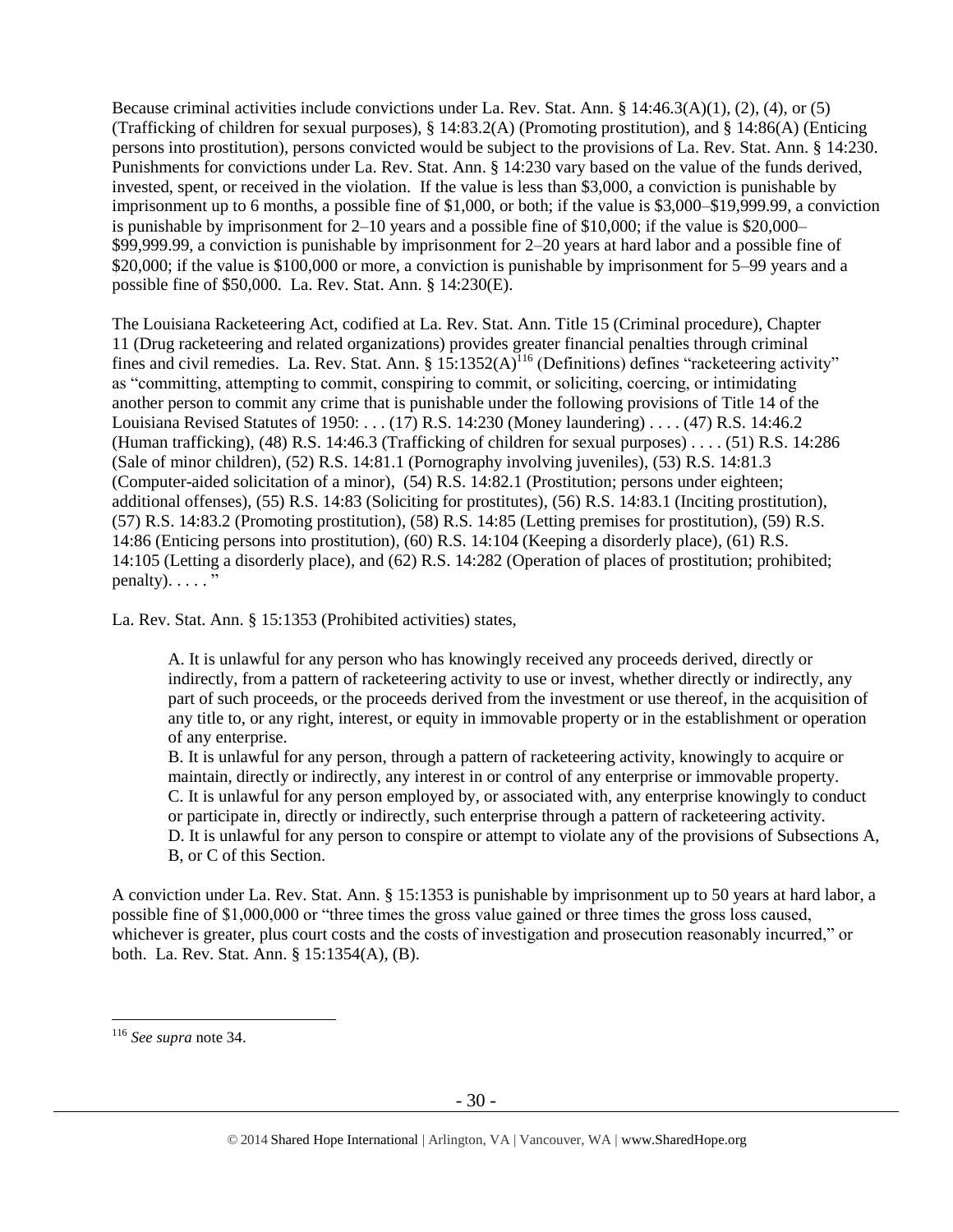Finally, any person convicted of commercial sex acts with a minor under R.S. 15:539.3<sup>117</sup> will be mandated to pay restitution to the victim. La. Rev. Stat. Ann. § 15:539.3 states,

A person convicted of violation of R.S. 14:46.2 (human trafficking), R.S. 14:46.3 (trafficking of children for sexual purposes), R.S. 14:81.1 (pornography involving juveniles), . . . R.S. 14:83 (soliciting for prostitutes), R.S. 14:83.1 (inciting prostitution), R.S. 14:83.2 (promoting prostitution), R.S. 14:84 (pandering), R.S. 14:86 (enticing persons into prostitution), R.S. 14:104 (keeping a disorderly place), R.S. 14:105 (letting a disorderly place), and R.S. 14:282 (operation of places of prostitution) shall be ordered to pay mandatory restitution to the victim . . . . Restitution under this Section shall include any of the following:

(1) Costs of medical and psychological treatment.

(2) Costs of necessary transportation and temporary housing.

(3) . . . In the case of sex trafficking, the victim shall be entitled to restitution for the income he would have earned, had he not been victimized, as guaranteed under the minimum wage and overtime provisions of the federal Fair Labor Standards Act.

(4) Return of property, cost of damage to property, or full value of property if destroyed or damaged beyond repair.

(5) Expenses incurred by the victim and any household members or other family members in relocating away from the defendant or the defendant's associates, including but not limited to deposits for utilities and telephone service, deposits for rental housing, temporary lodging and food expenses, clothing, and personal items. . . .

. . . .

In comparison, if the victim is under the age of 14, a conviction under the Trafficking Victims Protection Act (TVPA) for child sex trafficking is punishable by 15 years to life imprisonment and a fine not to exceed \$250,000. 18 U.S.C. §§ 1591(b)(1), 3559(a)(1), 3571(b)(3). If the victim is between the ages of 14–17, a conviction is punishable by 10 years to life imprisonment and a fine not to exceed \$250,000. 18 U.S.C. §§ 1591(b)(2), 3559(a)(1), 3571(b)(3). A conviction is punishable by mandatory life imprisonment however, if the trafficker has a prior conviction for a federal sex offense<sup>118</sup> against a minor.

*3.2 Creating and distributing child pornography carries penalties as high as similar federal offenses*.

La. Rev. Stat. Ann. §  $14:81.1(A)^{119}$  (Pornography involving juveniles) states,

(1) It shall be unlawful for a person to produce,<sup>120</sup> promote, advertise, distribute,<sup>121</sup> possess, or possess with the intent to distribute pornography involving juveniles.<sup>122</sup>

<span id="page-30-0"></span>(2) It shall also be a violation of the provision of this Section for a parent, legal guardian, or custodian of a child to consent to the participation of the child in pornography involving juveniles.

<sup>117</sup> *See supra* not[e 61.](#page-18-0)

<sup>118</sup> *See supra* not[e 58.](#page-18-1)

<sup>119</sup> *See supra* not[e 17.](#page-5-1)

 $120$  La. Rev. Stat. Ann. § 14:81.1(B)(6) defines "produce" as "to photograph, videotape, film, or otherwise reproduce pornography involving juveniles, or to solicit, promote, or coerce any child for the purpose of pornography involving juveniles."

 $121$  La. Rev. Stat. Ann. § 14:81.1(B)(3) defines "distribute" as "to issue, sell, give, provide, lend, mail, deliver, transfer, transmute, distribute, circulate, or disseminate by any means."

<sup>122</sup> *See supra* not[e 86.](#page-24-0)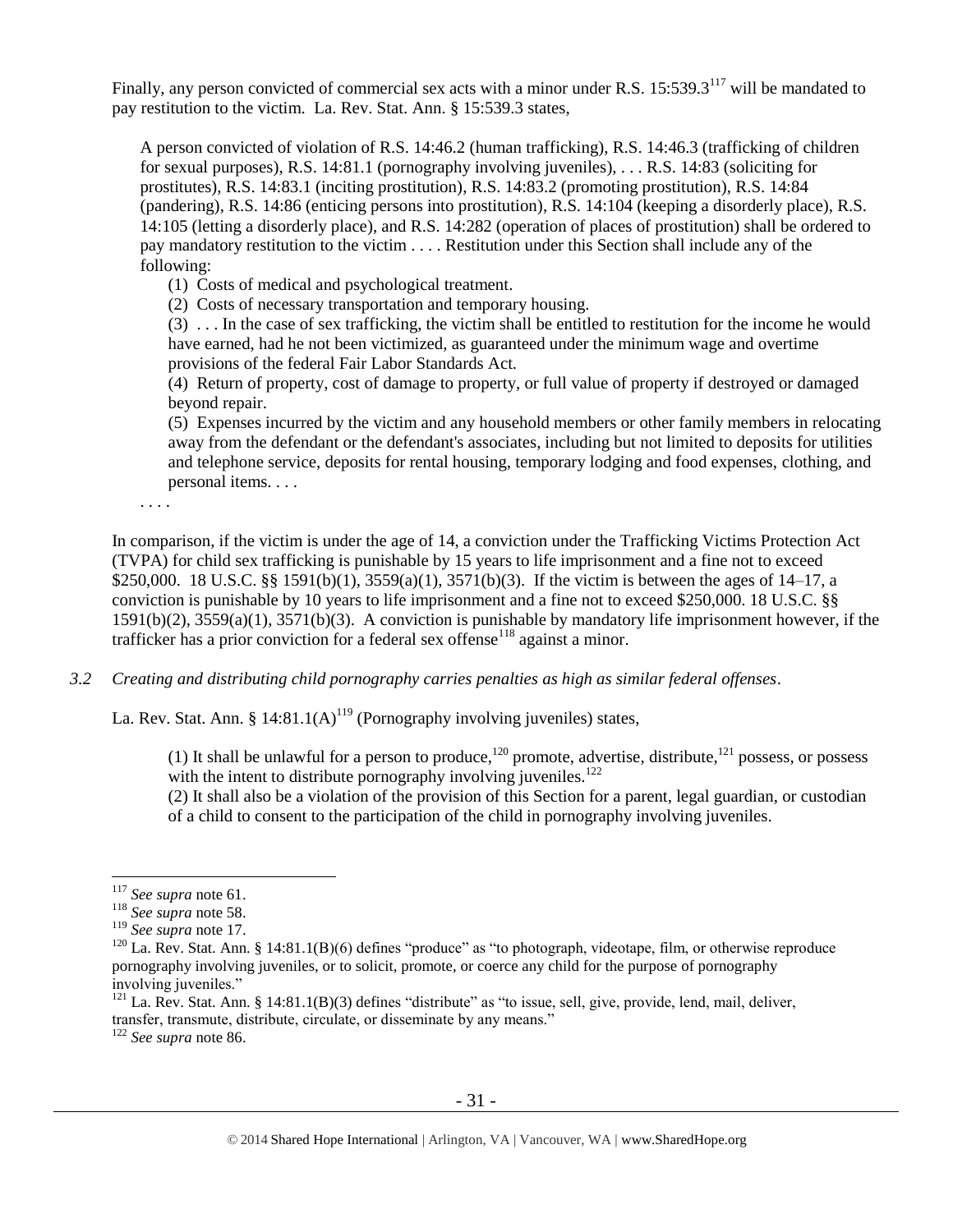Distributing child pornography is punishable by imprisonment for 5–20 years at hard labor, "without benefit of parole, probation, or suspension of sentence" and a possible fine of \$50,000; however, where the victim is under 13 and the offender is at least 17, the trafficker can be punished by "imprisonment at hard labor for not less than one-half the longest term nor more than twice the longest term of imprisonment [otherwise] provided," which, in this case, is 5–20 years, and on a second or subsequent conviction for distributing child pornography, the offender shall be fined up to \$75,000 and imprisoned at hard labor up to 40 years "without benefit of parole, probation, or suspension of sentence." La. Rev. Stat. Ann.  $\S$  14:81.1(E)(2)(a), (b), (E)(5)(a).

The promotion, advertisement, and production of child pornography is punishable by imprisonment for 10–20 years at hard labor, "without benefit of probation, parole, or suspension of sentence" and a possible fine of \$15,000; however, if the victim is under 13 and the offender is at least 17, the trafficker can be punished by imprisonment for 25–99 years at hard labor, at least 25 of which must "be served without benefit of parole, probation, or suspension of sentence." La. Rev. Stat. Ann.  $\S$  14:81.1(E)(4), (E)(5)(b).

Traffickers who sell or upload child pornography by using a computer also may be prosecuted under La. Rev. Stat. Ann. § 14:73.8 (Unauthorized use of a wireless router system; pornography involving juveniles; penalty).<sup>123</sup> If the victim is 13–17, a conviction under this statute is punishable by imprisonment for 2–10 years at hard labor, "without benefit of parole, probation, or suspension of sentence," and a possible fine of \$10,000; however, if the victim is under 13, a conviction is punishable by imprisonment for 25–99 years at hard labor, 25 years of which must "be served without benefit of parole, probation, or suspension of sentence." La. Rev. Stat. Ann. § 14:73.8(C), (D).

In comparison, if the victim is under the age of 14, a conviction under the TVPA for child sex trafficking is punishable by 15 years to life imprisonment and a fine not to exceed \$250,000. 18 U.S.C. §§ 1591(b)(1),  $3559(a)(1)$ ,  $3571(b)(3)$ . If the victim is between the ages of  $14-17$ , a conviction is punishable by 10 years to life imprisonment and a fine not to exceed \$250,000. 18 U.S.C. §§ 1591(b)(2), 3559(a)(1), 3571(b)(3). A conviction is punishable by mandatory life imprisonment, however, if the trafficker has a prior conviction for a federal sex offense<sup>124</sup> against a minor. Additionally, a federal conviction for distribution of child pornography<sup>125</sup> is generally punishable by imprisonment for 5–20 years and a fine not to exceed \$250,000.<sup>126</sup> Subsequent convictions, however, are punishable by imprisonment up to 40 years and a fine not to exceed  $$250,000.<sup>127</sup>$ 

<sup>&</sup>lt;sup>123</sup> See supra section 2.9 for a more complete description of relevant provisions of La. Rev. Stat. Ann. § 14:73.8. <sup>124</sup> *See supra* not[e 58.](#page-18-1)

<sup>&</sup>lt;sup>125</sup> 18 U.S.C. §§ 2252(a)(1), (a)(2), (a)(3) (Certain activities relating to material involving the sexual exploitation of minors),  $2252A(a)(2)$ , (a)(3) (Certain activities relating to material constituting or containing child pornography), 1466A(a) (Obscene visual representations of the sexual abuse of children).

<sup>&</sup>lt;sup>126</sup> 18 U.S.C. §§ 2252(b) (stating that a conviction under subsection (a)(1), (a)(2), or (a)(3) is punishable by imprisonment for 5–20 years and a fine), 2252A(b)(1) (a conviction is punishable by imprisonment for 5–20 years and a fine), 1466A(a), (b) (stating that a conviction under subsection (a) is "subject to the penalties provided in section 2252A(b)(1)," imprisonment for 5–20 years and a fine, while a conviction under subsection (b) is "subject to the penalties provided in section 2252A(b)(2)," imprisonment up to 10 years, a fine, or both); *see also* 18 U.S.C. §§  $3559(a)(1)$  (classifying all of the above listed offenses as felonies),  $3571(b)(3)$  (providing a possible fine of \$250,000 for any felony conviction).

<sup>&</sup>lt;sup>127</sup> 18 U.S.C. §§ 2252(b) (stating if a person has a prior conviction under subsection (a)(1), (a)(2), or (a)(3) or a list of other statutes, a conviction is punishable by a fine and imprisonment for 15–40 years), 2252A(b)(1) (stating if a person has a prior conviction under subsection (a)(2), (a)(3), or a list of other statutes, a conviction is punishable by a fine and imprisonment for 15–40 years), 1466A(a), (b) (stating that the penalty scheme for section 2252A(b) applies); *see also* 18 U.S.C. §§ 3559(a)(1) (classifying all of the above listed offenses as felonies), 3571(b)(3) (providing a possible fine of \$250,000 for any felony conviction).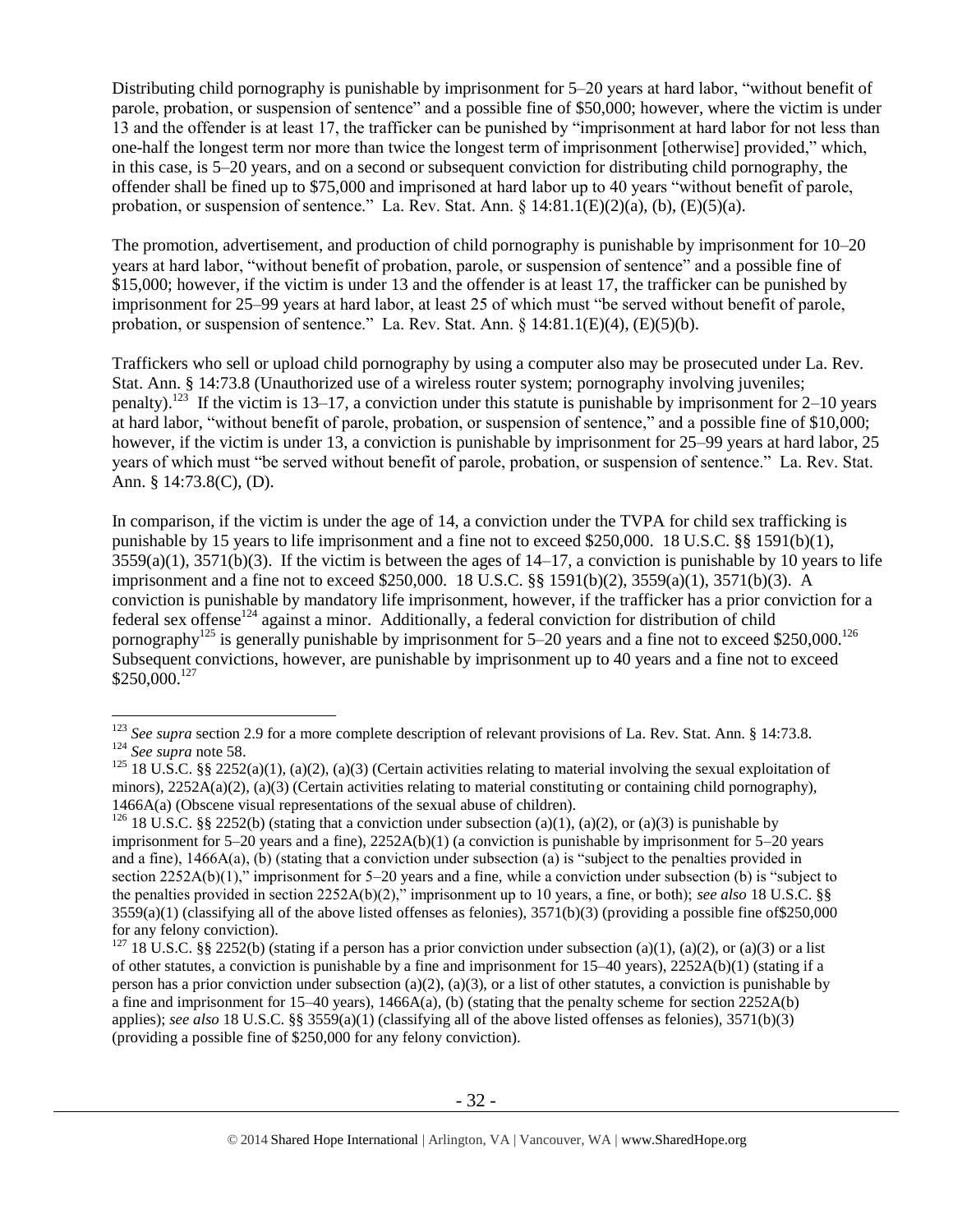*3.3 Using the Internet to lure, entice, recruit, or sell commercial sex acts with a minor is a separate crime or results in an enhanced penalty for traffickers.*

It is a crime in Louisiana for a person at least 17 years old to use the Internet to communicate with a minor under 17 who is at least two years younger for the purpose of persuading that person to engage in or arranging for a third party to engage in sex acts (including acts constituting trafficking of children for sexual purposes) under La. Rev. Stat. Ann. § 14:81.3<sup>128</sup> (Computer-aided solicitation of a minor).<sup>129</sup> All convictions under La. Rev. Stat. Ann. § 14:81.3, unless specifically mentioned below, are punishable by imprisonment at hard labor that is "without benefit of parole, probation, or suspension of sentence" and are subject to a possible fine of \$10,000. La. Rev. Stat. Ann. § 14:81.3(B). If the victim is 13–16, a conviction is punishable by imprisonment for 5–10 years, and, if the victim is under 13, a conviction is punishable by imprisonment for 10–20 years. La. Rev. Stat. Ann. § 14:81.3(B)(1)(a), (b). If the victim is "reasonably believed to have not yet attained the age of seventeen," a conviction is punishable by imprisonment for 2–10 years. La. Rev. Stat. Ann. § 14:81.3(B)(1)(c). If "the computer-aided solicitation results in actual sexual conduct between the offender and victim and the difference between the age of the victim and the age of the offender is five years or greater," a conviction is punishable by imprisonment for 7–10 years, "with or without hard labor." La. Rev. Stat. Ann. § 14:81.3(B)(1)(d). Subsequent convictions are punishable by imprisonment for 10–20 years. La. Rev. Stat. Ann. § 14:81.3(B)(2). Finally, for any conviction under La. Rev. Stat. Ann. § 14:81.3(A), the court also may limit or restrict the offender's "access to the Internet when the Internet was used in the commission of the crime." La. Rev. Stat. Ann. § 14:81.3(B)(3).

## *3.4 Financial penalties for traffickers, including asset forfeiture, are sufficiently high*.

Several statutes impose significant financial penalties for trafficking a child for sexual exploitation, including fines, asset forfeiture, restitution and potential civil damages. A trafficker convicted under La. Rev. Stat. Ann. § 14:46.3(A)(1), (A)(2), (A)(4), or (A)(5) (Trafficking of children for sexual purposes), if the victim is  $14-17$ , may be required to pay a possible fine of \$50,000, and, if the victim is under 14, a trafficker is required to pay a possible fine of \$75,000. La. Rev. Stat. Ann. § 14:46.3(D)(1)(a), (1)(b). Pursuant to La. Rev. Stat. Ann. § 14:46.3(D)(1)(c), "Any person who violates the provisions of Paragraph  $(A)(1)$ ,  $(2)$ ,  $(4)$ ,  $(5)$ , or  $(6)$  of this Section, who was previously convicted of a sex offense as defined in R.S. 15:541 when the victim of the sex offense was under the age of eighteen years, shall be fined not more than one hundred thousand dollars. A trafficker could be convicted under La. Rev. Stat. Ann. §  $14:46.2(A)^{130}$  (Human trafficking). A conviction "when the services include commercial sexual activity or any sexual conduct constituting a crime under the laws of this state" is punishable by a possible fine of \$15,000. La. Rev. Stat. Ann. § 14:46.2(B)(2). When the victim is under 18, the fine is up to  $$25,000$ . La. Rev. Stat. Ann. § 14:46.2(B)(3).

A trafficker who produces child pornography faces a possible fine of \$15,000, while one who distributes child pornography is required to pay a possible fine of \$50,000. La. Rev. Stat. Ann. § 14:81.1(E)(2)(a)<sup>131</sup>, (E)(4). A person convicted under La. Rev. Stat. Ann. §  $14:81.3^{132}$  (Computer-aided solicitation of a minor) is subject to a possible fine of \$10,000. La. Rev. Stat. Ann. § 14:81.3(B). A conviction under La. Rev. Stat. Ann. § 14:73.8

<sup>128</sup> *See supra* not[e 13.](#page-4-0)

<sup>&</sup>lt;sup>129</sup> See supra sections 1.2 and 2.5 for more complete descriptions of relevant provisions of La. Rev. Stat. Ann.

<sup>§</sup> 14:81.3.

<sup>130</sup> *See supra* not[e 2.](#page-0-0)

<sup>131</sup> *See supra* not[e 17.](#page-5-1)

<sup>132</sup> *See supra* not[e 13.](#page-4-0)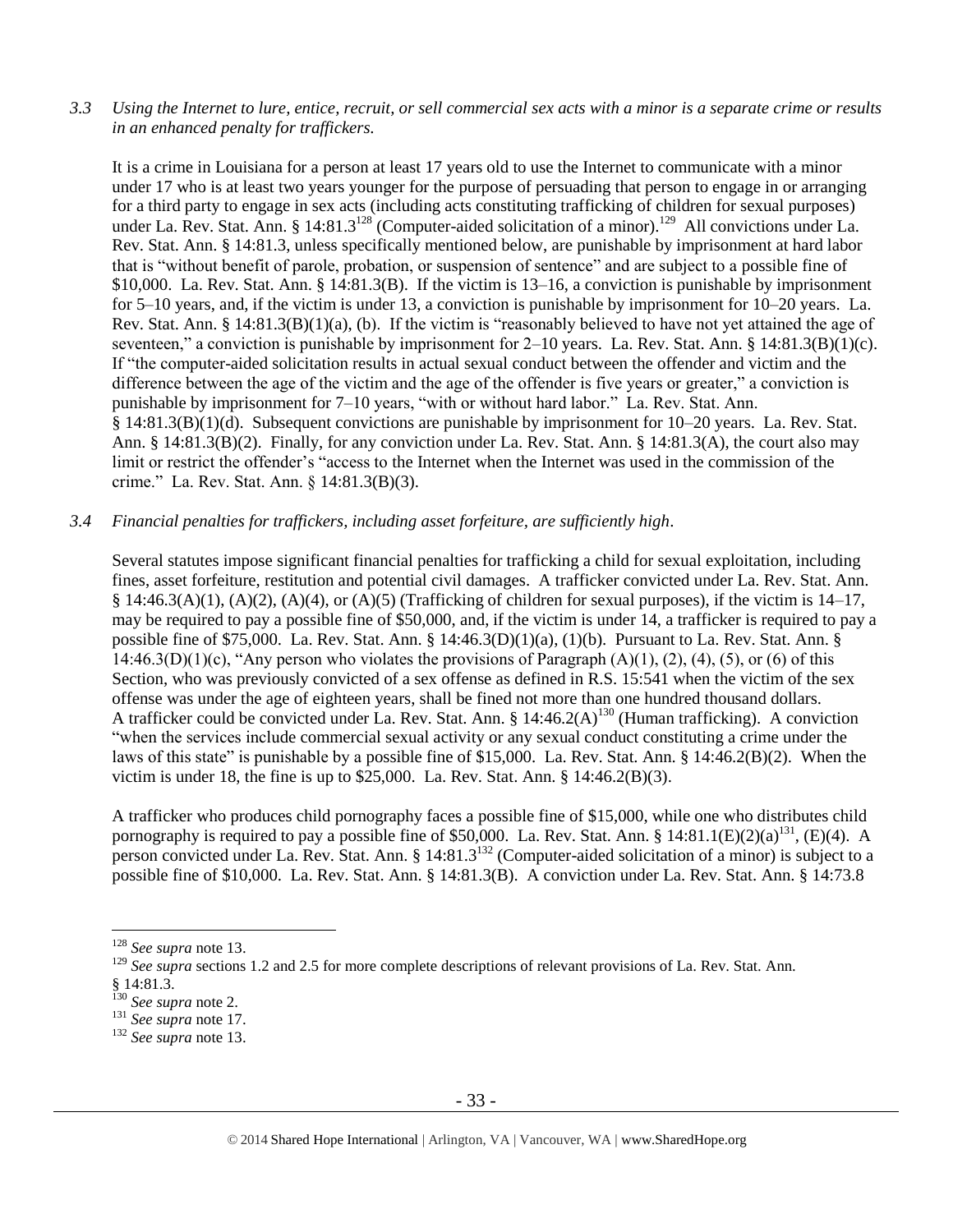(Unauthorized use of a wireless router system; pornography involving juveniles; penalty) is also punishable by a possible fine of \$10,000. La. Rev. Stat. Ann. § 14:73.8(D).

La. Rev. Stat. Ann. § 15:539.2<sup>133</sup> (Exploited children's fund) states "Any person who is convicted or pleads guilty or nolo contendere to an offense involving trafficking of children for sexual purposes…" will be required to pay a fine of \$2,000 in addition to other mandatory restitution. La. Rev. Stat. Ann. § 15:539.2.

Louisiana's CSEC laws may also subject traffickers to fines. A conviction under La. Rev. Stat. Ann. § 14:83 (Soliciting for prostitutes),  $\S 14:86(A)^{134}$  (Enticing persons into prostitution),  $\S 14:83.2^{135}$  (Promoting prostitution),  $\hat{\S}$  14:84 (Pandering)<sup>136</sup> or  $\hat{\S}$  14:83.1<sup>137</sup> (Inciting Prostitution) is punishable by a possible fine of \$50,000 if the person solicited is under 18 and \$75,000 if the person solicited is under 14. A conviction under La. Rev. Stat. Ann. § 14:83.2 (Promoting prostitution) is also punishable by a possible fine of \$50,000 if the person solicited is under 18 and \$75,000 if the person solicited is under 14. La. Rev. Stat. Ann. §§ 14:83(B)(1), (2), 14:83.2(B)(2), (3). A conviction under La. Rev. Stat. Ann. § 14:104<sup>138</sup> (Keeping a disorderly place), La. Rev. Stat. Ann. § 14:282<sup>139</sup> (Operation of places of prostitution prohibited; penalty), § 14:105<sup>140</sup> (Letting a disorderly place) or  $\S 14:85^{141}$  (Letting premises for prostitution) is punishable by a possible fine of \$50,000 if the purpose of the offense is prostitution of a person under 18, or if under 14 years old punishable by a \$75,000 fine. La. Rev. Stat. Ann. §§ 14:104(B)(2), (3), 14:105(B)(2), (3), 14:282(B)(2), (3), 14:85(B)(2), (3).

Convicted traffickers of certain crimes face asset forfeiture. The "personal property used in the commission of" La. Rev. Stat. Ann. § 14:46.3 (Trafficking of children for sexual purposes) "shall be seized and impounded and, after conviction, sold at public sale or public auction." La. Rev. Stat. Ann. § 14:46.3(D)(3)(a). Traffickers convicted under La. Rev. Stat. Ann. § 14:86 (Enticing persons into prostitution), § 14:81.3 (Computer-aided solicitation of a minor), § 14:83.1 (Inciting prostitution), § 14:83.2 (Promoting prostitution), § 14:84 (Pandering), § 14:85 (Letting premises for prostitution), § 14:104 (Keeping a disorderly place), § 14:105 (Letting a disorderly place), § 14:282 (Operation of places of prostitution prohibited; penalty) or § 14:81.1 (Pornography involving juveniles) are also subject to mandatory, criminal asset forfeiture and shall have any "personal property used in the commission of the offense . . . seized and impounded, and after conviction, sold at public sale or public auction." La. Rev. Stat. Ann. §§ 14:86(B)(2), 14:81.1(E)(5)(c). Property that is forfeitable pursuant to La. Rev. Stat. Ann. § 14:46.3C(3)(a), §14.81.3(B)(4)(a) and § 14:86(B)(2) may be seized, impounded and sold following a court order and distribution of the forfeited property is governed by La. Rev. Stat. Ann. § 15:539.1<sup>142</sup> (Forfeited property related to certain sex crimes; exempt property; allocation of forfeited property) which states,

(A) When personal property is forfeited under the provisions of . . . R.S. 14:46.2 (human trafficking), R.S. 14:46.3 (trafficking of children for sexual purposes), R.S. 14:80 (felony carnal knowledge of a juvenile), R.S. 14:81 (indecent behavior with juveniles), R.S. 14:81.1 (pornography involving juveniles), R.S. 14:81.2 (molestation of a juvenile), R.S. 14:81.3 (computer-aided solicitation of a minor), R.S. 14:83.1 (inciting prostitution), R.S. 14:83.2 (promoting prostitution), R.S. 14:84

<sup>133</sup> *See supra* not[e 78.](#page-21-0)

<sup>134</sup> *See supra* note 9.

<sup>135</sup> *See supra* not[e 19.](#page-6-1)

<sup>136</sup> *See supra* not[e 19.](#page-6-1)

<sup>137</sup> *See supra* not[e 23.](#page-7-1)

<sup>138</sup> *See supra* not[e 21.](#page-6-2)

<sup>139</sup> *See supra* not[e 25.](#page-7-0)

<sup>140</sup> *See supra* not[e 22.](#page-6-3)

<sup>141</sup> *See supra* note **Error! Bookmark not defined.**.

<sup>142</sup> *See supra* not[e 81.](#page-22-0)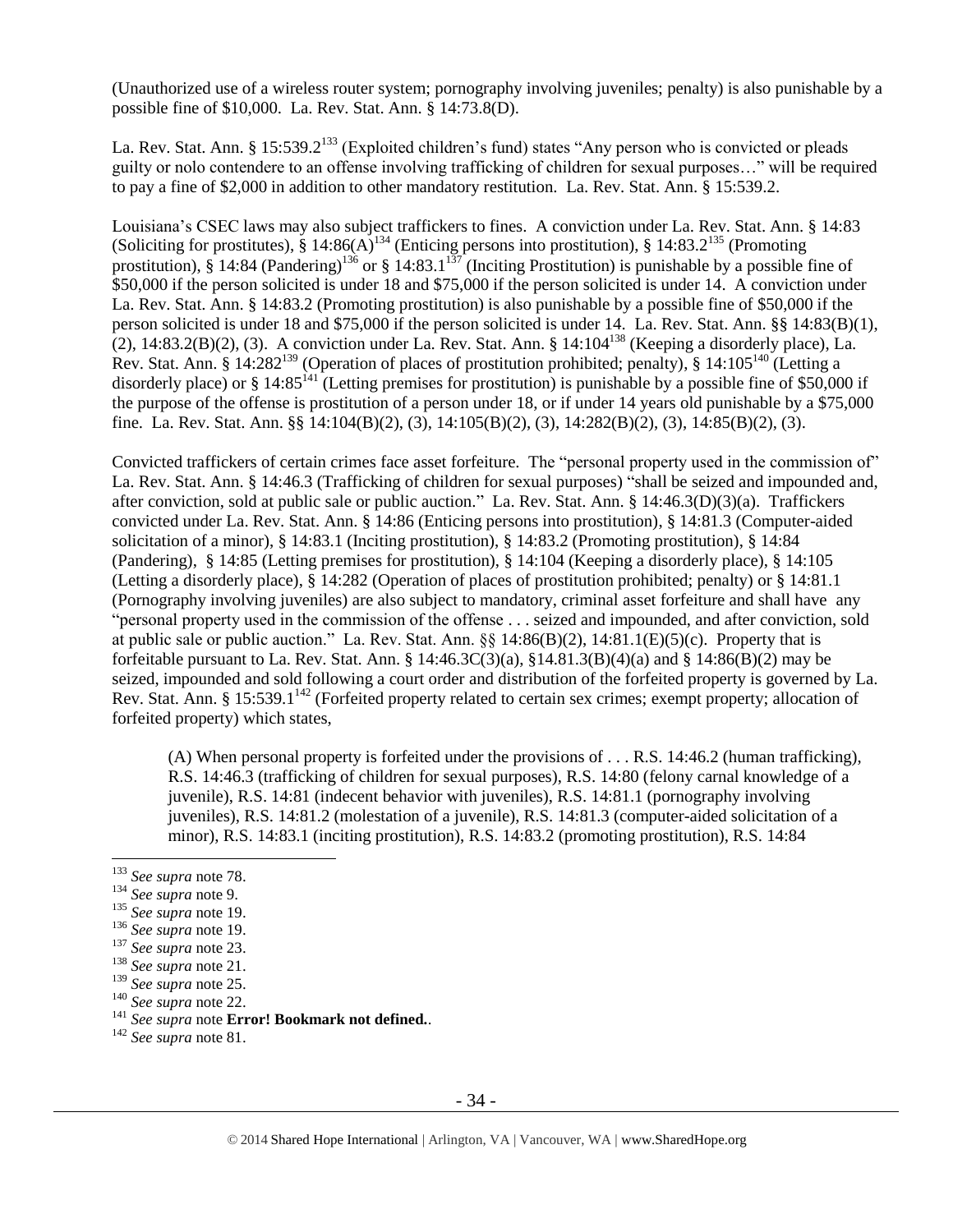(pandering), R.S. 14:85 (letting premises for prostitution), R.S. 14:86 (enticing persons into prostitution), R.S. 14:104 (keeping a disorderly place), R.S. 14:105 (letting a disorderly place), and R.S. 14:282 (operation of places of prostitution; prohibited; penalty), the district attorney shall authorize a public sale or a public auction conducted by a licensed auctioneer, without appraisal, of that which is not required by law to be destroyed and which is not harmful to the public.

(E) Notwithstanding Subsection D of this Section, when the property to be is forfeited is related to human trafficking under pursuant to the provisions of R.S. 14:46.2 or trafficking of children for sexual purposes under (human trafficking), R.S. 14:46.3 (trafficking of children for sexual purposes), R.S. 14:81.1 (pornography involving juveniles), R.S. 14:81.3 (computer-aided solicitation of a minor),  $\dots$  R.S. 14:83.1 (inciting prostitution), R.S. 14:83.2 (promoting prostitution), . . . R.S. 14:85 (letting premises for prostitution), R.S. 14:86 (enticing persons into prostitution), R.S. 14:104 (keeping a disorderly place), R.S. 14:105 (letting a disorderly place), and R.S. 14:282 (operation of places of prostitution), the proceeds of the public sale or public auction shall be applied first to any restitution granted to the victim, after the costs of the public sale or auction, court costs, and fees related to seizure and storage have been satisfied. Any remaining proceeds shall be distributed in the following manner:

(1) Twenty-five percent to the seizing agency or agencies allocated among the seizing agencies in proportion to their participation in the management of the investigation, seizure, and forfeiture.

- (2) Twenty-five percent to the prosecution agency.
- (3) Fifty percent to the Exploited Children's Special Fund pursuant to R.S. 15:538.2.

Additionally, when a buyer is found or pleads guilty of trafficking children for sexual purposes as stated under La. Rev. Stat. Ann. §14:63:3 (Trafficking of children), § 14:82.1 (Prostitution with a minor under 17 years of age), or § 14:86 (Enticing persons into prostitution) they will be ordered to pay a mandatory fine of \$2,000 to the victim in addition to other mandatory restitution. La. Rev. Stat. Ann. § 15:539.2.

Any person convicted of trafficking a minor under R.S. 15:539.3<sup>143</sup> will pay mandatory restitution to the victim. La. Rev. Stat. Ann. § 15:539.3 states;

- A. A person convicted of violation of R.S. 14:46.2 (human trafficking), R.S. 14:46.3 (trafficking of children for sexual purposes). R.S. 14:81.1 (pornography involving juveniles), . . . R.S. 14:83 (soliciting for prostitutes), R.S. 14:83.1 (inciting prostitution), R.S. 14:83.2 (promoting prostitution), R.S. 14:84 (pandering), R.S. 14:86 (enticing persons into prostitution), R.S. 14:104 (keeping a disorderly place), R.S. 14:105 (letting a disorderly place), and R.S. 14:282 (operation of places of prostitution) shall be ordered to pay mandatory restitution to the victim . . . . Restitution under this Section shall include any of the following:
	- (1) Costs of medical and psychological treatment.

(2) Costs of necessary transportation and temporary housing.

(3) . . . In the case of sex trafficking, the victim shall be entitled to restitution for the income he would have earned, had he not been victimized, as guaranteed under the minimum wage and overtime provisions of the federal Fair Labor Standards Act.

(4) Return of property, cost of damage to property, or full value of property if destroyed or damaged beyond repair.

(5) Expenses incurred by the victim and any household members or other family members in relocating away from the defendant or the defendant's associates, including but not limited to

 $\overline{a}$ 

. . . .

<sup>143</sup> *See supra* not[e 61.](#page-18-0)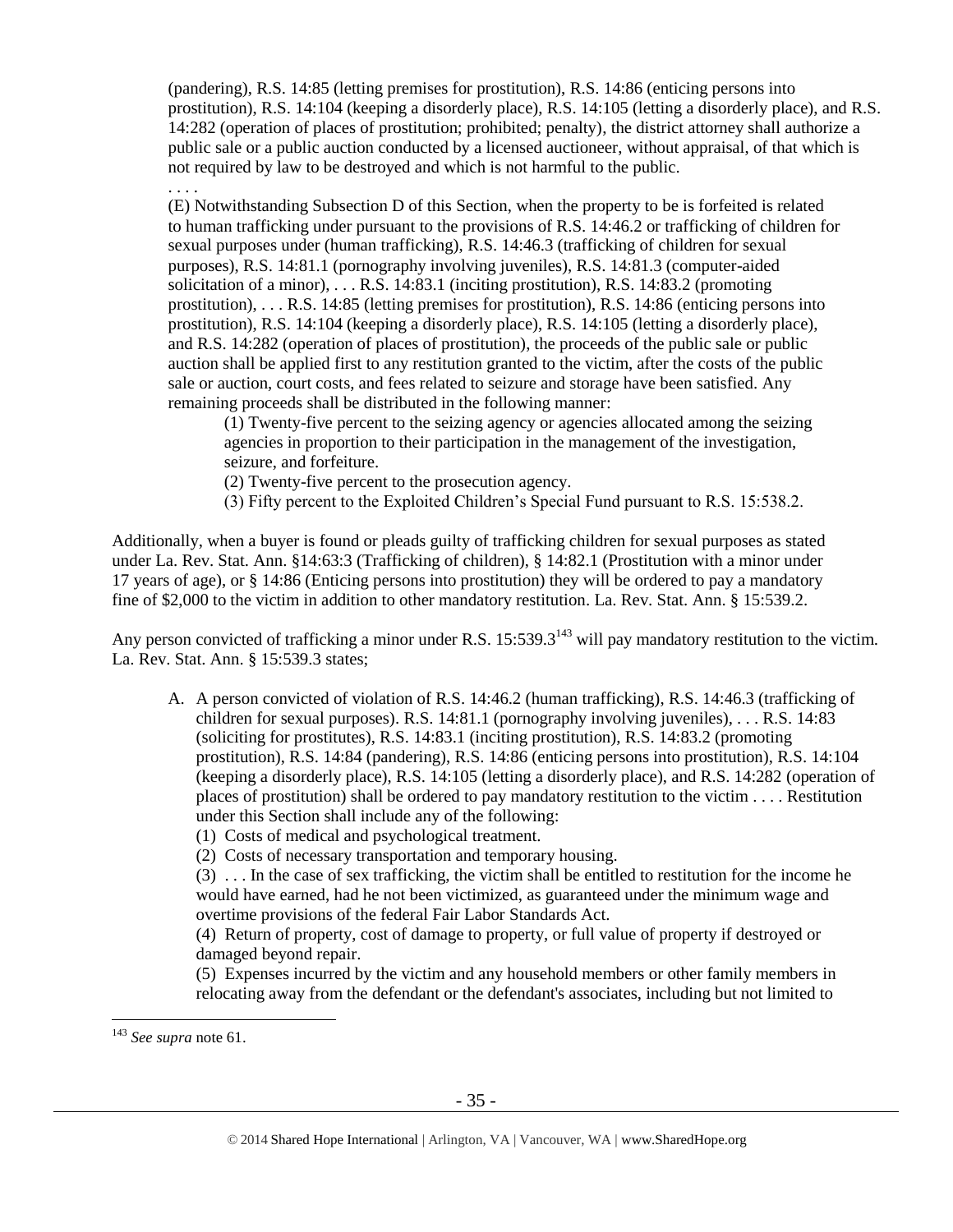deposits for utilities and telephone service, deposits for rental housing, temporary lodging and food expenses, clothing, and personal items. . . .

. . . .

Fines for convictions under La. Rev. Stat. Ann. § 14:230 (Money laundering; transactions involving proceeds of criminal activity) vary based on the value of the funds involved in the violation. If the value is less than \$3,000, a conviction is punishable by a possible fine of \$1,000; if the value is \$3,000–\$19,999.99, a conviction is punishable by a possible fine of \$10,000; if the value is \$20,000–\$99,999.99, a conviction is punishable by a possible fine of \$20,000; if the value is \$100,000 or more, a conviction is punishable by a possible fine of \$50,000. La. Rev. Stat. Ann. § 14:230(E). Lastly, those traffickers convicted under La. Rev. Stat. Ann. § 15:1353 (Prohibited activities) may be required to pay a possible fine of \$1,000,000 or up to "three times the gross value gained or three times the gross loss caused, whichever is greater, plus court costs and the costs of investigation and prosecution reasonably incurred." La. Rev. Stat. Ann. § 15:1354(A), (B).

To the extent that a victim suffers "an actual pecuniary loss" or incurs costs "in connection with a criminal prosecution," a trafficker will also be subject to a mandatory order of restitution to the victim pursuant to La. Code Crim. Proc. Art.  $883.2(A)$  (Restitution to victim).<sup>144</sup>

## *3.5 Convicted traffickers are required to register as sex offenders.*

Traffickers convicted under Louisiana's human trafficking and CSEC laws are required to register as sex offenders under La. Rev. Stat. Ann. § 15:542<sup>145</sup> (Registration of sex offenders and child predators). La. Rev. Stat. Ann. § 15:542(A)(1) states,

A. The following persons shall be required to register and provide notification as a sex offender or child predator in accordance with the provisions of this Chapter:

(1) Any adult residing in this state who has pled guilty to, has been convicted of, or where adjudication has been deferred or withheld for the perpetration or attempted perpetration of, or any conspiracy to commit either of the following:

(a) A sex offense as defined in R.S. 15:541 [Definitions],<sup>146</sup> with the exception of those convicted of felony carnal knowledge of a juvenile as provided in Subsection F of this Section;

(b) A criminal offense against a victim who is a minor as defined in R.S.  $15:541$ .<sup>147</sup>

Therefore, traffickers convicted under La. Rev. Stat. Ann. §  $14.46.2(B)(3)^{148}$  (Human trafficking), § 14:46.3 (Trafficking of children for sexual purposes), § 14:81.1 (Pornography involving juveniles), § 14:81.3<sup>149</sup> (Computer-aided solicitation of a minor), or  $\S$  14:86(A)<sup>150</sup> (Enticing persons into prostitution), La. Rev. Stat. Ann. §§ 14:83.2<sup>151</sup> (Promoting prostitution), § 14:83 (Soliciting for prostitutes), § 14:83.1<sup>152</sup> (Inciting

<sup>&</sup>lt;sup>144</sup> See infra section 5.10 for the provisions of La. Code Crim. Proc. Art. 883.2(A) and La. Rev. Stat. Ann. § 46:1844 (Basic rights for victim and witness).

<sup>145</sup> *See supra* note **Error! Bookmark not defined.**.

<sup>146</sup> *See supra* not[e 92.](#page-25-0)

<sup>147</sup> *See supra* not[e 93.](#page-26-0)

<sup>148</sup> *See supra* not[e 2.](#page-0-0)

<sup>149</sup> *See supra* not[e 13.](#page-4-0)

<sup>150</sup> *See supra* note **Error! Bookmark not defined.**.

<sup>151</sup> *See supra* not[e 19.](#page-6-1)

<sup>152</sup> *See supra* not[e 23.](#page-7-1)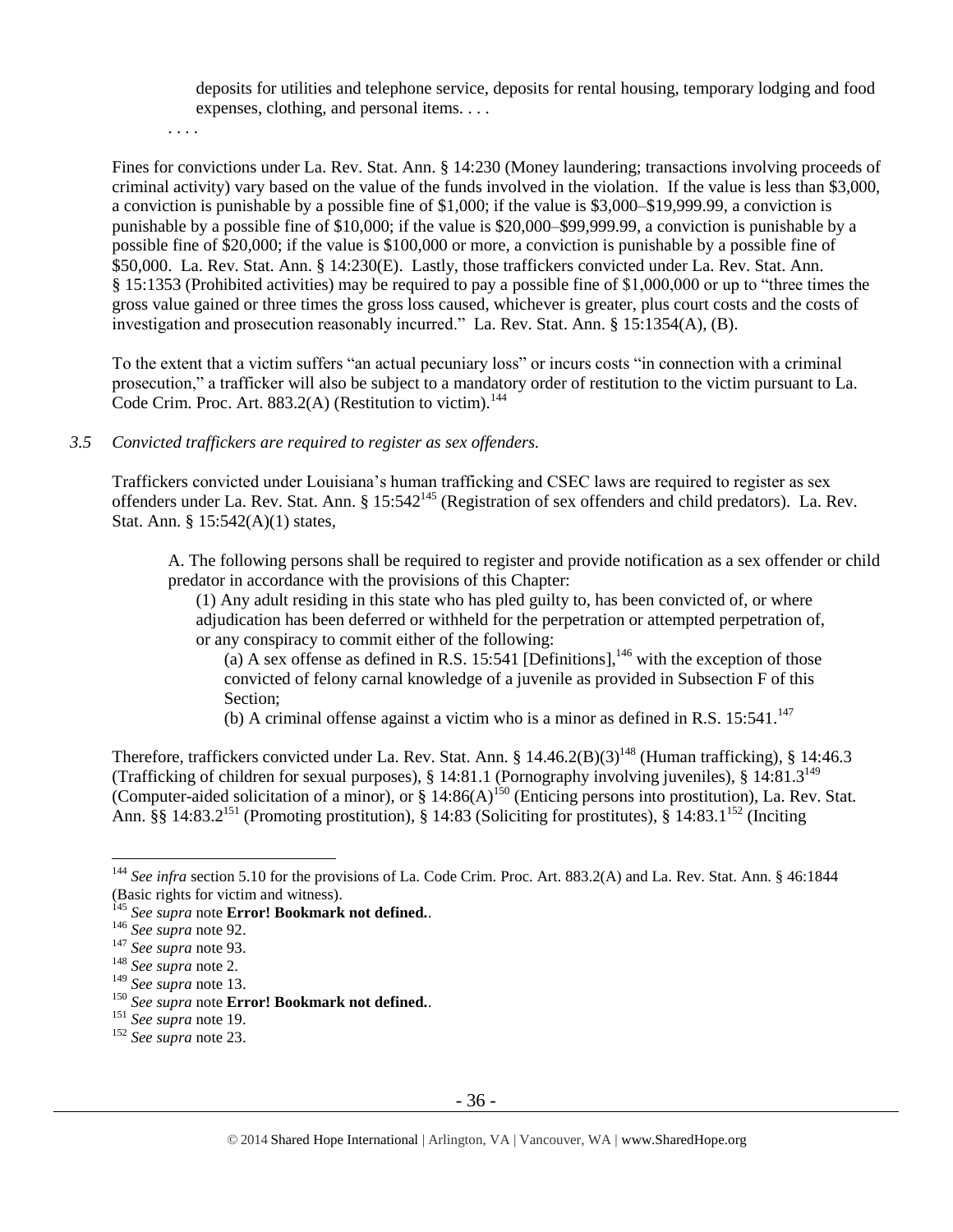prostitution), § 14:84<sup>153</sup> (Pandering), and § 14:282<sup>154</sup> (Operation of places of prostitution prohibited; penalty) will be required to register as required in La. Rev. Stat. Ann. § 15:542 (Registration of sex offenders and child predators). La. Rev. Stat. Ann. §§ 15:541(12), (24), (25) (Definitions), 15:542(A)(1).

Additionally, traffickers required to register as sex offenders are prohibited from the unlawful use of a social networking websites. La. Rev. Stat. Ann. § 14:91.5(A)(1) (Unlawful use of a social networking website), makes unlawful "the intentional use of a social networking website<sup>155</sup> by a person who is required to register as a sex offender and who was convicted of R.S. 14:81 (Indecent behavior with juveniles), R.S.  $14:81.1^{156}$  (Pornography involving juveniles), R.S.  $14:81.3$  (Computer-aided solicitation of a minor), or R.S. 14:283 (Video voyeurism) or was previously convicted of a sex offense as defined in R.S. 15:541 in which the victim of the sex offense was a minor.<sup>5157</sup> Traffickers that "commit the crime of unlawful use of a social networking website" are subject to a possible fine of \$10,000 and imprisonment at hard labor for up to 10 years "without benefit of parole, probation, or suspension of sentence." La. Rev. Stat. Ann. § 14:91.5(C)(1).

*3.6 Laws relating to termination of parental rights for certain offenses include sex trafficking or commercial sexual exploitation of children (CSEC) offenses in order to remove the children of traffickers from their control and potential exploitation.*

Convictions under La. Rev. Stat. Ann. §  $14.46.2^{158}$  (Human trafficking), §  $14:46.3(A)(1)$ ,  $(2)$ ,  $(4)$ , or  $(5)$ (Trafficking of children for sexual purposes) or any of Louisiana's CSEC laws are expressly provided as grounds for terminating parental rights under La. Child. Code Ann. art. 1015 (Grounds). The grounds provided in La. Child. Code Ann. art. 1015 include, in part,

(3) Misconduct of the parent toward this child or any other child of the parent or any other child in his household which constitutes extreme abuse,<sup>159</sup> cruel and inhuman treatment,<sup>160</sup> or grossly negligent behavior<sup>161</sup> below a reasonable standard of human decency, including but not limited to the conviction, commission, aiding or abetting, attempting, conspiring, or soliciting to commit any of the following:

. . . . (h) A felony that has resulted in serious bodily injury.<sup>162</sup>

(i) Abuse<sup>163</sup> or neglect<sup>164</sup> which is chronic, life threatening, or results in gravely disabling physical or psychological injury or disfigurement.

<sup>153</sup> *See supra* note **Error! Bookmark not defined.**.

<sup>154</sup> *See supra* not[e 25.](#page-7-0)

<sup>&</sup>lt;sup>155</sup> See supra not[e 96](#page-26-1) for the definition of "social networking website."

<sup>156</sup> *See supra* not[e 17.](#page-5-1)

<sup>&</sup>lt;sup>157</sup> See supra not[e 92](#page-25-0) for the definition of "sexual offense against a minor."

<sup>158</sup> *See supra* not[e 2.](#page-0-0)

<sup>&</sup>lt;sup>159</sup> "Extreme abuse" is not defined in La. Child. Code Ann. art. 1003 (Definitions).

<sup>&</sup>lt;sup>160</sup> "Cruel and inhuman treatment" is not defined in La. Child. Code Ann. art. 1003 (Definitions).

<sup>&</sup>lt;sup>161</sup> "Grossly negligent behavior" is not defined in La. Child. Code Ann. art. 1003 (Definitions).

<sup>&</sup>lt;sup>162</sup> "Serious bodily injury" is not defined in La. Child. Code Ann. art. 1003 (Definitions).

 $163$  "Abuse" is defined in La. Child. Code Ann. art.  $1003(1)$  (Definitions) as

any of the following acts which seriously endanger the physical, mental, or emotional health and safety of the child:

<sup>(</sup>a) The infliction or attempted infliction, or, as a result of inadequate supervision, the allowance or toleration of the infliction or attempted infliction of physical or mental injury upon the child by a parent or any other person.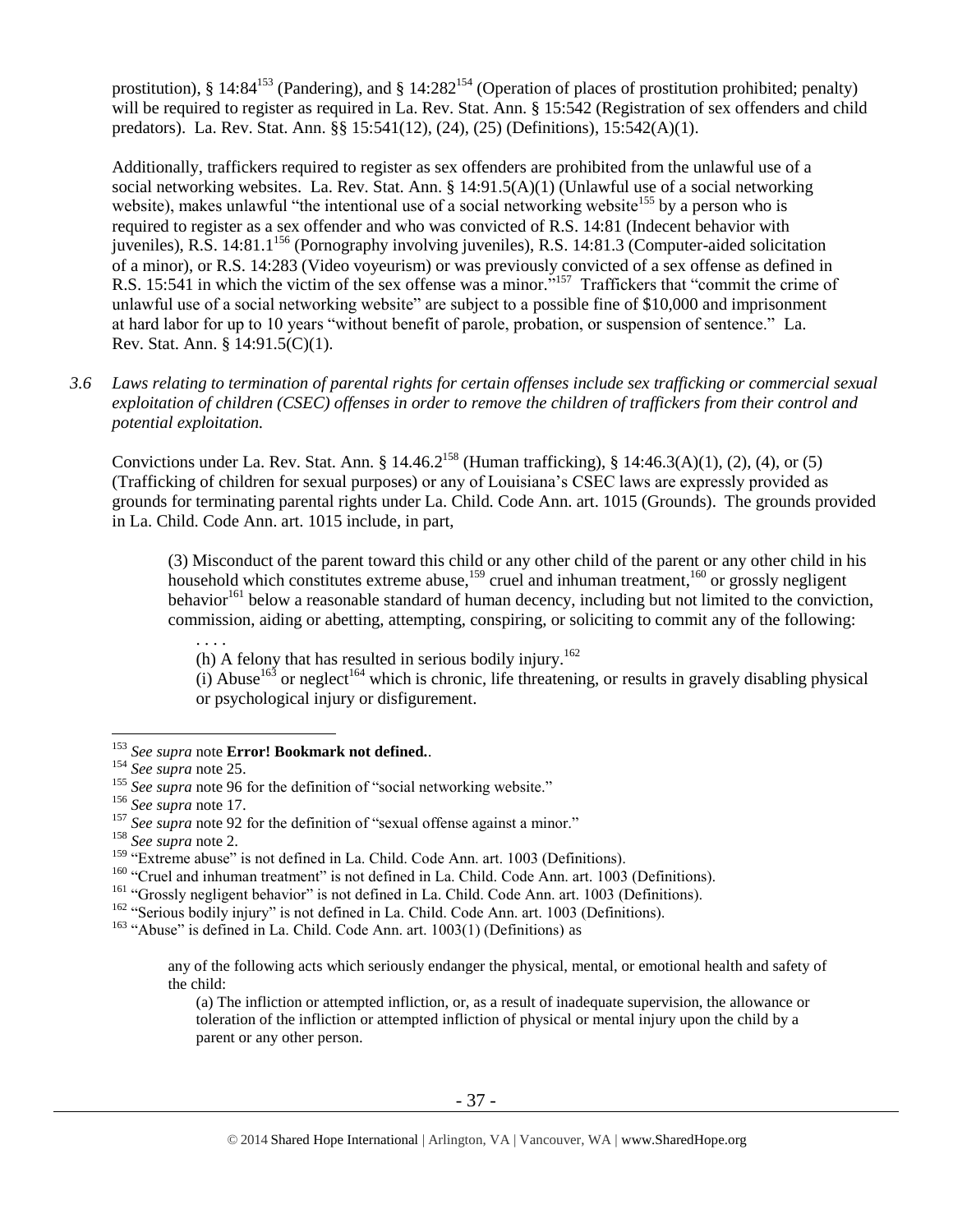(j) Abuse or neglect after the child is returned to the parent's care and custody while under department supervision, when the child had previously been removed for his safety from the parent pursuant to a disposition judgment in a child in need of care proceeding.

. . . .

 $\overline{a}$ 

(l) Sexual exploitation or abuse, which shall include, but is not limited to acts which are prohibited by R.S. 14: 43.1 [Sexual battery], 43.2 [Second degree sexual battery], 46.3 [Trafficking of children for sexual purposes], 80 [Felony carnal knowledge of a juvenile], 81 [Indecent behavior with juveniles], 81.1 [Pornography involving juveniles], 81.2 [Molestation of a juvenile], 82.1(A)(2) [Prostitution; persons under eighteen; additional offenses], 89 [Crime against nature] and 89.1 [Aggravated crime against nature].

(m) Human trafficking when sentenced pursuant to the provisions of R.S.  $14:46(B)(2)$  or (3) [Human trafficking].

<sup>(</sup>b) The exploitation or overwork of a child by a parent or any other person.

<sup>(</sup>c) The involvement of the child in any sexual act with a parent or any other person, or the aiding or toleration by the parent or the caretaker of the child's sexual involvement with any other person or of the child's involvement in pornographic displays, or any other involvement of a child in sexual activity constituting a crime under the laws of this state.

<sup>&</sup>lt;sup>164</sup> "Neglect" is defined in La. Child. Code Ann. art. 1003(10) (Definitions) in part as "the refusal or failure of a parent or caretaker to supply the child with necessary food, clothing, shelter, care, treatment, or counseling for any injury, illness, or condition of the child, as a result of which the child's physical, mental, or emotional health and safety is substantially threatened or impaired."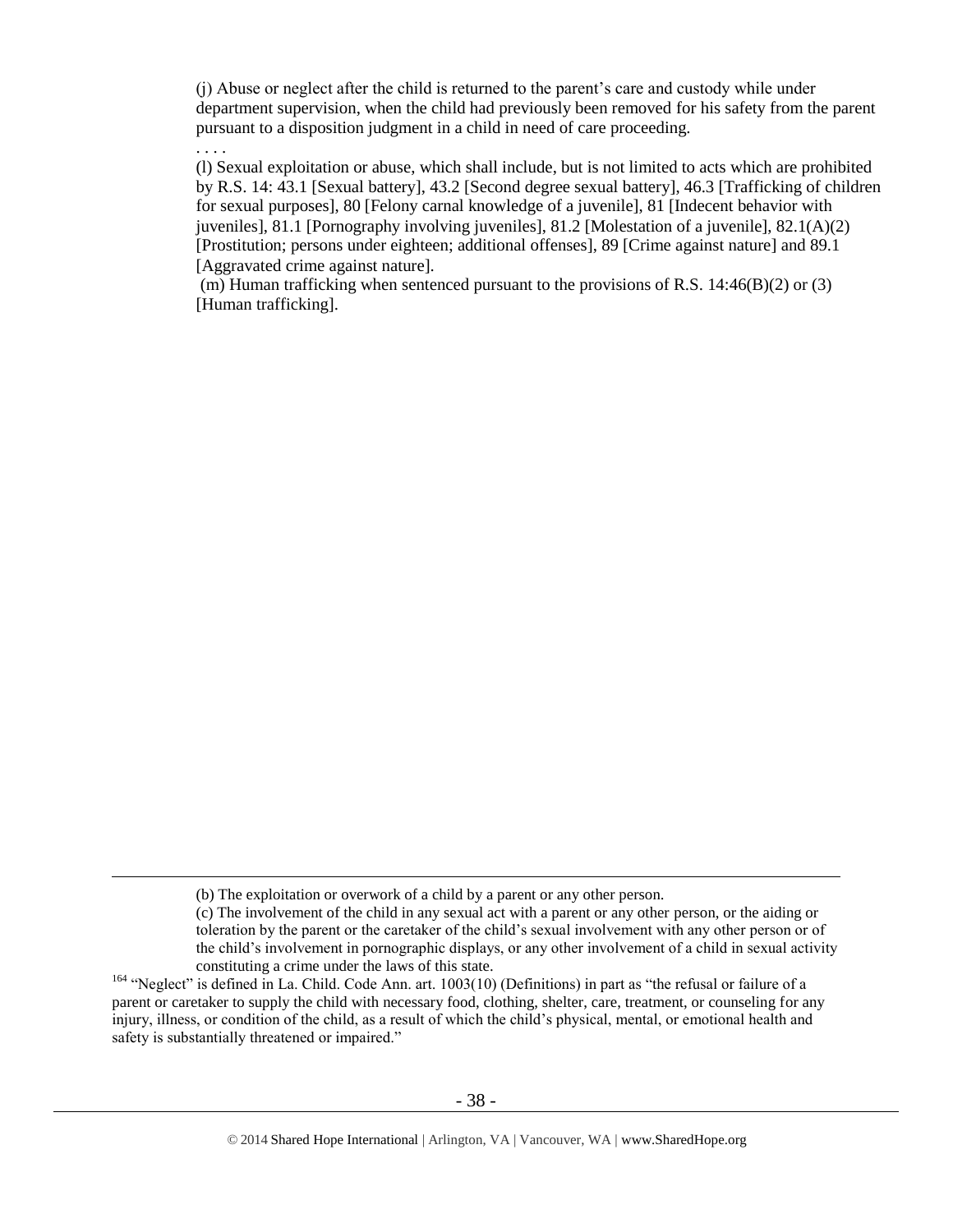## FRAMEWORK ISSUE 4: CRIMINAL PROVISIONS FOR FACILITATORS

#### *Legal Components:*

- *4.1 The acts of assisting, enabling, or financially benefitting from child sex trafficking are included as criminal offenses in the state sex trafficking statute.*
- *4.2 Financial penalties, including asset forfeiture laws, are in place for those who benefit financially from or aid and assist in committing domestic minor sex trafficking.*

*\_\_\_\_\_\_\_\_\_\_\_\_\_\_\_\_\_\_\_\_\_\_\_\_\_\_\_\_\_\_\_\_\_\_\_\_\_\_\_\_\_\_\_\_\_\_\_\_\_\_\_\_\_\_\_\_\_\_\_\_\_\_\_\_\_\_\_\_\_\_\_\_\_\_\_\_\_\_\_\_\_\_\_\_\_\_\_\_\_\_\_\_\_\_*

- *4.3 Promoting and selling child sex tourism is illegal.*
- *4.4 Promoting and selling child pornography is illegal.*

## *Legal Analysis:*

*4.1 The acts of assisting, enabling, or financially benefitting from child sex trafficking are included as criminal offenses in the state sex trafficking statute*.

La. Rev. Stat. Ann. § 14:46.3(A)(2), (4) (Trafficking of children for sexual purposes) makes it unlawful to "knowingly benefit from" trafficking or "to knowingly facilitate . . . by any means, including but not limited to helping, aiding, abetting, or conspiring, regardless of whether a thing of value has been promised to or received by the person."<sup>165</sup> A conviction under this statute is punishable by imprisonment for 15–50 years at hard labor, a possible fine of \$50,000, or both; however, if the victim is under 14, a conviction is punishable by imprisonment for 25–50 years at hard labor, 25 years of which must be "served without benefit of probation, parole, or suspension of sentence," and a possible fine of \$75,000. La. Rev. Stat. Ann. § 14:46.3(D)(1)(a), (b).

In addition, a facilitator could be convicted under La. Rev. Stat. Ann. § 14:46.2(A)<sup>166</sup> (Human trafficking), which makes it unlawful for a person to knowingly "benefit from activity prohibited by the provisions of this Section" or "facilitate any of the activities prohibited by the provisions of this Section by any means, including but not limited to helping, aiding, abetting, or conspiring, regardless of whether a thing of value has been promised to or received by the person." La. Rev. Stat. Ann. § 14:46.2(A)(2), (3). A conviction "when the services include commercial sexual activity or any sexual conduct constituting a crime under the laws of this state" is punishable by imprisonment up to 20 years at hard labor and a possible fine of \$15,000. La. Rev. Stat. Ann. § 14:46.2(B)(2). Also, a conviction when the victim is under 18 is punishable by imprisonment for 5–25 years at hard labor, "which shall be without the benefit of parole, probation, or suspension of sentence" for 5 years, and a possible fine of \$25,000. La. Rev. Stat. Ann. § 14:46.2(B)(3).

Facilitators also may face penalties for convictions under La. Rev. Stat. Ann. § 14:230 (Money laundering; transactions involving proceeds of criminal activity).<sup>167</sup> Punishments under La. Rev. Stat. Ann. § 14:230 (Money laundering; transactions involving proceeds of criminal activity) vary based on the value of the funds involved in the violation. If the value is less than \$3,000, a conviction is punishable by imprisonment up to 6 months, a possible fine of \$1,000, or both; if the value is \$3,000–\$19,999.99, a conviction is punishable by imprisonment for 2–10 years and a possible fine of \$10,000; if the value is \$20,000–\$99,999.99, a conviction is punishable by imprisonment for 2–20 years and a possible fine of \$20,000; if the value is \$100,000 or more, a

<sup>165</sup> *See supra* section 1.1 for the substantive provisions of La. Rev. Stat. Ann. § 14:46.3.

<sup>166</sup> *See supra* not[e 2.](#page-0-0)

<sup>&</sup>lt;sup>167</sup> See supra section 3.1 for the substantive provisions of La. Rev. Stat. Ann. § 14:230.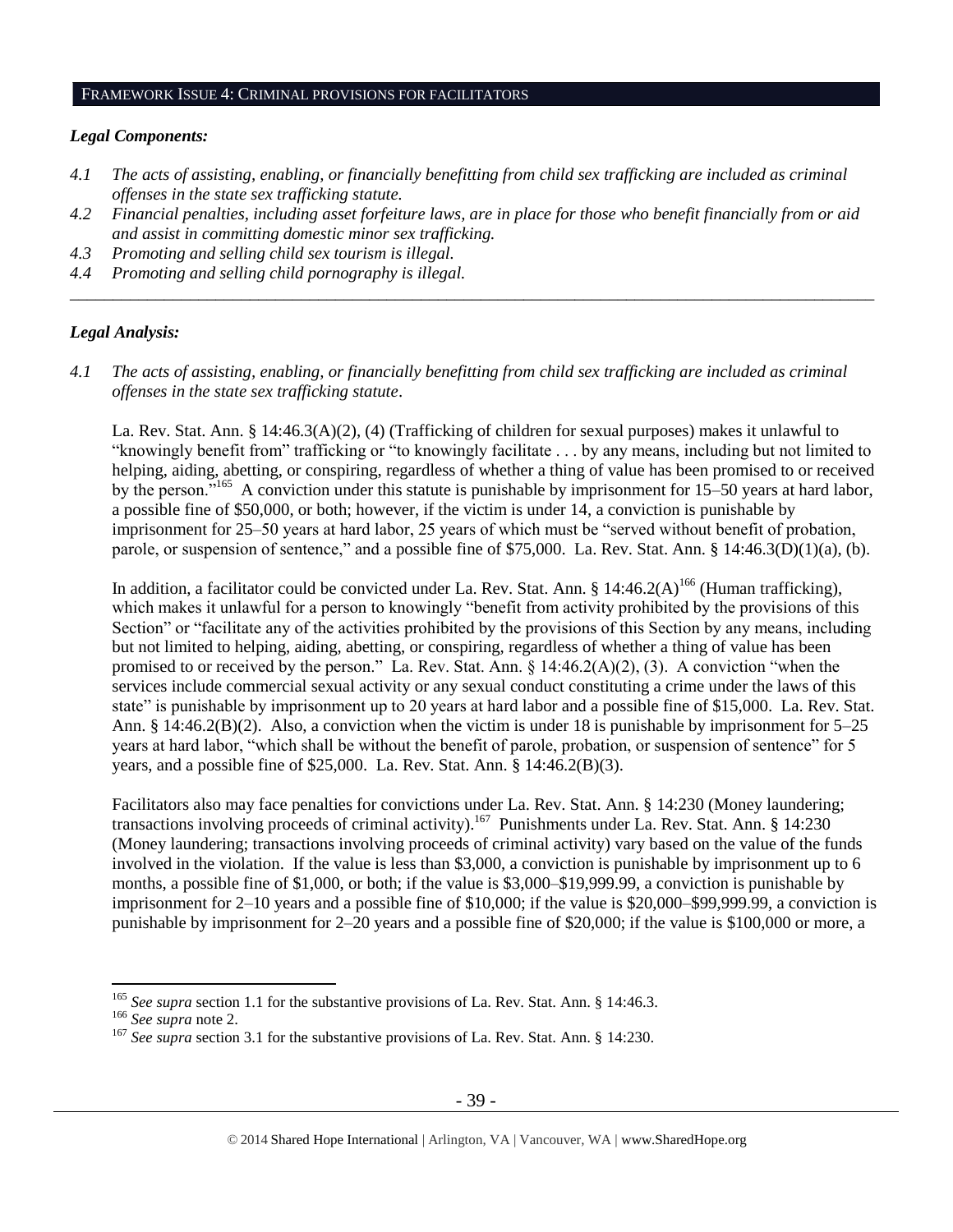conviction is punishable by imprisonment for 5–99 years and a possible fine of \$50,000. La. Rev. Stat. Ann. § 14:230(E).

Finally, facilitators could be convicted under La. Rev. Stat. Ann. § 14:104(A)<sup>168</sup> (Keeping a disorderly place) which is "the intentional maintaining of a place to be used habitually for any illegal purpose." A facilitator who violates La. Rev. Stat. Ann. § 14:104 for the purpose of prostitution of persons under eighteen shall be fined up to \$50,000, imprisoned at hard labor for 15–50 years, or both, and if the person is under 14 the facilitator shall be fined up to \$75,000, imprisoned at hard labor 25–50 years, or both. La. Rev. Stat. Ann. § 14:104(B)(2), (3). Similarly, a facilitator could be convicted of La. Rev. Stat. Ann. § 14:105(A)<sup>169</sup> (Letting a disorderly place), which is "the granting of the right to use any premises knowing that they are to be used as a disorderly place, or allowing the continued use of the premises with such knowledge." A facilitator who violates La. Rev. Stat. Ann. § 14:105 for the purpose of prostitution of persons under eighteen shall be fined up to \$50,000, imprisoned at hard labor for 15–50 years, or both, and if the person is under 14 the facilitator shall be fined up to \$75,000, imprisoned at hard labor for  $25-50$  years, or both. La. Rev. Stat. Ann. §  $14:105(B)(2)$ , (3).

## *4.2 Financial penalties, including asset forfeiture laws, are in place for those who benefit financially from or aid and assist in committing domestic minor sex trafficking.*

Facilitators face fines ranging from \$15,000–\$1,000,000. A facilitator convicted under La. Rev. Stat. Ann. § 14:46.3(A)(2), (4) (Trafficking of children for sexual purposes), if the victim is 14–17, may be required to pay a possible fine of \$50,000, and if the victim is under 14, a facilitator will be required to pay a possible fine of  $$75,000$ . La. Rev. Stat. Ann. § 14:46.3(D)(1)(a), (b). If force, fraud, or coercion is involved in commission of the offense, a facilitator convicted under La. Rev. Stat. Ann. § 14:46.2 faces up a possible fine of \$15,000 when the services include "commercial sexual activity or any sexual conduct constituting a crime under the laws of this state" and a possible fine of \$25,000 when the victim is under 18. La. Rev. Stat. Ann. § 14:46.2(B)(2),  $(3).^{170}$ 

Similarly, penalties related to facilitating CSEC offenses pursuant to La. Rev. Stat. Ann. § 14:83.1 $^{171}$  (Inciting prostitution), § 14:85<sup>172</sup> (Letting premises for prostitution), § 14:84 (Pandering), and § 14:282<sup>173</sup> (Operation of places of prostitution prohibited; penalty) include up to a \$50,000 fine if the person is under 18 years or up to \$75,000 if the person is under 14 years of age. La. Rev. Stat. Ann. §§ 14:83.1(B)(2), (3), 14:85(B)(2), (3), § 14:84(B)(2), (3), 14:282(B)(2), (3). Furthermore, a facilitator convicted under La. Rev. Stat. Ann. § 14:104(A)<sup>174</sup> (Keeping a disorderly place) or § 14:105(A) (Letting a disorderly place) shall be fined \$50,000 if the purpose of keeping or letting the disorderly place is for the purpose of prostitution of persons under 18, and the fine increases to \$75,000 when the purpose of keeping or letting the disorderly place is prostitution of a person under 14 years of age. La. Rev. Stat. Ann. § 14:104(B)(2) (3), 105(B)(2), (3). Fines applicable to facilitators convicted under La. Rev. Stat. Ann. § 14:230 (Money laundering; transactions involving proceeds of criminal activity) vary based on the value of the funds involved in the violation. If the value is less than \$3,000, a conviction is punishable by a possible fine of \$1,000; if the value is \$3,000–\$19,999.99, a conviction is punishable by a fine of up to \$10,000; if the value is \$20,000–\$99,999.99, a conviction is punishable by a possible fine of \$20,000; if the value is \$100,000 or more, a conviction is punishable by a possible fine

<sup>168</sup> *See supra* not[e 21.](#page-6-2)

<sup>169</sup> *See supra* not[e 22.](#page-6-3)

<sup>170</sup> *See supra* not[e 2.](#page-0-0)

<sup>171</sup> *See supra* not[e 23.](#page-7-1)

<sup>172</sup> *See supra* not[e 24.](#page-7-2)

<sup>173</sup> *See supra* not[e 25.](#page-7-0)

<sup>174</sup> *See supra* not[e 21.](#page-6-2)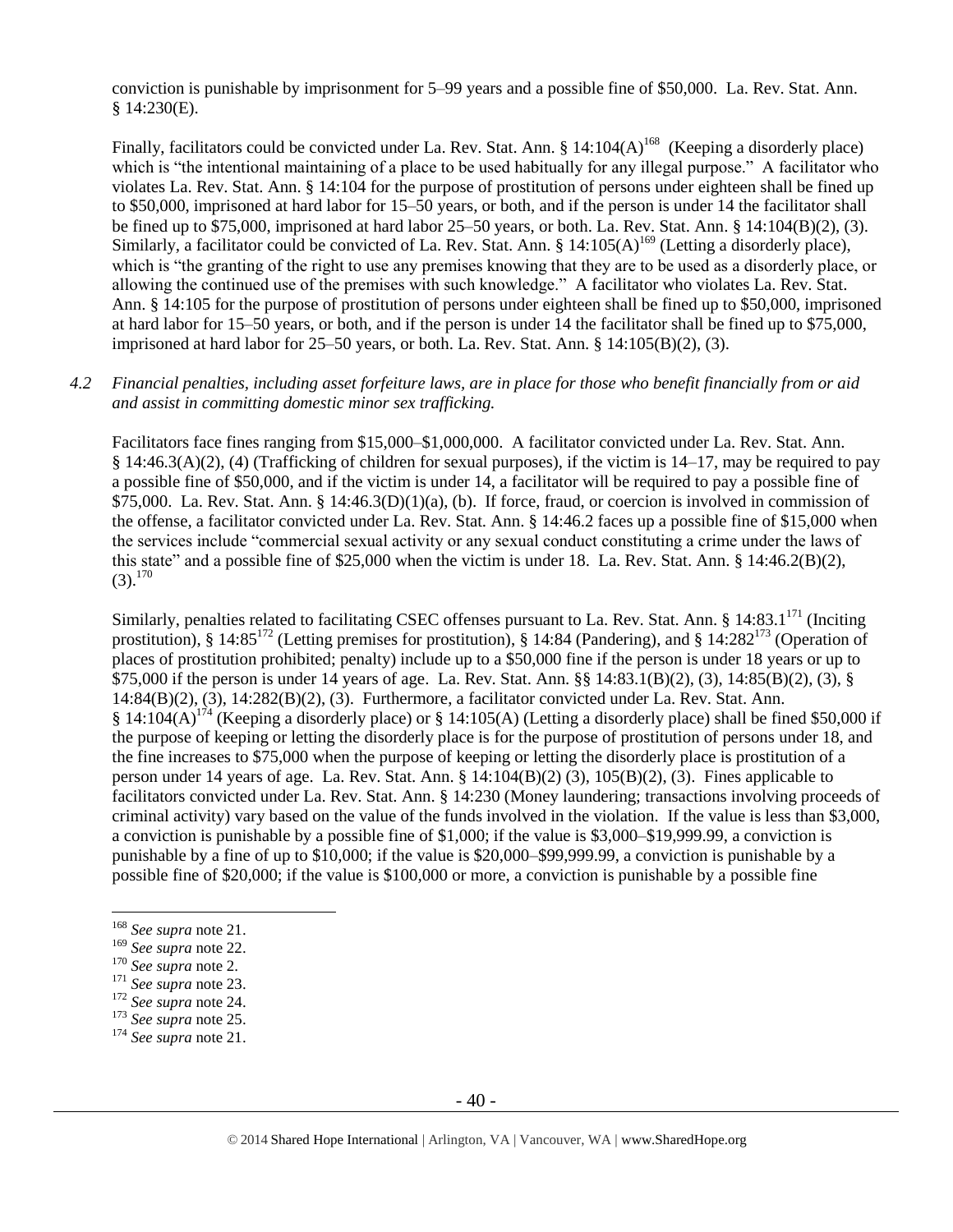of\$50,000. La. Rev. Stat. Ann. § 14:230(E). Lastly, a facilitator convicted under La. Rev. Stat. Ann. § 15:1353 may be required to pay a possible fine of \$1,000,000 or "three times the gross value gained or three times the gross loss caused, whichever is greater, plus court costs and the costs of investigation and prosecution reasonably incurred." La. Rev. Stat. Ann. § 15:1354(A), (B).

Facilitators also are subject to mandatory, criminal asset forfeiture for committing certain crimes. Specifically, "personal property used in the commission of" La. Rev. Stat. Ann. § 14:46.3 (Trafficking of children for sexual purposes) may be "seized and impounded," and, after conviction, sold to the public. La. Rev. Stat. Ann.  $\hat{\S}$  14:46.3(D)(3)(a). A facilitator convicted under La. Rev. Stat. Ann.  $\S$  14:86<sup>175</sup> (Enticing persons into prostitution), § 14:83.1 (Inciting prostitution), § 14:85 (Letting premises for prostitution), § 14:104 (Keeping a disorderly place), § 14:105(A)<sup>176</sup> (Letting a disorderly place), § 14:282<sup>177</sup> (Operation of places of prostitution prohibited; penalty) or § 14:81.1<sup>178</sup> (Pornography involving juveniles) is also subject to mandatory, criminal asset forfeiture and, following a conviction, shall have any "personal property used in the commission of the offense . . . seized and impounded, and after conviction, sold at public sale." La. Rev. Stat. Ann. §§ 14:86(B)(2), 14:81.1(E)(5)(c). The distribution of the forfeited property is governed by La. Rev. Stat. Ann. § 15:539.1<sup>179</sup>(A) (Forfeited property related to certain sex crimes; exempt property; allocation of forfeited property) which states,

(A) When personal property is forfeited under the provisions of . . . R.S. 14:46.2 (human trafficking), R.S. 14:46.3 (trafficking of children for sexual purposes), R.S. 14:80 (felony carnal knowledge of a juvenile), R.S. 14:81 (indecent behavior with juveniles), R.S. 14:81.1 (pornography involving juveniles), R.S. 14:81.2 (molestation of a juvenile), R.S. 14:81.3 (computer-aided solicitation of a minor), R.S. 14:83.1 (inciting prostitution), R.S. 14:83.2 (promoting prostitution), R.S. 14:84 (pandering), R.S. 14:85 (letting premises for prostitution), R.S. 14:86 (enticing persons into prostitution), R.S. 14:104 (keeping a disorderly place), R.S. 14:105 (letting a disorderly place), and R.S. 14:282 (operation of places of prostitution; prohibited; penalty), the district attorney shall authorize a public sale or a public auction conducted by a licensed auctioneer, without appraisal, of that which is not required by law to be destroyed and which is not harmful to the public.

. . . .

(E) Notwithstanding Subsection D of this Section, when the property is forfeited pursuant to the provisions of R.S. 14:46.2 (human trafficking), R.S. 14:46.3 (trafficking of children for sexual purposes), R.S. 14:81.1 (pornography involving juveniles), R.S. 14:81.3 (computer-aided solicitation of a minor), R.S. 14:82.1 (prostitution; persons under eighteen; additional offenses), R.S. 14:83 (soliciting for prostitutes), R.S. 14:83.1 (inciting prostitution), R.S. 14:83.2 (promoting prostitution), R.S. 14:84 (pandering), R.S. 14:85 (letting premises for prostitution), R.S. 14:86 (enticing persons into prostitution), R.S. 14:104 (keeping a disorderly place), R.S. 14:105 (letting a disorderly place), and R.S. 14:282 (operation of places of prostitution), the proceeds of the public sale or public auction shall be applied first to any restitution granted to the victim, after the costs of the public sale or auction, court costs, and fees related to seizure and storage have been satisfied. Any remaining proceeds shall be distributed in the following manner:

(1) Twenty-five percent to the seizing agency or agencies allocated among the seizing agencies in proportion to their participation in the management of the investigation, seizure, and forfeiture.

<sup>175</sup> *See supra* note **Error! Bookmark not defined.**.

<sup>176</sup> *See supra* not[e 22.](#page-6-3)

<sup>177</sup> *See supra* not[e 25.](#page-7-0)

<sup>178</sup> *See supra* not[e 17.](#page-5-1)

<sup>179</sup> *See supra* not[e 81.](#page-22-0)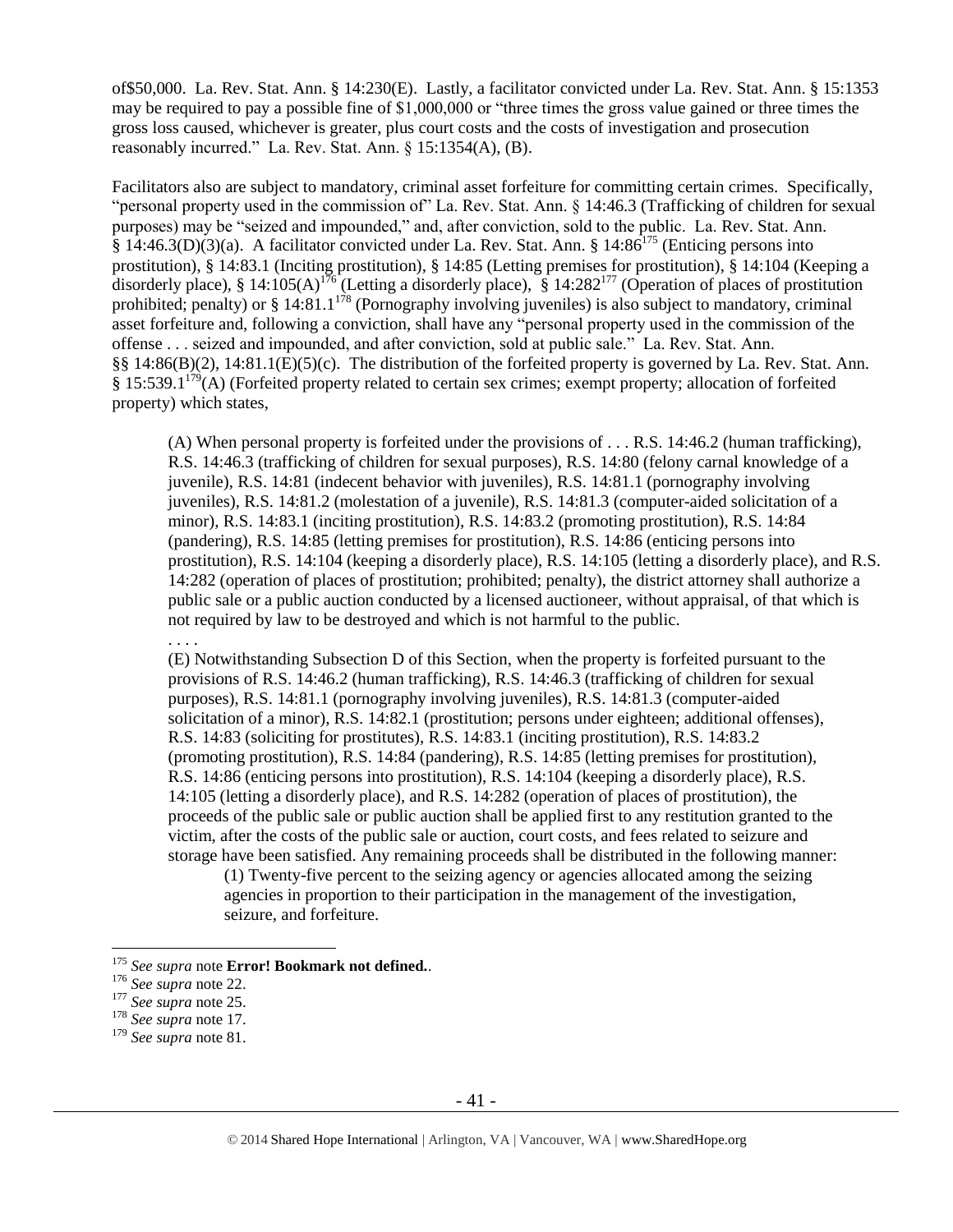- (2) Twenty-five percent to the prosecution agency.
- (3) Fifty percent to the Exploited Children's Special Fund pursuant to R.S. 15:538.2.

Additionally, to the extent that a victim suffers "an actual pecuniary loss" or incurs costs "in connection with a criminal prosecution," a facilitator will be required to make restitution to the victim pursuant to La. Code Crim. Proc. Art. 883.2(A) (Restitution to victim).<sup>180</sup>

La. Rev. Stat. Ann. § 15:539.2 (Exploited children's fund) states "Any person who is convicted or pleads guilty or nolo contendere to an offense involving trafficking of children for sexual purposes…" will have to pay a fine of \$2,000 in addition to other mandatory restitution. Thus any person that assists in any manner and is found guilty or pleas guilt to trafficking children for sexual purposes as stated under La. Rev. Stat. Ann. §14:63:3 (Trafficking of children), § 14:82.1 (Prostitution with a minor under 17 years of age), or § 14:86 (Enticing persons into prostitution) will deposit \$2,000 into the Exploited Children's Special Fund. La. Rev. Stat. Ann. § 15:539.1.

Additionally, Stat. Ann.  $\S 15:539.3^{181}$  mandates that any person:

. . . convicted of violation of R.S. 14:46.2 (human trafficking), R.S. 14:46.3 (trafficking of children for sexual purposes), R.S. 14:83.1 (inciting prostitution), . . . R.S. 14:104 (keeping a disorderly place), R.S. 14:105 (letting a disorderly place), and R.S. 14:282 (operation of places of prostitution) shall be ordered to pay mandatory restitution to the victim . . . . Restitution under this Section shall include any of the following;

(1) Costs of medical and psychological treatment.

(2) Costs of necessary transportation and temporary housing.

(3) . . . In the case of sex trafficking, the victim shall be entitled to restitution for the income he would have earned, had he not been victimized, as guaranteed under the minimum wage and overtime provisions of the federal Fair Labor Standards Act.

(4) Return of property, cost of damage to property, or full value of property if destroyed or damaged beyond repair.

(5) Expenses incurred by the victim and any household members or other family members in relocating away from the defendant or the defendant's associates, including but not limited to deposits for utilities and telephone service, deposits for rental housing, temporary lodging and food expenses, clothing, and personal items. . . .

Lastly, La. Rev. Stat. Ann. §§ 26:96(A) (Revocation and Suspensions) and §15:541.1 (Posting of the National Human Trafficking Resource Center Hotline) provides that civil penalties can be assessed for violations regarding posting National Human Trafficking Resource Center information. Certain establishments such as "full service fuel facility adjacent to an interstate highway or highway rest stop" and "every massage parlor, spa, or hotel that has been found to be a public nuisance for prostitution…" will post information regarding Human trafficking Resource center hotlines. La. Rev. Stat. Ann. §§ 24:01.1, 15:541.1. If they do not comply they face fines depending upon the offense. If it is a first offense than the fine ranges from \$50-500, a second offense that occurs within three years of the first offense will receive a fine ranging between \$250-1000. A third offense occurring within three years of the first offense will receive a fine ranging from \$500-2500. La. Rev. Stat. Ann. § 26:96(A).

 $\overline{a}$ 

. . . .

<sup>180</sup> *See supra* section 2.8.

<sup>181</sup> *See supra* not[e 61.](#page-18-0)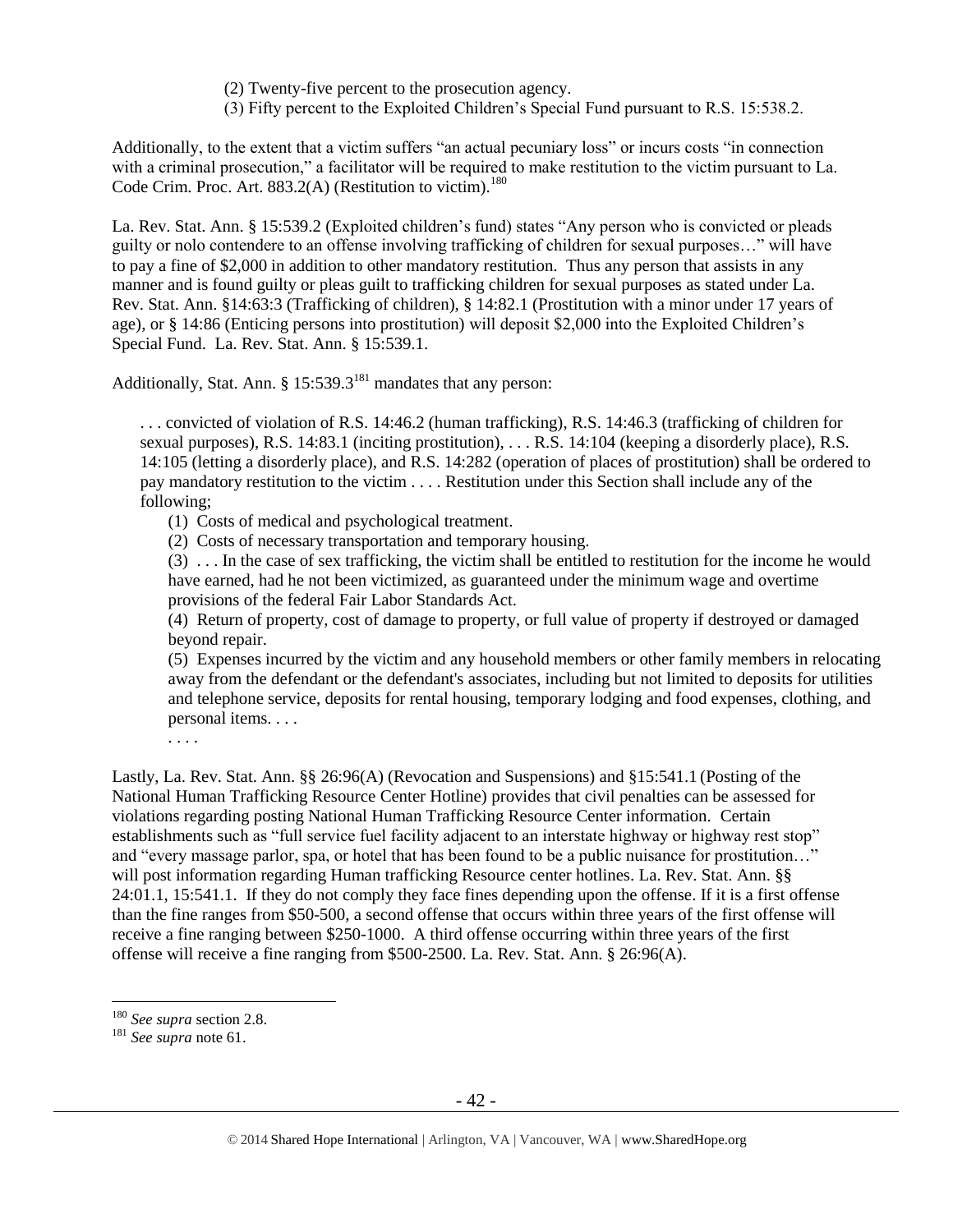## *4.3 Promoting and selling child sex tourism is illegal*.

La. Rev. Stat. Ann. § 14:46.3(A)(6) (Trafficking of children for sexual purposes) makes it unlawful "for any person to knowingly sell or offer to sell travel services that include or facilitate any of the activities prohibited by this Section." Additionally, La. Rev. Stat. Ann. § 14:46.3(A)(5) (Trafficking of children for sexual purposes) makes it unlawful "[f]or any person to knowingly advertise any of the activities prohibited by this Section."

## *4.4 Promoting and selling child pornography is illegal.*

Promoting or selling child pornography is illegal in Louisiana. La. Rev. Stat. Ann. § 14:81.1(A)(1)<sup>182</sup> (Pornography involving juveniles) states, "It shall be unlawful for a person to produce, promote, advertise, distribute,<sup>183</sup> possess, or possess with the intent to distribute pornography involving juveniles." A conviction under this statute for distributing or possessing with intent to distribute is punishable by imprisonment for 5–20 years at hard labor, "without benefit of parole, probation, or suspension of sentence," and a possible fine of \$50,000. On a second conviction for distributing child pornography the offender shall be fined up to \$75,000 and imprisoned at hard labor up to 40 years, "without benefit of parole, probation, or suspension of sentence." La. Rev. Stat. Ann. §  $14:81.1(E)(2)(a)$ , (b). However, if the victim is under 13, and the facilitator is at least 17, a conviction is punishable "by imprisonment at hard labor for not less than one-half the longest term nor more than twice the longest term of imprisonment" otherwise provided, which results in a sentence of10–40 years. La. Rev. Stat. Ann. § 14:81.1(E)(5)(a), (E)(2).

Additionally, La. Rev. Stat. Ann. § 14:73.8(A) (Unauthorized use of a wireless router system; pornography involving juveniles; penalty) makes the "[u]nauthorized use of a wireless router system . . . for the purposes of . . . selling . . . pornography involving juveniles" unlawful. If the victim is 13–17 years old, a conviction under this statute is punishable by imprisonment for 2–10 years at hard labor, "without benefit of parole, probation, or suspension of sentence," and a possible fine of \$10,000. La. Rev. Stat. Ann. § 14:73.8(C). However, if the victim is under 13 and the offender is at least 17, a conviction is punishable by imprisonment for 25–99 years at hard labor, and "[a]t least twenty-five years of the sentence imposed shall be served without benefit of parole, probation, or suspension of sentence." La. Rev. Stat. Ann. § 14:73.8(D).

<sup>182</sup> *See supra* not[e 17.](#page-5-1)

<sup>183</sup> *See supra* not[e 121.](#page-30-0)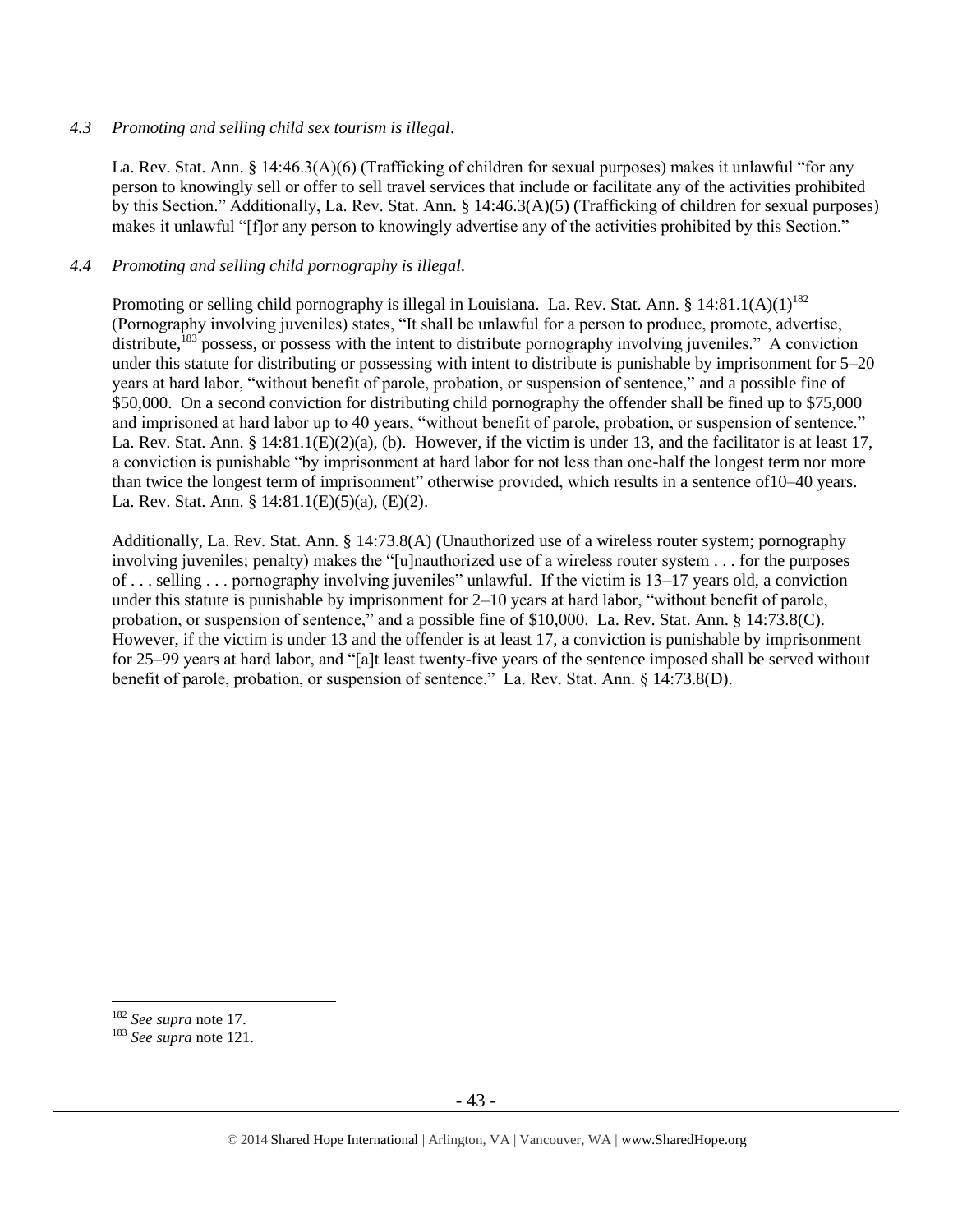#### FRAMEWORK ISSUE 5: PROTECTIVE PROVISIONS FOR THE CHILD VICTIMS

# *Legal Components:*

- *5.1 Statutorily-mandated victim services define "victim" to specifically include victims of domestic minor sex trafficking or commercial sexual exploitation of children (CSEC) to ensure prompt identification and access to victims' rights and services.*
- *5.2 The state sex trafficking statute expressly prohibits a defendant from raising consent of the minor to the commercial sex acts as a defense.*
- *5.3 Prostitution laws apply only to adults, making minors under 18 specifically immune from this offense.*
- *5.4 Child victims of sex trafficking or commercial sexual exploitation are provided with a child protection response, including specialized shelter and services, and are not detained in juvenile detention facilities.*
- *5.5 Commercial sexual exploitation or sex trafficking is identified as a type of abuse and neglect within child protection statutes.*
- *5.6 The definition of "caregiver" (or similar term) in the child welfare statutes is broad enough to include a trafficker who has custody or control of a child in order to bring a trafficked child into the protection of child protective services.*
- *5.7 Crime victims' compensation is specifically available to a child victim of sex trafficking or commercial sexual exploitation of children (CSEC) without regard to ineligibility factors.*
- *5.8 Victim-friendly procedures and protections are provided in the trial process.*
- *5.9 Expungement or sealing of juvenile delinquency records resulting from arrests or adjudications for prostitution-related offenses committed as a result of, or in the course of, the commercial sexual exploitation of a minor is available within a reasonable time after turning 18.*
- *5.10 Victim restitution and civil remedies for victims of domestic minor sex trafficking or commercial sexual exploitation of children (CSEC) are authorized by law.*
- *5.11 Statutes of limitations for civil and criminal actions for child sex trafficking or commercial sexual exploitation of children (CSEC) offenses are eliminated or lengthened sufficiently to allow prosecutors and victims a realistic opportunity to pursue criminal action and legal remedies.*

*\_\_\_\_\_\_\_\_\_\_\_\_\_\_\_\_\_\_\_\_\_\_\_\_\_\_\_\_\_\_\_\_\_\_\_\_\_\_\_\_\_\_\_\_\_\_\_\_\_\_\_\_\_\_\_\_\_\_\_\_\_\_\_\_\_\_\_\_\_\_\_\_\_\_\_\_\_\_\_\_\_\_\_\_\_\_\_\_\_\_\_\_\_\_*

# *Legal Analysis:*

 $\overline{a}$ 

*5.1 Statutorily-mandated victim services define "victim" to specifically include victims of domestic minor sex trafficking or commercial sexual exploitation of children (CSEC) to ensure prompt identification and access to victims' rights and services.*

Pursuant to La. Child. Code Ann. art. 116 (9.1) (Definitions), a "juvenile crime victim" is defined as "a person, under the age of seventeen, against whom a felony offense<sup>184</sup> against the person has been committed." La. Child. Code Ann. art. 811.3(1) (Definitions),<sup>185</sup> defines a "victim" as "a person against whom an offense that is a felony-grade delinquent act<sup>186</sup> has been committed." For the purposes of Title 46, Chapter 21-B (Rights of crime victims and witnesses), La. Rev. Stat. Ann. § 46:1842 (Definitions) defines the following:

<sup>&</sup>lt;sup>184</sup> Pursuant to La. Code Crim. Proc. Ann. art. 933(3) (Offenses), a "felony" is defined as "an offense that may be punished by death or by imprisonment at hard labor."

<sup>&</sup>lt;sup>185</sup> Chapter 3-A (Rights of the [Victim\)](https://a.next.westlaw.com/Browse/Home/StatutesCourtRules/LouisianaStatutesCourtRules?guid=NF8446070943111DA82A9861CF4CA18AB&transitionType=DocumentItem&contextData=(sc.Search)).

<sup>&</sup>lt;sup>186</sup> La. Child. Code Ann. art. 804(5) (Definitions) defines "felony-grade delinquent act" as "an offense that if committed by an adult, may be punished by death or by imprisonment at hard labor."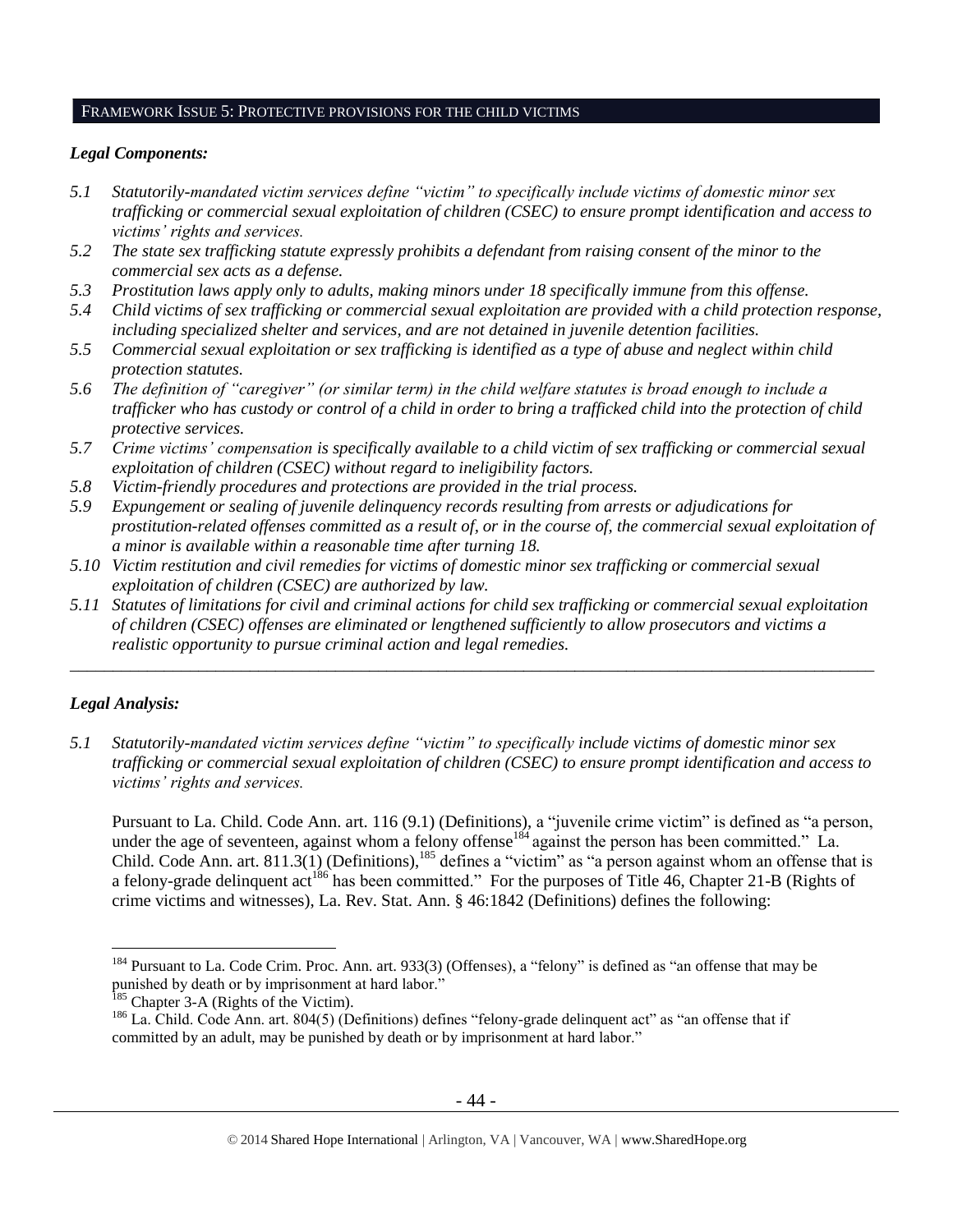(1.1) "Crime victim who is a minor" means a person under the age of eighteen against whom any of the following offenses have been committed:

- (a) Any homicide or any felony offense defined or enumerated in R.S.  $14:2(B)$  [Definitions].<sup>187</sup>
- (b) Any sexual offense.
- . . . . (9) "Victim" means a person against whom any of the following offenses have been committed:
	- (a) Any homicide, or any felony offense defined or enumerated in R.S. 14:2(B) [Definitions].
	- (b) Any sexual offense.
- . . . .

 $\overline{a}$ 

The inclusion of the offenses enumerated in La. Rev. Stat. Ann. § 14:2(B) in the definitions of "crime victim who is a minor" and "victim" clarifies that trafficked children are defined as victims for purposes of the rights afforded under La. Rev. Stat. Ann. Title 46, Chapter 21-B (Rights of crime victims and witnesses).

For purposes of victim compensation, a "victim" is defined to include trafficking and CSEC crimes under La. Rev. Stat. Ann. §  $46:1802(10)(a)^{188}$  and states that

<span id="page-44-0"></span>[a]ny person who suffers personal injury, death, or catastrophic property loss as a result of a crime committed in this state and covered by this Chapter. This includes any person who is a victim of human trafficking as defined by R.S. 14:46.2, a victim of trafficking of children for sexual purposes as defined by R.S. 14:46.3, or a victim of any offense involving commercial sexual exploitation including but not limited to R.S. 14:81.1, 81.3, 82, 82.1, 82.2, 83, 83.1, 83.2, 83.3, 83.4, 84, 85, 86, 89.2, 104, 105, and 282.

Under the Victims Compensation and Assistance Act of 1984<sup>189</sup>,

(2) the term "victim" means a person that has suffered direct physical, emotional, or pecuniary harm as a result of the commission of a crime, including -

(A) in the case of a victim that is an institutional entity, an authorized representative of the entity; and

(B) in the case of a victim who is under 18 years of age, incompetent, incapacitated, or deceased, one of the following (in order of preference):

(i) a spouse; (ii) a legal guardian; (iii) a parent; (iv) a child; (v) a sibling; (vi) another family member; or (vii) another person designated by the court.

*5.2 The state sex trafficking statute expressly prohibits a defendant from raising consent of the minor to the commercial sex acts as a defense.*

<sup>&</sup>lt;sup>187</sup> La. Rev. Stat. Ann. § 14:46.3 (Trafficking of children for sexual purposes) is one of the offenses enumerated. La. Rev. Stat. Ann. § 14:2(B)(42). *See supra* note [16.](#page-4-3)

<sup>&</sup>lt;sup>188</sup> Here and elsewhere in this report that La. Rev. Stat. Ann. § 14:1802 is quoted or cited, it has been updated to reflect the amendments added by the passage of House Bill 1025. 2014 La. Acts. 564 (approved June 9, 2014).

<sup>&</sup>lt;sup>189</sup> Victims Compensation and Assistance Act of 1984, Pub. L. 98-473, Title II, Chapter XIV, Sec. 10607, as amended.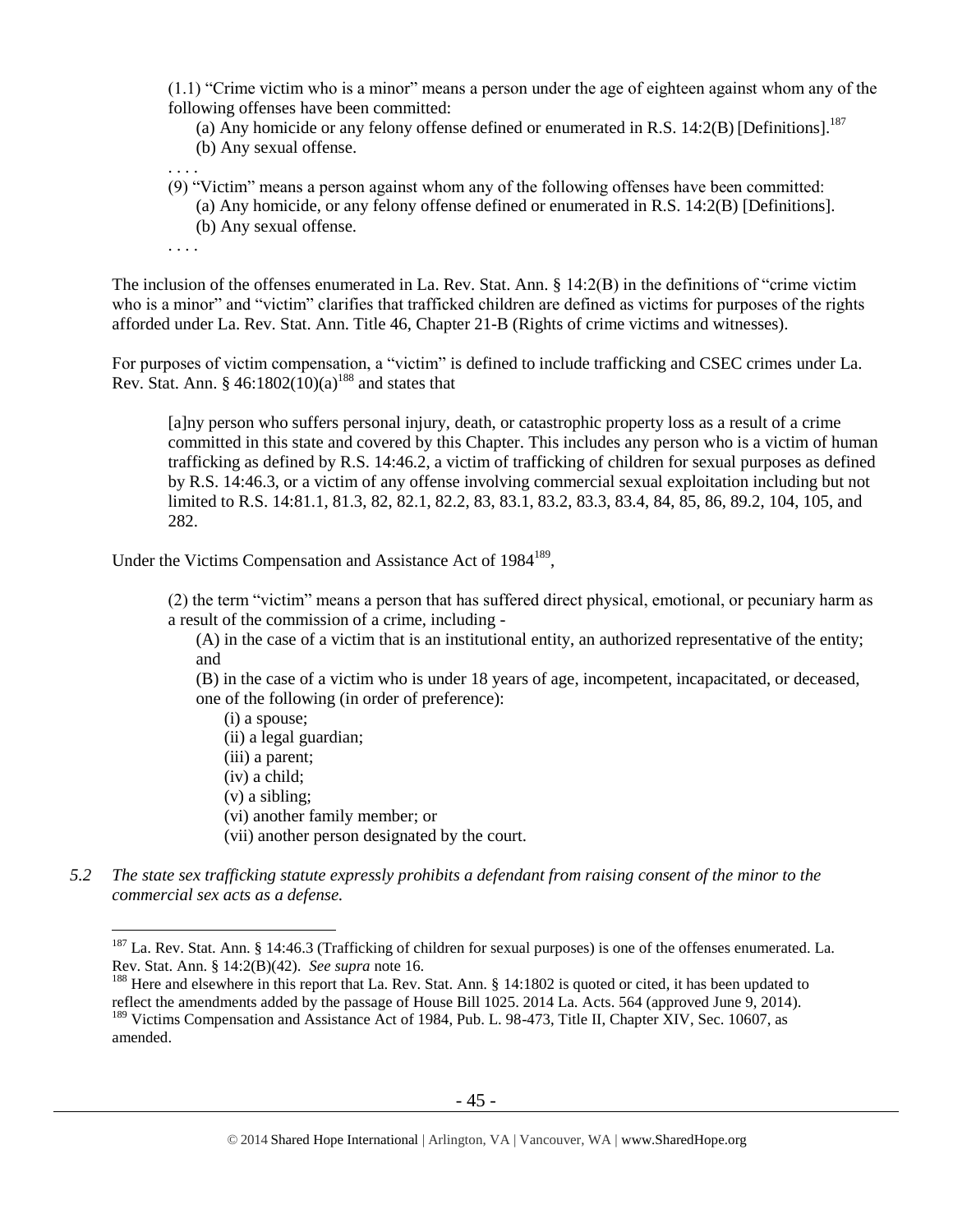La. Rev. Stat. Ann. § 14:46.3(C)(1) (Trafficking of children for sexual purposes) expressly states that the "[c]onsent of the minor shall not be a defense to a prosecution pursuant to the provisions of this Section."

Furthermore La. Rev. Stat. Ann. § 14:42(A) (Aggravated rape), § 14:80.1(A) (Misdemeanor carnal knowledge of a juvenile), § 14:81.1<sup>190</sup> (Pornography involving juveniles), § 14:82:1 (Prostitution; persons under eighteen; additional offenses), § 14:89.2(A)<sup>191</sup> (Crime against nature by solicitation). § 14:81.3<sup>192</sup> (Computer-aided solicitation of a minor) and § 14:80(A)(1) (Felony carnal knowledge of a juvenile) provide that "[i]t shall not be a defense to prosecution for a violation of this Section that [the minor victim] consented to participation in the activity prohibited by this Section." Further, La. Rev. Stat. Ann. §  $14:86(A)^{193}$  (Enticing persons into prostitution) establishes that "it shall not be a defense to prosecution for a violation of this Section that the person being enticed consented to the activity." La. Rev. Stat. Ann. § 14:86(C)(2).

However, La. Rev. Stat. Ann § 14:86(A) (Enticing persons into prostitution), § 14:282<sup>194</sup> (Operation of places of prostitution prohibited; penalty), § 14:83.2<sup>195</sup> (Promoting prostitution), § 14:84<sup>196</sup> (Pandering), § 14:104<sup>197</sup> (Keeping a disorderly place), § 14:105<sup>198</sup> (Letting a disorderly place), § 14:83 (Soliciting for prostitutes), §  $14:83.1^{199}$  (Inciting Prostitution) and § 14:85<sup>200</sup> (Letting premises for prostitution) are silent on the materiality of the minor's consent to the commercial sex act. While it is unlikely that consent would be a defense to prosecutions under these statutes, specifically prohibiting any consent defense would make it clear that consent is not a defense.

*5.3 Prostitution laws apply only to adults, making minors under 18 specifically immune from this offense.*

La. Rev. Stat. Ann. § 14:82(G)<sup>201</sup> (Prostitution; definition; penalties; enhancement), § 14:83.3(D)<sup>202</sup> (Prostitution by massage), and  $\S 14:83.4^{203}$  (Massage; sexual conduct prohibited) do not specifically make the offense of prostitution inapplicable to minors, however these offenses provide an affirmative defense from prosecution for prostitution offenses if "during the time of the alleged commission of the offense, the defendant was a victim of trafficking of children for sexual purposes" as provided in La. Rev. Stat. Ann. § 14:46.3(A), (B) (Trafficking of children for sexual purposes), or determined to be a victim of human trafficking pursuant to § 14:46.2 (F) (Human trafficking). Victims are then directed to treatment or specialized services for sexually exploited persons. La. Rev. Stat. Ann. § 14:82(G)(1), (2), § 14:83.3(1), (2).

 $\overline{a}$ 

<sup>192</sup> *See supra* not[e 13.](#page-4-0)

- <sup>194</sup> *See supra* not[e 25.](#page-7-0)
- <sup>195</sup> *See supra* not[e 19.](#page-6-1)
- <sup>196</sup> *See supra* not[e 20.](#page-6-0)

<sup>201</sup> *See supra* not[e 32.](#page-11-0)

<sup>190</sup> *See supra* not[e 17.](#page-5-1)

<sup>191</sup> *See supra* not[e 18.](#page-5-0)

<sup>193</sup> *See supra* note **Error! Bookmark not defined.**.

<sup>197</sup> *See supra* not[e 21.](#page-6-2)

<sup>198</sup> *See supra* not[e 22.](#page-6-3)

<sup>199</sup> *See supra* not[e 23.](#page-7-1)

<sup>200</sup> *See supra* not[e 24.](#page-7-2)

<sup>202</sup> *See supra* not[e 30.](#page-11-1)

<sup>203</sup> *See supra* not[e 31.](#page-11-2)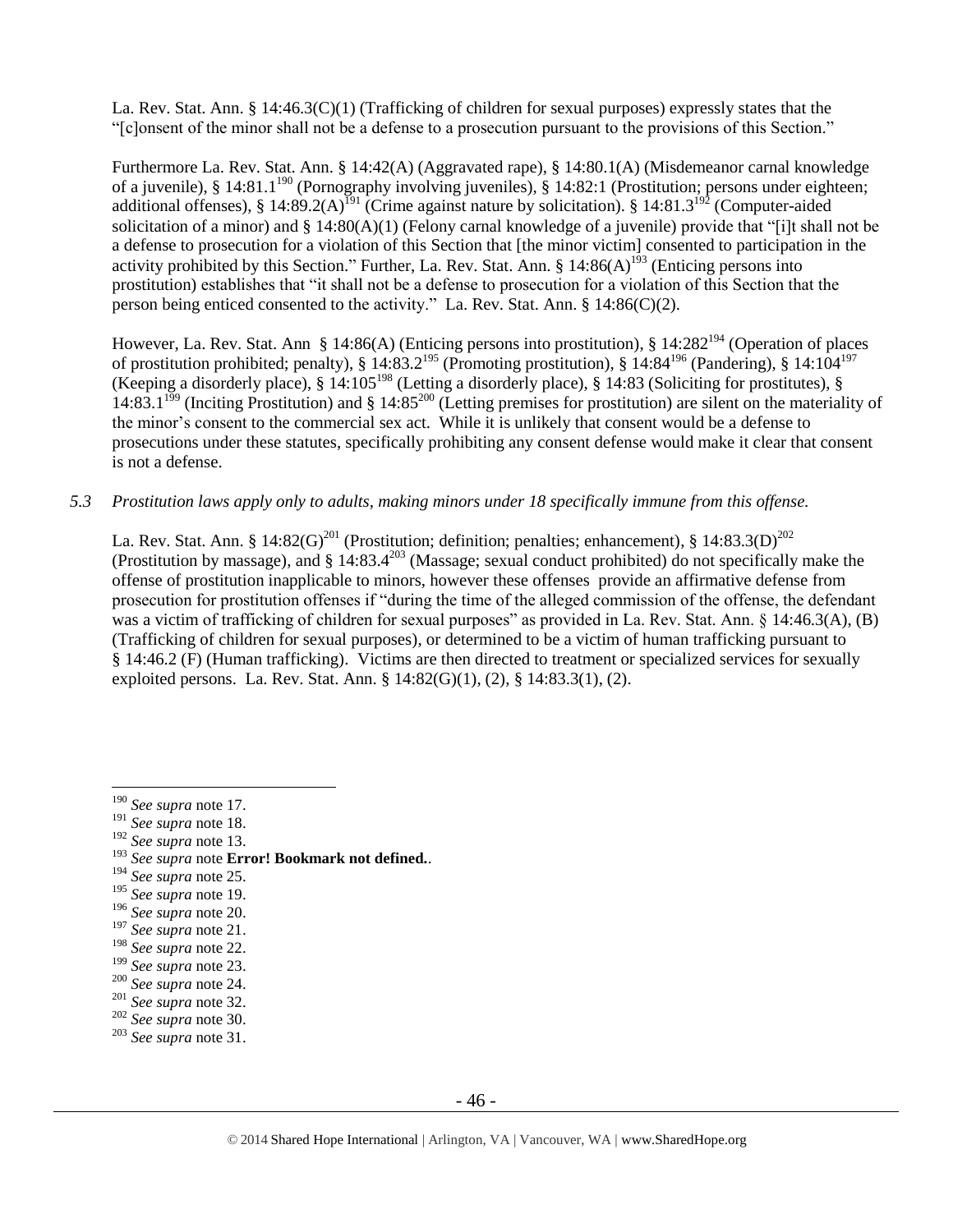Additionally, La. Rev. Stat. Ann. §  $14:46.3(E)^{204}$  (Trafficking of children for sexual purposes) states that "[n]o victim of trafficking as provided by the provisions of this Section shall be prosecuted for unlawful acts committed as a direct result of being trafficked."

<span id="page-46-0"></span>5.3.1 Recommendation: Amend La. Rev. Stat. Ann. § 14:82 (Prostitution; definition; penalties; enhancement) to specifically make it inapplicable to minors under 18.

*5.4 Child victims of sex trafficking or commercial sexual exploitation are provided with a child protection response, including specialized shelter and services, and are not detained in juvenile detention facilities.*

# **Child Identified as Abused/Neglected**

Pursuant to La. Child. Code Ann. art. 502(1),  $(5)^{205}$  (Definitions) and art. 603(1),  $(16)^{206}$  (Definitions) a sexually exploited child is likely to be identified as abused or neglected. If a child is identified as abused or neglected under La. Child. Code Ann. art.  $502(1)$ ,  $(5)^{207}$  (Definitions) and art.  $603(1)$ ,  $(16)$ (Definitions), the definition of caretaker under La. Child Code. Ann. art. 728(1) & 603(3) is sufficiently broad to involve Child Protective Services in investigations where the child is in the custody or control of a non-family trafficker.

La. Rev. Stat. Ann. § 14:403 (Abuse of children; reports; waiver of privilege) makes reporting the abuse, neglect, or sexual abuse of a child mandatory in Louisiana and imposes criminal penalties for failure to report. "Any person who . . . is required to report the sexual abuse of a child, or the abuse or neglect of a child which results in the serious bodily injury, neurological impairment, or death of the child, and the person knowingly and willfully fails to so report shall be fined not more than \$3,000, imprisoned, with or without hard labor, for not more than 3 years, or both." Additionally, "any person who is 18 years of age or older who witnesses the sexual abuse of a child and knowingly and willfully fails to report the sexual abuse to law enforcement or to the Department of Children and Family Services . . . shall be fined not more than \$10,000, imprisoned with or without hard labor for not more than 5 years, or both. La. Rev. Stat. Ann. § 14:403(A)(4)(a). Pursuant to La. Rev. Stat. Ann. § 14:403(A)(4)(b), "For purposes of [subsection (4)(b)], 'sexual abuse' shall include but is not limited to the perpetration or attempted perpetration of R.S. . . . 46.2 [Human trafficking], 46.3 [Trafficking of children for sexual purposes] . . . 81.1 [Pornography involving juveniles] . . . 86 [Enticing persons into prostitution], 89 [Crime against nature], or 89.1 [Aggravated crime against nature]." Once child abuse, neglect, or sexual abuse is reported, "the department shall promptly communicate abuse or neglect cases not involving a parent, caretaker, or occupant of the household to the appropriate law enforcement agency . . . ." La. Child. Code Ann. art. 610(E)(2).

# I. Initial Custody

a) authority for initial custody

Under Louisiana Children's Code, Title 6 (Child in need of care), children can be taken into custody with a court order pursuant to La. Child. Code Ann. art. 619 (Instanter orders of custody). La. Child. Code Ann. art.  $619(A)(1)$  states, "A peace officer, district attorney, or employee of the local child protection unit of the

<sup>204</sup> *See supra* not[e 6.](#page-2-0)

<sup>&</sup>lt;sup>205</sup> Title 5 (Services to families).

<sup>&</sup>lt;sup>206</sup> Here and elsewhere in this report that La. Rev. Stat. Ann. § 603 is quoted or cited, it has been updated to reflect the amendments added by the passage of House Bill 1025. 2014 La. Acts. 564 (approved June 9, 2014).

 $207$  Title 5 (Services to families).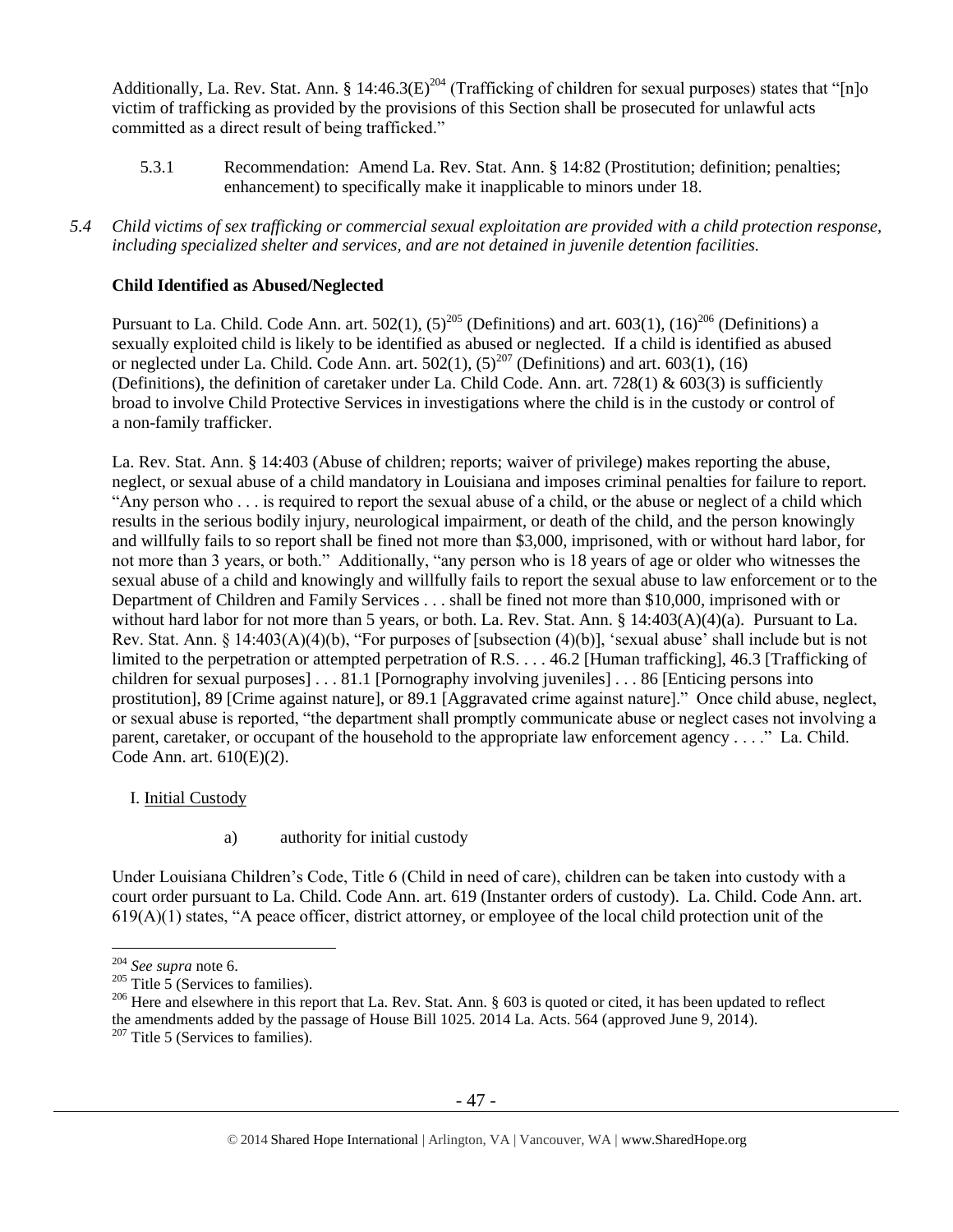department may file a verified complaint alleging facts showing that there are reasonable grounds to believe that the child is in need of care and that emergency removal is necessary to secure the child's protection."

Children also can be taken into custody without a court order under La. Child. Code Ann. art. 621(A) (Taking child into custody without a court order), which states, "A peace officer or probation officer of the court may take a child into custody without a court order if he has reasonable grounds to believe that the child's surroundings are such as to endanger his welfare and immediate removal appears to be necessary for his protection."

Following an encounter with a suspected trafficking victim, law enforcement and state prosecutors are required to make a preliminary assessment as to whether the person is a victim of human trafficking. La. Rev. Stat. Ann. § 46:2162 (Assistance to victims of human trafficking) states that

(a) If it is determined that the victim or possible victim appears to meet such criteria, then the agency or office shall report the finding to the victim and shall refer the child victim to appropriate services available, including legal services providers.

(b) If the victim or possible victim is under the age of eighteen . . . the agency or office shall also notify the appropriate protective service agency.

b) placement

If, "[u]pon presentation of the verified complaint," the court determines that removal is absolutely necessary, the court must immediately direct the child to the "custody of a suitable relative or other individual capable of protecting the health and safety of the child or taken into the custody of the state." La. Child. Code Ann. art. 619(C).

A child who is taken into custody will, in order of preference, be placed "[i]n the home of a suitable relative" of majority age or otherwise in the home of a suitable individual of majority age, or in foster care "until further orders of the court." La Child. Code Ann. art. 622(B).

# II. Placement Process pending Adjudication/Investigation

The court must hold a hearing within 3 days to determine whether there is "a ground for continued custody pursuant to Article 626 [Grounds for continued custody; reasonable efforts]." La. Child. Code Ann. art. 624(A), (D). After the continued custody hearing the court may return the child to his or her parents or "place the child in the custody of a suitable relative, other suitable individual, or the department." La. Child. Code Ann. art.  $627(A)$ .

# III.Adjudication

# a) adjudicatory/dispositional hearing

In some cases involving a child in custody, an informal process may be used that avoids a formal adjudication of the child as in need of care. La. Child Code Ann. art. 628, art. 630. La. Child. Code Ann. art. 630(B) (Effect of an agreement) explains,

An informal adjustment agreement suspends the proceedings on the acts alleged in the child in need of care petition. If any of the terms of the agreement are violated, the case may proceed to an adjudication hearing on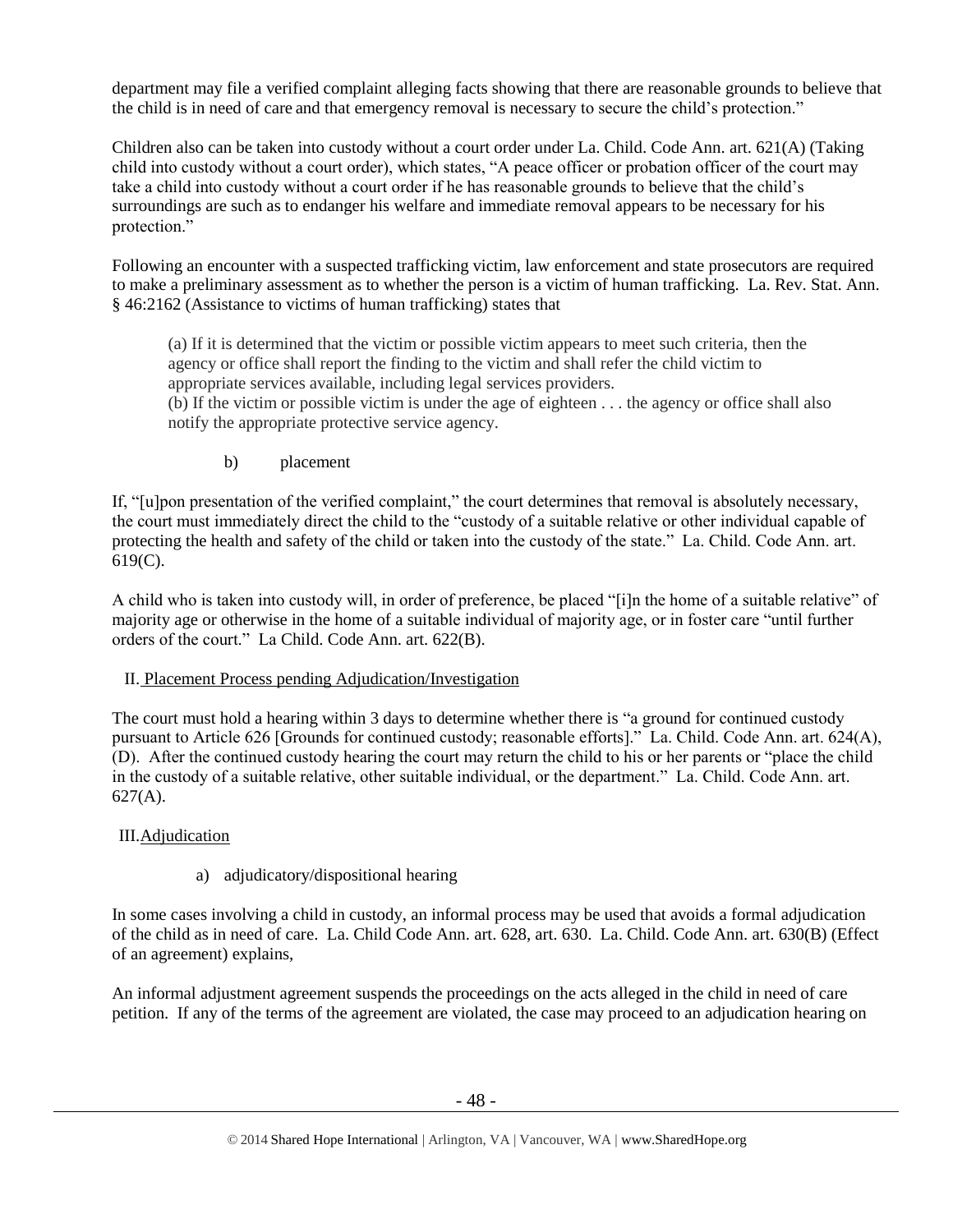the allegations. If the parent satisfies the terms of the agreement, he shall be discharged from further supervision, and the pending complaint or petition shall be dismissed with prejudice.

When no informal adjustment agreement is entered, and a child is in continued custody pursuant to La. Child. Code Ann. art. 627 (Continued custody order; special provisions; appointments), an adjudication hearing must begin within 45 days of filing the petition. La. Child. Code Ann. art. 659(A). If the child is not in continued custody, an adjudication hearing must begin within 105 days. La. Child. Code Ann. art. 659(A).

La. Child. Code Ann. art.  $606(A)^{208}$  (Grounds; child in need of care) explains that a child will be deemed a "child in need of care" when

(1) The child is the victim of abuse<sup>209</sup> perpetrated, aided, or tolerated by the parent or caretaker, by a person who maintains an interpersonal dating or engagement relationship with the parent or caretaker, or by a person living in the same residence with the parent or caretaker as a spouse whether married or not, and his welfare is seriously endangered if he is left within the custody or control of that parent or caretaker.

. . . .

 $\overline{a}$ 

(4) As a result of a criminal prosecution, the parent has been convicted of a crime against the child<sup>210</sup> who is the subject of this proceeding, or against another child of the parent, and the parent is now unable to retain custody or control or the child's welfare is otherwise endangered if left within the parent's custody or control.

(5) The conduct of the parent, either as principal or accessory, constitutes a crime against the child or against any other child of that parent.

(6) The child is a victim of human trafficking or trafficking of children for sexual purposes.

(7) The child is a victim of commercial sexual exploitation, human trafficking, or trafficking of children

for sexual purposes perpetrated by any person regardless of their relationship to the child.

any one of the following acts which seriously endanger the physical, mental, or emotional health and safety of the child:

(a) The infliction, attempted infliction, or, as a result of inadequate supervision, the allowance of the infliction or attempted infliction of physical or mental injury upon the child by a parent or any other person.

(b) The exploitation or overwork of a child by a parent or any other person, including but not limited to commercial sexual exploitation of a child.

(c) The involvement of the child in any sexual act with a parent or any other person, the aiding or toleration by the parent, caretaker, or any other person of the child's involvement in any of the following:

- (i) Any sexual act with any other person.
- (ii) Pornographic displays.
- (iii) Any sexual activity constituting a crime under the laws of this state.

## *See supra* note [206.](#page-46-0)

<sup>210</sup> Pursuant to La. Child. Code Ann. art. 603 as amended by House Bill No. 49 during the 2012 Louisiana General Assembly, "crime against the child" includes the commission of or the attempted commission of human trafficking and trafficking of children for sexual purposes. 2012 La. Acts 446. (Effective August 1, 2012).

 $^{208}$  Here and elsewhere in this report that La. Rev. Stat. Ann. § 606 is quoted or cited, it has been updated to reflect the amendments added by the passage of House Bill 1025. 2014 La. Acts. 564 (effective when a child, who is a victim of commercial sexual exploitation, human trafficking, or trafficking of children for sexual purposes perpetrated by someone other than a parent or caretaker, becomes an eligible victim for which federal match funds are available through Title IV-E5 of 47 U.S.C. 672.).

 $209$  La. Child. Code Ann. art. 603(1) (Definitions) defines "abuse" as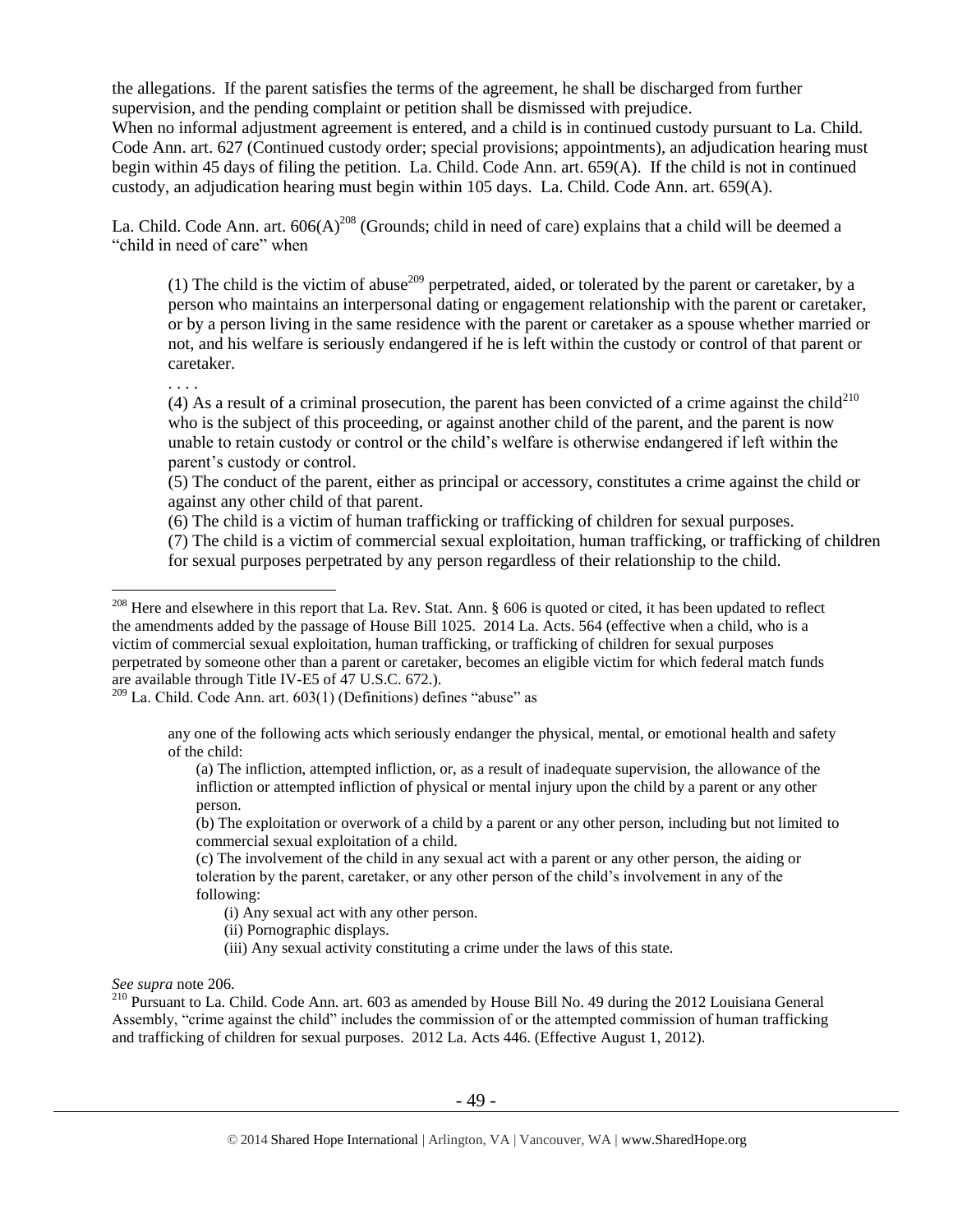# IV. Outcomes

La. Child. Code Ann. art. 681 (Dispositional alternatives) provides that if the court determines a child to be in need of care, the court may

(1) Place the child in the custody of a parent or such other suitable person on such terms and conditions as deemed in the best interest of the child including but not limited to the issuance of a protective order pursuant to Article 618.

(2) Place the child in the custody of a private or public institution or agency.

(3) Commit a child found to be mentally ill to a public or private institution for the mentally ill.

(4) Grant guardianship of the child to a nonparent.

(5) Make such other disposition or combination of the above dispositions as the court deems to be in the best interest of the child.

A sexually exploited child may be placed in a safe house which provides specialized services<sup>211</sup> for human trafficking victims. La. Rev. Stat. Ann. art. 752.2 (Safe house for sexually exploited children) establishes that

<span id="page-49-0"></span>The department may . . . operate or contract with an appropriate nongovernmental agency with experience working with sexually exploited children to operate one or more safe houses<sup>212</sup> in a geographically appropriate area of the state. Each safe house shall provide safe and secure housing and specialized services for sexually exploited children. . .

Additionally, La. Child. Code Ann. art. 681(B) provides that "[a] child in need of care shall not be committed to the Department of Public Safety and Corrections, nor shall such department accept a child in need of care."

## **Child Identified as in Need of Services**

## I. Adjudication

 $\overline{a}$ 

a) adjudicatory/dispositional hearing

Pursuant to La. Child. Code Ann. art. 730 (Grounds), a trafficked child's family may be deemed in need of services if the court finds

- (1) That a child is truant or has willfully and repeatedly violated lawful school rules.
- (2) That a child is ungovernable.
- (3) That a child is a runaway.

<sup>212</sup> "Safe house" means "a residential facility operated by an authorized agency, including a nonprofit agency, with experience in providing services to sexually exploited children and approved by the department to provide shelter for sexually exploited children." La. Rev. Stat. Ann. art. 752.1(2).

 $2^{211}$  La. Rev. Stat. Ann. art. 752.2 establishes a statewide protocol for victim's services that requires the state to

coordinate the delivery of services to sexually exploited children and shall work with court intake officers to ensure that all state, federal, and community-based resources for sexually exploited children are known and available to children who have been granted diversion . . .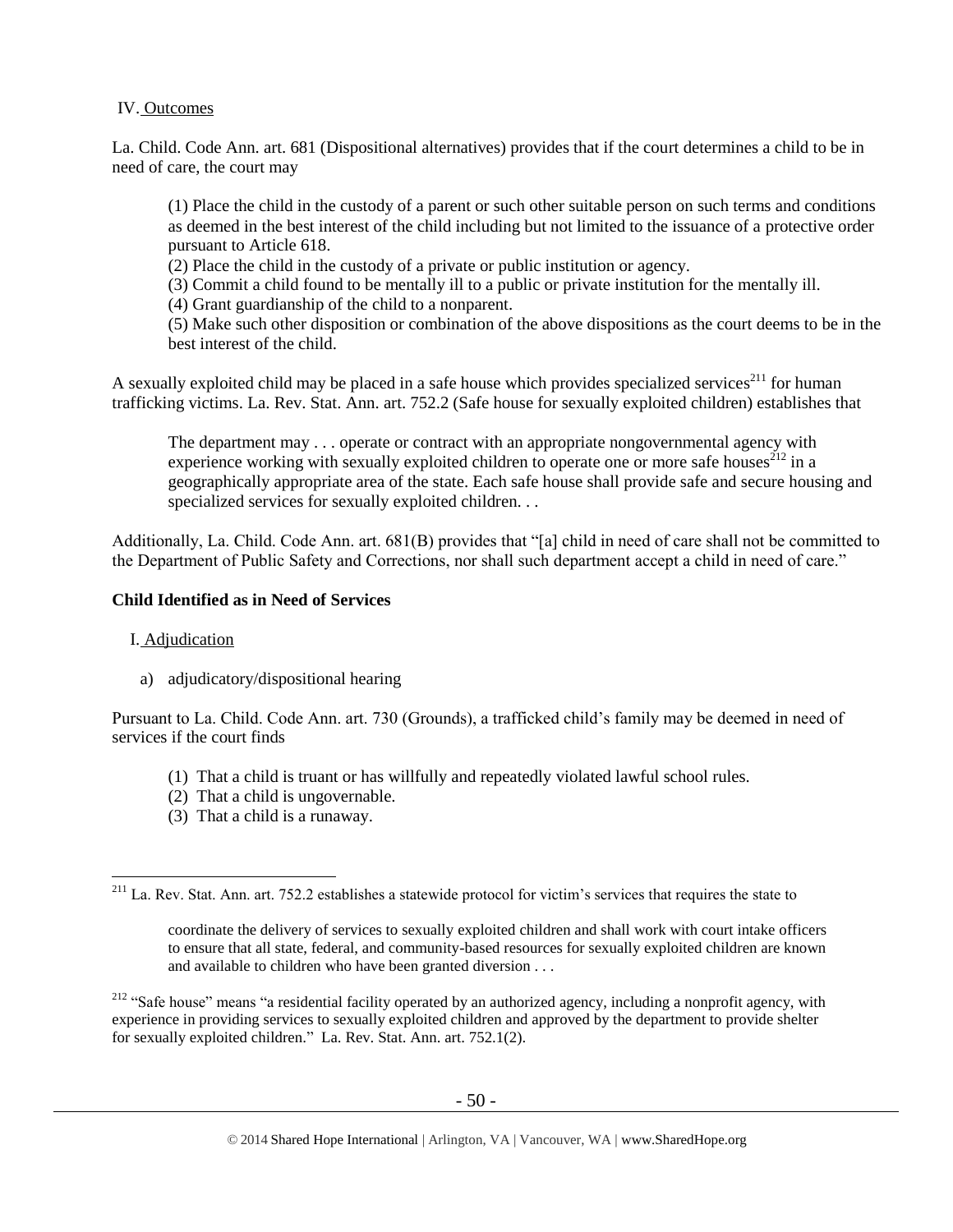(4) That a child has repeatedly possessed or consumed intoxicating beverages, or that he has misrepresented or deceived his age for the purpose of purchasing or receiving such beverages from any person, or has repeatedly loitered around any place where such beverages are the principal commodities sold or handled.

. . .

(6) That a child under ten years of age has committed any act which if committed by an adult would be a crime under any federal, state, or local law.

(7) That a caretaker has caused, encouraged, or contributed to the child's behaviors enumerated in this Article or to the commission of delinquent acts as defined in Title VIII.

. . .

(12) That a child is a sexually exploited child. $^{213}$ 

## II. Outcomes

A sexually exploited child may be placed in a safe house which provides specialized services for human trafficking victims. La. Rev. Stat. Ann. art. 752.2 (Safe house for sexually exploited children) establishes that

[t]he department may . . . operate or contract with an appropriate nongovernmental agency with experience working with sexually exploited children to operate one or more safe houses<sup>214</sup> in a geographically appropriate area of the state. Each safe house shall provide safe and secure housing and specialized services for sexually exploited children. . .

Additionally, special provisions may apply to some domestic minor sex trafficking victims under Louisiana's Runaway and Homeless Youth Law,  $^{215}$  which gives some runaway minors the option to seek shelter in an approved runaway and homeless youth facility. La. Rev. Stat. Ann. § 46:1354(A) (Powers and duties of approved program or facility; alternative living arrangements) authorizes approved runaway programs or facilities to

(1) Provide assistance to any runaway<sup>216</sup> or homeless youth.<sup>217</sup>

(2) Attempt to determine the cause for the youth's runaway or homeless status.

(3) Explain to the runaway or homeless youth the rights, options of services, or other assistance available to the youth.

(4) Work towards reuniting such runaway or homeless youth with his parent, guardian, or legal custodian as soon as practicable.

(5) Assist in arranging services for runaway or homeless youth, and where appropriate, their families, including but not limited to food, shelter, clothing, medical care, and individual and family counseling. (6) Consent, through the director or his designee, for the delivery of medical, assessment, or social services to any runaway youth in the program or facility.

La. Rev. Stat. Ann. § 46:1353 further provides, in part,

 $\overline{a}$ <sup>213</sup> "Sexually exploited child" is defined as a child that is, "a victim of trafficking of children for sexual purposes... a victim of sex trafficking. . . or engages in prostitution."

<sup>214</sup> *See supra* not[e 212.](#page-49-0)

<sup>215</sup> La. Rev. Stat. 46:1351 et. seq.

<sup>&</sup>lt;sup>216</sup> "Runaway youth" is defined in La. Rev. Stat. Ann. § 46:1352(5) as "a person under the age of eighteen years who is absent from his legal residence without the consent of his parent, guardian, or legal custodian."

<sup>217 &</sup>quot;Homeless youth" is defined in La. Rev. Stat. Ann.  $\S$  46:1352(4) as "a person under the age of twenty-one who is without a place of shelter where supervision and care are available."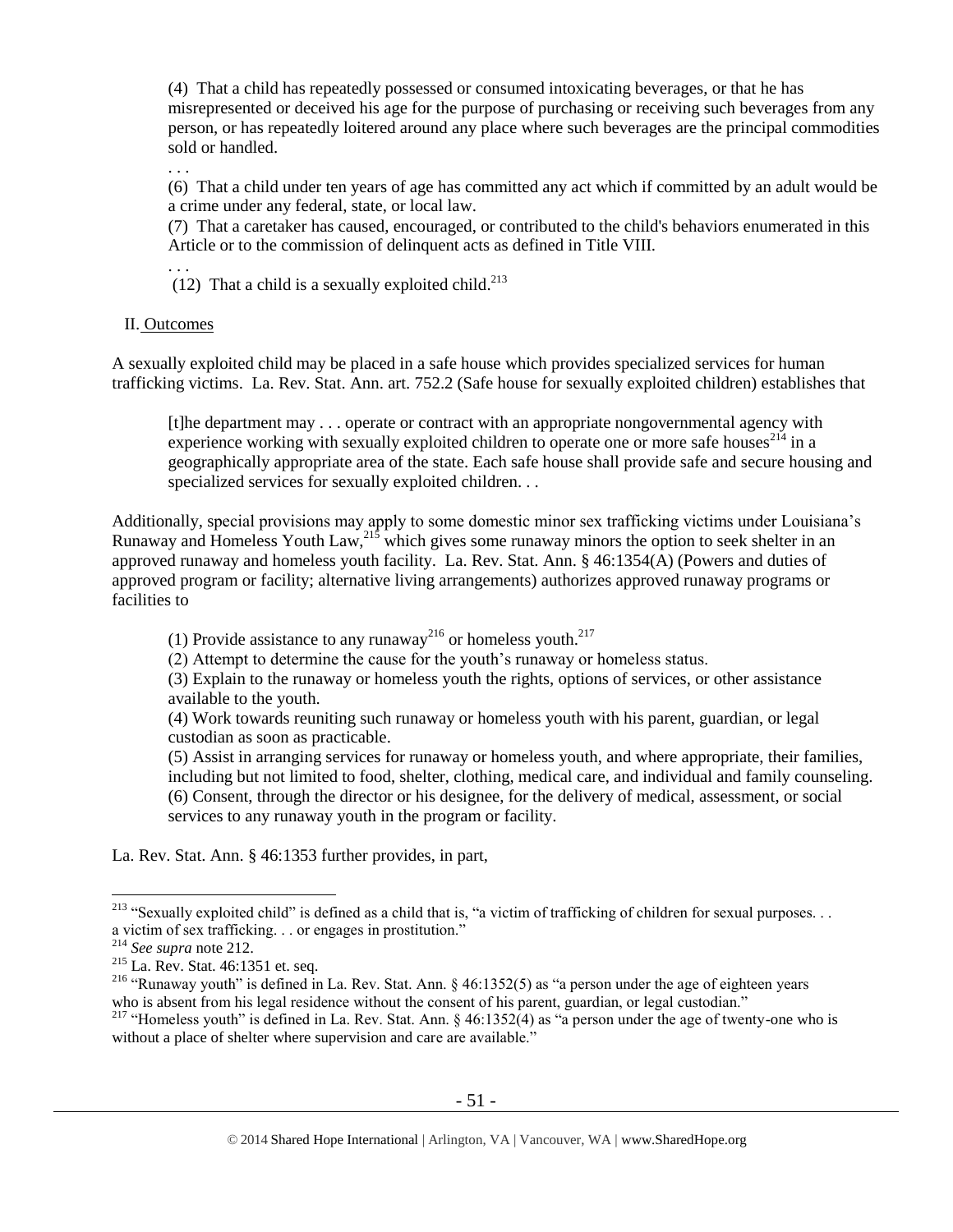(D) A runaway youth over the age of eleven admitted to an approved runaway and homeless youth residential program or facility licensed by the Department of Children and Family Services shall be provided seventy-two hours of safe harbor unless otherwise designated by order of a court exercising juvenile jurisdiction regarding custody of the runaway youth, or unless the child is in the custody of a state agency which may elect to remove the child earlier without a court order.

# . . . .

(F) In instances where the parent, guardian, or legal custodian cannot be located within seventy-two hours following a runaway youth's admission into the facility or program, the staff shall continue to make reasonable efforts to contact the parent, guardian, or legal custodian. The facility or program is authorized to provide care for the youth, for a period not to exceed twenty-one days, until the parent, guardian, or legal custodian is contacted and gives oral or written consent . . . .

(G) Whenever a report has been filed by the facility or program in accordance with the provisions in R.S. 14:403 [Abuse of children; reports; waiver of privilege], the facility or program shall be legally authorized to provide care for the runaway youth pending a determination by the Department of Children and Family Services or a court exercising juvenile jurisdiction regarding custody of the runaway youth.

# **Child Identified as Delinquent**

# I.Initial Custody

a) authority for initial custody

Commercially sexually exploited children may be taken into custody and detained for committing "a delinquent act," but a child sex trafficking victim should not be charged with delinquency for a prostitution-related offense. La. Child. Code Ann. art. 804(3) (Definitions) defines a "delinquent act" as "an act committed by a child of ten years of age or older which if committed by an adult is designated an offense under the statutes or ordinances of this state, or of another state if the offense occurred there, or under federal law, except traffic violations," and La. Child. Code Ann. art. 804(3) further provides that a "'[d]elinquent act' shall not include a violation of R.S. 14:82 [Prostitution; definition; penalties; enhancement], § 83.3 [Prostitution by massage], § 83.4 [Massage; sexual conduct prohibited], § 89 [Crime against nature] or § 89.2 [Crime against nature by solicitation] for a child who, during the time of the alleged commission of the offense, was a victim of trafficking of children for sexual purposes pursuant to R.S. § 14:46.3(E)."

La. Child. Code Ann. art. 813(A)(1) (Taking child into custody with a court order; filing of verified complaint; execution) permits the court to issue an order authorizing that a child be taken into custody if there is "a written statement of facts . . . alleging facts showing that there is probable cause to believe . . . that: (1) The child has committed a delinquent act." A child also may be taken into custody without a court order if "a peace officer or probation officer . . . has probable cause to believe that the child has committed a delinquent act." La. Child. Code Ann. art. 814(A).

## b) placement

Once the child is taken into custody, the officer must "[c]ounsel and release the child to the care of his parents upon their written promise to bring the child to court" or take the child to a juvenile detention center if taken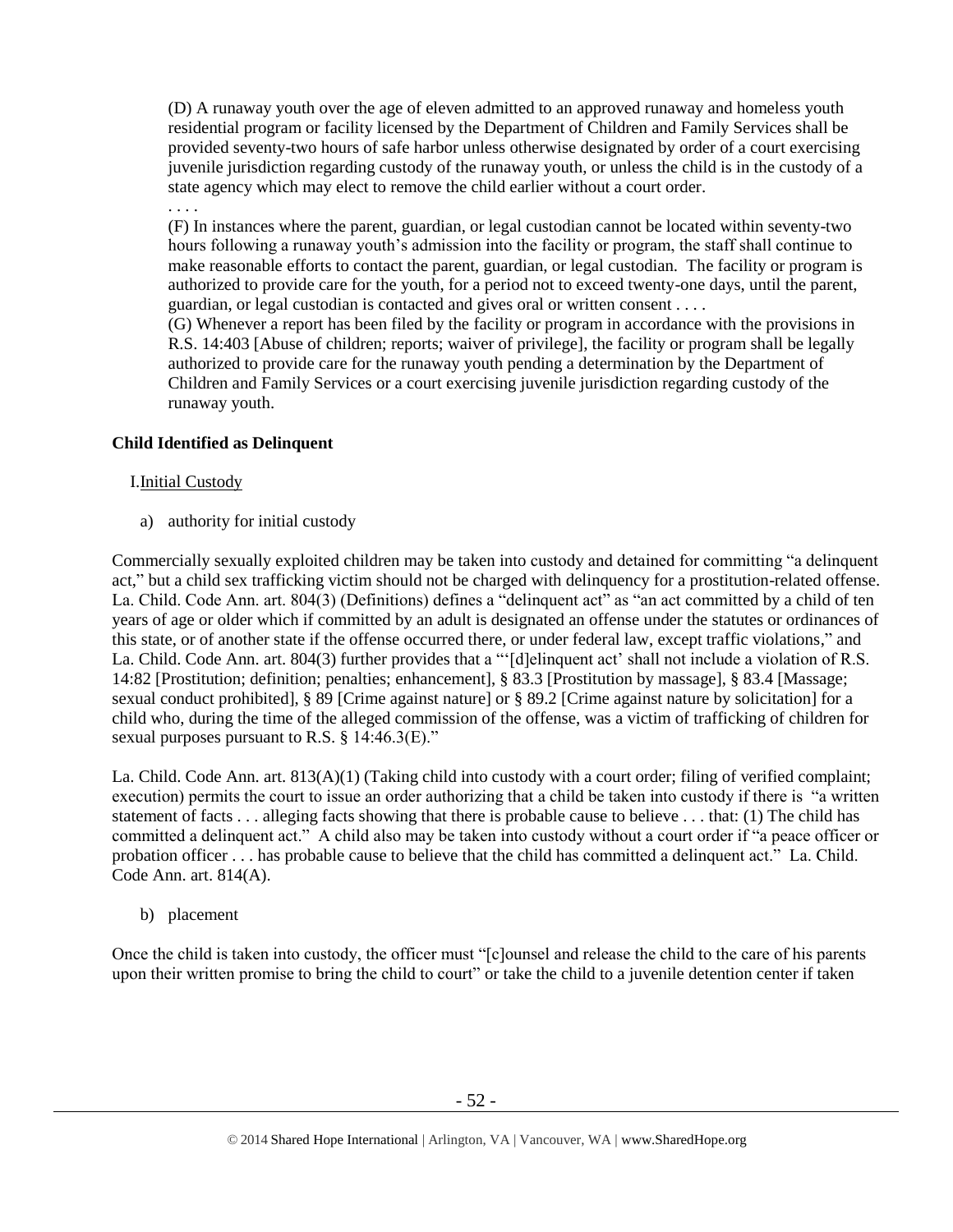into custody for a "felony-grade delinquent act"<sup>218</sup> or a "misdemeanor-grade delinquent act"<sup>219</sup> based upon an offense against the person of another."

La. Child. Code Ann. art. 804(5) (Definitions) defines a "felony-grade delinquent act" as "an offense that if committed by an adult, may be punished by death or by imprisonment at hard labor. 'Felony-grade delinquent act' does not include a violation of R.S. 14:82 [Prostitution; definition; penalties; enhancement], 83.3 [Prostitution by massage], 83.4 [Massage; sexual conduct prohibited], 89 [Crime against nature] or 89.2 [Crime against nature by solicitation] for a child who, during the time of the alleged commission of the offense, was a victim of trafficking of children for sexual purposes pursuant to R.S. § 14:46.3(E)." Under this definition, a commercially sexually exploited child cannot be charged with a "felony-grade delinquent act" for acts that would constitute one of these prostitution offenses.

If the child has been taken into custody for "any other misdemeanor-grade delinquent act, the officer may take the child to either a shelter care facility or a juvenile detention center." La. Child. Code Ann. arts. 814(B), 815(B), (C). La. Child. Code Ann. art. 815(D) reiterates,

Notwithstanding any other provision of this Code or other provision of law to the contrary, no judge shall order that a youth taken into custody for a felony-grade delinquent act or for a misdemeanor-grade delinquent act based upon an offense against the person of another be placed in a shelter care facility.

# II. Placement Process pending Adjudication/Investigation

A hearing must be held within 3 days of the child's detention. La. Child. Code Ann. art. 819. After the hearing, "the court may order a child . . . continued in custody in a licensed public or private facility for juveniles . . . or in a private home subject to the supervision of the court or in a juvenile detention center." La. Child. Code Ann. art. 822(A). La. Child. Code Ann. art. 822(B) (Place of continued custody prior to adjudication) prohibits the court from placing "a child alleged to be delinquent in the custody of either the department of Children and Family Services or the department of Public Safety and Corrections prior to adjudication," and La. Child. Code Ann. art. 822(C) further provides that "[n]o child subject to the jurisdiction of the juvenile court shall be held in an adult jail or lockup."

## III.Adjudication

 $\overline{a}$ 

a) adjudicatory/dispositional hearing

Similar to the informal adjustment proceedings provided under Title 6 (Child in need of care), an informal adjustment agreement is available under La. Child. Code Ann. art. 841 (Effect of agreement) La. Child. Code Ann. art. 841(B) (Effect of agreement) explains that

[a]n informal adjustment agreement suspends the proceedings on the delinquent acts charged in the complaint or petition. If any of the terms of the agreement are violated, the case may proceed to an adjudication hearing on

<sup>&</sup>lt;sup>218</sup> A second or subsequent conviction under La. Rev. Stat. Ann. § 14:82 would be considered a felony-grade delinquent act.

 $^{219}$  La. Child. Code Ann. art. 804(8) (Definitions) defines a "misdemeanor-grade delinquent act" as "any offense which if committed by an adult is other than a felony and includes the violation of an ordinance providing a penal sanction." A first conviction under La. Rev. Stat. Ann. § 14:82 (Prostitution; definition; penalties; enhancement) would be considered a "misdemeanor-grade delinquent act."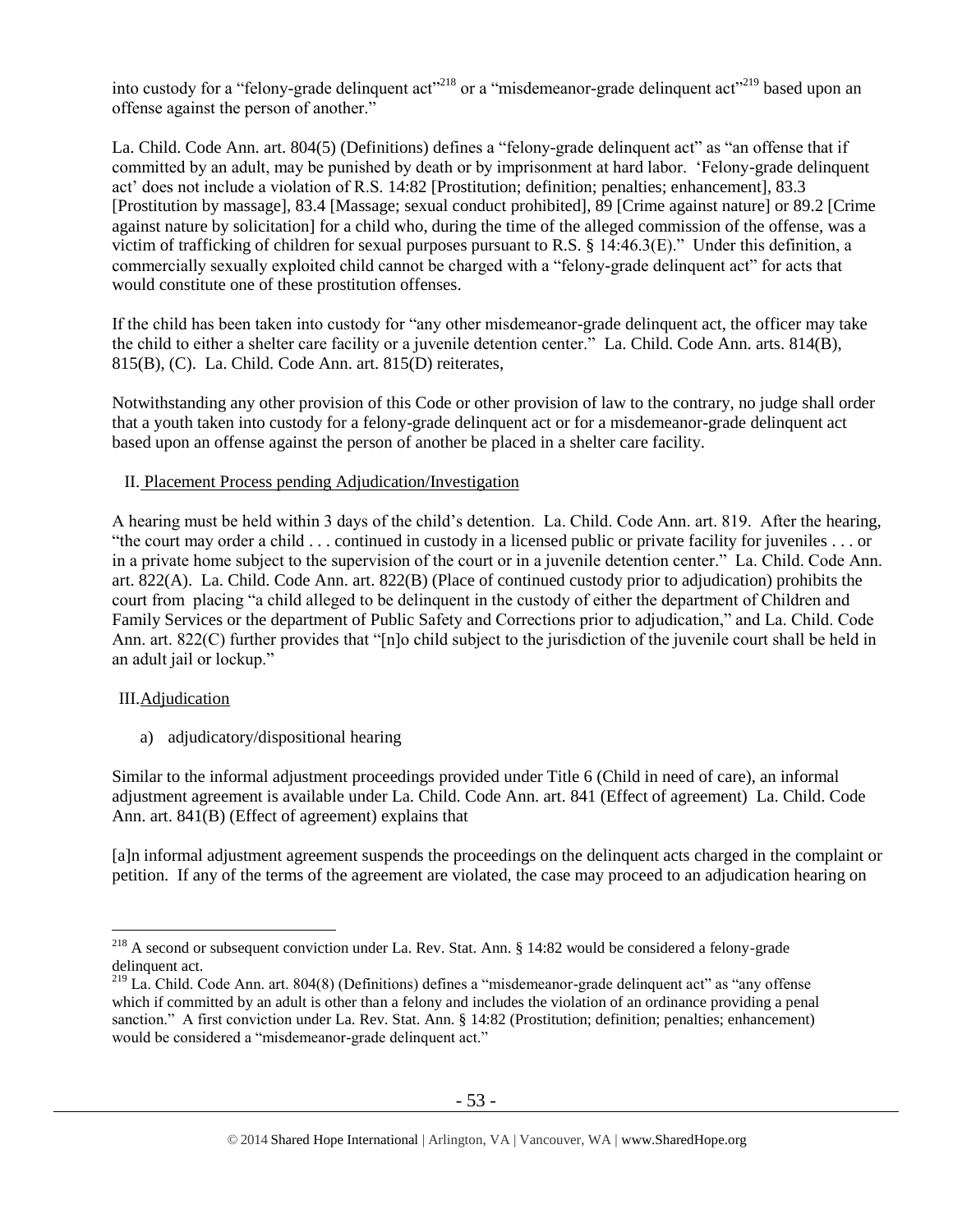the charges. If the child satisfies the terms of the agreement, he shall be discharged from further supervision, and the pending complaint or petition shall be dismissed with prejudice.

b) diversion or alternate process

If a petition is filed and it involves, "a violation of R.S. § 14.82, 14.83.3, R.S. 14.83.4, or 14.89.2 and it is the respondent's first offense," the child may be eligible for a family in need of services petition to be filed in lieu of the delinquency petition, and, "the court may order specialized services for the child." La. Child. Code Ann. art. 839 (Availability of an informal adjustment agreement). Pursuant to subsection (3), the specialized services may include, "safe and stable housing; comprehensive on-site case management; integrated mental health and chemical dependency services, including specialized trauma recovery services; education and employment training; and referrals to off-site specialized services . . . ."

## IV. Outcomes

. . . .

Pursuant to La. Child. Code Ann. art. 886 (Continued custody pending disposition; bail; places of detention), when a hearing is held to determine if the child is delinquent,

(A) At the conclusion of the hearing if the child has been adjudicated delinquent, the court shall consider whether the child should be released or held in custody pending a disposition hearing.

(D) If the child is held in custody, the court may place him in a juvenile detention center, in a public or private facility for juveniles, in a private home subject to the supervision of the court, or in any other suitable facility for juveniles authorized by the court.

In entering a dispositional order for a child adjudicated delinquent, La. Child. Code Ann. art. 901 (Disposition guidelines; generally) states in part,

A. In considering dispositional options, the court shall not to remove a child from the custody of his parents unless his welfare or the safety and protection of the public cannot, in the opinion of the court, be adequately safeguarded without such removal.

B. The court should impose the least restrictive disposition authorized by Articles 897 through 900 of this Title<sup>220</sup> consistent with the circumstances of the case, the needs of the child, and the best interest of society.

C. Commitment of the child to the custody of the Department of Public Safety and Corrections may be appropriate if any of the following exists:

(1) There is an undue risk that during the period of a suspended commitment or probation the child will commit another crime.

(2) The child is in need of correctional treatment or a custodial environment that can be provided most effectively by his commitment.

(3) A lesser disposition will deprecate the seriousness of the child's delinquent act.

(4) The delinquent act involved the illegal carrying, use, or possession of a firearm.

. . . .

 $^{220}$  This includes La. Child Code Ann. art. 897 (Disposition after adjudication of a felony-grade delinquent act), art. 897.1 (Disposition after adjudication of certain felony-grade delinquent acts), art. 898 (Duration of a disposition based on a felony-grade adjudication), art. 899 (Disposition after adjudication of a misdemeanor-grade delinquent act) , and art. 900 (Duration of a disposition based on a misdemeanor-grade adjudication).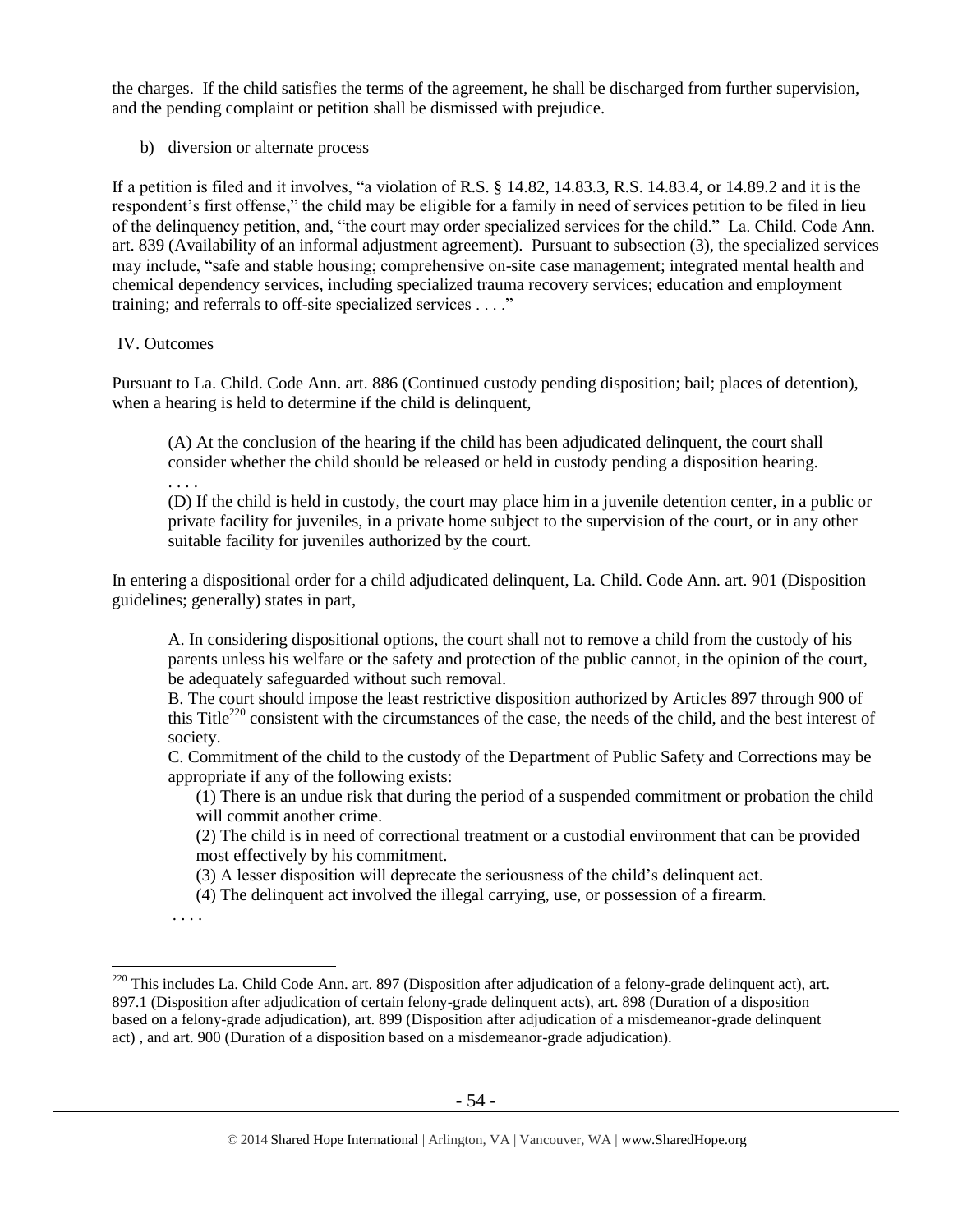*5.5 Commercial sexual exploitation or sex trafficking is identified as a type of abuse and neglect within child protection statutes.*

Abuse is defined to include commercial sexual exploitation of a child under La. Child. Code Ann. art.  $502(1)^{221}$ which states,

"Abuse" means any one of the following acts which seriously endanger the physical, mental, or emotional health and safety of the child<sup>222</sup>:

(a) The infliction, attempted infliction, or, as a result of inadequate supervision, the allowance of the infliction or attempted infliction of physical or mental injury upon the child by a parent or any other person.

(b) The exploitation or overwork of a child by a parent or any other person, including but not limited to commercial sexual exploitation of a child.<sup>223</sup>

(c) The involvement of the child in any sexual act with a parent or any other person, the aiding or toleration by the parent, caretaker, or any other person of the child's involvement in any of the following:

(i) Any sexual act with any other person.

- (ii) Pornographic displays.
- (iii) Any sexual activity constituting a crime under the laws of this state.

La. Child. Code Ann. art.  $502(5)^{224}$  states, "'Neglect' means the unreasonable refusal or failure of a parent or caretaker to supply the child with necessary food, clothing, shelter, care, treatment, or counseling for any injury, illness, or condition of the child, as a result of which the child's physical, mental, or emotional health and safety is substantially threatened or impaired. . . ."

*5.6 The definition of "caregiver" (or similar term) in the child welfare statutes is broad enough to include a trafficker who has custody or control of a child in order to bring a trafficked child into the protection of child protective services.*

As used in Title 6 (Child in need of care), La. Child. Code Ann. art.  $603(3)^{225}$  (Definitions) defines "caretaker" as "any person legally obligated to provide or secure adequate care for a child, including a parent, tutor, guardian, legal custodian, foster home parent, an employee of a public or private day care center, an operator or employee of a registered family child day care home, or other person providing a residence for the child."

Additionally, as used in Title 7 (Families in need of services), a "caretaker" is "any person providing a residence for the child or any person legally obligated to provide or secure adequate care for the child, including a parent, tutor, guardian, or legal custodian." La. Child. Code Ann. art. 728(1).

 $^{221}$  An identical definition of "abuse" is found in La. Child. Code Ann. art. 603(1).

<sup>&</sup>lt;sup>222</sup> La. Child. Code Ann. art. 502(2) (Definitions) defines a "child" as "a person under the age of eighteen years who has not been judicially emancipated by marriage as provided by law." La. Child. Code Ann. art. 603(5) defines child very similarly.

<sup>223</sup> "'Commercial sexual exploitation" means involvement of the child' [in] *sic* activity prohibited by the following statutes: R.S. 14:46.2, 46.3, 81.1, 81.3, 82, 82.1, 82.2, 83, 83.1, 83.2, 83.3, 83.4, 84, 85, 86, 89.2, 104, 105, and 282." La. Child. Code Ann. art. 603(9.1). *See supra* not[e 206.](#page-46-0)

 $^{224}$  Identical definition of "neglect" is found in La. Child. Code Ann. art. 603(16).

<sup>225</sup> *See supra* not[e 206.](#page-46-0)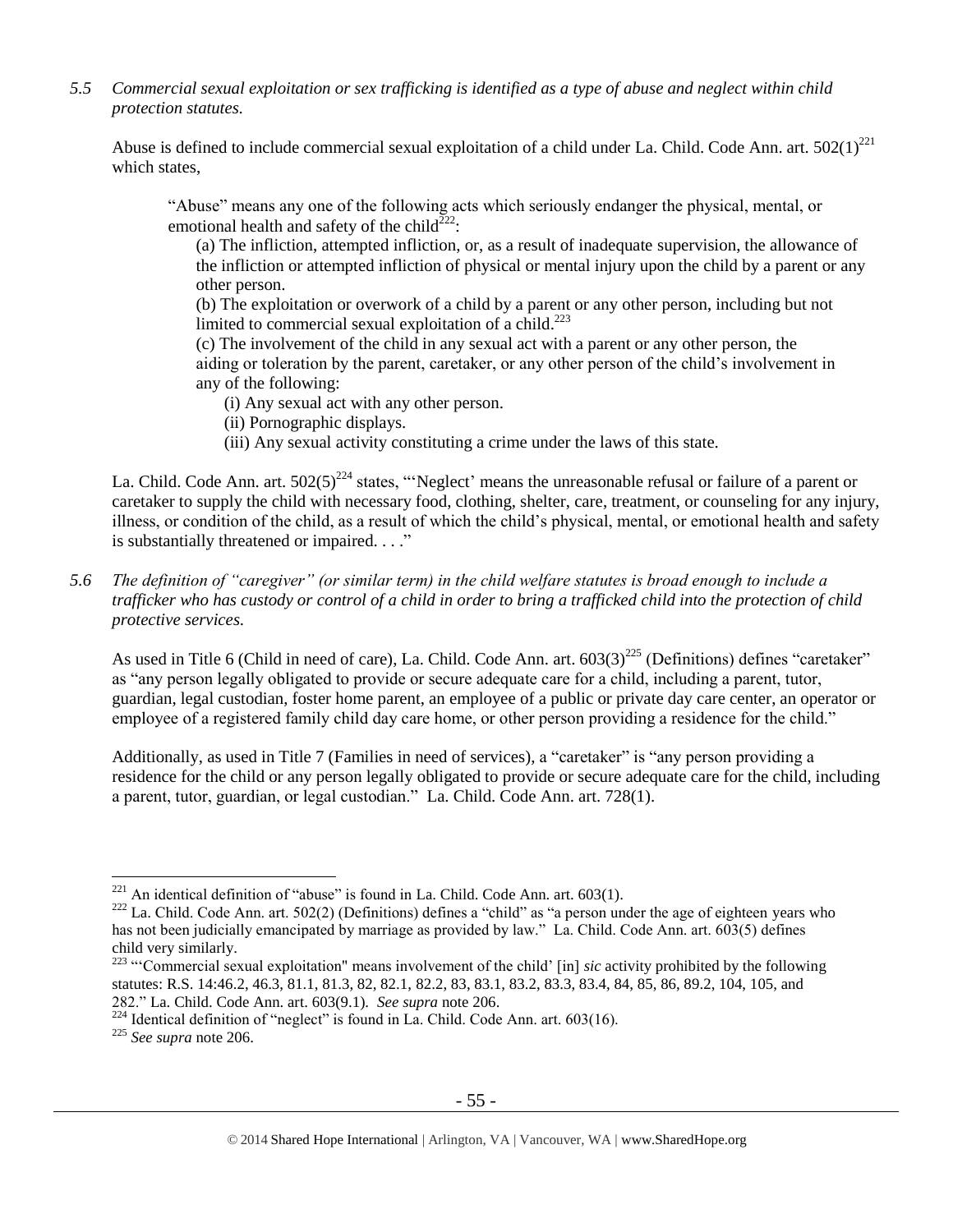The definition of caregiver under La. Child Code. Ann. art. 728(1) applies to persons who provide a residence for a child or those legally obligated to care for the child. Thus, La. Child Code. Ann. art. 728(1) may be sufficiently broad to cover a trafficker who has custody or control of a child. The definition of caregiver in La. Child. Code Ann. art. 603(3) could be read in the same way, although it is not as clear.

- 5.6.1 Recommendation: Amend the definition of caregiver in La. Child. Code Ann. art. 603(3) and art. 728(1) to also include persons in control of a minor, which would allow child protective services to act on allegations of criminal conduct perpetrated by a trafficker.
- *5.7 Crime victims' compensation is specifically available to a child victim of sex trafficking or commercial sexual exploitation of children (CSEC) without regard to ineligibility factors.*

Domestic minor sex trafficking victims may be eligible to receive compensation under Louisiana's Crime Victims Reparations Act. La. Rev. Stat. Ann. § 46:1804 (Eligibility to apply for reparations) states,

A person who believes he is a victim of a crime enumerated in R.S. 46:1805 [Crimes to which chapter applies], $^{226}$  or his legal representative, or in the case of death, a dependent or the legal representative of a dependent, or the rightful claimant as defined in R.S. 46:1802(4) [Definitions], shall be eligible to make application to the board for reparations and shall be eligible for an award of reparations in accordance with the provisions of this Chapter.

As used in La. Rev. Stat. Ann. § 46:1804, a "victim" is defined to include trafficking and CSEC crimes under La. Rev. Stat. Ann. § 46:1802(10)(a)<sup>227</sup> and states that

[a]ny person who suffers personal injury, death, or catastrophic property loss as a result of a crime committed in this state and covered by this Chapter. This includes any person who is a victim of human trafficking as defined by R.S. 14:46.2, a victim of trafficking of children for sexual purposes as defined by R.S. 14:46.3, or a victim of any offense involving commercial sexual exploitation including but not limited to R.S. 14:81.1, 81.3, 82, 82.1, 82.2, 83, 83.1, 83.2, 83.3, 83.4, 84, 85, 86, 89.2, 104, 105, and 282.

However, certain requirements under La. Rev. Stat. Ann. § 46:1806 (Application; requirements; confidentiality) may hinder the ability of commercially sexually exploited children to obtain compensation. Under La. Rev. Stat. Ann. § 46:1806(A), an application for compensation

shall be valid only if the act resulting in the personal injury, death, or catastrophic property loss was reported to the appropriate law enforcement officers within seventy-two hours after the date of the personal injury . . . or within such longer period as the board determines is justified by the

<sup>&</sup>lt;sup>226</sup> La. Rev. Stat. Ann. § 46:1805(A) (Crimes to which Chapter applies) allows the board to award reparations for pecuniary loss for "personal injury, death, or catastrophic property loss resulting from any act or omission to act that is defined as a misdemeanor under any local ordinance or as a crime under state or federal law and involves the use of force or the threat of the use of force or any human trafficking-related offense." La. Rev. Stat. Ann. § 46:1805(B)(3) defines "human trafficking-related offense" to include "the perpetration or attempted perpetration of R.S. 14:46.2 or 46.3 or any other crime involving commercial exploitation including R.S. 14:81.1, 81.3, 82, 82.1, 82.2, 83, 83.1, 83.2, 83.3, 83.4, 84, 85, 86, 89.2, 104, 105, and 282."

Here and elsewhere in this report that La. Rev. Stat. Ann. § 46:1805 is quoted or cited, it has been updated to reflect the amendments added by the passage of House Bill 1025. 2014 La. Acts. 564 (approved June 9, 2014). <sup>227</sup> *See supra* not[e 188.](#page-44-0)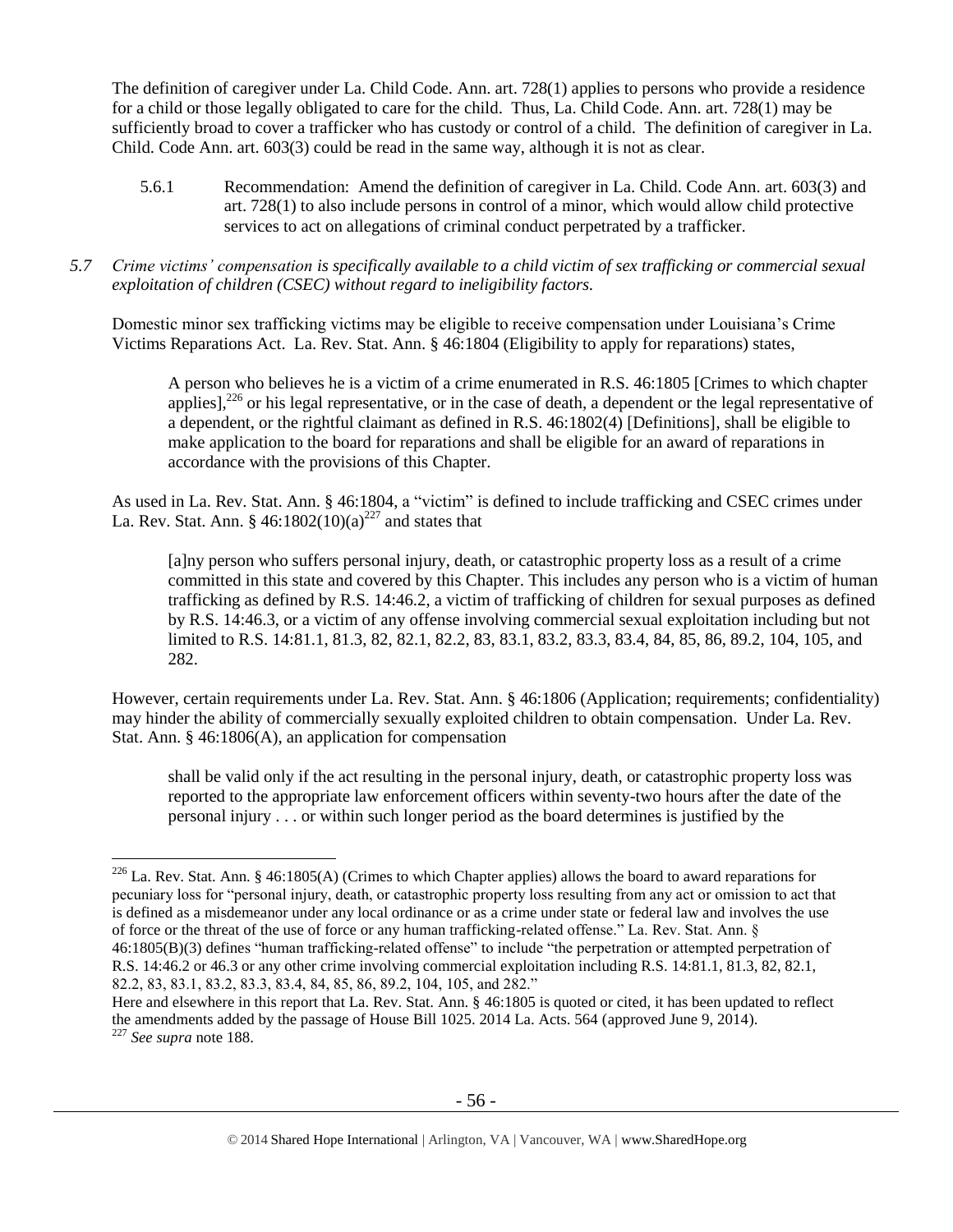circumstances.

Also, La. Rev. Stat. Ann. § 46:1809(B)(3), (4)<sup>228</sup> (Criteria for making awards; prohibitions; authority to deny or reduce awards) states,

(3) No award of reparations shall be made if the board finds that:

(a) The crime was not reported within the time specified by [R.S. 46:1806\(A\)](https://www.lexis.com/research/buttonTFLink?_m=828597f30eb2199f250a997a4f901e1e&_xfercite=%3ccite%20cc%3d%22USA%22%3e%3c%21%5bCDATA%5bLa.%20R.S.%2046%3a1809%5d%5d%3e%3c%2fcite%3e&_butType=4&_butStat=0&_butNum=4&_butInline=1&_butinfo=LACODE%2046%3a1806&_fmtstr=FULL&docnum=1&_startdoc=1&wchp=dGLbVzS-zSkAl&_md5=04dd6e063e878d2b6da274e0eb2ca513) [Application; requirements; confidentiality].

(b) The claimant failed or refused to cooperate substantially with the reasonable requests of appropriate law enforcement officials.

. . . .

. . . .

(d) The claimant was the offender or an accessory, or that an award to the claimant would unjustly benefit any of them. However, such ineligibility shall not apply if the claimant is a victim of human trafficking or trafficking of children for sexual purposes.

(e) The claim was not filed timely, as provided by R.S. 46:1806(A).

(4) The board may deny or reduce an award:

(a) If it finds that the behavior of the victim at the time of the crime giving rise to the claim was such that the victim bears some measure of responsibility for the crime that caused the physical injury, death, or catastrophic property loss or for the physical injury, death, or catastrophic property loss. However, such ineligibility shall not apply if the claimant is a victim of a human traffickingrelated offense as defined by R.S. 21 46:1805.

. . . .

 $\overline{a}$ 

The limited exception provided in La. Rev. Stat. Ann. § 46:1809(B)(4) leaves open a potential bar to an award by a victim who does not file within a specified time or will not cooperate with law enforcement.

- 5.7.1 Recommendation: Amend La. Rev. Stat. Ann. § 46:1809 (Criteria for making awards; prohibitions; authority to deny or reduce awards) to expand the exception for victims of human trafficking, sex trafficking of children, and commercial sexual exploitation of children to all ineligibility factors.
- *5.8 Victim-friendly procedures and protections are provided in the trial process.*

Child victim witnesses are provided with certain protections through the trial process. La. Rev. Stat. Ann. § 14:46.3(F) (Trafficking of children for sexual purposes) specifically provides that "the multidisciplinary team approach" applies to child victims of trafficking.

La. Child. Code Ann. art. 507 (Purpose) explains that the purpose of the multidisciplinary team approach

is to protect children whose physical or mental health and welfare is substantially at risk of harm by sexual abuse, other physical abuse, neglect, or exploitation and who may be further threatened by the conduct of others, by providing a formal, comprehensive, integrated, multidisciplinary response to the investigation and disposition of cases of child abuse; by expediting and improving the validation or invalidation of such allegations for the benefit of the child, his family and any accused perpetrator; by encouraging the use of collaborative decision making and case management thereby reducing to a

<sup>&</sup>lt;sup>228</sup> Here and elsewhere in this report that La. Rev. Stat. Ann.  $§$  46:1809 is quoted or cited, it has been updated to reflect the amendments added by the passage of House Bill 1025. 2014 La. Acts. 564 (approved June 9, 2014).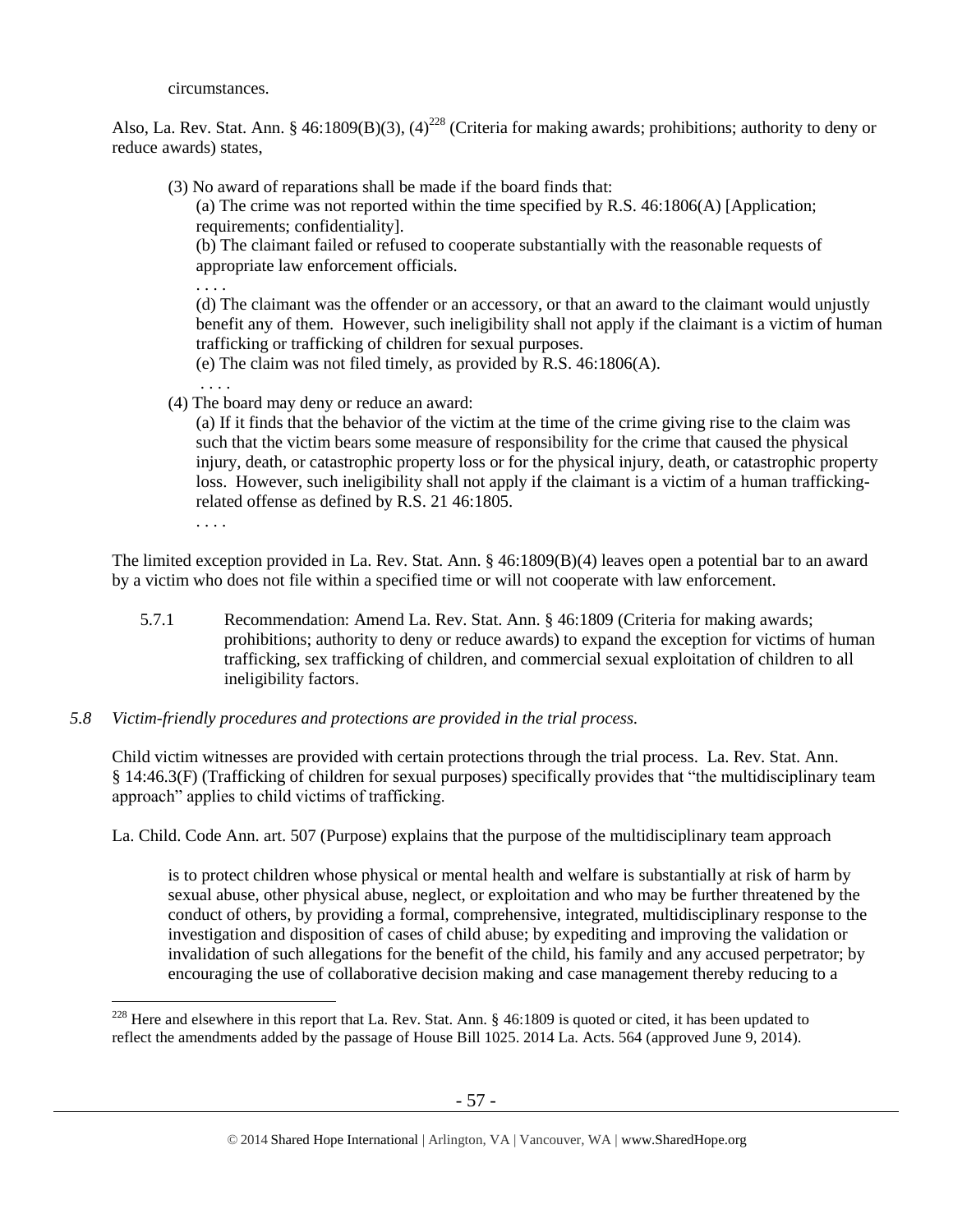minimum the number of times a child victim is questioned and examined, thus preventing further trauma to the child; by coordinating a therapeutic services program thereby providing safety and treatment for a child victim and his family; by developing communication and case coordination among community professionals and agencies who are involved in child protection; by collecting data needed to continually improve cooperative interagency investigations; and, by maintaining the confidentiality of agency records, to ensure the protection of the privacy of the child, his family and any accused perpetrator.

La. Child. Code Ann. art. 510(A) (Contents of protocols; formal requirements) mandates certain protocols for the "multidisciplinary investigation of allegations of child abuse," including,

(4) Procedures for ensuring that interviews of the child victim are conducted in a neutral, legally sound manner and by a qualified forensic interviewer, except when the circumstances of the particular case justify the assignment of another interviewer.

(5) Procedures for reducing the risk of harm to child victims, including ensuring that the child is in a safe surrounding, and when necessary the removal of the alleged perpetrator.

(6) Procedures for reducing the number of interviews of the child victim and the use, if available, of a child advocacy center.

(7) Procedures for developing a service and treatment plan for the child victim and his family. (8) Procedures for respecting the confidentiality of agency records and information, and a policy identifying the conditions for the sharing of information.

(10) Any other procedures to avoid duplication of fact-finding efforts and interviews of the child.

Additionally, under La. Rev. Stat. Ann. § 15:283 (Protected person; testimony taken outside courtroom), victims of La. Rev. Stat. Ann. § 14:46.3 (Trafficking of children for sexual purposes) and Louisiana's CSEC laws who are under 17 years of age, may give testimony via closed circuit television. Specifically, La. Rev. Stat. Ann. § 15:283 states in part,

. . . .

 $\overline{a}$ 

A. On its own motion or on the motion of the attorney for any party, a court may order that the testimony of a protected person<sup>229</sup> who may have been a witness to or victim of a crime be taken in a room other than the courtroom and be simultaneously televised by closed circuit television to the court and jury, when the court makes a specific finding of necessity based upon both of the following:

(1) Expert testimony that the protected person would be likely to suffer serious emotional distress if forced to give testimony in open court.

(2) Expert testimony that, without such simultaneous televised testimony, the protected person cannot reasonably communicate his testimony to the court or jury.

B. The court shall ensure that the protected person cannot see or hear the accused unless such viewing or hearing is requested for purposes of identification. However, the court shall ensure that the accused is afforded the ability to consult with his attorney during the testimony of the protected person. C. The only persons who may be present in the room with the protected person are the person or persons operating the audio-video equipment, the presiding judge, the attorneys for the state, the attorneys for the defendant, and any person, other than a relative of the protected person, whose presence is determined by the court to be necessary to the welfare and well-being of the protected person during his testimony. . . .

D. Only the attorneys, or the presiding judge as authorized by law, may question the protected person.

<sup>&</sup>lt;sup>229</sup> Pursuant to La. Rev. Stat. Ann. § 15:283(E)(1), "protected person" is defined as "a person who is the victim of a crime or a witness in a criminal prosecution who is . . . [u]nder the age of seventeen years."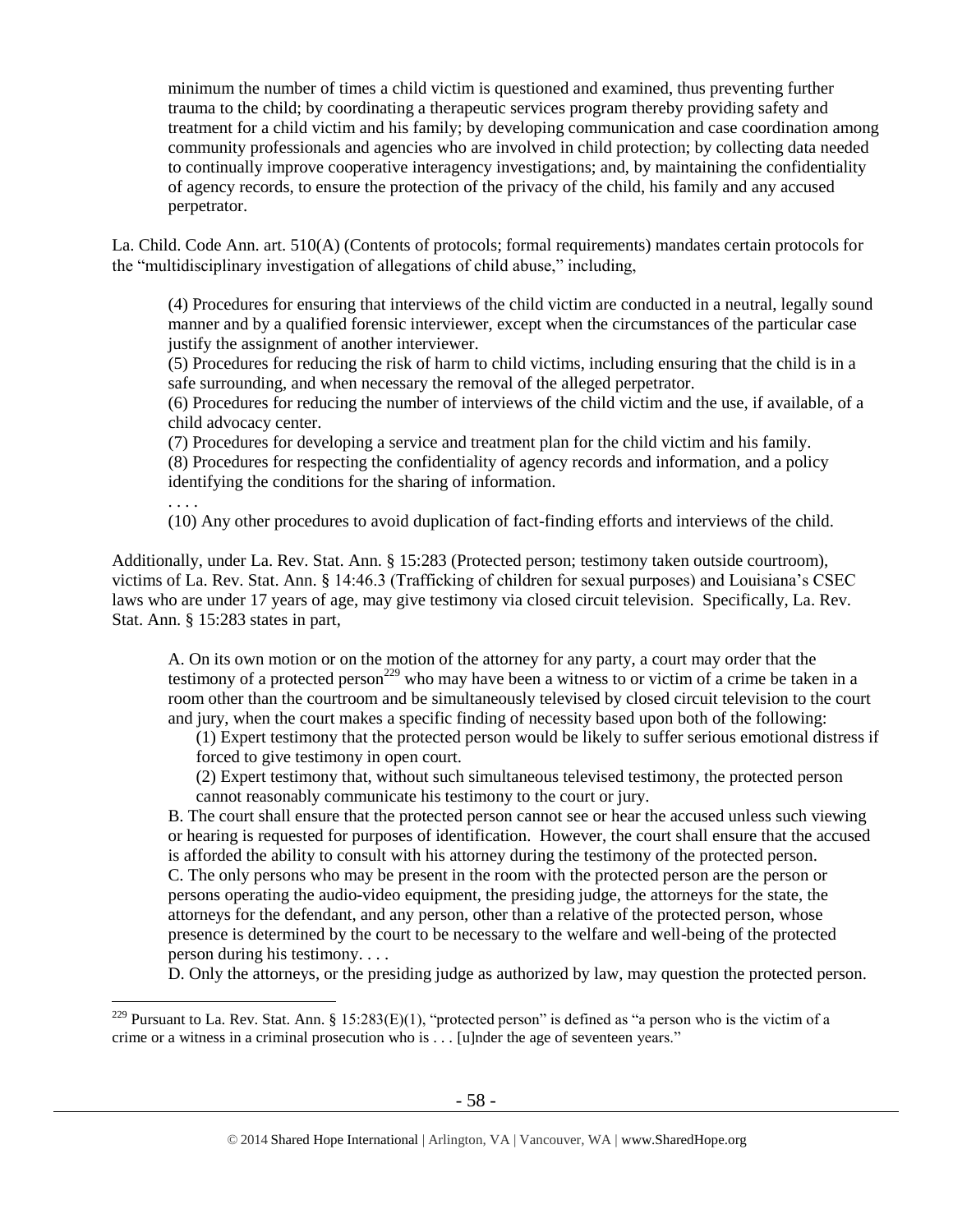La. Rev. Stat. Ann. § 15:469.1 (Receipt of testimony from victims of certain crimes who are fifteen years of age or younger; closed session of court or in chambers; procedure) provides,

. . . .

 $\overline{a}$ 

In cases of simple rape, attempted simple rape, aggravated rape, attempted aggravated rape, forcible rape, attempted forcible rape, or carnal knowledge of a juvenile in which the victim is a child of fifteen years of age or younger, the court, upon its own motion or that of the defendant or state, may order that the testimony of such victim be heard either in closed session of court or in the judge's chambers, in the presence of the judge or jury, the defendant, counsel for the defendant, the family of the defendant, the parents or parent of the victim, the attorney for the state, a reasonable but limited number of members of the public which the court may allow in its discretion under these circumstances, and any other party which the court determines has a valid interest in the proceedings.

Additional protections apply to domestic minor sex trafficking victims for cases involving sexual assault and human trafficking. Specifically, La. Code Evid. Ann. art. 412(B)<sup>230</sup> (Victim's past sexual behavior in sexual assault cases; trafficking cases) states that "[w]hen an accused is charged with a crime involving human trafficking or trafficking of children for sexual purposes, reputation or opinion evidence of the past sexual behavior of the victim is not admissible." Further, La. Code Evid. Ann. art. 412(A) states that "[w]hen an accused is charged with a crime involving sexually assaultive behavior, reputation or opinion evidence of the past sexual behavior of the victim is not admissible." Exceptions under La. Code Evid. Ann. art. 412(B) include evidence "upon the issue of whether or not the accused was the source of semen or injury", "upon the issue of whether or not the victim consented to the sexually assaultive behavior", and "[e]vidence of specific instances of the victim's past sexual behavior is not admissible unless the evidence is offered by the prosecution in a criminal case to prove a pattern of trafficking activity by the defendant."

Courts specializing in human trafficking offenses as the subject matter of the court are established in the district courts of Louisiana. La. Child Code Ann. Art  $13:587.4(C)^{231}$  states,

(1) If a special division or section of court is designated as a human trafficking section, the presiding judge may be trained in issued of human trafficking and the support services available to victims. (2) All cases where a person is charged or indicted pursuant to R.S. 14:46.2 [Human trafficking], 46.3 [Trafficking of children for sexual purposes], 81.1 [Pornography involving juveniles], 81.2 [Molesting of a juvenile], 81.3 [Computer-aided solicitation of a minor], 82 [Operating a place of prostitution], 82.1 [Prostitution with a minor under 17 years of age], 83 [Soliciting for prostitutes], 83.1 [Inciting prostitution], 83.2 [Promoting prostitution], 83.3 [Prostitution by massage], 83.4 [Massage; sexual conduct prohibited], 84 [Pandering], 85 [Letting premises for prostitution], 86 [Enticing persons into prostitution], 89 [Crime against nature], 89.1 [Aggravated crime against nature], 89.2 [Crimes against nature by solicitation], 104 [Keeping a disorderly place], 105 [Letting a disorderly place], 281 [Maintaining disorderly place] or 282 [Operation of places of prostitution] shall be transferred to the human trafficking section of the court.

<sup>&</sup>lt;sup>230</sup> Here and elsewhere in this report that La. Code Evid. Ann.  $\S$  412 is quoted or cited, it has been updated to reflect the amendments added by the passage of House Bill 1025. 2014 La. Acts. 564 (approved June 9, 2014).

<sup>&</sup>lt;sup>231</sup> Here and elsewhere in this report that La. Rev. Stat. Ann. § 13:587 is quoted or cited, it has been updated to reflect the amendments added by the passage of House Bill 569. 2014 La. Acts. 554 (effective August 1, 2014).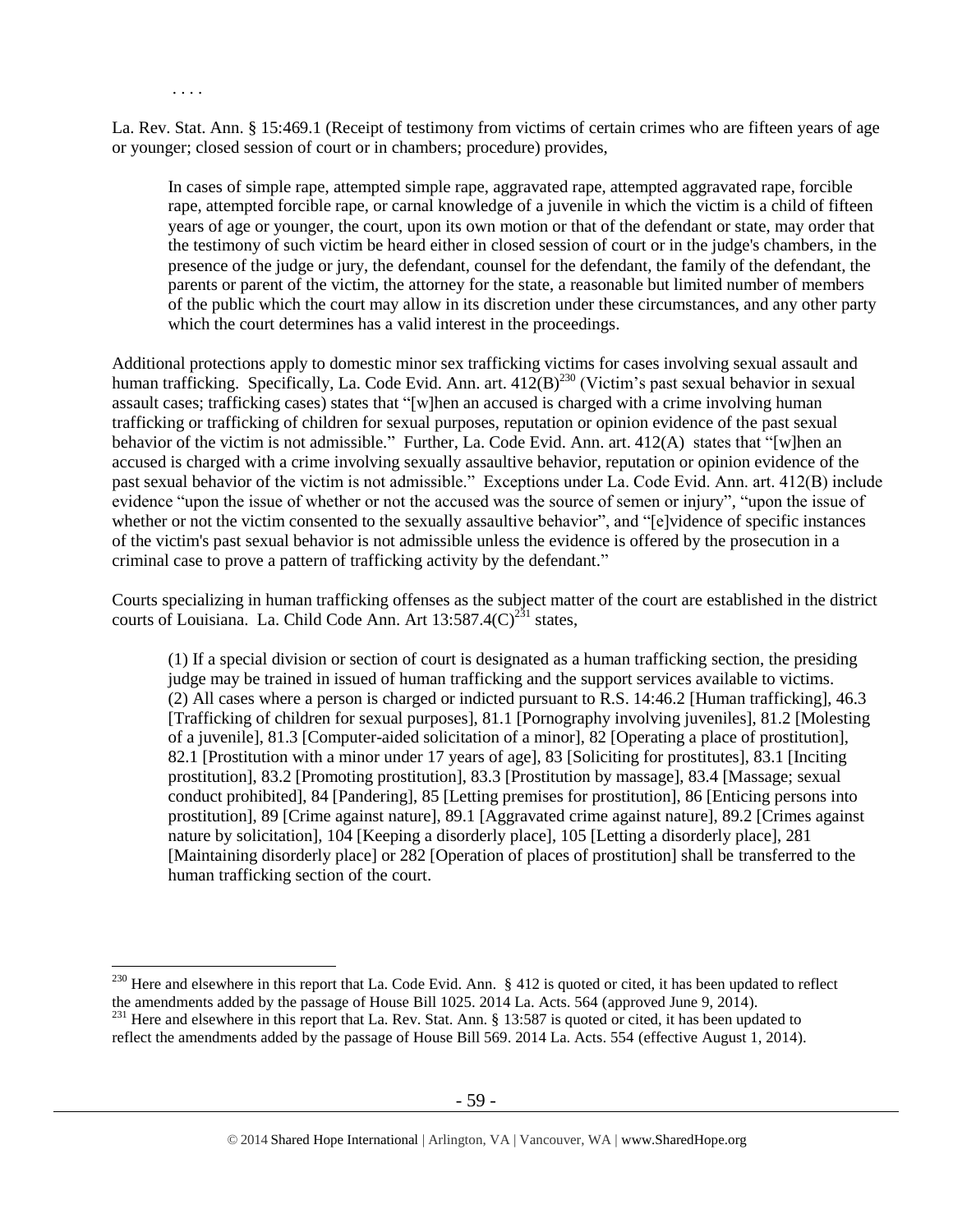Statements made by a victim related to a prosecution for an unlawful act arising from the trafficking offense are eligible for specialized protections during criminal proceedings. La. Code Evid. Ann. art.412.3<sup>232</sup> (Statements made by victims of trafficking during investigations) states,

If a victim of human trafficking or trafficking of children for sexual purposes is also a defendant in any case arising from unlawful acts committed as part of the same trafficking activity, any inculpatory statement made by the victim as a result of questioning by any person then known by the victim to be a law enforcement officer is inadmissible against the victim, except pursuant to Article 801 of this Code or in any prosecution of the victim for perjury, at a trial of the victim for the unlawful acts committed by the victim as part of the same trafficking activity if all of the following conditions exist:

(1) The victim cooperates with the investigation and prosecution, including the giving of a useimmunity statement as directed by the prosecuting attorney.

(2) The victim testifies truthfully at any hearing or trial related to the trafficking activity, or agrees, either in writing or on the record, to testify truthfully at any hearing or trial related to the trafficking activity in any prosecution of any other person charged with an offense arising from the same trafficking activity, regardless of whether the testimony is unnecessary due to entry of a plea by the other person.

(3) The victim has agreed in writing to receive services or participate in a program that provides services to victims of human trafficking or trafficking of children for sexual purposes, if such services are available.

Under La. Rev. Stat. Ann. § 46:1844(W)(2)<sup>233</sup> (Basic rights for victim and witness), which protects the confidentiality of crime victims who are minors, victims of sex offenses, and victims of human traffickingrelated offenses<sup>234</sup>, "sex offense" is defined to "include the perpetration or attempted perpetration of ... any offense listed in R.S. 15:541(24) [Definitions— Registration of sex offenders and child predators]."

La. Code Crim. Proc. Ann. art. 718.1(A) (Evidence of obscenity, video voyeurism, or pornography involving juveniles) affords special protection for children used in child pornography, video voyeurism, or obscenity. Pursuant to art. 718.1(A), "In any criminal proceeding, any property or material that is alleged to constitute evidence of obscenity as defined in R.S.  $14:106(A)(2)^{235}$  that is unlawfully possessed, video voyeurism as defined in R.S. 14:283,<sup>236</sup> or pornography involving juveniles as defined in R.S. 14:81.1<sup>237</sup> shall remain in the care, custody, and control of the court or the district attorney." Additionally, "the court shall deny any request by the defendant to copy, photograph, duplicate, or otherwise reproduce any property or material that is alleged to constitute evidence of obscenity. . . that is unlawfully possessed, video voyeurism . . . or pornography

<sup>237</sup> *See supra* not[e 17.](#page-5-1)

<sup>&</sup>lt;sup>232</sup> Here and elsewhere in this report that La. Evid Code Ann. § 412.3 is quoted or cited, it has been updated to reflect the amendments added by the passage of House Bill 569. 2014 La. Acts. 554 (effective August 1, 2014). <sup>233</sup> *See supra* not[e 84.](#page-23-0)

<sup>&</sup>lt;sup>234</sup> For purposes of this Section, "human trafficking-related offense" is defined to include the perpetration or attempted perpetration of R.S. 14:46.2 or 46.3 or any other crime involving commercial sexual exploitation including R.S. 14:81.1, 81.3, 82, 82.1, 82.2, 83, 83.1, 83.2, 83.3, 83.4, 84, 85, 86, 89.2, 104, 105, and 282. La. Rev. Stat. Ann. § 46:1844(W)(2)(a).

<sup>&</sup>lt;sup>235</sup> See supra Section 1.2 for the definition of "obscenity."

<sup>&</sup>lt;sup>236</sup> Video voyeurism is defined under La. Rev. Stat. Ann. § 14:283 as "The use of any camera, videotape, photooptical, photo-electric, or any other image recording device for the purpose of observing, viewing, photographing, filming, or videotaping a person where that person has not consented to the observing, viewing, photographing, filming, or videotaping and it is for a lewd or lascivious purpose; or the transfer of an image obtained by activity described in Paragraph (1) of this Subsection by live or recorded telephone message, electronic mail, the Internet, or a commercial online service."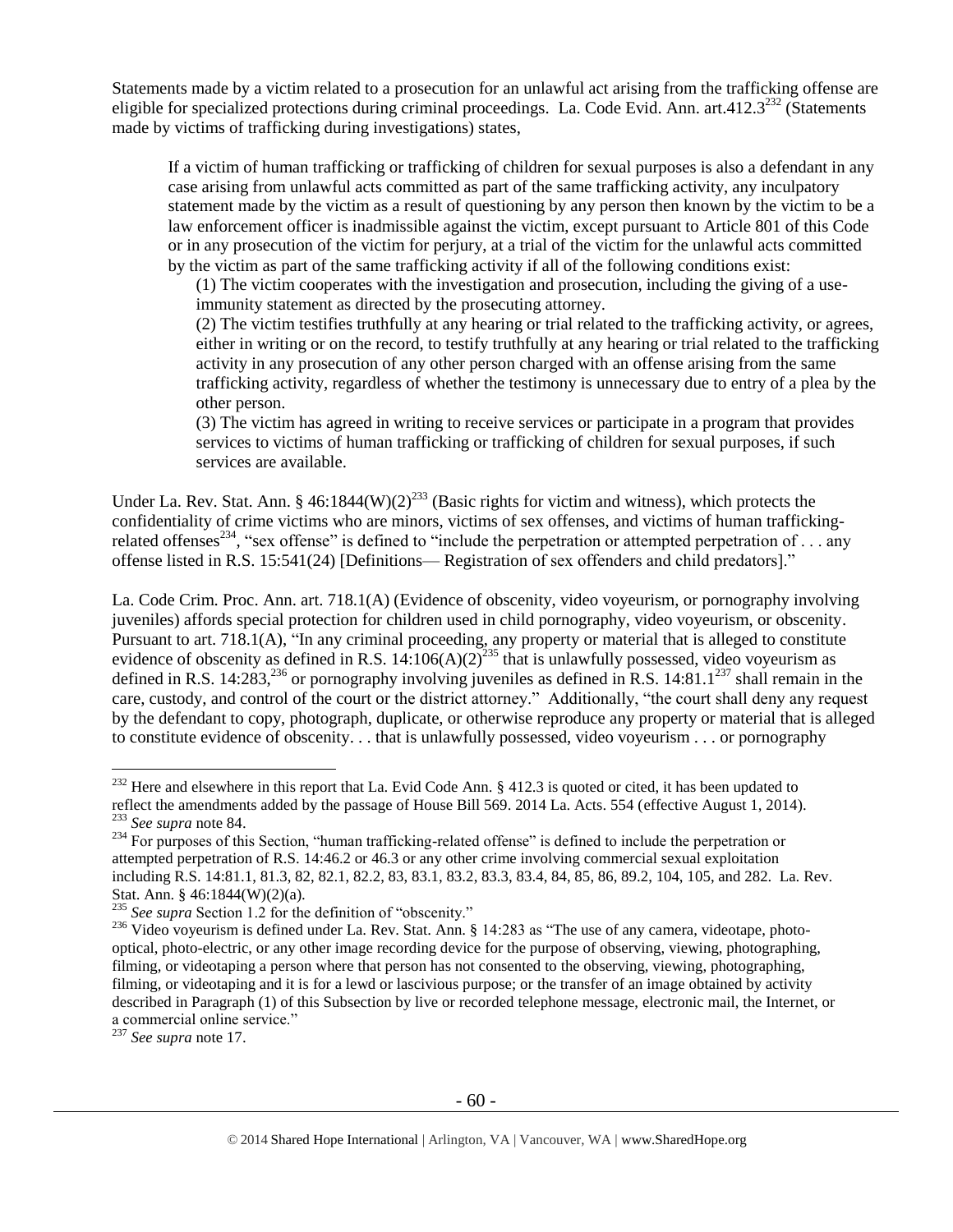involving juveniles  $\dots$  provided that the district attorney makes the property or material reasonably available<sup>238</sup> to the defendant." La. Code Evid. Ann. art. 718.1(B).

For child victims who are involved in dependency cases, La. Child. Code Ann. art. 424.1(A) (CASA; appointment) authorizes the court in a child in need of care proceeding to appoint a special advocate.

*5.9 Expungement or sealing of juvenile delinquency records resulting from arrests or adjudications for prostitution-related offenses committed as a result of, or in the course of, the commercial sexual exploitation of a minor is available within a reasonable time after turning 18.*

Louisiana provides that if a minor can prove that his or her violation of La. Rev. Stat. Ann. §14:82<sup>239</sup> (Prostitution), § 14:83.3<sup>240</sup>, § 14:83.4<sup>241</sup> (Prostitution by massage) or § 14:89.2<sup>242</sup> (Crime against nature by solicitation) was committed as a result of being a victim of human trafficking pursuant to  $\frac{8}{3}$  14:46.2<sup>243</sup> or under the federal Trafficking Victims Protection Act, the court will grant the minor's motion to expunge his or her record. La. Child Code Ann. Art. 923 (Expungement of adjudications involving human trafficking victims) states,

D. The court shall grant the motion if the court finds by a preponderance of the evidence that the violation was a result of the child having been a victim of human trafficking. Documentation of a child's status as a victim of human trafficking provided by a federal, state, or local government agency shall create a presumption that the child's adjudication was obtained as a result of having been a victim of human trafficking. However, such documentation shall not be required to grant a motion under this Section.

E. If the motion is granted, the court shall order the expungement of the record of the delinquency proceedings including but not limited to all records and files related to the child's arrest, citation, investigation, charge, delinquency proceedings, adjudication, and probation for the defense.

Additionally, pursuant to La. Child. Code Ann. art. 917 (Expungement; generally), "A person seventeen years of age or older may move for expungement of records of juvenile criminal conduct pursuant to this Chapter [Expungement]." La. Child. Code Ann. art. 918 (Grounds) sets out the grounds for expungement, stating,

A. Records concerning conduct or conditions that did not result in adjudication may be expunged. B. Records concerning conduct or conditions that resulted in a misdemeanor adjudication may be expunged only if two or more years have elapsed since the person satisfied the most recent judgment against him.

C. Records concerning conduct or conditions that resulted in a felony adjudication may be expunged only if:

(1) The adjudication was not for murder, manslaughter, any sexual crime, kidnapping, or armed robbery.

 $^{238}$  Under La. Code Evid. Ann. art. 718.1(C), "the property or material shall be deemed reasonably available to the defendant if the district attorney provides ample opportunity for the inspection, viewing, and examination at the office of the district attorney of the property or material by the defendant, the defendant's attorney, and any individual the defendant may seek to qualify to furnish expert testimony at trial."

<sup>239</sup> *See supra* not[e 32.](#page-11-0)

<sup>240</sup> *See supra* not[e 30.](#page-11-1)

<sup>241</sup> *See supra* not[e 31.](#page-11-2)

<sup>242</sup> *See supra* not[e 18.](#page-5-0)

<sup>243</sup> *See supra* not[e 2.](#page-0-0)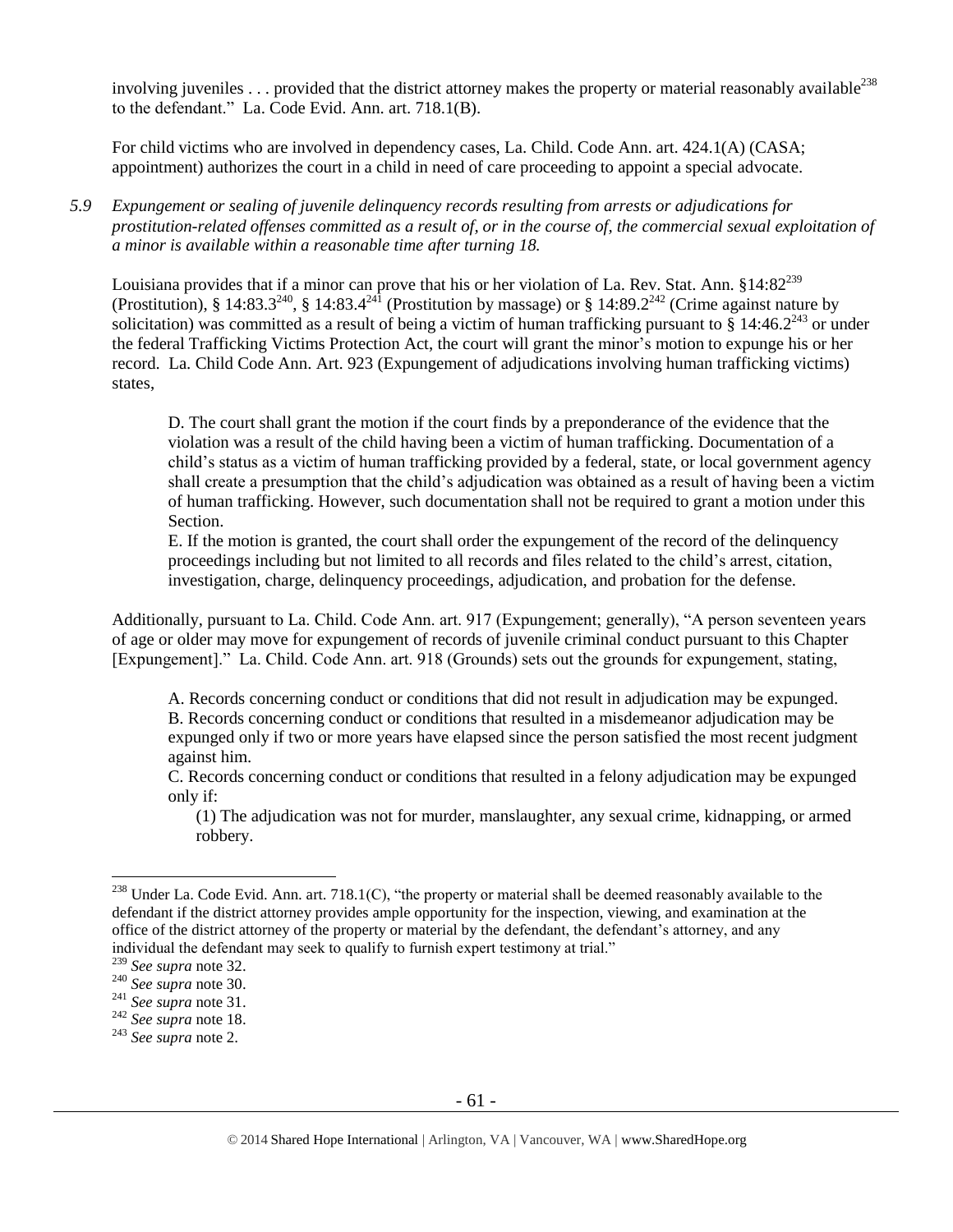(2) Five or more years have elapsed since the person satisfied the most recent judgment against him.

(3) The person has no criminal court felony convictions and no criminal court convictions for misdemeanors involving a weapon.

(4) The person has no outstanding indictment or bill of information charging him.

D. Records concerning conduct or conditions that results in a misdemeanor or felony adjudication for La. Rev. Stat. Ann. §§ 14:82 [Prostitution; definition; penalties; enhancement], § 83.3 [Prostitution by massage], § 83.4 [Massage; sexual conduct prohibited], 89 [Crime against nature] or § 89.2 [Crime against nature by solicitation] may be expunged upon petition to the court and upon a showing that, during the time of the commission of the offense, the person seeking the expungement was a victim of trafficking of children for sexual purposes pursuant to R.S. § 14:46.3(E) provided that person has no outstanding indictment or bill of information charging him.

According to La. Child. Code Ann. art. 922 (Expungement order; effect), "Except for the limited purposes stated in Articles 920 [Order of expungement; court records]<sup>244</sup> and 921 [Order of expungement; agency records],<sup>245</sup> upon an order of expungement, the conduct and conditions expunged are considered nonexistent and are to be treated as such upon inquiry."

## *5.10 Victim restitution and civil remedies for victims of domestic minor sex trafficking or commercial sexual exploitation of children (CSEC) are authorized by law.*

In Louisiana, trafficking victims have a civil cause of action. La. Rev. Stat. Ann. §46:2163 provides that,

An individual who is a victim of human trafficking shall have a civil cause of action in district court for injunctive relief and to recover actual damages, compensatory damages, punitive damages, and for any other appropriate relief. A prevailing plaintiff shall also be awarded court costs and attorney fees. Treble damages shall be awarded on proof of actual damages where the defendant's actions were willful and malicious.

Additionally, victims can pursue civil remedies against persons convicted under the Louisiana Racketeering Act.<sup>246</sup> Specifically, civil remedies are available pursuant to La. Rev. Stat. Ann. § 15:1356 (Civil remedies), which states in part,

 $\overline{a}$ 

C. The court may maintain a confidential record, such as a minute entry, of the fact of an adjudication. This information may be released only upon written motion of a court exercising criminal jurisdiction over the person whose record is sought and then only for the purposes authorized by the Code of Criminal Procedure.

<sup>&</sup>lt;sup>244</sup> La. Child. Code Ann. art. 920 states,

A. An order for the expungement of juvenile court records must be in writing and, except as hereinafter provided, must require that the clerk of court destroy all records relating to the conduct or conditions referred to in the motion for expungement, including but not limited to pleadings, exhibits, reports, minute entries, correspondence, and all other documents.

B. References, documents, recordings, or other materials that cannot be destroyed may be maintained. Under no circumstances may any undestroyed information be released.

<sup>&</sup>lt;sup>245</sup> La. Child. Code Ann. art. 921(D) states, "A copy of the judgment ordering destruction may be maintained by the custodian of reports and records of the agency or office. However, the custodian must not disclose the fact that such judgment is maintained or that the destroyed reports or records previously existed to anyone except upon written order of the court."

<sup>&</sup>lt;sup>246</sup> See supra Section 3.1 for the provisions of the Louisiana Racketeering Act.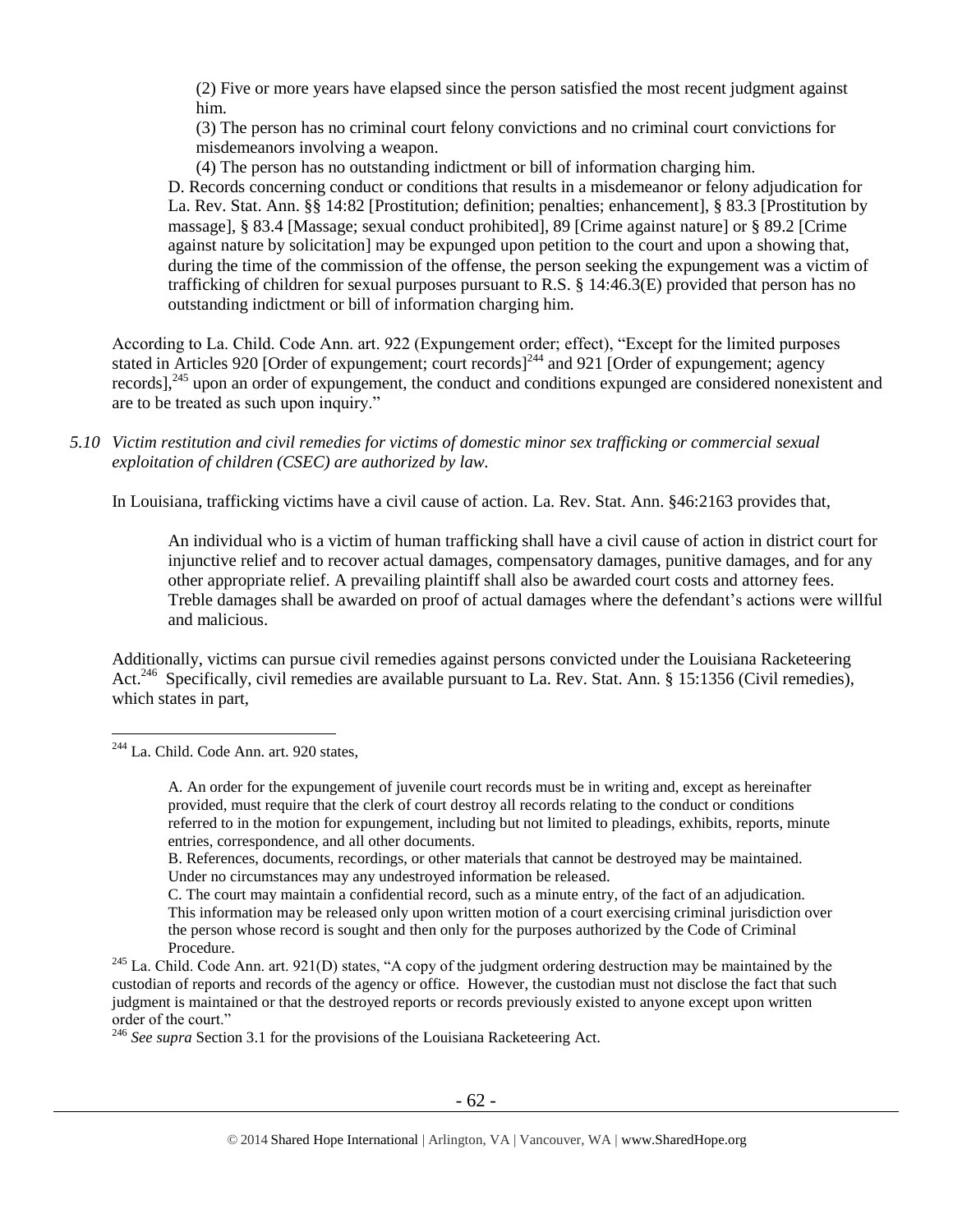(A) (1) All property, immovable or movable, including money, used in the course of, intended for use in the course of, derived from, or realized through, conduct in violation of a provision of [R.S. 15:1353](https://www.lexis.com/research/buttonTFLink?_m=adbaaf1e18f2b659dc9b502e460590c9&_xfercite=%3ccite%20cc%3d%22USA%22%3e%3c%21%5bCDATA%5bLa.%20R.S.%2015%3a1356%5d%5d%3e%3c%2fcite%3e&_butType=4&_butStat=0&_butNum=2&_butInline=1&_butinfo=LACODE%2015%3a1353&_fmtstr=FULL&docnum=1&_startdoc=1&wchp=dGLbVzV-zSkAW&_md5=1d254099e34f73c122bf836a1bcd50ac) [Prohibited activities] is subject to civil forfeiture to the state. Any injured person shall have an in rem right or claim to forfeited property or to the proceeds derived therefrom superior to any right or claim the state has in the same property or proceeds. . . .

. . . .

E. Any person who is injured by reason of any violation of the provisions of R.S. 15:1353 [Prohibited activities] shall have a cause of action against any person engaged in racketeering activity who violates a provision of R.S. 15:1353. Such injured person shall be entitled to recover three times the actual damages sustained or ten thousand dollars, whichever is greater. Such person shall also recover attorney fees in the trial and appellate courts and costs of investigation and litigation reasonably incurred.

La. Rev. Stat. Ann. § 15:1356(I) provides that this civil remedy will not preclude the application of other remedies.

Victims also have the right to seek restitution under La. Rev. Stat. Ann. § 46:1844(M)(1)–(3)<sup>247</sup> (Basic rights for victim and witness), which states,

(1) If the defendant is found guilty, the court or parole board shall require the defendant to pay restitution to the appropriate party in an amount and manner determined by the court. In addition, the court or parole board may require the defendant to perform community service work in an amount and according to a schedule determined by the court.

(2) One of the conditions of work release shall be a requirement that an inmate pay from his earnings all restitution ordered by the court or the parole board. Even if no restitution has been ordered, the sheriff or director of the program shall have the right to require payment of restitution as a condition of work release.

(3) A victim shall not be required to pay recording fees for the filing of a restitution order with the clerk of court. The defendant shall be responsible for all costs associated with this action.

Additionally, La. Code Crim. Proc. Ann. art. 883.2 (Restitution to victim) provides,

A. In all cases in which the court finds an actual pecuniary loss to a victim, or in any case where the court finds that costs have been incurred by the victim in connection with a criminal prosecution, the trial court shall order the defendant to provide restitution to the victim as a part of any sentence that the court shall impose.

B. Additionally, if the defendant agrees as a term of a plea agreement, the court shall order the defendant to provide restitution to other victims of the defendant's criminal conduct, although those persons are not the victim of the criminal charge to which the defendant pleads. Such restitution to other persons may be ordered pursuant to Article 895 [Conditions of probation] or 895.1 [Probation; restitution; judgment for restitution; fees] or any other provision of law permitting or requiring restitution to victims.

C. The court shall order that all restitution payments be made by the defendant to the victim through the court's designated intermediary, and in no case shall the court order the defendant to deliver or send a restitution payment directly to a victim, unless the victim consents.

<sup>247</sup> *See supra* not[e 84.](#page-23-0)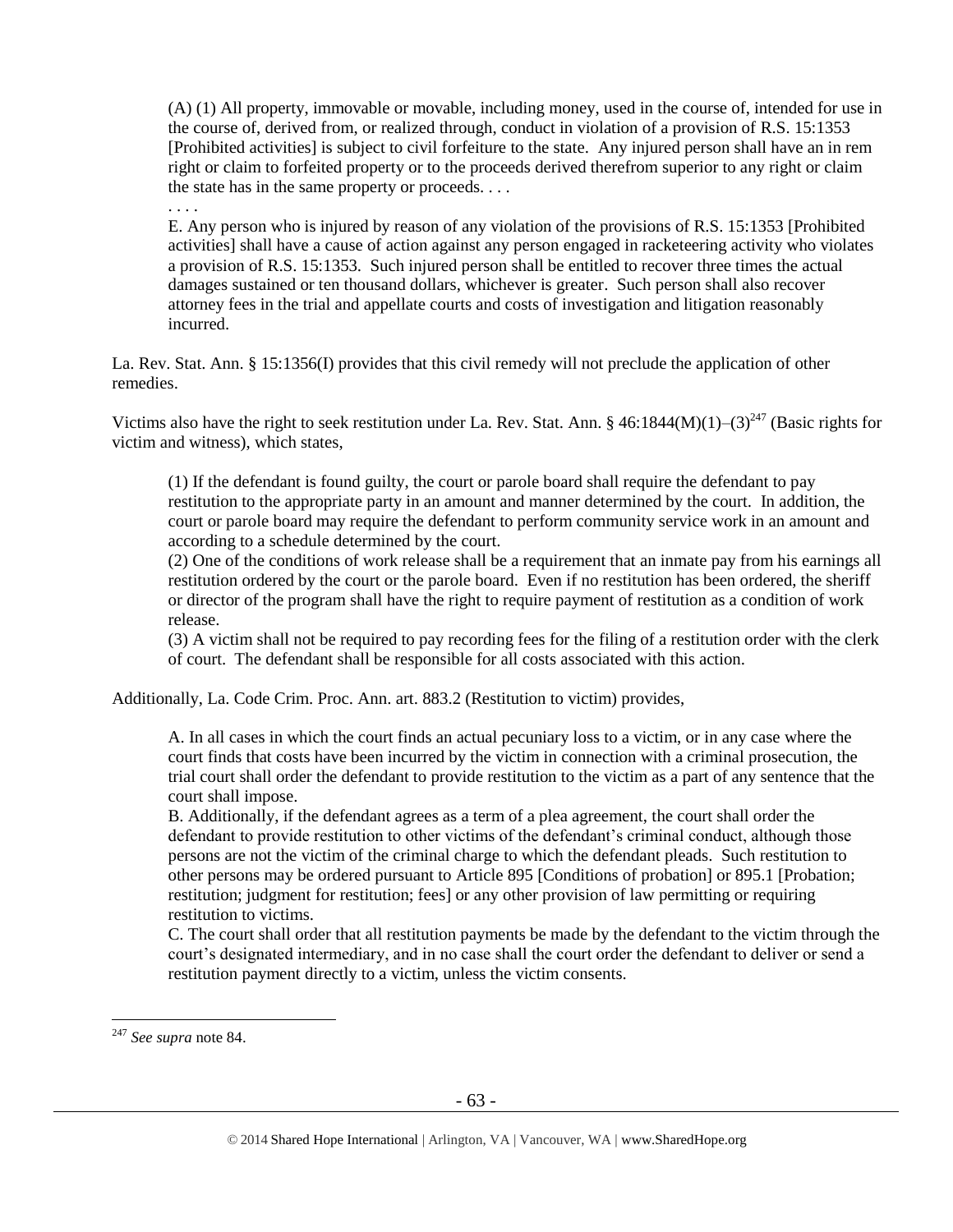Finally, La. Rev. Stat. Ann.  $8\ 15:539.3^{248}$  mandates that

A person convicted of a violation of R.S. 14:46.2 (human trafficking). R.S. 14:46.3 (trafficking of children for sexual purposes), R.S. 14:81.1 (pornography involving juveniles), R.S. 14:81.3 (computeraided solicitation of a minor), R.S. 14:82.1 (prostitution; persons under eighteen; additional offenses), R.S. 14:83 (soliciting for prostitutes), R.S. 14:83.1 (inciting prostitution), R.S. 14:83.2 (promoting prostitution), R.S. 14:84 (pandering), R.S. 14:86 (enticing persons into prostitution), R.S. 14:104 (keeping a disorderly place), R.S. 14:105 (letting a disorderly place), and R.S. 14:282 (operation of places of prostitution) shall be ordered to pay mandatory restitution to the victim . . . . Restitution under this Section shall include any of the following;

(1) Costs of medical and psychological treatment.

(2) Costs of necessary transportation and temporary housing.

(3) . . . In the case of sex trafficking, the victim shall be entitled to restitution for the income he would have earned, had he not been victimized, as guaranteed under the minimum wage and overtime provisions of the federal Fair Labor Standards Act.

(4) Return of property, cost of damage to property, or full value of property if destroyed or damaged beyond repair.

(5) Expenses incurred by the victim and any household members or other family members in relocating away from the defendant or the defendant's associates, including but not limited to deposits for utilities and telephone service, deposits for rental housing, temporary lodging and food expenses, clothing, and personal items. . . .

. . . .

 $\overline{a}$ 

*5.11 Statutes of limitations for civil and criminal actions for child sex trafficking or commercial sexual exploitation of children (CSEC) offenses are eliminated or lengthened sufficiently to allow prosecutors and victims a realistic opportunity to pursue criminal action and legal remedies.*

La. Civ. Code Ann. art. 3499 (Personal actions) states, "Unless otherwise provided by legislation, a personal action is subject to a liberative prescription<sup> $249$ </sup> of ten years."

For various sexual offenses, La. Code Crim. Proc. Ann. art. 571.1 (Time limitation for certain sex offenses) states,

Except as provided by Article 572 of this Chapter, the time within which to institute prosecution of the following sex offenses, regardless of whether the crime involves force, serious physical injury, death, or is punishable by imprisonment at hard labor shall be thirty years: sexual battery (R.S. 14:43.1), second degree sexual battery (R.S. 14:43.2), oral sexual battery (R.S. 14:43.3), human trafficking (R.S. 14:46:2(B)(2) or (3)), trafficking of children for sexual purposes (R.S. 14:46.3), felony carnal knowledge of a juvenile (R.S. 14:80), indecent behavior with juveniles (R.S. 14:81), pornography involving juveniles (R.S. 14:81.1), molestation of a juvenile . . . (R.S. 14:81.2), prostitution of persons under eighteen (R.S. 14:82.1), enticing persons into prostitution (R.S. 14:86), crime against nature (R.S. 14:89), aggravated crime against nature (R.S. 14:89.1), crime against nature by solicitation (R.S.  $14:89.2(B)(3)$ ), incest (R.S. 14:78) [repealed], or aggravated incest (R.S. 14:78.1) [repealed] which involves a victim under seventeen years of age. This thirty-year period begins to run when the victim attains the age of eighteen.

<sup>248</sup> *See supra* note **Error! Bookmark not defined.**.

<sup>&</sup>lt;sup>249</sup> Pursuant to La. Civ. Code Ann. art. 3447, a "[l]iberative prescription is a mode of barring of actions as a result of inaction for a period of time."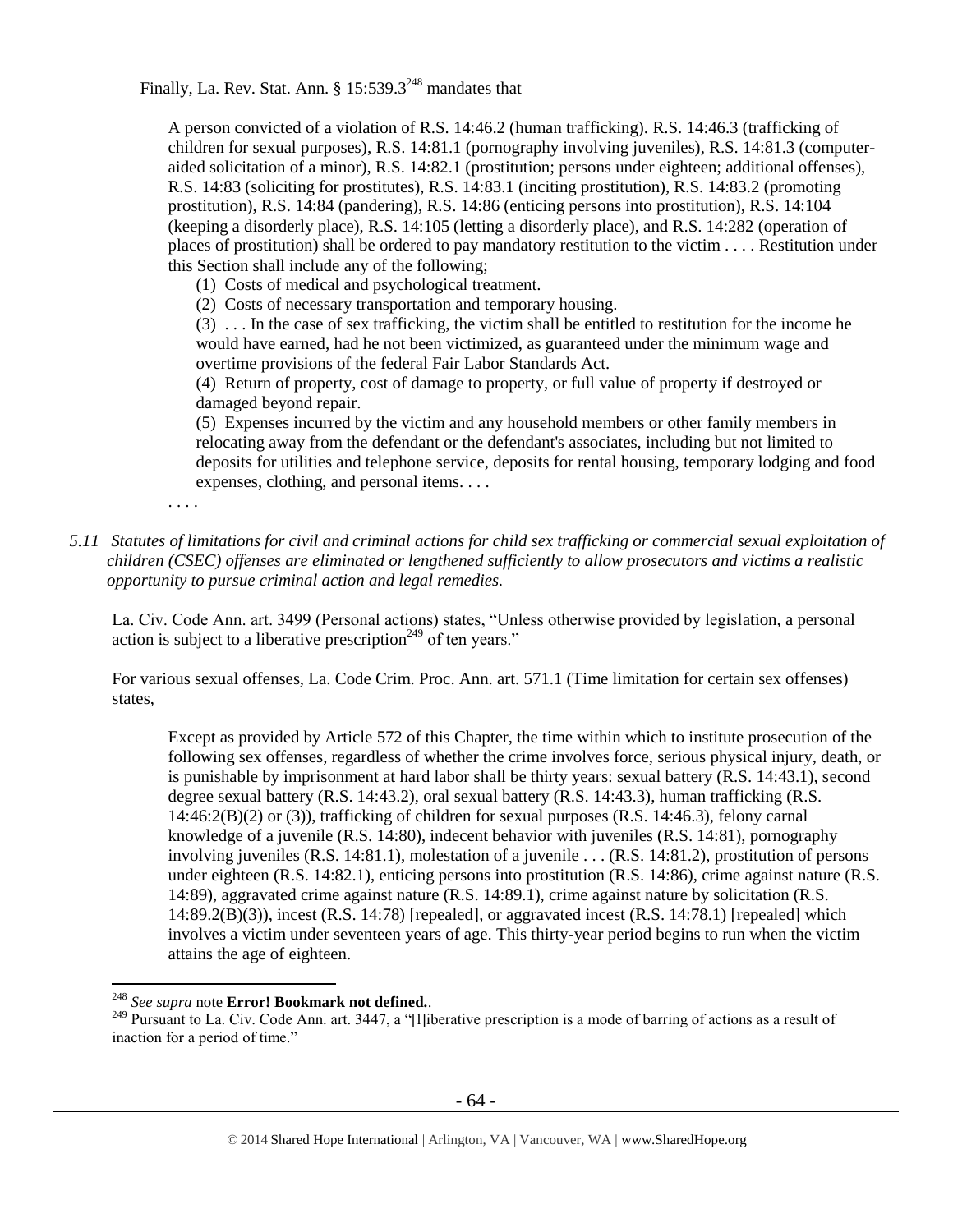For noncapital offenses, La. Code Crim. Proc. Ann. art. 572 (Limitation of prosecution of noncapital offenses) sets out the time frames for commencing criminal prosecutions. La. Code Crim. Proc. Ann. art. 572(A) states,

Except as provided in Articles 571 and 571.1, no person shall be prosecuted, tried, or punished for an offense not punishable by death or life imprisonment, unless the prosecution is instituted within the following periods of time after the offense has been committed:

(1) Six years, for a felony necessarily punishable by imprisonment at hard labor.

(2) Four years, for a felony not necessarily punishable by imprisonment at hard labor.

(3) Two years, for a misdemeanor punishable by a fine, or imprisonment, or both.

(4) Six months, for a misdemeanor punishable only by a fine or forfeiture.

No general tolling applies to offenses against minors; however, La. Code Crim. Proc. Ann. art. 573 (Running of time limitations; exception) specifies that the time limitations found in La. Code Crim. Proc. Ann. art. 572 will not start to run "until the relationship or status involved has ceased to exist when: . . . . [t]he offense charged is aggravated battery (R.S. 14:34) and the victim is under seventeen years of age."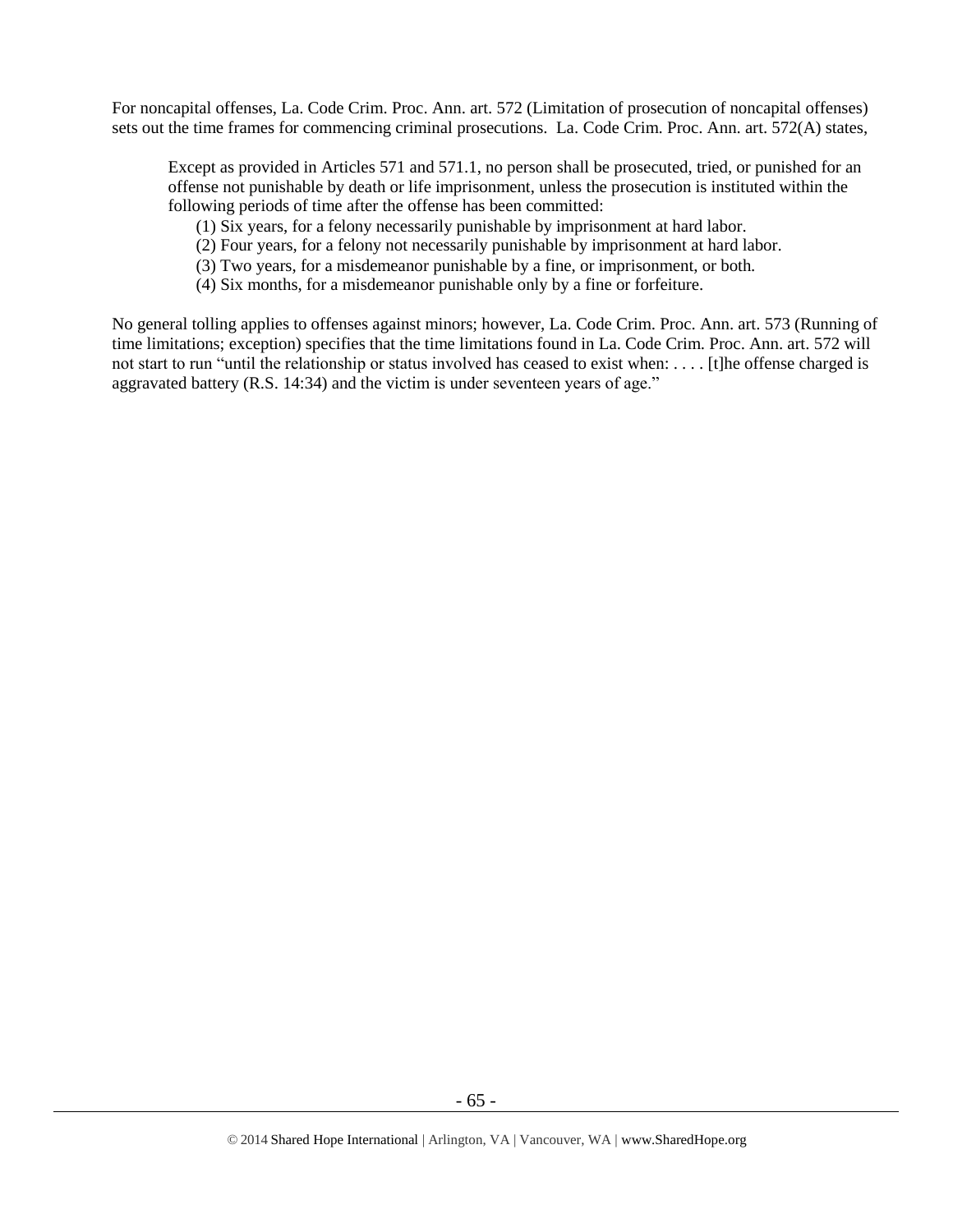#### FRAMEWORK ISSUE 6: CRIMINAL JUSTICE TOOLS FOR INVESTIGATION AND PROSECUTIONS

## *Legal Components:*

- *6.1 Training on human trafficking and domestic minor sex trafficking for law enforcement is statutorily mandated or authorized.*
- *6.2 Single party consent to audiotaping is permitted in law enforcement investigations.*
- *6.3 Wiretapping is an available tool to investigate domestic minor sex trafficking.*
- *6.4 Using a law enforcement decoy posing as a minor to investigate buying or selling of commercial sex acts is not a defense to soliciting, purchasing, or selling sex with a minor.*
- *6.5 Using the Internet to investigate buyers and traffickers is a permissible investigative technique.*
- *6.6 Law enforcement and child welfare agencies are mandated to promptly report missing and recovered children. \_\_\_\_\_\_\_\_\_\_\_\_\_\_\_\_\_\_\_\_\_\_\_\_\_\_\_\_\_\_\_\_\_\_\_\_\_\_\_\_\_\_\_\_\_\_\_\_\_\_\_\_\_\_\_\_\_\_\_\_\_\_\_\_\_\_\_\_\_\_\_\_\_\_\_\_\_\_\_\_\_\_\_\_\_\_\_\_\_\_\_\_\_\_*

# *Legal Analysis:*

 $\overline{a}$ 

*6.1 Training on human trafficking and domestic minor sex trafficking for law enforcement is statutorily mandated or authorized.*

Human trafficking training for law enforcement is statutorily mandated in Louisiana. La. Rev. Stat. Ann. §  $2405.7^{250}$  (Human trafficking training) states,

- A. The council shall provide training for law enforcement agencies in addressing human trafficking.
- B. Such training shall focus on all of the following:
	- (1) Investigating human trafficking under R.S. 14:46.2.

(2) Investigating trafficking of children for sexual purposes under R.S. 14:46.3 and the special needs of sexually exploited children.

(3) Methods used in identifying United States citizens and foreign national victims of human trafficking, including preliminary interview techniques and appropriate questioning methods. (4) Methods of increasing effective collaboration with nongovernmental organizations and other relevant social service organizations in the course of investigating and prosecuting a human trafficking case.

(5) Methods for protecting the rights of victims of human trafficking, taking into account the need to consider human rights and the special needs of female and child victims.

- (6) The necessity of treating victims of human trafficking as crime victim rather than criminals.
- (7) Methods for promoting the safety of victims of human trafficking.

C. The council shall seek input and participation of appropriate nongovernmental organizations and other relevant organizations in the preparation and presentation of training called for in this Section.

*6.2 Single party consent to audiotaping is permitted in law enforcement investigations.*

Louisiana allows single party consent to audiotaping. La. Rev. Stat. Ann. § 15:1303(C)(4) (Interception and disclosure of wire, electronic, or oral communications) states,

It shall not be unlawful under this Chapter for a person not acting under color of law to intercept a wire or oral communication where such person is a party to the communication or where one of the parties to

 $^{250}$  Here and elsewhere in this report that La. Rev. Stat. Ann. § 2405.7 is quoted or cited, it has been updated to reflect the amendments added by the passage of House Bill 1025. 2014 La. Acts. 564 (approved June 9, 2014).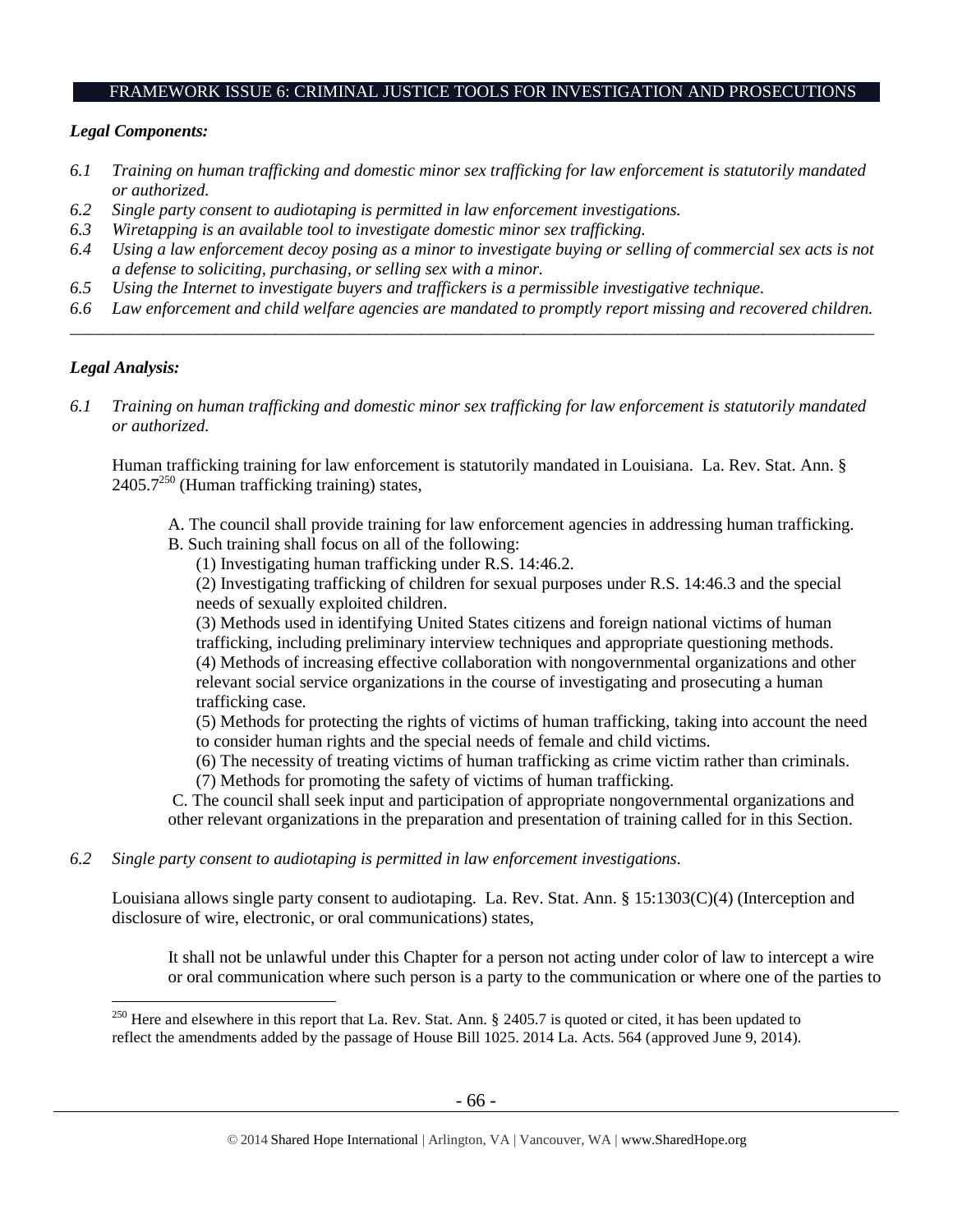the communication has given prior consent to such interception, unless such communication is intercepted for the purpose of committing any criminal or tortious act in violation of the constitution or laws of the United States or of the state or for the purpose of committing any other injurious act.

## *6.3 Domestic minor sex trafficking investigations may use wiretapping and resulting evidence.*

La. Rev. Stat. Ann. § 15:1303(A)(1) (Interception and disclosure of wire, electronic, or oral communications) makes it illegal to "[w]illfully intercept, endeavor to intercept, or procure any other person to intercept or endeavor to intercept, any wire or oral communication." La. Rev. Stat. Ann. §  $15:1308(A)^{251}$  (Authorization for interception of wire or oral communications) allows a judge to issue an order authorizing wiretapping for the investigation of specified crimes, including in part, aggravated kidnapping and money laundering, human trafficking when prosecuted under La. Rev. Stat. Ann. § 14:46.2(B)( $3)^{252}$ , trafficking of children for sexual purposes, and "(s) [c]ommercial sexual exploitation of children including R.S. 14:81.1 [Pornography involving juveniles], 81.3 [Computer-aided solicitation of a minor], 82 [Prostitution; definition; penalties; enhancement], 82.1 Prostitution; persons under eighteen; additional offenses], 82.2 [Purchase of commercial sexual activity; penalties], 83 [Soliciting for prostitutes], 83.1 [Inciting prostitution], 83.2 [Promoting prostitution], 83.3 [Prostitution by massage], 83.4 [Massage; sexual conduct prohibited], 84 [Pandering], 85 [Letting premises for prostitution], 86 [Enticing persons into prostitution], 89.2 [Crime against nature by solicitation], 104 [Keeping a disorderly place], 105 [Letting a disorderly place], and 282 [Operation of places of prostitution prohibited; penalty]." La. Rev. Stat. Ann. § 15:1308(A)(2)(b), (m), (q), (r), (s).

*6.4 Using a law enforcement decoy posing as a minor to investigate buying or selling of commercial sex acts is not a defense to soliciting, purchasing, or selling sex with a minor.*

Several statutes permit the use of a decoy by law enforcement. Pursuant to La. Rev. Stat. Ann.  $\S 14:46.2^{253}$ (Human trafficking).it shall not be a defense "that the person being recruited, harbored, transported, provided, solicited, received, isolated, enticed, obtained, or maintained is actually a law enforcement officer or peace officer acting within the official scope of his duties." La. Rev. Stat. Ann. § 14:46.2(D). Also, La. Rev. Stat. Ann. § 14:46.3<sup>254</sup> (Trafficking of children for sexual purposes) and § 14:82.2<sup>255</sup> (Purchase of commercial sexual activity; penalties) state, "it shall not be a defense to prosecution for a violation of this Section that the person being recruited, harbored, transported, provided, sold, purchased, received, isolated, enticed, obtained, or maintained is actually a law enforcement officer or peace officer acting within the official scope of his duties." La. Rev. Stat. Ann. 46.3(A)(3), 14:82.2(E).

Additionally, pursuant to La. Rev. Stat. Ann.  $\S 14:86^{256}$  (Enticing persons into prostitution), "it shall not be a defense to prosecution "that the person being enticed is actually a law enforcement officer or peace officer acting in his official capacity" and similarly under La. Rev. Stat. Ann. § 14:89.2<sup>257</sup> (Crime against nature by solicitation) it shall not be a defense "that the person being solicited is actually a law enforcement officer or peace officer acting within the scope of his duties." La. Rev. Stat. Ann. § 14:86(C), 89.2 (D)(4).

<sup>&</sup>lt;sup>251</sup> Here and elsewhere in this report that La. Rev. Stat. Ann.  $\S 15:1308$  is quoted or cited, it has been updated to reflect the amendments added by the passage of House Bill 1025. 2014 La. Acts. 564 (approved June 9, 2014).

<sup>252</sup> *See supra* not[e 2.](#page-0-0)

<sup>253</sup> *See supra* not[e 2.](#page-0-0)

<sup>254</sup> *See supra* not[e 6.](#page-2-0)

<sup>255</sup> *See supra* not[e 9.](#page-3-1)

<sup>256</sup> *See supra* note **Error! Bookmark not defined.**.

<sup>257</sup> *See supra* not[e 18.](#page-5-0)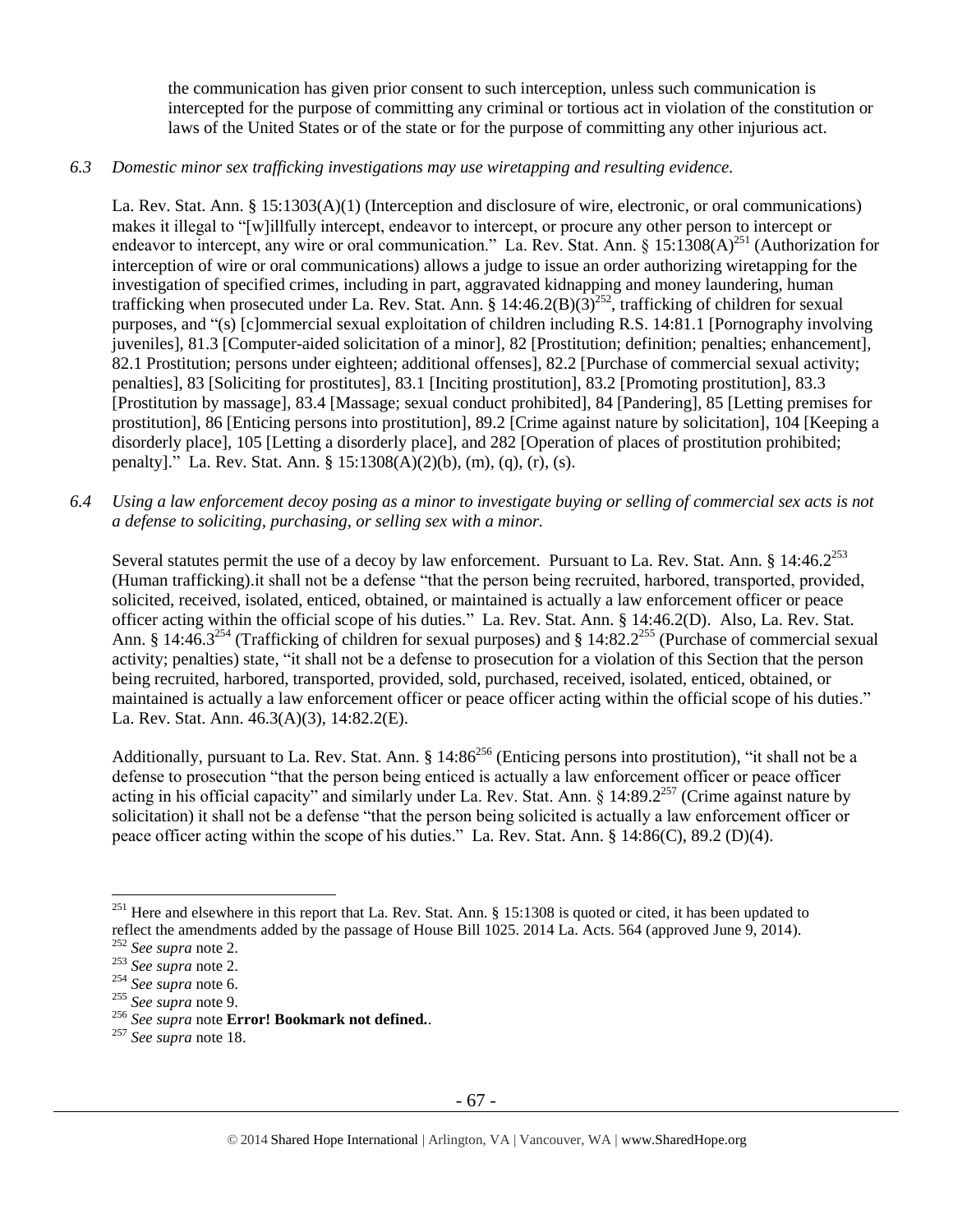Finally, under La. Rev. Stat. Ann. § 14:82.1 (Prostitution; persons under eighteen; additional offenses), it shall not be a defense that the person practicing prostitution who is believed to be under the age of eighteen is actually a law enforcement officer or peace officer acting within the official scope of his duties. La. Rev. Stat. Ann. § 14:82.1(E).

# *6.5 Using the Internet to investigate buyers and traffickers is a permissible investigative technique.*

The use of the Internet to investigate buyers and traffickers appears to be permissible under La. Rev. Stat. Ann. § 14:81.3<sup>258</sup> (Computer-aided solicitation of a minor). The language in the statute specifically carves out an exception allowing law enforcement to use the Internet to investigate buyers and traffickers by disallowing a defense based on the fact that the "victim" was actually a law enforcement officer using the Internet as an investigative tool. La. Rev. Stat. Ann. § 14:81.3(C)(1).

La. Rev. Stat. Ann. § 14:81.3(C) expressly states, "It shall not constitute a defense to a prosecution brought pursuant to this Section that the person reasonably believed to be under the age of seventeen is actually a law enforcement officer or peace officer acting in his official capacity." Additionally, because La. Rev. Stat. Ann. § 14:81.3 applies when a person "knowingly contacts or communicates, through the use of electronic textual communication, with a person who has not yet attained the age of seventeen . . . or a person reasonably believed to have not yet attained the age of seventeen . . . for the purpose of or with the intent to persuade, induce, entice or coerce the person to engage or participate in sexual conduct," it appears to contemplate and permit the use of the Internet in investigations. La. Rev. Stat. Ann. § 14:81.3(A)(1).

# *6.6 Law enforcement and child welfare agencies are mandated to promptly report missing and recovered children.*

La. Rev. Stat. Ann. § 46:1431(A), (B) (Missing and Exploited Children Information Clearinghouse; establishment; definitions) creates "a Missing and Exploited Children Information Clearinghouse within the Department of Public Safety and Corrections, office of state police" to serve "as a central repository of information regarding missing and/or exploited children." La. Rev. Stat. Ann. § 46:1431(B) expressly requires that information regarding missing or exploited children "be collected and disseminated to assist in the location of missing children and the reporting of exploited children to the proper agency."

La. Rev. Stat. Ann. § 46:1432(A) (Duties of the clearinghouse) requires the clearinghouse to

(1) Establish a system of intrastate communication of information relating to children determined, by the parent, guardian, or legal custodian of the child, or by a law enforcement agency, to be missing and/or exploited.

(2) Provide a centralized file for the exchange of information on missing children within the state. (3) Interface with the National Crime Information Center for the exchange of information on children suspected of interstate travel.

Furthermore, the clearinghouse also must "collect, process, maintain, and disseminate information on missing and/or exploited children and shall strive to maintain or disseminate only accurate and complete information." La. Rev. Stat. Ann. § 46:1432(C).

La. Rev. Stat. Ann. § 40:2521 (Law enforcement agency receiving report of missing or recovered child; duty) requires the law enforcement agency that receives an initial report of a missing child or the recovery of a missing child to

 $\overline{a}$ <sup>258</sup> *See supra* not[e 13.](#page-4-0)